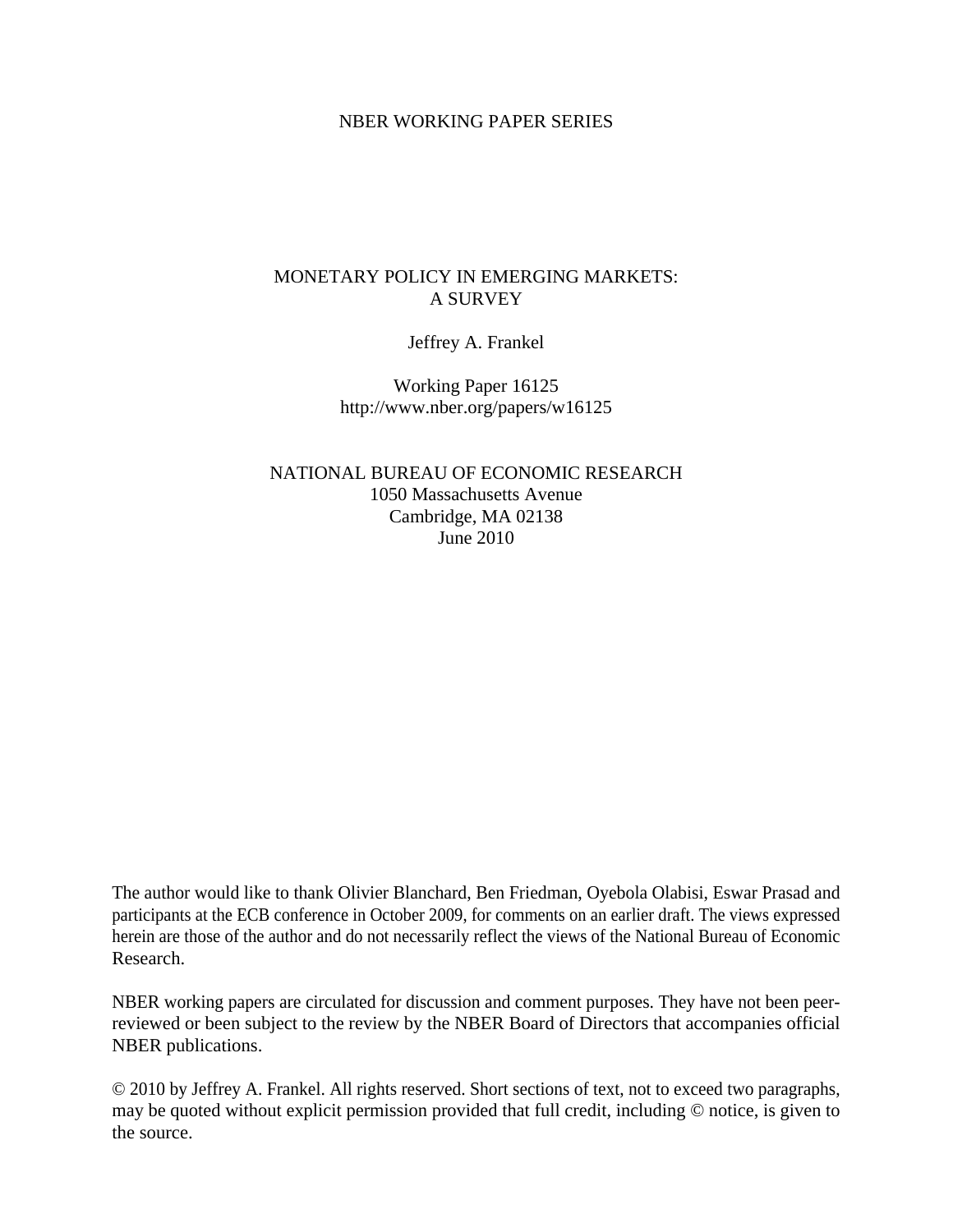Monetary Policy in Emerging Markets: A Survey Jeffrey A. Frankel NBER Working Paper No. 16125 June 2010 JEL No. E0,E5,F41,O16

# **ABSTRACT**

The characteristics that distinguish most developing countries, compared to large industrialized countries, include: greater exposure to supply shocks in general and trade volatility in particular, procyclicality of both domestic fiscal policy and international finance, lower credibility with respect to both price stability and default risk, and other imperfect institutions. These characteristics warrant appropriate models.

Models of dynamic inconsistency in monetary policy and the need for central bank independence and commitment to nominal targets apply even more strongly to developing countries. But because most developing countries are price-takers on world markets, the small open economy model, with nontraded goods, is often more useful than the two-country two-good model. Contractionary effects of devaluation are also far more important for developing countries, particularly the balance sheet effects that arise from currency mismatch. The exchange rate was the favored nominal anchor for monetary policy in inflation stabilizations of the late 1980s and early 1990s. After the currency crises of 1994-2001, the conventional wisdom anointed Inflation Targeting as the preferred monetary regime in place of exchange rate targets. But events associated with the global crisis of 2007-09 have revealed limitations to the choice of CPI for the role of price index.

The participation of emerging markets in global finance is a major reason why they have by now earned their own large body of research, but it also means that they remain highly prone to problems of asymmetric information, illiquidity, default risk, moral hazard and imperfect institutions. Many of the models designed to fit emerging market countries were built around such financial market imperfections; few economists thought this inappropriate. With the global crisis of 2007-09, the tables have turned: economists should now consider drawing on the models of emerging market crises to try to understand the unexpected imperfections and failures of advanced-country financial markets.

Jeffrey A. Frankel Kennedy School of Government Harvard University 79 JFK Street Cambridge, MA 02138 and NBER jeffrey\_frankel@harvard.edu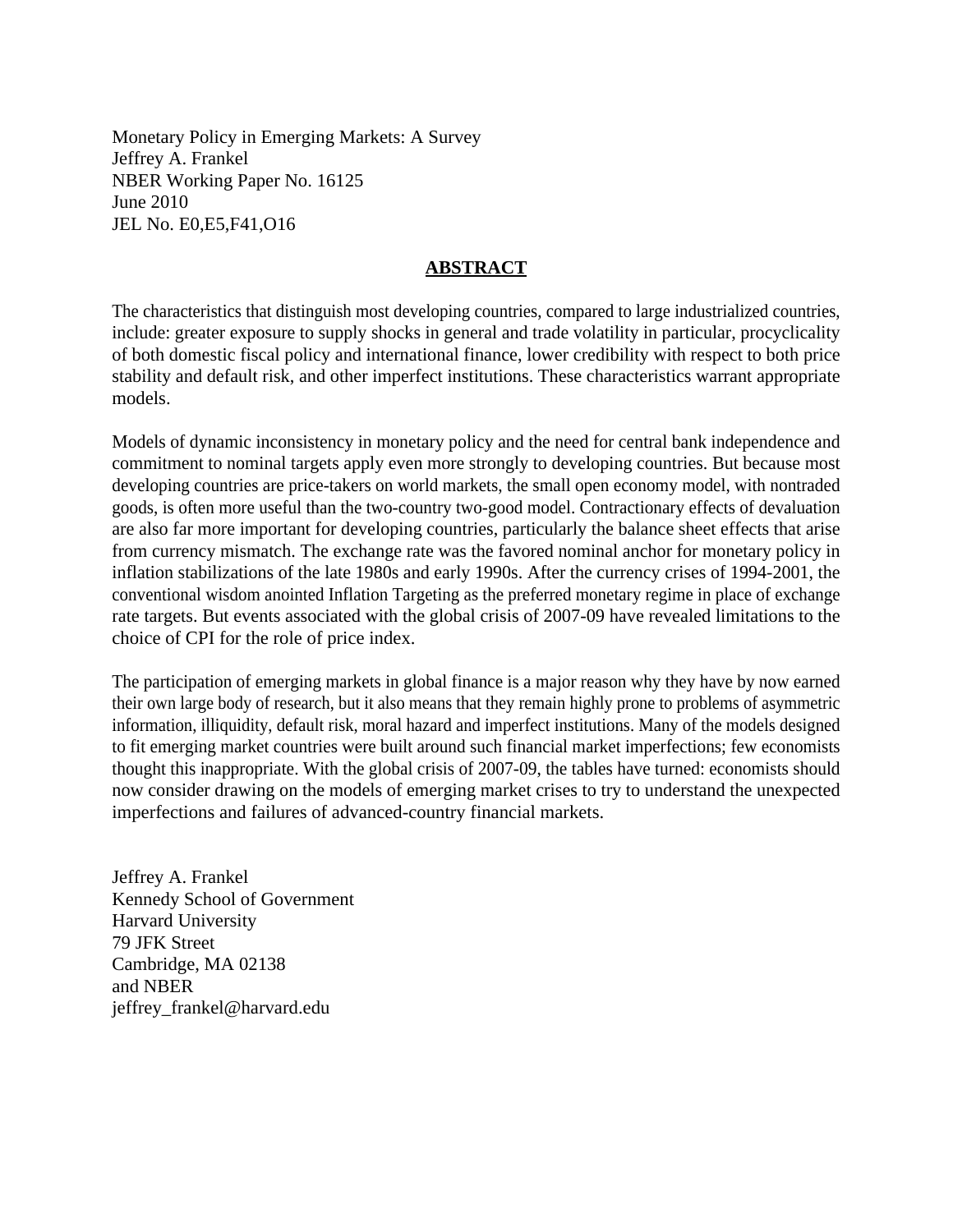# *Outline*

# **1. Why do we need different models for emerging markets?**

## **2. Goods markets, pricing, and devaluation**

- 2.1 Traded goods and the Law of One Price; pass-through; commodities
- 2.2 When export prices are sticky; elasticities
- 2.3 Nontraded goods; Salter Swan model
- 2.4 Contractionary effects of devaluation

## **3. Inflation**

- 3.1 Hyperinflation, high inflation, and moderate inflation
- 3.2 Stabilization programs
- 3.3 Central Bank independence

## **4. Nominal targets for monetary policy**

- 4.1 The move from money targeting to exchange rate targeting
- 4.2 The movement from exchange rate targeting to inflation targeting
- 4.3 "Headline" CPI, Core CPI, and Nominal Income Targeting

## 5. **Exchange rate regimes**

- 5.1 The advantages of fixed exchange rates
- 5.2 The advantages of floating exchange rates
- 5.3 Evaluating overall exchange rate regime choices.
- 5.4 Classifying countries by exchange rate regime
- 5.5 The Corners Hypothesis

## **6. Procyclicality**

6.1 The procyclicality of capital flows in developing countries

- 6.2 The procyclicality of demand policy in developing countries
	- a. The procyclicality of fiscal policy
	- b. The political business cycle.
	- c. The procyclicality of monetary policy

## 6.3 Commodities and the Dutch Disease

6.4 Product-oriented choices for price index under inflation targeting

# 7. **Capital flows**

- 7.1 The opening of emerging markets
	- a. Measures of financial integration
	- **b. S**terilization and capital flow offset
	- c. Controls, capital account liberalization, sequencing
- 7.2 Does financial openness improve welfare?
	- a. Benefits of financial integration
	- b. Markets don't quite work that way c. Capital inflow bonanzas

# **8. Crises in emerging markets**

- 8.1 Reversals, sudden stops, speculative attacks, crises
- 8.2 Contagion
- 8.3 Management of Crises
- 8.4 Policy instruments and goals
- 8.5 Default and how to avoid it
- 8.6 Early warning indicators

## **9. Conclusion**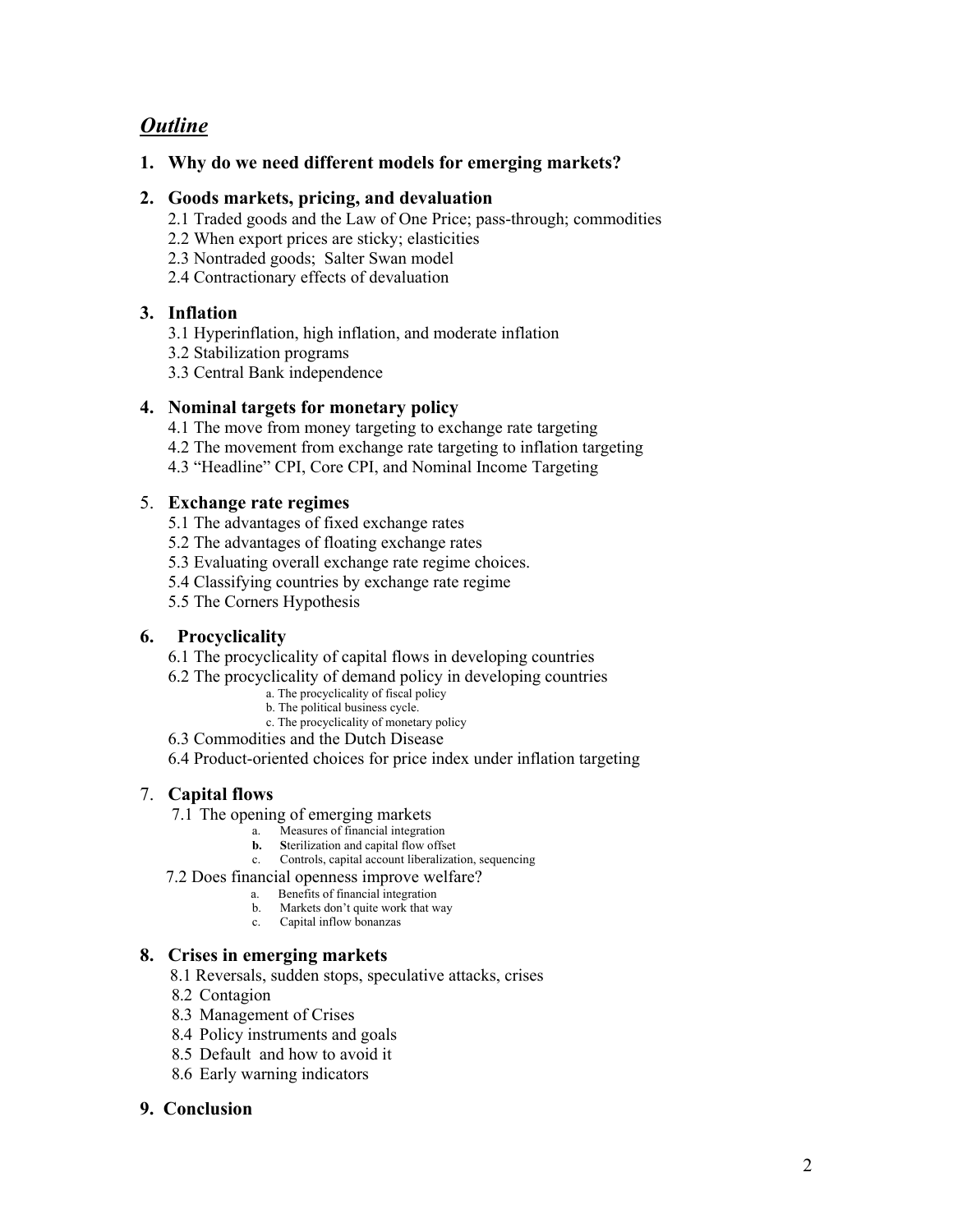# **Monetary Policy in Emerging Market Countries: A Survey**

Thirty years ago, the topic of Macroeconomics or Monetary Economics for Developing Countries hardly existed<sup>1</sup>, beyond a few papers regarding devaluation.<sup>2</sup> Nor did the term "emerging markets" exist. Certainly it was not appropriate at that time to apply to such countries the models that had been designed for industrialized countries, with their assumption of financial sectors that were highly market-oriented and open to international flows. To the contrary, developing countries typically suffered from "financial repression" under which the only financial intermediaries were uncompetitive banks and the government itself, which kept nominal interest rates artificially low (often well below the inflation rate) and allocated capital administratively rather than by market forces.<sup>3</sup> Capital inflows and outflows were heavily discouraged, particularly by capital controls, and were thus largely limited to foreign direct investment and loans from the World Bank and other international financial institutions.

Over time, the financial sectors of most developing countries – at least those known as emerging markets – have gradually become more liberalized and open. The globalization of their finances began in the late 1970s with the syndicated bank loans that recycled petrodollars to oil-importers. Successive waves of capital inflow followed after 1990 and again after 2003. The largest outpouring of economic research was provoked not so much by the capital booms themselves as by the subsequent capital busts: the international debt crisis of 1982-89, the emerging market crises of 1995-2001, and perhaps the global financial crisis of 2008-09.

 In any case, the literature on emerging markets now occupies a very large share of the field of international finance and macroeconomics. International capital flows are central to much of the research on macroeconomics in developing countries. This includes both efficient-market models that were originally designed to describe advanced economies and market-imperfection models that have been designed to allow for the realities of default risk, procyclicality, asymmetric information, imperfect property rights and other flawed institutions.

In the latter part of the  $19<sup>th</sup>$  century most of the vineyards of Europe were destroyed by the microscopic aphid Phylloxera vastatrix. Eventually a desperate last resort was tried: grafting susceptible European vines onto resistant American root stock. Purist French vintners initially disdained what they considered compromising the refined tastes of their grape varieties. But it saved the European

<sup>&</sup>lt;sup>1</sup> The field apparently did not get a comprehensive textbook of its own until Agenor and Montiel ( $1<sup>st</sup>$  edition 1996,  $2<sup>nd</sup>$  edition 1999).

<sup>&</sup>lt;sup>2</sup> Two seminal papers on devaluation in developing countries were Diaz-Alejandro (1963) and Cooper (1971).

 $3 \text{ McKannon}$  (1973) and Shaw (1973). King and Levine (1993) and Levine, Loayza, and Beck (2000), using data for 80 and 74 countries, respectively, conclude that domestic financial development is conducive to growth. Rajan and Zingales (1998a) support the causal interpretation by means of data on disaggregated industrial sectors and their dependence on external finance.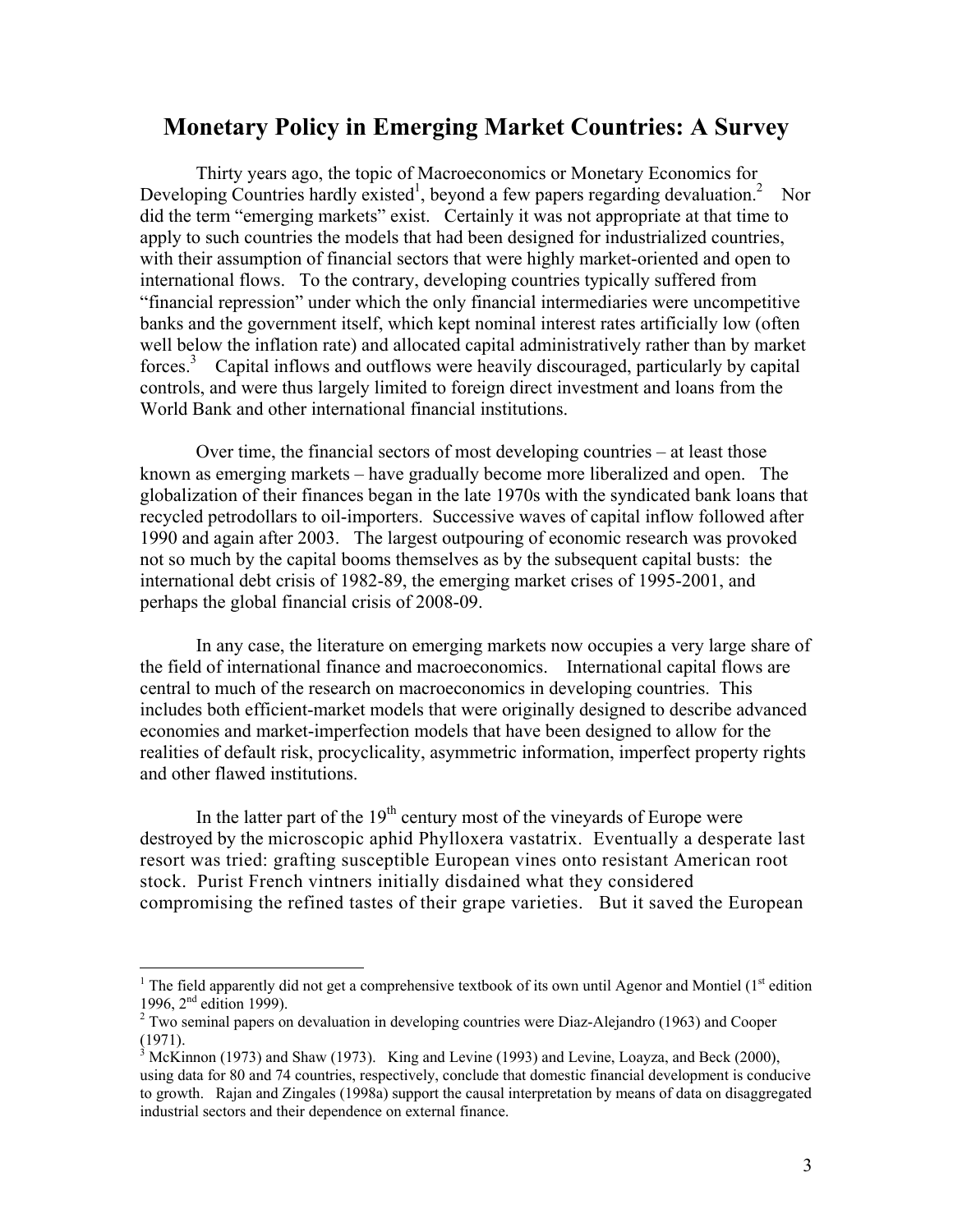vineyards, and did not impair the quality of the wine. The New World had come to the rescue of the Old.

 In 2007-08, the global financial system was grievously infected by so-called toxic assets originating in the United States. Many ask what fundamental rethinking will be necessary to save macroeconomic theory. Some answers may lie with models that have been applied to fit the realities of emerging markets, models that are at home with the financial market imperfections that have now unexpectedly turned up in industrialized countries as well. Purists will be reluctant to seek salvation from this direction. But they should not fear. The hardy root stock of emerging market models is incompatible with fine taste.

# **1. Why do we need different models for emerging markets?**

At a high enough level of abstraction, it could be argued, one theory should apply for all. Why do we need separate models for developing countries? What makes them different? We begin the chapter by considering the general structural characteristics that tend to differentiate these countries as a group, though it is important also to acknowledge the heterogeneity among them.

 Developing countries tend to have less developed institutions (almost by definition), and specifically to have lower central bank credibility, than industrialized countries.<sup>4</sup> Lower central bank credibility usually stems from a history of price instability, including hyperinflation in some cases, which in turn is sometimes attributable to past reliance on seignorage as a means of government finance in the absence of a well-developed fiscal system. Another common feature is an uncompetitive banking system, which is again in part attributable to a public finance problem: a traditional reliance on the banks as a source of finance, through a combination of financial repression and controls on capital outflows.

Another structural difference is that the goods markets of small developing countries are often more exposed to international influences than those of, say, Europe or Japan. Although their trade barriers and transport costs have historically tended to exceed those of rich countries, these obstacles to trade have come down over time. Furthermore developing countries tend to be smaller in size and more dependent on exports of agricultural and mineral commodities than are industrialized countries. Even such standard labor-intensive manufactured exports as clothing, textiles, shoes, and basic consumer electronics are often treated on world markets as close substitutes across suppliers. Therefore these countries are typically small enough that they can be regarded as price-takers for tradable goods on world markets. Hence the "small open economy" model.

 $4$  E.g., Fraga, Goldafin and Minella (2003).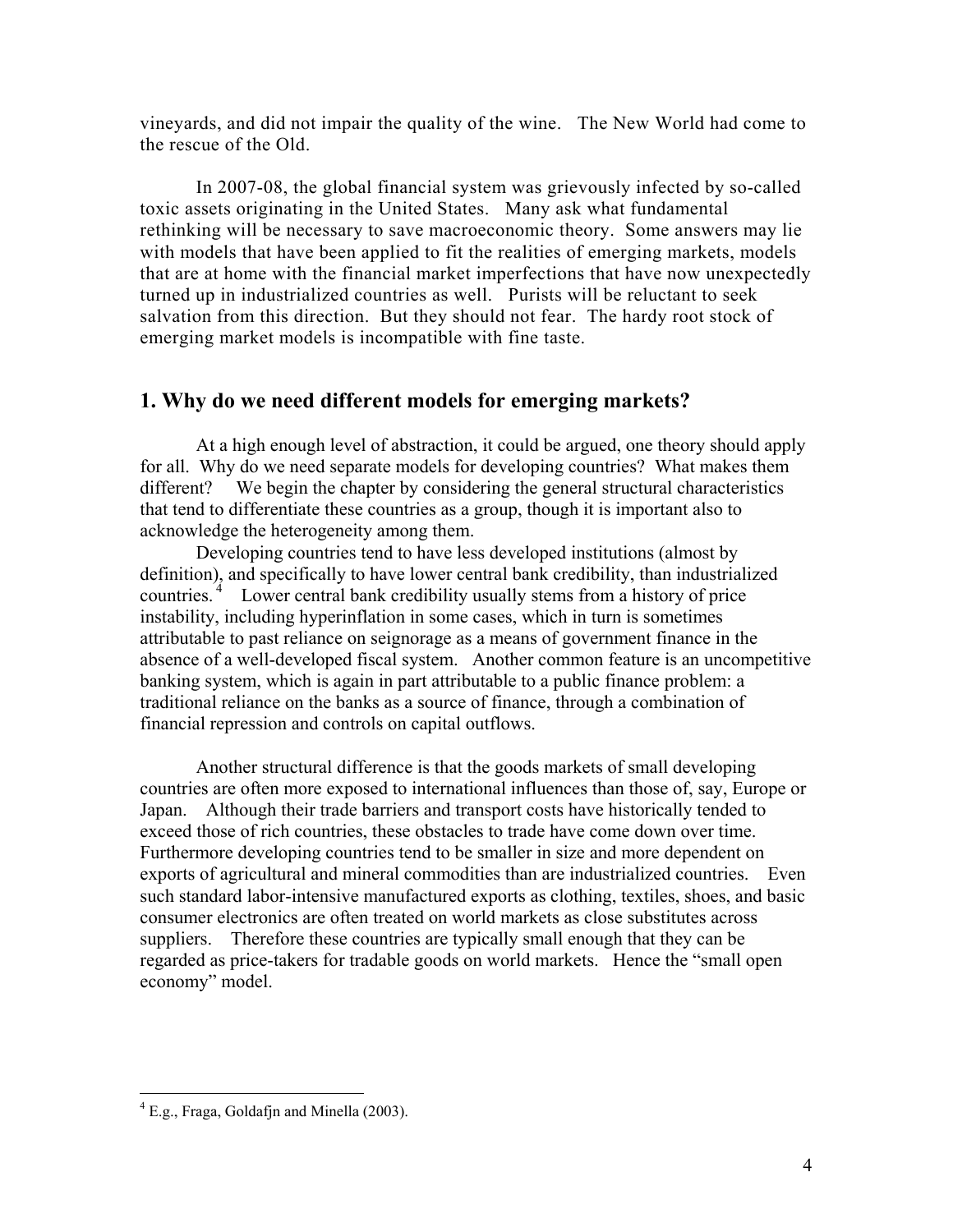Developing countries tend to be subject to more volatility than rich countries.<sup>5</sup> Volatility comes from both supply shocks and demand shocks. One reason for the greater magnitude of supply shocks is that primary products (agriculture, mining, forestry and fishing) make up a larger share of their economies. These activities are vulnerable both to extreme weather events domestically and to volatile prices on world markets. Droughts, floods, hurricanes, and other weather events tend to have a much larger effect on GDP in developing countries than industrialized ones. When a hurricane hits a Caribbean island, it can virtually wipe out the year's banana crop and tourist season – thus eliminating the two biggest sectors in some of those tropical economies. Moreover, the terms of trade are notoriously volatile for small developing countries, especially those dependent on agricultural and mineral exports. In large rich countries, the fluctuations in the terms of trade are both smaller and less likely to be exogenous.

Volatility also arises from domestic macroeconomic and political instability. Although most developing countries in the 1990s brought under control the chronic pattern of runaway budget deficits, money creation, and inflation, that they had experienced in the preceding two decades, most have still been subject to monetary and fiscal policy that is procyclical rather than countercyclical. Often income inequality and populist political economy are deep fundamental forces.

Another structural difference is the greater incidence of default risk. $<sup>6</sup>$  Even for</sup> government officials who sincerely pursue macroeconomic discipline, they may face debt-intolerance: global investors will demand higher interest rates in response to increases in debt that would not worry them coming from a rich country. The explanation may be the reputational effects of a long history of defaulting or inflating away debt.<sup>7</sup> The reputation is captured, in part, by agency ratings.<sup>8</sup>

Additional imperfections in financial markets can sometimes be traced to underdeveloped institutions, such as poor protection of property rights, bank loans made under administrative guidance or connected lending, and even government corruption.<sup>9</sup> With each round of financial turbulence, however, it has become harder and harder to attribute crises in emerging markets solely to failings in the macroeconomic policies or financial structures of the countries in question. Theories of multiple equilibrium and contagion reflect that not all the volatility experienced by developing countries arises domestically. Much comes from outside, from global financial markets.

<sup>&</sup>lt;sup>5</sup> Hausmann, Panizza, and Rigobon (2006) find that real exchange rate volatility is three times higher in developing countries than in industrialized countries (but that the difference is not attributable to larger shocks). As De Santis and Imrohoroğlu (1997) report, stock market volatility is higher too.

 $6$  Blanchard (2005) explores implications of default risk for monetary policy.

 $^7$  The term "debt intolerance" comes from Reinhart, Rogoff and Savastano (2003). They argue that countries with a poor history of default and inflation may have to keep their ratios of external debt to GDP as low as 15 percent to be safe from the extreme duress of debt crises, levels that would be easily managed by the standards of advanced countries. The tendency for budget deficits to push interest rates up more quickly in debt-intolerant countries than in advanced countries helps explain why fiscal multipliers appear to be substantially lower in developing countries -- Ilzetzki, Mendoza and Vegh (2009). (Trade openness is another reason.)

 $8$  Rigobon (2002) finds that Mexico's susceptibility to international contagion diminished sharply, after it was upgraded by Moody's in 2000. Eichengreen and Mody (2000, 2004) confirm that ratings and default history are reflected in the interest rates that borrowers must pay.

<sup>&</sup>lt;sup>9</sup> La Porta, Lopez-de-Silanes, Shleifer, and Vishny (1997), Johnson, La Porta, Lopez-de-Silanes and Shleifer (2000) and Wei (2000), among many others.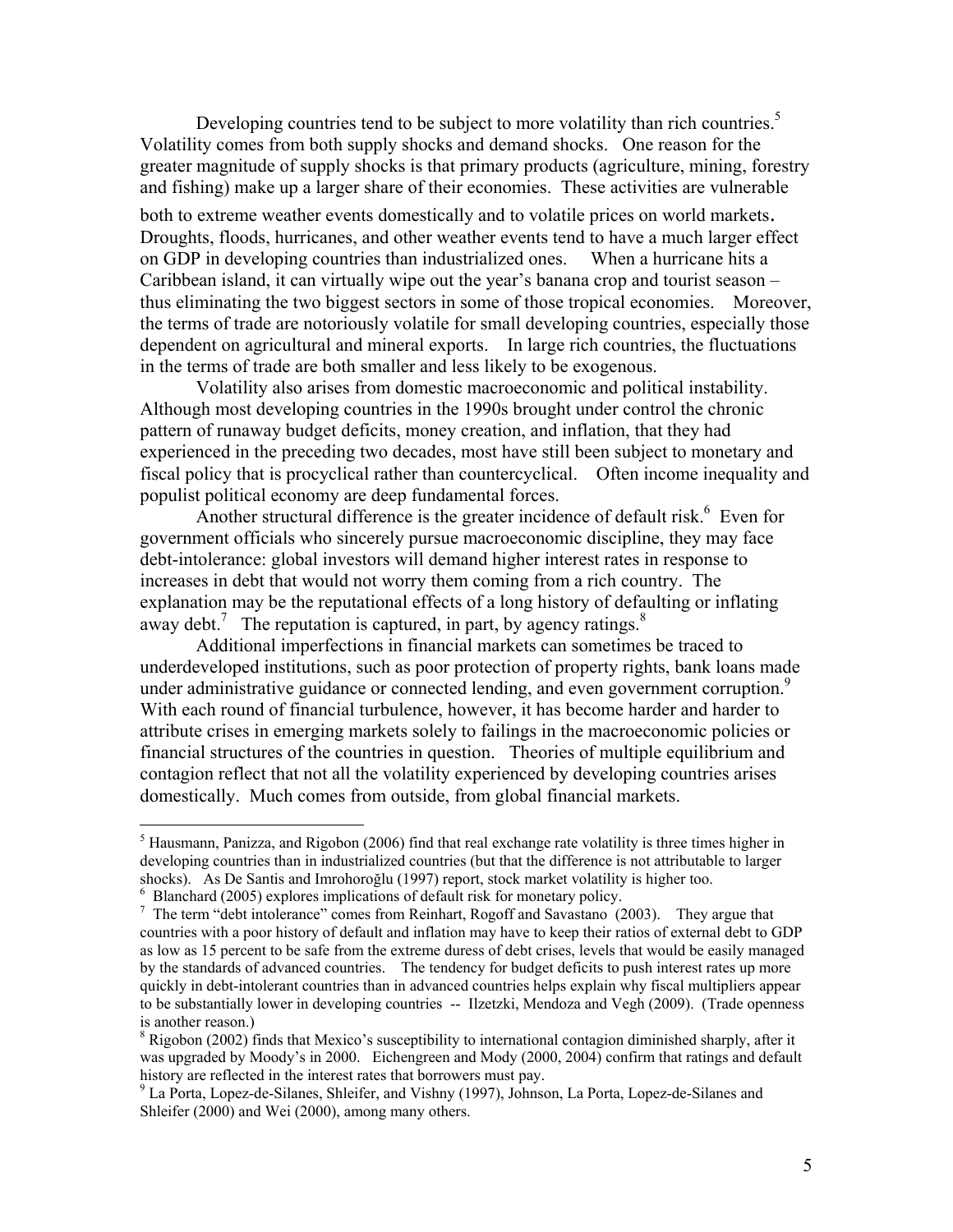The next section of this chapter considers goods markets and concludes that the small open economy model is probably most appropriate for lower-income and middleincome countries: prices of traded goods are taken as given on world markets. Two key variants feature roles for nontraded goods and contractionary effects of devaluation. The subsequent three sections focus on monetary policy per se. They explore, respectively, the topics of inflation (including high-inflation episodes, stabilization, and central bank independence), nominal anchors, and exchange rate regimes. The last three sections of the chapter focus on the boom-bust cycle experienced by so many emerging markets. They cover, respectively, procyclicality (especially in the case of commodity exporters), capital flows, and crises.

# **2. Goods markets, pricing, and devaluation**

 $\overline{a}$ 

As already noted, because developing countries tend to be smaller economically than major industrialized countries, they are more likely to fit the small open economy model: they can be regarded as price-takers, not just for their import goods, but for their export goods as well. That is, the prices of their tradable goods are generally taken as given on world markets.<sup>10</sup> It follows that a devaluation should push up the prices of tradable goods quickly and in proportion.

### **2.1 Traded goods, pass-through and the Law of One Price**

 The traditional view has long been that developing countries, especially small ones, experience rapid pass-through of exchange rate changes into import prices, and then to the general price level. There is evidence in the pass-through literature that exchange rate changes are indeed reflected in imports more rapidly when the market is a developing country than when it is the United States or another industrialized country.<sup>11</sup> The pass-through coefficient tells to what extent a devaluation has been passed through into higher prices of goods sold domestically, say, within the first year. Pass-through has historically been higher and faster for developing countries than for industrialized countries. For simplicity, it is common to assume that pass-through to import prices is complete and instantaneous.

 This assumption appears to have become somewhat less valid, especially in the big emerging market devaluations of the 1990s. Pass-through coefficients appear to have declined in developing countries, though they remain well above those of industrialized economies.<sup>12</sup>

<sup>&</sup>lt;sup>10</sup> The price-taking assumption requires three conditions: intrinsic perfect substitutability in the product as between domestic and foreign, low trade barriers, and low monopoly power. Saudi Arabia, for example, does not satisfy the third condition, due to its large size in world oil markets.

<sup>&</sup>lt;sup>11</sup> High pass-through especially characterizes developing countries that are (unofficially) dollarized in the sense that a high percentage of assets and liabilities are denominated in dollars. Reinhart, Rogoff, and Savastano (2003b).

 $12$  Burstein, Eichenbaum, and Rebelo (2003, 2005) find that the price indexes are kept down by substitution away from imports toward cheaper local substitutes. Frankel, Parsley and Wei (2005) are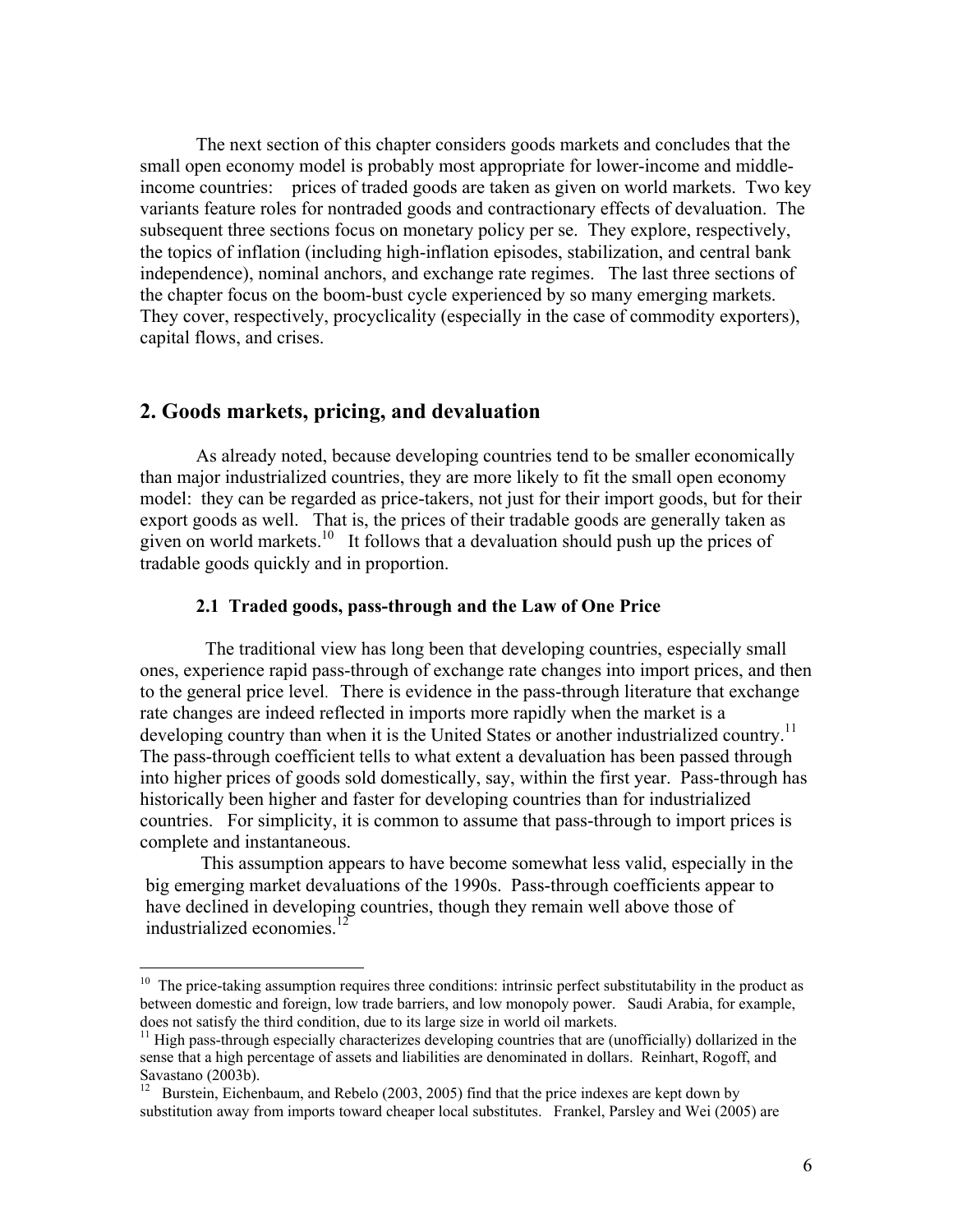On the export side, agricultural and mineral products, which remain important exports in many developing countries, tend to face prices that are determined on world markets. Because they are homogeneous products, arbitrage is able to keep the price of oil or copper or coffee in line across countries, and few producers have much monopoly power. The situation is less clear, however, regarding the pricing of manufactures and services. Clothing products or call centers in one country may or may not be treated by customers as perfect substitutes for clothing or call centers in another country.

#### **2.2 When export prices are sticky**

 There is good empirical evidence that an increase in the nominal exchange rate defined as the price of foreign currency (that is, a devaluation or depreciation of the domestic currency) causes an increase in the real exchange rate.<sup>13</sup> There are two possible approaches to such variation in the real exchange rate. First, it can be interpreted as evidence of stickiness in the nominal prices of traded goods, especially non-commodity export goods, which in turn requires some sort of barriers to international arbitrage, such as tariffs or transportation costs. Second, it could be interpreted as a manifestation that nontraded goods and services, which by definition are not exposed to international competition, play an important role in the price index. Both approaches are fruitful, because both elements are typically at work.<sup>14</sup>

 If prices of exports are treated as sticky in domestic currency, then traditional textbook models of the trade balance are more relevant. Developing countries tend to face higher price-elasticities of demand for their exports than do industrialized countries. Thus it may be easier for an econometrician to find the Marshall-Lerner condition satisfied, though one must allow for the usual lags in quantity response to a devaluation, producing a J-curve pattern in the response of the trade balance.<sup>15</sup>

#### **2.3 NonTraded Goods**

The alternative approach is to stick rigorously to the small open economy assumption, that prices of all traded goods are determined on world markets, but to

among those finding that passthrough to prices of narrowly defined import products is indeed higher for developing countries, but that it has declined since 1990, and investigating the reasons. Loayaza and Schmidt-Hebbel (2002) find a decline in passthrough for Latin America. One explanation for the decline since the 1980s is an environment of greater price stability – Choudhri and Hakura (2006).

<sup>&</sup>lt;sup>13</sup> E.g., Edwards (1989), Taylor (2002), and Bahmani-Oskooee, Hegerty and Kutan (2008). In other words, though some real exchange rate fluctuations are exogenous – and would show up in prices if the exchange rate were fixed -- some are not.

<sup>&</sup>lt;sup>14</sup> Indeed, the boundary between the two approaches is not as firm as it used to seem. On the one hand, even highly tradable goods have a non-traded component at the retail level (the labor and real estate that go into distribution costs and retail sales) -- Burstein, Eichenbaum and Rebelo (2005) and Burstein, Neves, and Rebelo (2003). On the other hand, even goods that have in the past been considered nontradable can become tradable if, for example, productivity reduces their costs below the level of transport costs and thus makes it profitable to export them -- Bergin, Glick, and Taylor (2006) and Ghironi and Melitz (2005). This is a promising area of research.

<sup>&</sup>lt;sup>15</sup> Two empirical studies of trade elasticities for developing countries are Marquez (2002) and Bahmani-Oskooee and Kara (2005).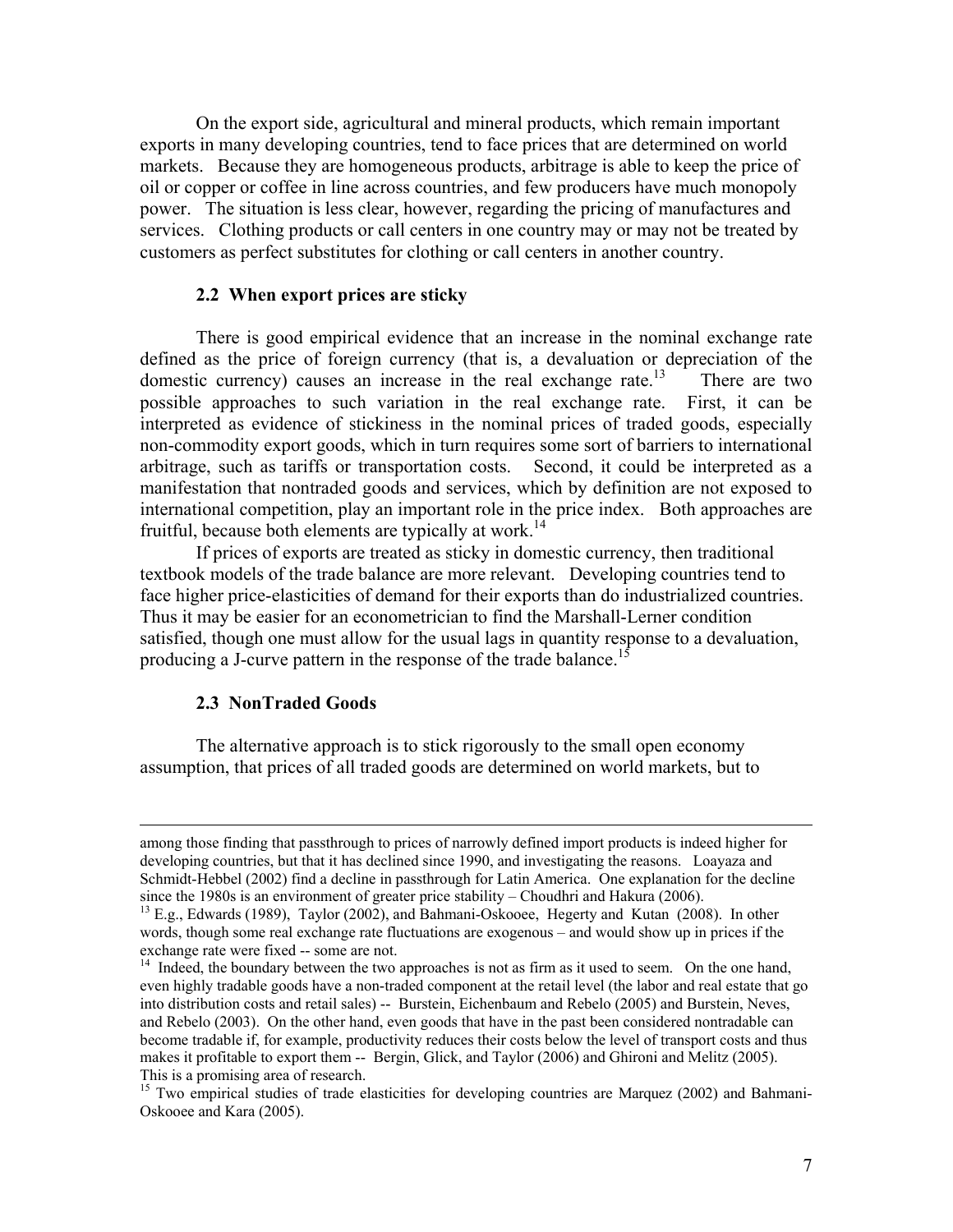introduce a second category: nontraded goods and services. Define *Q* to be the real exchange rate:

$$
Q = \frac{E(CPI^*)}{(CPI)}
$$
 (1)

Where

 $E \equiv$  the nominal exchange rate, in units of domestic currency per foreign.  $CPI \equiv$  the domestic Consumer Price Index, and

*CPI\** ≡ the world Consumer Price Index.

Assume that the price indices, both at home and abroad, are Cobb-Douglas functions of two sectors, tradable goods (TG) and nontradable goods (NTG), and that for simplicity the weight on the nontradable sector,  $\alpha$ , is the same at home and abroad:

$$
Q = \frac{E(P_{TG}^{*1-\alpha} P_{NTG}^{*\alpha})}{(P_{TG}^{1-\alpha} P_{NTG}^{*\alpha})}
$$

$$
= \frac{(E P_{TG}^{*}) P_{TG}^{*-\alpha} P_{NTG}^{*\alpha}}{(P_{TG}) P_{TG}^{-\alpha} P_{NTG}^{*\alpha}}
$$

We observe the real exchange vary, including sometimes in apparent response to variation in the nominal exchange rate. The two possible interpretations, again, are: (1) variation in the relative price of traded goods  $(EP_{TG}^*)/P_{TG}$ , which is the case considered in the preceding section, or (2) variation in the within-country relative price of nontraded goods (i.e., the price of nontraded goods relative to traded goods). In this section, to focus on the latter, assume that international arbitrage keeps traded goods prices in line:  $P_{TG} = EP_{TG}^*$ . Then the real exchange depends only on the relative price of nontraded goods.

$$
Q = \frac{(P_{NTG} * / P_{TG} * )^{\alpha}}{(P_{NTG} / P_{TG})^{\alpha}}
$$
 (2)

If the relative price of nontraded goods goes up in one country, that country's currency will exhibit a real appreciation.<sup>16</sup>

 Two sources of variation in the relative price of nontraded goods make this simple equation useful and interesting, particularly for developing countries. They are very different in character: one is best thought of as monetary in origin and short-term in duration, the other as real and long-term.

 Begin with the latter: the famous Balassa (1964)-Samuelson (1964) effect. An empirical regularity that shows up robustly in long-term data samples, whether crosssection or time series, is that when a country's per capita income is higher, its currency is stronger in real terms. This real appreciation can in turn usually be associated with an increase in the relative price of nontraded goods, as per the above equation. The elasticity coefficient is estimated at around  $.4^{17}$  Balassa and Samuelson identified the causal mechanism as productivity growth that happens to be concentrated in the tradable

<sup>&</sup>lt;sup>16</sup> There was a time when some economists working in developing countries insisted that the proper *definition* of the term "real exchange rate" was the price of traded goods relative to non-traded goods.. Harberger (1986).

 $17$  E.g., Rogoff (1996).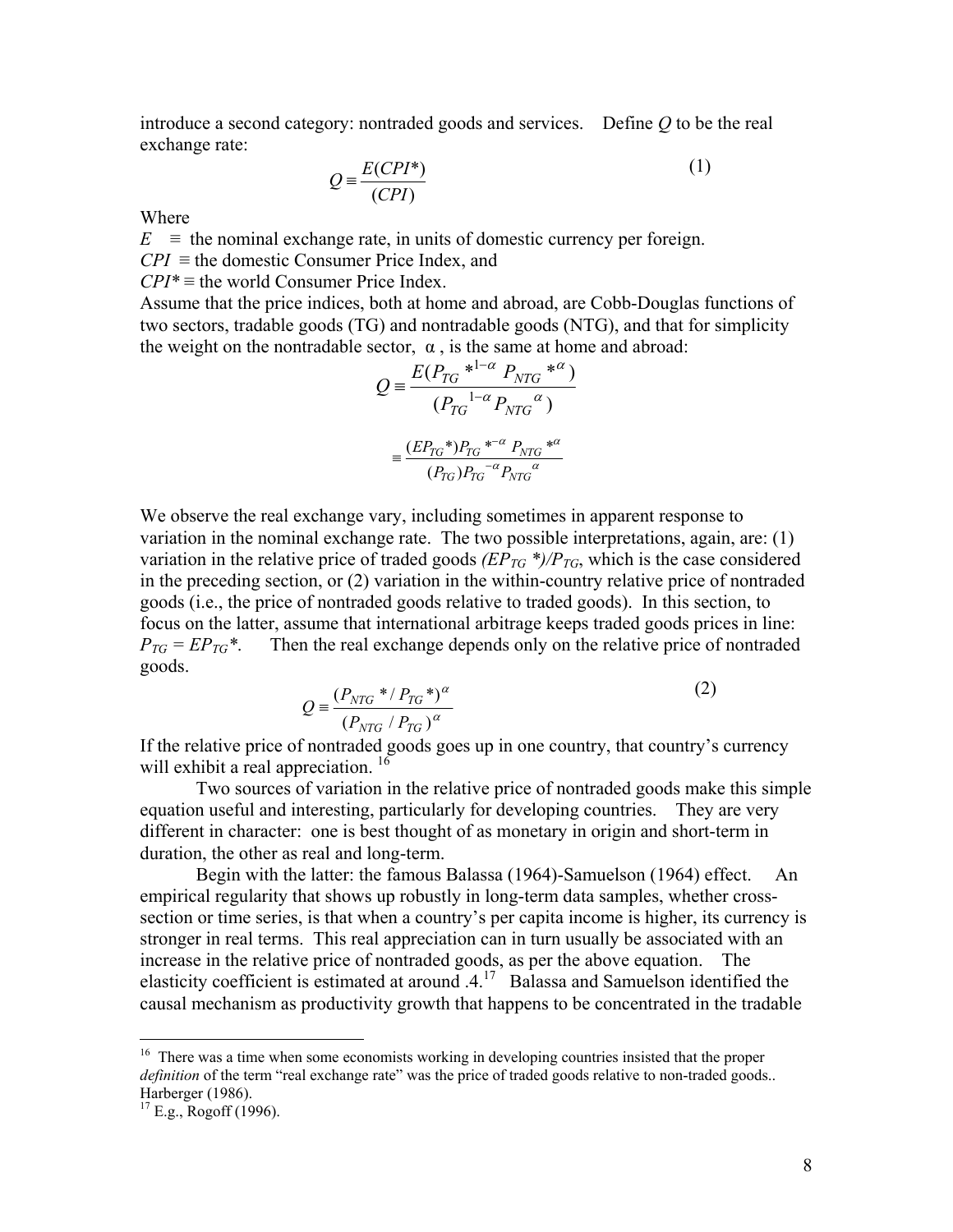good sector. (Bergin, et al, 2006, and Ghironi and Melitz, 2005, have shown theoretically why this may be no coincidence.) Regardless of the mechanism, the empirical regularity is well-established.<sup>18</sup>

 Having said that, individual countries can deviate very far from the Balassa-Samuelson line, especially in the short run. There has been an unfortunate tendency, among those papers that invoke the Balassa-Samuelson relationship, to try to assign it responsibility for explaining *all* variation in the relative price of nontraded goods and therefore in the real exchange rate, even in the short run. A more sensible approach would be to recognize the large temporary departures of the real exchange rate from the Balassa-Samuelson line, and to think about what causes them first to appear and then disappear gradually over time.

 Fortunately, we have long had some simple models of how monetary factors can explain large temporary swings in the real exchange rate. A monetary expansion in a country with a currency peg will show up as inflation in nontraded goods prices, and therefore as real appreciation, in the short run. A devaluation will rapidly raise the domestic price of traded goods, thereby reducing the relative price of nontraded goods and showing up as a real depreciation. The Salter-Swan model originally showed these effects, and their implications for internal balance (attaining the desired trade balance) and external balance (attaining the desired point on a tradeoff between output and price level acceleration).<sup>19</sup>

Dornbusch (1973, 1980) extended the nontraded goods model, in research on the case of pegged countries that was once as well-known as his famous overshooting model for the case of floating countries. The extension was to marry Salter-Swan with the Monetary Approach to the Balance of Payments. No flexible-price assumptions were harmed in the making of this model: The nominal price of nontraded goods was free to adjust. But, in the aftermath of a devaluation or in the aftermath of a domestic credit contraction, the levels of reserves and money supply would lie below their long-run equilibria. Only via a balance of payments surplus could reserves flow in over time, thereby gradually raising the overall money supply and nontraded goods prices in tandem. In the long run all prices and quantities, including the real exchange rate, would be back to their equilibrium values -- but *only* in the long run. Movements in the relative price of nontraded goods that arise from money factors in the short run and from Balassa-Samuelson in the long run remain a good way to think about real exchange rates in developing countries.

#### **2.4 Contractionary effects of devaluation**

Devaluation is supposed to be expansionary for the economy, in a "Keynesian approach to the trade balance," that is, in a model where higher demand for domestic goods, whether coming from domestic residents or foreign, leads to higher output rather than higher prices. Yet, in currency crises that afflict developing countries, devaluation often seems to be associated with recession rather than expansion.

### *Political costs of devaluation*

<sup>&</sup>lt;sup>18</sup> Kravis and Lipsey (1988), De Gregorio, Giovannini and Wolf (1994), and Choudhri and Khan (2005).

<sup>19</sup> Salter (1959) and Swan (1963) and Corden (1994).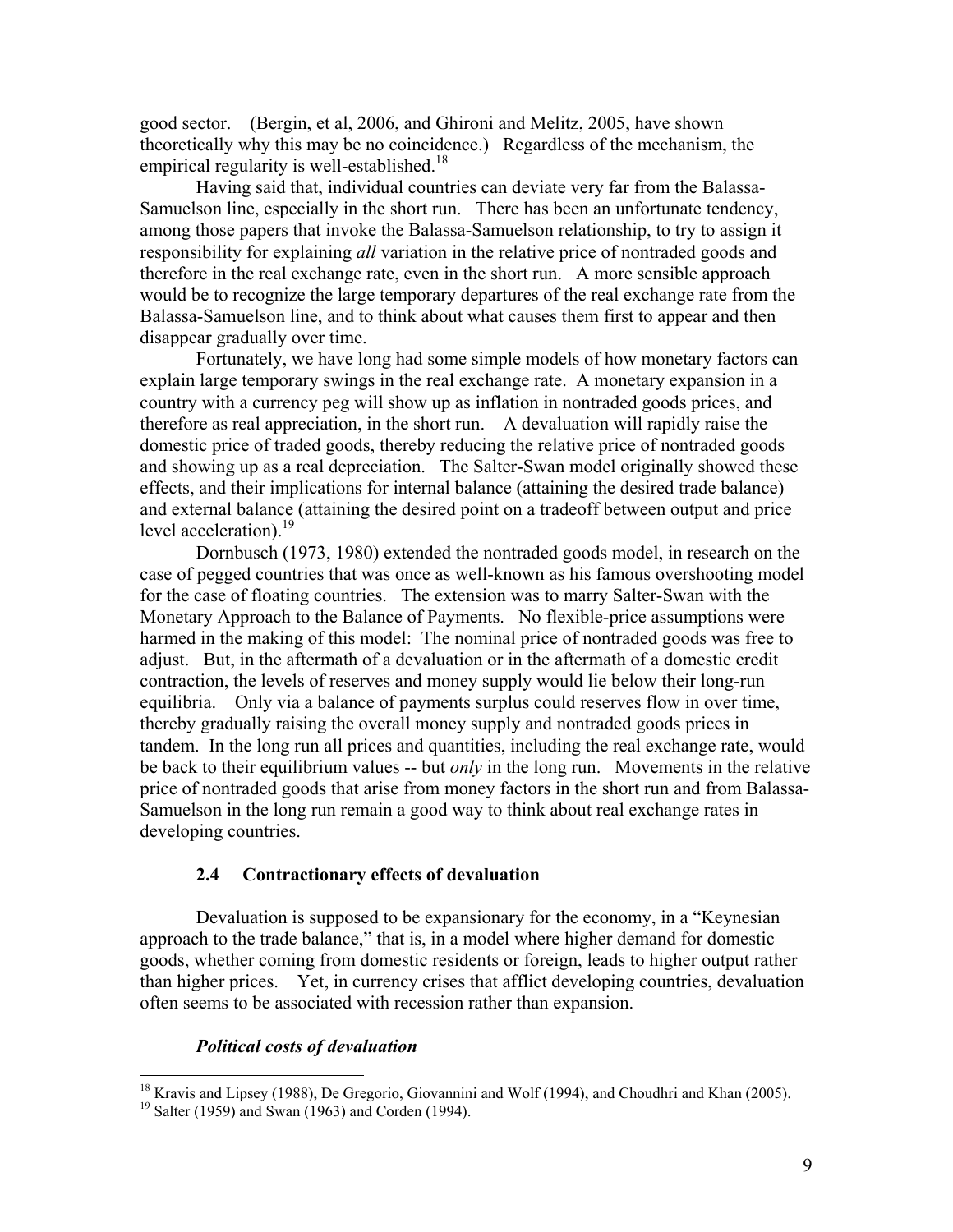In a widely quoted statistic, Cooper (1971) found that political leaders often lose office in the year following devaluation. Frankel (2005) updated the estimate and verified statistical significance: A political leader in a developing country is almost twice as likely to lose office in the six months following a currency crash as otherwise. Finance ministers and central bank governors are even more vulnerable. The political unpopularity of devaluations in developing countries helps explain why policy makers often postpone devaluations until after elections.<sup>20</sup>

Why are devaluations so unpopular? It is often thought that they have adverse distributional effects. But the urban elites that are most important to the political process in most developing countries are more likely to benefit from the relative price effects of devaluation (an increase in the price of agricultural products relative to services) than is the rural population. One possibility is that devaluations act as a proxy for unpopular IMF austerity programs or other broad reform packages. IMF-associated austerity programs have often resulted in popular unrest.  $21$  I also tested the proposition that devaluations are acting as a statistical proxy for unpopular IMF austerity programs by conditioning the previous calculation on the adoption of IMF programs. The IMF program variable does not seem to raise the frequency of leader job loss, relative to  $\frac{1}{2}$  devaluations that did not involve an IMF program.<sup>22</sup> There is more support for the hypothesis that finance ministers and central bankers are likely to lose their jobs when a devaluation is perceived as violating previous public assurances to the contrary; but this only explains part of the effect. The dominant reason appears to be that devaluations are indeed contractionary.

#### *Empirical studies*

 Edwards (1986) and Acar (2000) found that devaluation in developing countries is contractionary in the first year, but then expansionary when exports and imports have had time to react to the enhanced price competiveness. (In the very long run, devaluation is presumed neutral, as prices adjust and all real effects disappear.) Bahmani-Oskooee (2006) also found some evidence of contractionary effects. For the countries hit by the East Asia crisis of 1997-98, Upadhyaya (1999) found that devaluation was at best neutral in the long run, while Chou and Chao (2001) found a contractionary effect in the short run. Ahmed, et al. (2002) find that contractionary devaluations are a property of developing countries in particular. Rajan and Shen (2006) find that devaluations are only contractionary in crisis situations, which they attribute to debt composition issues.

 Connolly (1983) and Kamin (1988) did not find contractionary effects. Nunnenkamp and Schweickert (1990) rejected the hypothesis of contraction on a sample

 $20$  Stein and Streb (1998).

<sup>&</sup>lt;sup>21</sup> For example, riots following food-subsidy cutbacks contributed to the overthrow of President Nimeiri of Sudan in 1985. Edwards and Santaella (1993) report nine cases of post-devaluation coup attempts, in a study that looks at the role of IMF presence along with various measures of political instability in determining whether devaluations during the period 1950-1971 were economically successful. Lora and Olivera (2004) find that voters punish presidents for pro-market policies and for increases in the rate of inflation, but not for exchange rate policies per se. For an earlier summary of the political consequences of IMF-type austerity programs, see Bienen and Gersovitz (1985).

<sup>&</sup>lt;sup>22</sup> Conditioning on the IMF dummy variable has no discernible effect on the frequency of leader turnover. Either with or without an IMF program, the frequency of job loss following devaluations is about 20%, almost double the rate in normal times.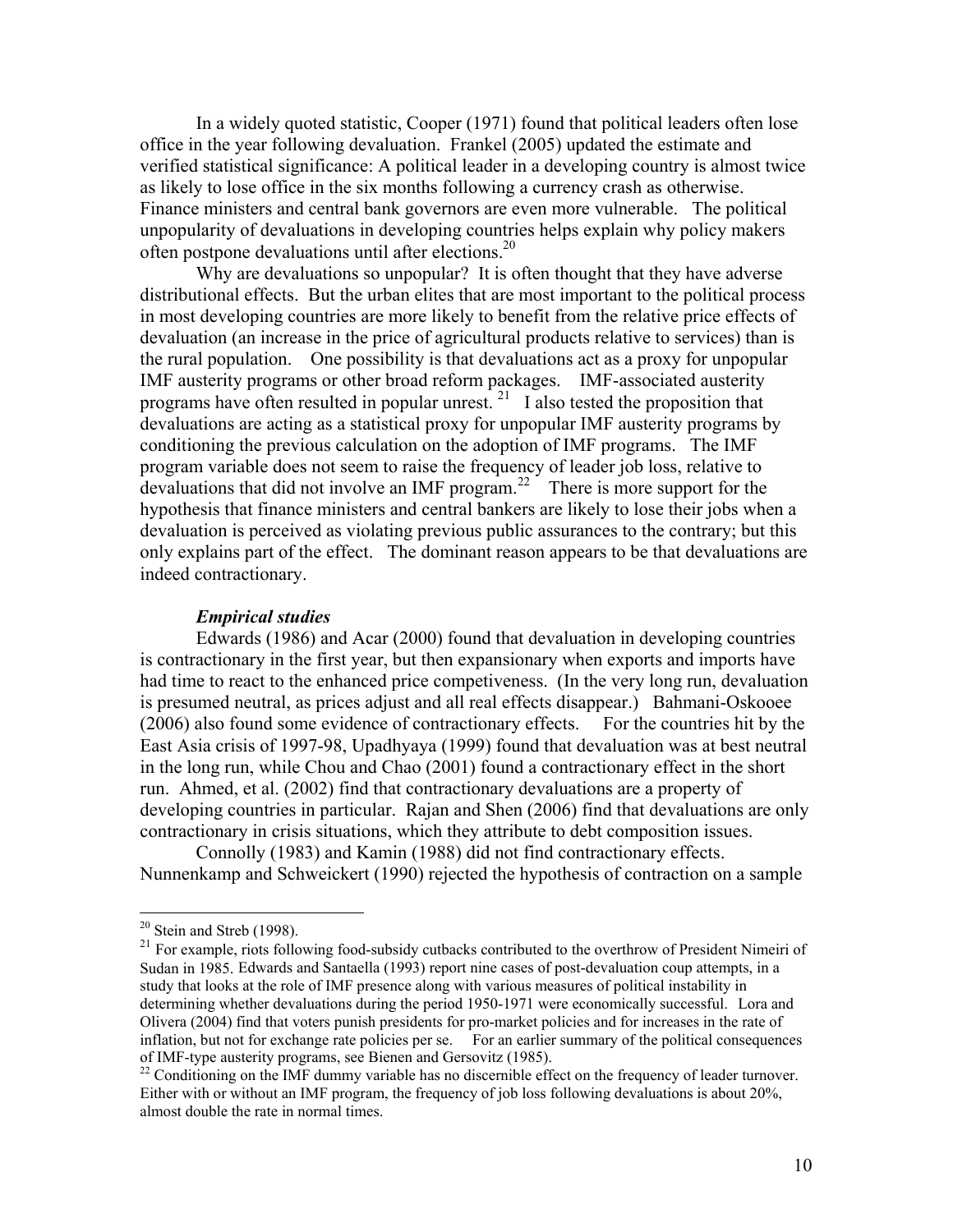of 48 countries, except during the first year in the case of manufactured exports (as opposed to agricultural). Some who find no negative correlation attribute the findings of those who do to the influence of third factors such as contemporaneous expenditurereducing policies.

Confirming a new phenomenon, Calvo and Reinhart (2001) found that exports do not increase at all after a devaluation, but rather fall for the first eight months. Perhaps firms in emerging market crises lose access to working capital and trade credit even when they are in the export business.

### *Effects via price pass-through*

 $\overline{a}$ 

Through what channels might devaluation have contractionary effects? Several of the most important contractionary effects of an increase in the exchange rate are hypothesized to work through a corresponding increase in the domestic price of imports, or of some larger set of goods. Indeed, rapid pass-through of exchange rate changes to the prices of traded goods is the defining assumption of the "small open economy model," which has always been thought to apply fairly well to emerging market countries. The contractionary effect would then follow in any of several ways. The higher prices of traded goods could, for example, reduce real incomes of workers and therefore real consumption.<sup>23</sup> Or they could increase costs to producers in the non-traded goods sector, coming from either higher costs of imported inputs such as oil or higher labor costs if wages are indexed to the cost of living.<sup>24</sup> Krugman and Taylor (1978) added increased tariff revenue to the list of ways in which devaluation might be contractionary.<sup>25</sup> The higher price level could also be contractionary through the "real" balance effect," which is a decline in the real money supply. The tightening of real monetary conditions, which typically shows up as an increase in the interest rate, could then exert its contractionary effect either via the demand side or via the supply side.<sup>26</sup>

These mechanisms were not much in evidence in the currency crashes of the 1990s. The reason is that the devaluations were not rapidly passed through to higher prices for imports, for domestic competing goods, or to the CPI in the way that the small open economy model had led us to believe. The failure of high inflation to materialize in East Asia after the 1997-98 devaluations, or even in Argentina after the 2001 devaluation, was good news. But it called for greater scrutiny of the assumption that developing countries were subject to complete and instantaneous pass-through. $^{27}$ 

 $^{23}$  Diaz-Alejandro (1963) identified a loss in aggregate demand coming from a transfer of income from (low-saving) urban workers who consume traded goods, to (high-saving) rich owners of agricultural land. Barbone and Rivera-Batiz (1987) point the finger at profits of firms owned by foreign investors.

<sup>&</sup>lt;sup>24</sup> References include Corbo (1985) for the context of Chile in 1981, Solimano (1985) on wage indexation, Agénor (1991) on intermediate inputs, and Hanson (1983) on both imported inputs and indexed wages.<br><sup>25</sup> Cooper (1971) provided the original compendium of ways in which devaluation could be contractionary.<br>Montiel and Lizo

<sup>&</sup>lt;sup>26</sup> Williamson (1991) argued that Poland's "shock therapy" of 1990 was an example of the contractionary effect of devaluation on demand. Van Wijnbergen (1986) introduced a contractionary effect on the supply side: firms in developing countries are known often to be dependent on working capital as a factor of production, and devaluation reduces the availability of that working capital.

 $27$  Burstein, Eichenbaum and Rebelo (2005) locate the slow adjustment to the overall price level in the nontraded sector. Burstein, Neves and Rebelo (2005) attribute slow adjustment to the insulation between dock prices of imported goods and retail prices created by distribution costs.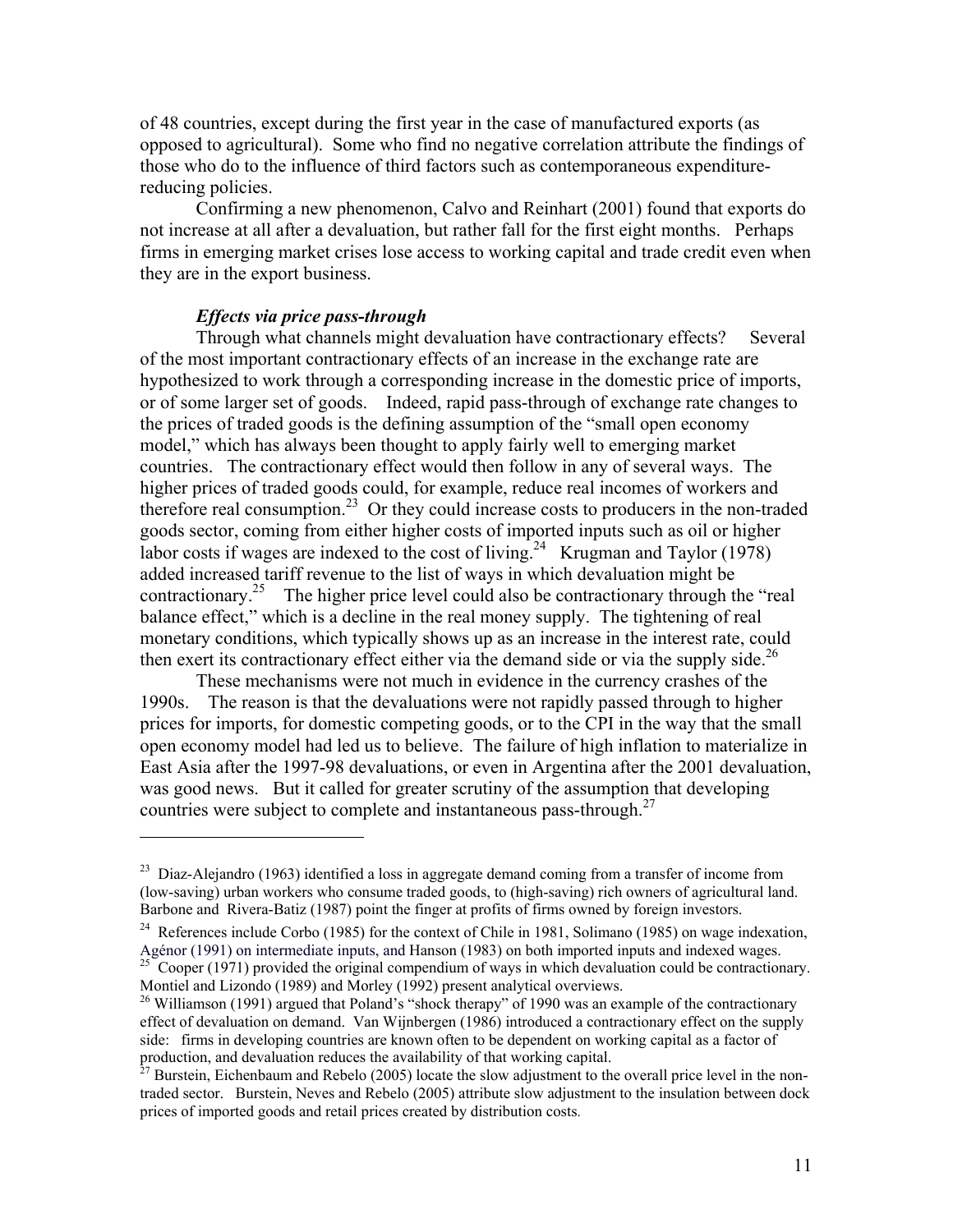### *Balance sheet effect from currency mismatch*

Balance sheet effects have become easily the most important of the various possible contractionary effects of devaluation. Banks and other firms in emerging markets often incur debt denominated in foreign currency, even while much of their revenues are in domestic currency. This situation is known as currency mismatch. When currency mismatch is combined with a major devaluation, otherwise-solvent firms have trouble servicing their debts. They may have to lay off workers and close plants, or go bankrupt altogether. Such weak balance sheets have increasingly been fingered in many models, not only as the major contractionary effect in a devaluation, but also as a fundamental cause of currency crises in the first place.<sup>28</sup>

 A number of empirical studies have documented the balance sheet effect, in particular the finding that the combination of foreign-currency debt plus devaluation is indeed contractionary. Cavallo, Kisselev, Perri and Roubini (2004) find that the magnitude of recession is related to the product of dollar debt and percentage devaluation. Bebczuk, Galindo and Panizza (2006) find that devaluation is only contractionary for the one-fifth of developing countries with a ratio of external dollar debt to GDP in excess of  $84\%$ ; it is expansionary for the rest. <sup>29</sup>

Why do debtor countries develop weak balance sheets in the first place? What is the origin of the currency mismatch? There are four theories. First, so-called *"Original sin:"* Investors in high-income countries are unwilling to acquire exposure in the currencies of developing countries.30 Second, *adjustable currency pegs*: an apparently fixed exchange rate lulls borrowers into a false sense of security and so into incurring excessive unhedged dollar liabilities.31 Third, *moral hazard*: borrowing in dollars is a way for well-connected locals to put the risk of a bad state of nature onto the government, to the extent the authorities have reserves or other claims to foreign  $exchange.<sup>32</sup>$ 

1

<sup>&</sup>lt;sup>28</sup> The analytical literature on balance sheet effects and output contraction includes, but is not limited to: Caballero and Krishnamurty (2002), Calvo, Izquierdo, & Talvi (2003), Cespedes, Chang and Velasco (2000, 2003), Cespedes, Chang and Velasco (2003, 2004), Chang and Velasco (1999), Christiano, Gust and Roldos (2002), Cook (2004), Dornbusch (2002), Jeanne and Zettelmeyer (2005), Krugman (1999), Mendoza (2002), and Schneider and Tornell (2004).

<sup>&</sup>lt;sup>29</sup> Calvo, Izquierdo and Meija (2004), using a sample of 32 developed and developing countries, find that openness, understood as a large supply of tradable goods, reduces the vulnerability of a given current account deficit, so that lack of openness coupled with liability dollarization are key determinants of the probability of Sudden Stops. Calvo, Izquierdo, and Talvi (2003) and Cavallo and Frankel (2008), too, stress that the required change in relative prices is larger the more closed an economy is in terms of its supply of tradable goods.

<sup>&</sup>lt;sup>30</sup> The phrase was coined by Ricardo Hausmann, and was intended to capture the frustrating position of a policy-maker whose policies had been fated by history to suffer the curse of currency mismatch before he even took office. E.g., Eichengreen and Hausmann (1999) and Hausmann and Panizza (2003). Velasco (2001) is skeptical of the position that original sin deprives policy makers of monetary independence regardless of the exchange rate regime. Goldstein and Turner (2004) point out things countries can do to reduce currency mismatch.

<sup>&</sup>lt;sup>31</sup> Hausmann and Panizza (2003), however, find no empirical support for an effect of exchange rate regime on original sin, only country size.

 $^{32}$  E.g., Dooley (2000a); Krugman (1999); and Wei and Wu (2002).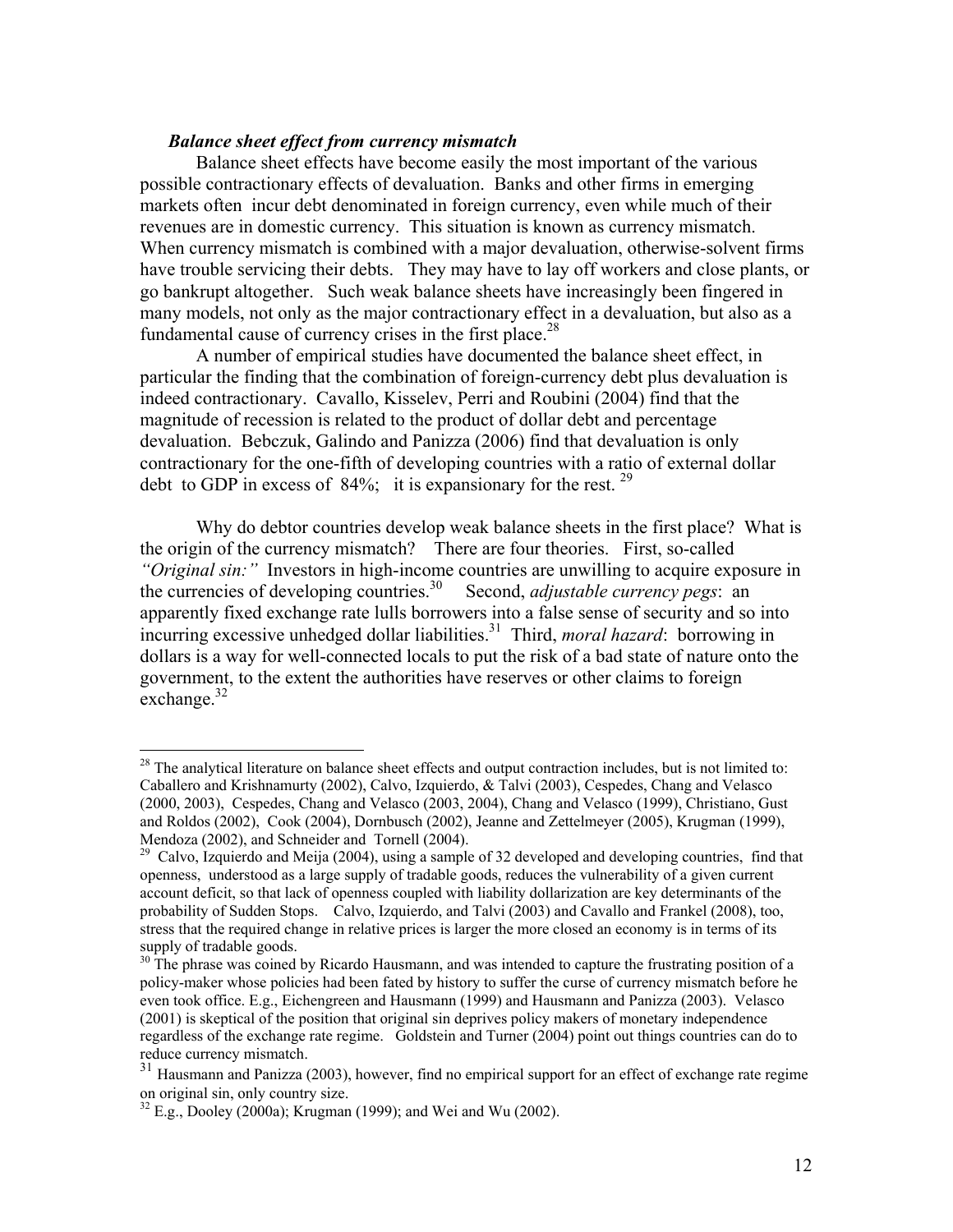Fourth, *procrastination of adjustment:* when the balance of payments turns negative, shifting to short-term and dollar-denominated debt are ways the government can retain the affections of foreign investors and thus postpone adjustment.<sup>33</sup> These mechanisms, along with running down reserves and staking ministerial credibility on holding a currency peg, are part of a strategy that is sometimes called "gambling for resurrection." What they have in common, beyond achieving the desired delay, is helping to make the crisis worse when it does come, if it comes.<sup>34</sup> It is harder to restore confidence after a devaluation if reserves are near zero and the ministers have lost personal credibility. Further, if the composition of the debt has shifted toward the short term, in maturity, and toward the dollar, in denomination, then restoring external balance is likely to wreak havoc with private balance sheets regardless the combination of increases in interest rate versus increases in exchange rate.

 We return to these issues when considering emerging market financial crises in section 8 of this survey.

# **3. Inflation**

# **3.1 High Inflation Episodes**

Hyperinflation is defined by a threshold in the rate of increase in prices of 50% per month by one definition,  $1000\%$  per year by another.<sup>35</sup> The first two clusters of hyperinflationary episodes in the 20<sup>th</sup> century came at the ends of World War I and World War II, respectively. The third could be said to have come at the end the Cold War: in Latin America, Central Africa, and Eastern Europe.<sup>36</sup>

Receiving more scholarly attention, however, have been the numerous episodes of inflation that, while quite high, did not qualify as hyperinflation. As Fischer, Sahay and Vegh (2002) wrote:

"Since 1947, hyperinflations … in market economies have been rare. Much more common have been longer inflationary processes with inflation rates above 100 percent per annum. Based on a sample of 133 countries, and using the 100 percent threshold as the basis for a definition of very high inflation episodes, ... we find that (i) close to 20 percent of countries have experienced inflation above 100 percent per annum; (ii) higher inflation tends to be more unstable; (iii) in high inflation countries, the relationship between the fiscal balance and seigniorage is strong… (iv) inflation inertia decreases as average inflation rises; (v) high inflation is associated with poor macroeconomic performance; and (vi) stabilizations from high inflation that rely on the exchange rate as the nominal anchor are expansionary."

Dornbusch and Fischer (1993), after the distinction between hyperinflation and high inflation, also made a distinction between high inflation episodes and moderate inflation episodes. The dividing line between moderate and high inflation is drawn at 40%. The

1

 $33$  In other words, a country without a serious currency mismatch problem may develop one just in the year after a sudden stop in capital inflows but before the ultimate currency crash. Frankel  $(2005)$ .

<sup>&</sup>lt;sup>34</sup> This helps explain why the ratio of short-term foreign debt to reserves appears so often and so robustly in the literature on early warning indicators for currency crashes, discussed in Section 8 of the chapter. 35 Dornbusch, Sturzenegger and Wolf (1977); Sachs (1987).

<sup>&</sup>lt;sup>36</sup>Dornbusch and Fischer (1986).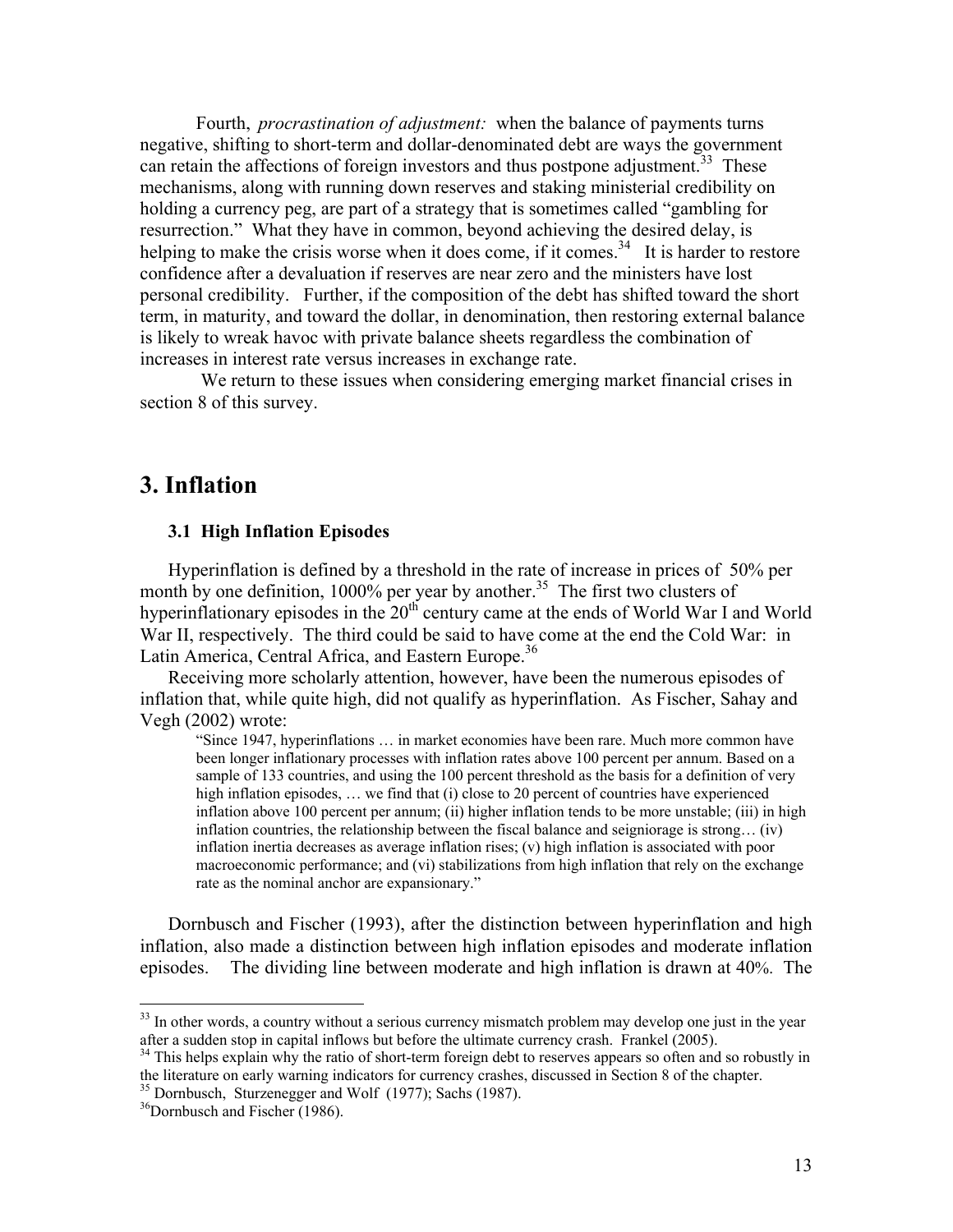traditional hypothesis is of course that monetary expansion and inflation elicit higher output and employment – provided the expansion is an acceleration from the past or a departure from expectations. In any case, at high rates of inflation this relationship breaks down, and the detrimental effects of price instability on growth dominate, perhaps via a disruption of the usefulness of price signals for the allocation of output.<sup>37</sup> Bruno and Easterly (1998) found that periods during which inflation is above the 40% threshold tend to be associated with significantly lower real growth .

Why do countries choose policies that lead to high inflation, given the detrimental effects? Seignorage or the inflation tax is one explanation. Dynamic inconsistency (low credibility) of government pledges to follow non-inflationary rates of money growth is another.

As Edwards (1994) pointed out, the modeling approach has shifted away from starting with an exogenous rate of money growth, and instead seeks to endogenize monetary policy by means of political economy and public finance. According to Cukierman, Edwards, and Tabellini (1992), for example, countries with polarized and unstable political structure find it hard to collect taxes, and so are more likely to have to resort to seignorage. Fischer (1982) found that some countries collect seignorage worth 10% of total government finance.The public finance problem is worsened by the Olivera-Tanzi effect: because of lags in tax collection, disinflation reduces the real value of tax receipts. Catao and Terrones (2005) found evidence for the inflation tax view: developing economies display a significant positive long-run effect on inflation of the fiscal deficit when it is scaled by narrow money (the inflation tax base). Easterly, Mauro and Scmidt-Hebbel (1995) pursued the Cagan logic that high inflation arises when the needed revenue exceeds that corresponding to the seignorage-maximizing rate of money growth.

## **3.2 Inflation stabilization programs**

 In almost all developing countries, inflation came down substantially during the 1990s, though many had previously undergone several unsuccessful attempts at stabilization before succeeding. High-inflation countries often had national indexation of wages and other nominal variables; removing the indexation arrangements was usually part of the successful stabilization programs.<sup>38</sup>

In theoretical models that had become popular with monetary economists in the 1980s, a change to a credibly firm nominal anchor would fundamentally change expectations so that all inflation, in traded and non-traded goods alike, would disappear, without loss of output in the transition. This property has not been the historical experience, however. Stabilization is usually difficult.<sup>39</sup>

 $^{37}$  E.g., Fischer (1991, 1993).<br> $^{38}$  E.g., Fischer (1986, 1988).

 $39$  E.g., Dornbusch (1991).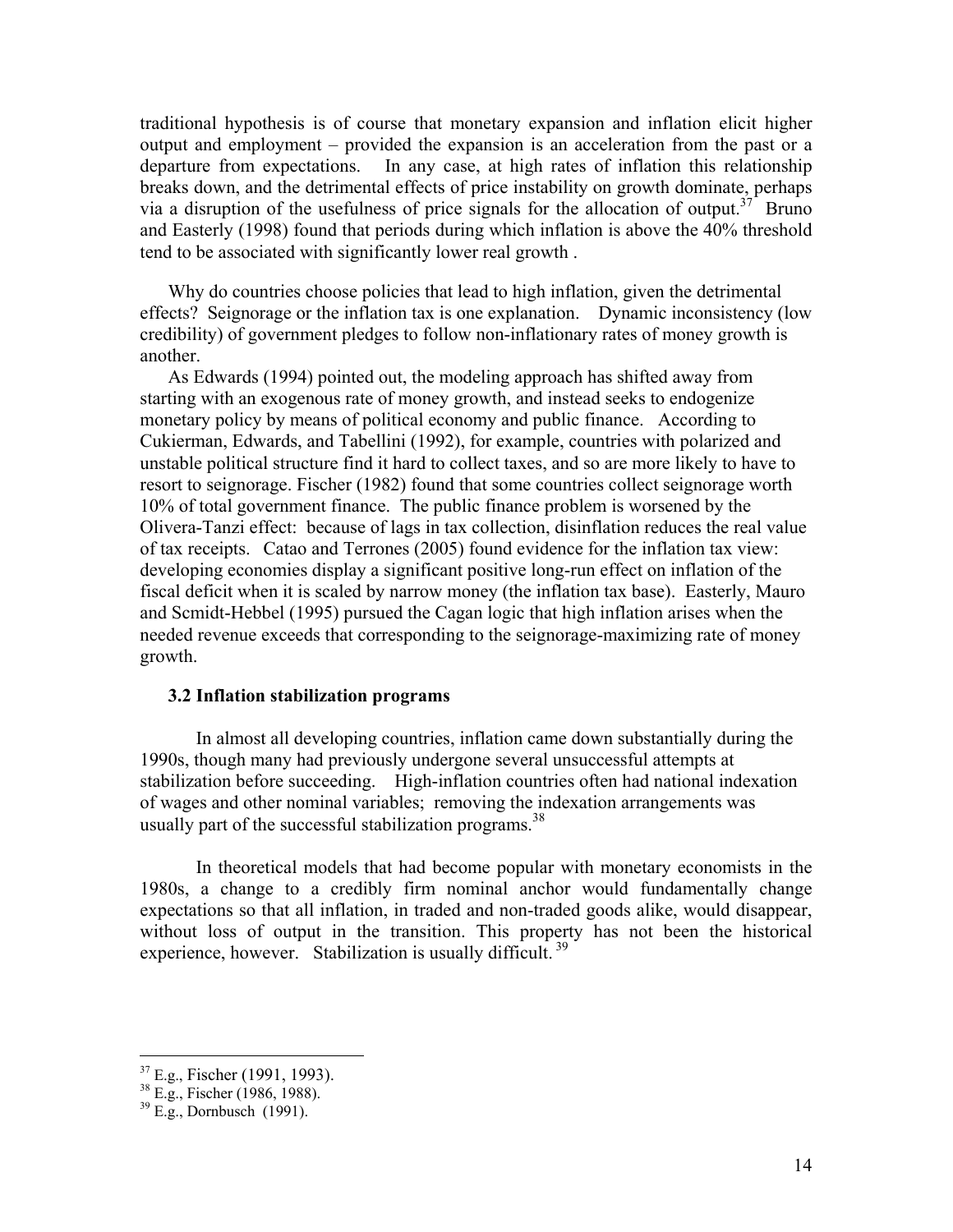Where excessive money growth is rooted in the government's need to finance itself by seignorage, one reason stabilization attempts are likely to fail is if they don't address the underlying fiscal problem.<sup>40</sup>

Inflation inertia is another explanation. Calvo and Vegh (1998) reviewed the literature on attempts to stabilize from high inflation and why they so often failed. Exchange-rate based stabilization attempts generally show a lot of inflation inertia.<sup>41</sup> As a result of the inertia, producers gradually lose price competitiveness on world markets in the years after the exchange rate target is adopted. Calvo and Vegh (1994) thus found that the recessionary effects associated with disinflation appear in the late stages of exchange rate-based programs. This is by contrast with money-based programs, in which recessionary effects show up early, as a result of tight monetary policy.

A third explanation for failed stabilization attempts is that the declaration of a money target or an exchange rate peg is not a completely credible commitment: the policy can easily be changed in the future. Thus the proclamation of a rule is not a sufficient solution to the dynamic consistency problem.<sup>42</sup> Some attribute inertia of inflation and the loss of output during the transitions to the imperfect credibility of such targets, and thus urge institutional restrictions that are still more binding, for example, dollarization in place of Argentina's failed quasi-currency-board. But there can be no more credibly firm nominal anchor than full dollarization. Yet when Ecuador gave up its currency in favor of the dollar, neither the inflation rate nor the price level converged rapidly to US levels. Inflationary momentum, rather, continued.

## **3.3 Central Bank Independence**

The characteristics of underdeveloped institutions and low inflation-fighting credibility that are common afflictions among developing countries standardly lead to two prescriptions for monetary policy: that it is particularly important (i) that their central banks should have independence<sup>43</sup> and (ii) that they should make regular public commitments to a transparent and monitorable nominal target. These two areas, independence and targets, are considered in this and subsequent sections, respectively.

 A number of emerging market countries have followed the lead of industrialized countries, and given their central banks legal independence. In Latin America the trend began with Chile, Colombia, Mexico, and Venezuela in the  $1990s<sup>44</sup>$  The Bank of Korea was made independent in 1998, following that country's currency crisis. Many other developing countries have moved in the same direction.<sup>45</sup>

<sup>&</sup>lt;sup>40</sup> Cukeriman (2008); Burnside, Eichenbaum and Rebelo (2006). Sachs (1987) argued that Bolivia's 1985 stabilization achieved credibility because the budget gap was closed. 41 E.g., Kiguel and Liviatan (1992 ) and Uribe (1997).

<sup>&</sup>lt;sup>42</sup> The originators of the dynamic consistency analysis were Barro and Gordon (1983), Calvo (1988), and Kydland and Prescott (1977).

<sup>&</sup>lt;sup>43</sup> E.g., Cukierman, Miller and Neyapti (2002).

<sup>&</sup>lt;sup>44</sup> Junguito and Vargas (1996).

<sup>45</sup> Arnone, Laurens and Segalotto (2006).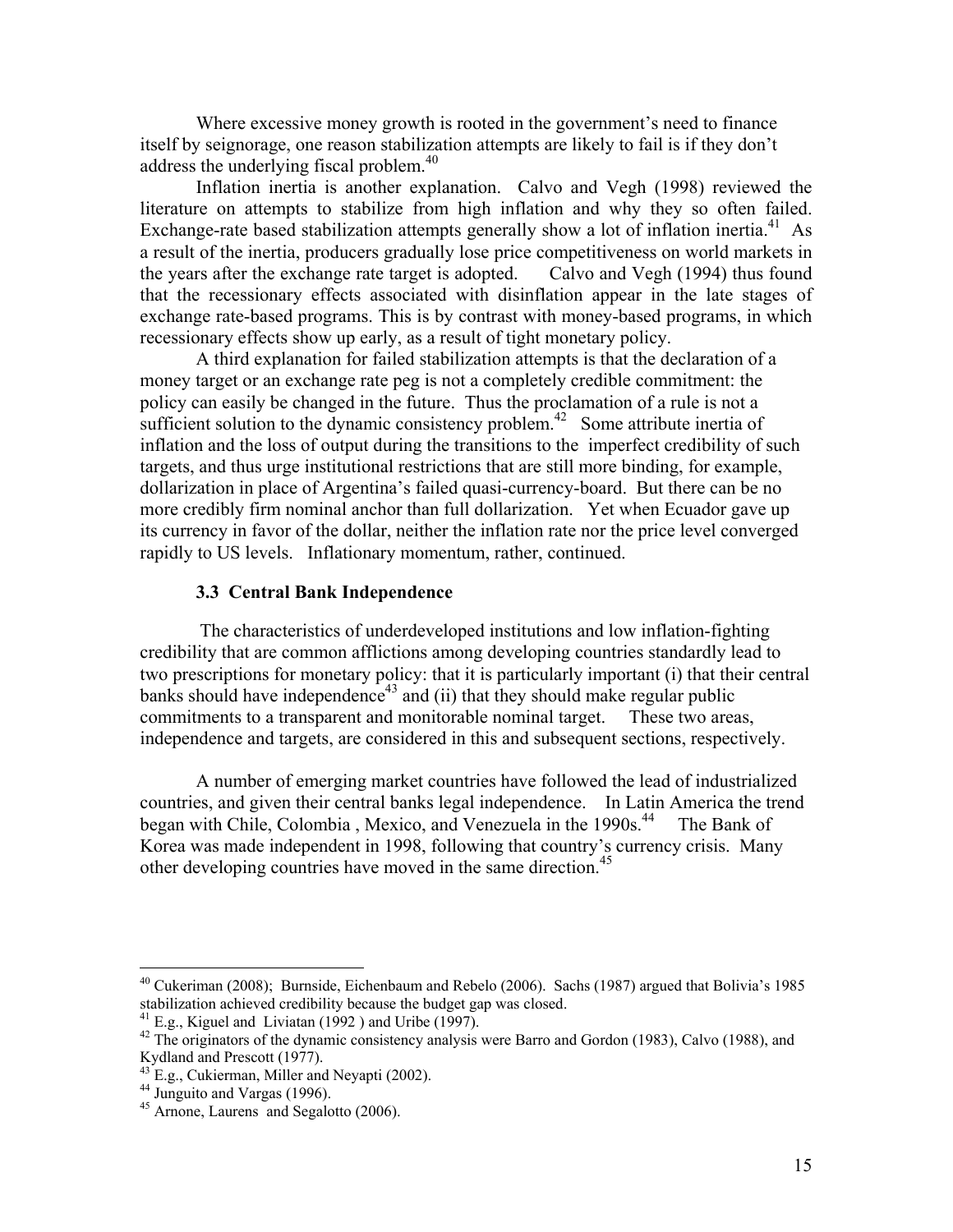Does institutional insulation of the central bank from political pressure help to bring down inflation, at lower cost to output than otherwise? Cukierman, Webb and Neyapti (1992) lay out three measures of Central Bank Independence (CBI) and present the resultant indices for 72 countries. As with currency regimes (section 5.4 of the chapter), it is not necessarily enough to look at whether the central bank has de jure or legal independence. The three indices are: legal independence, turnover of governors of central banks, and an index derived from a questionnaire that the authors had asked monetary policy makers fill out. The authors find that de jure status is sufficient -- legal measures are important determinants of low inflation -- in developed countries, but *not in developing countries*. Conversely, turnover of central bank governors is strongly correlated with inflation in developing countries. The implication is that independence is important for all, but the distinction between de jure independence and de facto independence is necessary in developing countries. Haan and Kooi (2000), in a sample of 82 countries in the 1980s, including some with very high inflation, find that CBI as measured by governor turnover can reduce inflation. Cukierman, Miller and Neyapti (2002) report that the countries in transition out of socialism in the 1990s made their central banks independent, which eventually helped bring down inflation.

Crowe and Meade (2008) examine CBI in an updated data set with a broad sample of countries. They find that increases in CBI have tended to occur in more democratic countries and in countries with high levels of past inflation. Their study has a time series dimension, beyond the usual cross section, and uses instrumental variable estimation to seek to address the thorny problem that CBI might not be causally related to low inflation, if both result from a third factor (political priority on low inflation). The finding: greater CBI is associated with lower inflation. Gutiérez (2003) and Jácome and Vázquez (2008) also find a negative statistical relationship between central bank independence and inflation among Latin American and Caribbean countries. Haan, Masciandaro, and Quintyn (2008) find that central bank independence lowers the mean and variance of inflation with no effect on the mean and variance of output growth.

There are also some skeptics, however. Mas (1995) argues that central bank independence won't be helpful if a country's political economy dictates budget deficits regardless of monetary policy. Landström (2008) finds little effect from CBI.

# **4. Nominal targets for monetary policy**

 $\overline{a}$ 

The principle of commitment to a nominal anchor in itself says nothing about what economic variables are best suited to play that role. In a non-stochastic model, any nominal variable is as good a choice for monetary target as any other nominal variable. But in a stochastic model, not to mention the real world, it makes quite a difference what is the nominal variable toward which the monetary authorities publicly commit in advance.<sup>46</sup> Should it be the money supply? Exchange rate? CPI? Other alternatives? The ex ante choice will carry big ex post implications for such important variables as real income.

 $46$  Rogoff (1985) may be the best reference for the familiar point that the choice of nominal target ex ante makes a big difference in the presence of ex post shocks.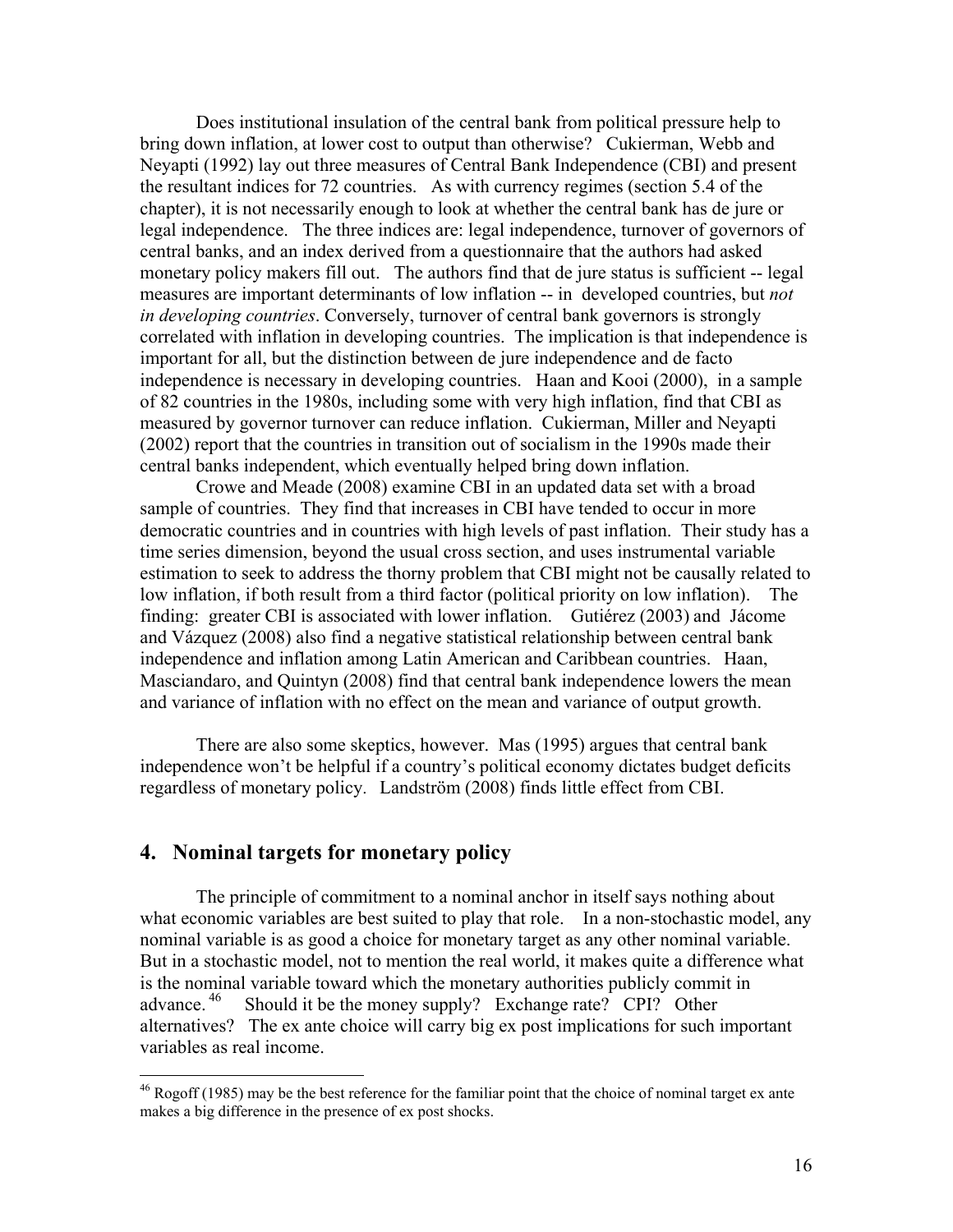Inflation, the exchange rate, and the money supply are all well-represented among developing countries' choices of nominal targets. $^{47}$  The choice of what variable should serve as nominal anchor is explored next.

# **4.1 The move from money targeting to exchange rate targeting**

Inflation peaked in the median emerging market country overall around 1990, about ten years behind the peak in industrialized countries..

Many developing countries attempted to bring down high inflation rates in the 1980s, but most of these stabilization programs failed. Some were based on orthodox money growth targets. Enthusiasm for monetarism largely died out by the end of the1980s, perhaps because M1 targets had recently proven unrealistically restrictive in the largest industrialized countries. Even from the viewpoint of the proverbial conservative central banker who cares only about inflation, public promises to hit targets that cannot usually be fulfilled subsequently will do little to establish credibility. The Bundesbank had enough credibility that a long record of proclaiming M1 targets and then missing them did little to undermine its conservative reputation or expectations of low inflation in Germany. Developing countries in general do not enjoy the same luxury.

When improved price stability was finally achieved in countries that had undergone very high inflation and repeated failed stabilization attempts in the 1980s, the exchange rate was usually the nominal anchor around which the successful stabilization programs were built.<sup>48</sup> Examples include Chile's tablita, Bolivia's exchange rate target, Israel's stabilization, Argentina's convertibility plan, and Brazil's real plan. (The advantages, and disadvantages of fixed exchange rates for emerging markets are discussed in section 5.)

But matters continued to evolve subsequently.

### **4.2 The move from exchange rate targeting to inflation targeting**

The series of emerging market currency crises that began in December 1994 and ended in January 2002 all involved the abandonment of exchange rate targets, in favor of more flexible currency regimes, if not outright floating. In many countries, the abandonment of a cherished exchange rate anchor for monetary policy took place under the urgent circumstances of a speculative attack (including Mexico and Argentina). A few countries made the jump to floating preemptively, before a currency crisis could hit (Chile and Colombia). Only a very few smaller countries responded to the ever rougher seas of international financial markets by moving in the opposite direction, to full dollarization (Ecuador) or currency boards (Bulgaria).

From the longer-term perspective of the four decades since 1971, the general trend has been in favor of floating exchange rates.<sup>49</sup> But if the exchange rate is not to be the nominal anchor, then some other variable should play this role.<sup>50</sup>

 $47$  Mishkin and Savastano (2002).

 $48$  Atkeson and Kehoe (2001) argue that money targeting does not allow the public to monitor central bank behavior as well as exchange rate targeting does.

 $49$  Collins (1996); Larrain and Velasco (2001); Chang and Velasco (2000).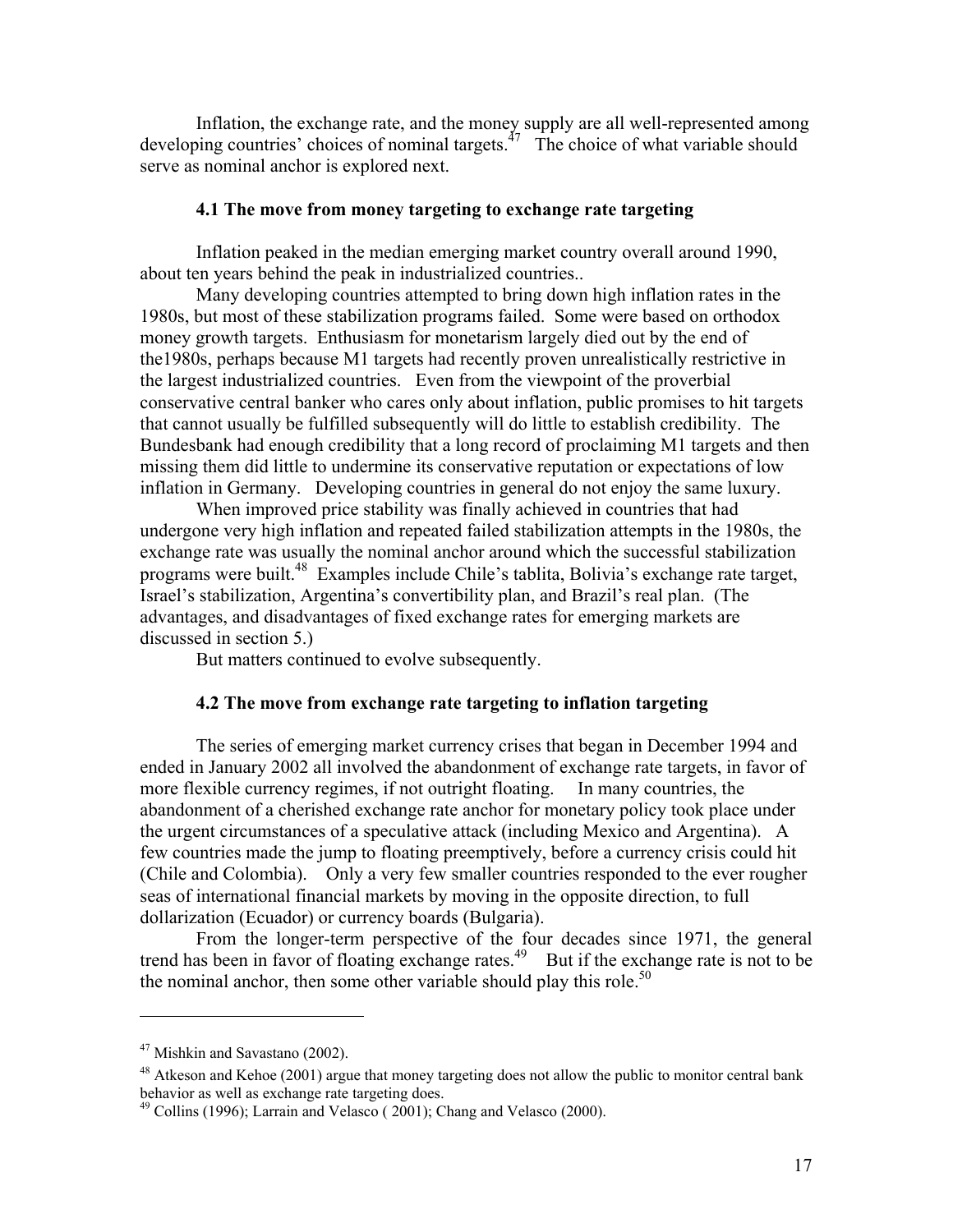With exchange rate targets tarnished by the end of the 1990s, monetarism out of favor, and the gold standard having earlier been relegated to the scrap heap of history, there was a clear vacancy for the position of Preferred Nominal Anchor. The regime of Inflation Targeting (IT) was a fresh young face, coming with an already-impressive resumé of recent successes in wealthier countries (New Zealand, Canada, United Kingdom, and Sweden). IT got the job. Brazil, Chile, Colombia and Mexico switched from exchange rate targets to Inflation Targeting in 1999,<sup>51</sup> the Czech Republic, Hungary and Poland about the same time, as well as Israel, Korea, South Africa, and Thailand**.**  Mexico followed in 2000, then Indonesia and Romania in 2005 and Turkey in 2006.<sup>52</sup>

In many ways, Inflation Targeting has functioned well. It apparently anchored expectations and avoided a return to inflation in Brazil, for example, despite two severe challenges: the 50% depreciation of early 1999, as the country exited from the real plan, and the similarly large depreciation of 2002, when a presidential candidate who at the time was considered anti-market and inflationary pulled ahead in the polls.<sup>53</sup>

One might argue, however, that the events of 2007-2009 put strains on the Inflation Targeting regime in the way that the events of 1994-2001 had earlier put strains on the regime of exchange rate targeting. Three other kinds of nominal variables have forced their way into the attentions of central bankers, beyond the CPI. One nominal variable, the exchange rate, never really left – certainly not for the smaller countries. A second category of nominal variables, prices of agricultural and mineral products, is particularly relevant for many developing countries. The greatly heightened volatility of commodity prices in the 2000s decade, culminating in the spike of 2008, resurrected arguments about the desirability of a currency regime that accommodates terms of trade shocks. A third category, prices of assets such as equities and real estate, has been especially relevant in industrialized countries, but not just there.<sup>54</sup> The international financial upheaval that began in mid-2007 with the US sub-prime mortgage crisis has forced central bankers everywhere to re-think their exclusive focus on inflation to the exclusion of asset prices.

Proponents of IT have always left themselves the loophole of conceding that central banks should pay attention to other variables such as exchange rates, asset prices, commodity prices to the extent that they portend future inflation. In many of the last century's biggest bubbles and crashes, however, monetary policy that in retrospect had been too expansionary pre-crisis never showed up as goods inflation, only as asset inflation. Central bankers tend to insist that it is not the job of monetary policy to address

 $50$  Baillu, Lafrance and Perrault (2003) and Svensson (2000) emphasized this point.

<sup>&</sup>lt;sup>51</sup> Loayza and Soto (2002) and Schmidt-Hebbel and Werner (2002). (Chile had started announcing inflation targets earlier, but kept a BBC exchange rate regime until 1999.)

 $52$  Rose (2007).

<sup>&</sup>lt;sup>53</sup> Giavazzi, Goldfajn, and Herrera (2005).

<sup>54</sup> Caballero and Krishnamurthy (2006), Edison, Luangaram, and Miller (2000), Aizenman and Jinjarak (2009) and Mendoza and Terrones (2008) explore how credit booms lead to rising asset prices in emerging markets, often preceded by capital inflows and followed by financial crises.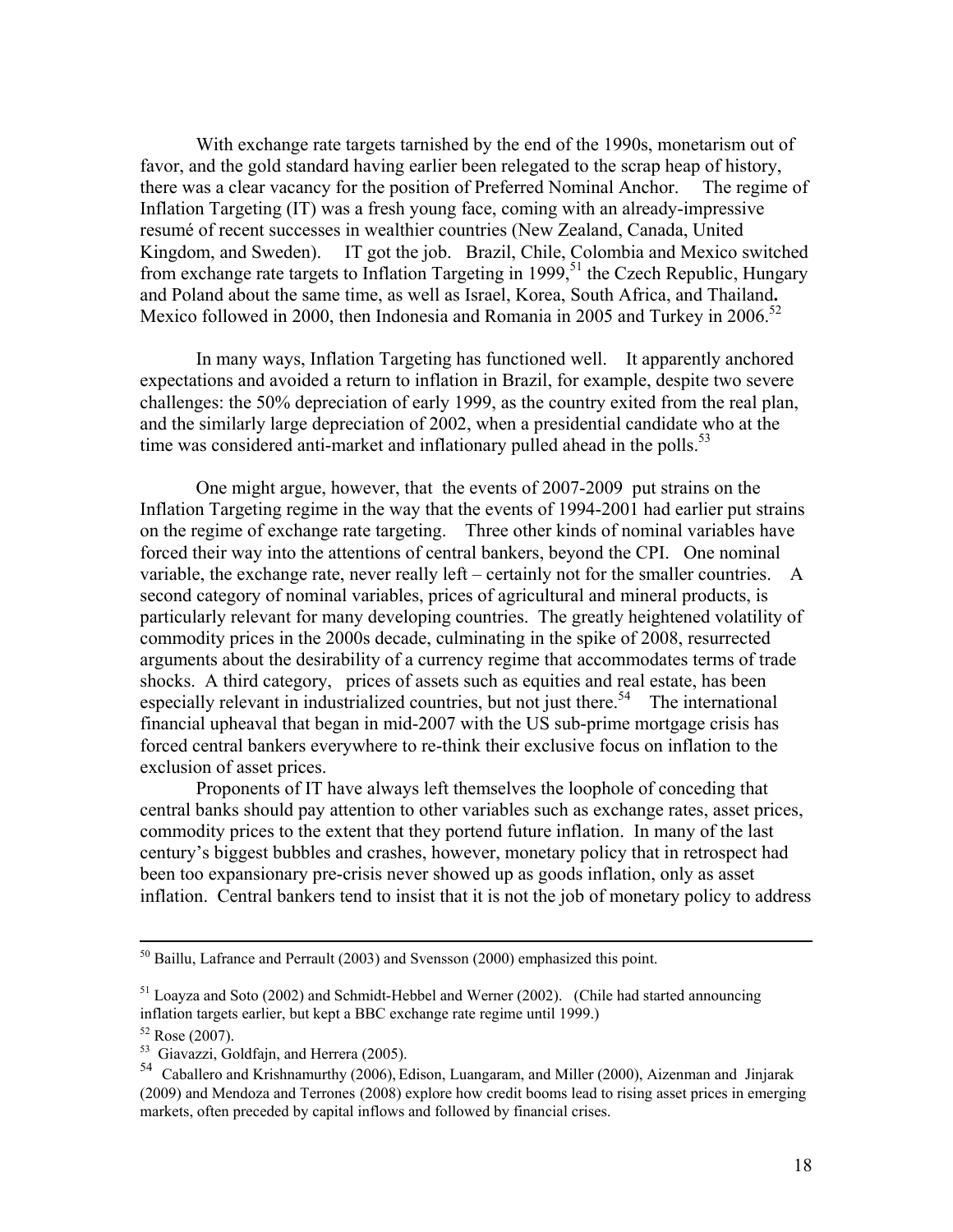asset prices. E.g., De Gregorio (2009) makes the point that asset bubbles can be addressed with tools other than monetary policy.

Fraga, Goldfajn and Minella (2003) found that inflation-targeting central banks in emerging market countries miss their declared targets by far more than they do in industrialized countries. Most analysis of Inflation Targeting is better suited to large industrialized countries than to developing countries, in several respects.<sup>55</sup> First, the theoretical models usually do not feature a role for exogenous shocks in trade conditions or difficulties in the external accounts. The theories tend to assume that countries need not worry about financing trade deficits internationally, presumably because international capital markets function well enough to smooth consumption in the face of external shocks. But for developing countries, international capital markets often *exacerbate* external shocks, rather than the opposite. Booms, featuring capital inflows, excessive currency overvaluation and associated current account deficits are often followed by busts, featuring sudden stops in inflows, abrupt depreciation, and recession.<sup>56</sup> An analysis of alternative monetary policies that did not take into account the international financial crises of 1982, 1994-2001 or 2008-09, would not be useful to policy makers in emerging market countries.

Capital flows are prone to exacerbate fluctuations in particular when the source of the fluctuations is trade shocks. This observation leads us to the next relevant respect in which developing countries differ from industrialized countries.

IT can be vulnerable to the consequences of supply shocks, which tend to be larger for developing countries for reasons already noted in Section 1. As has been shown by a variety of authors, Inflation Targeting (defined narrowly) is not robust with respect to supply shocks.<sup>57</sup> Under strict IT, to prevent the price index from rising in the face of an adverse supply shock, monetary policy must tighten so much that the entire brunt of the fall in nominal GDP is borne by real GDP. Most reasonable objective functions would, instead, tell the monetary authorities to allow part of the temporary shock to show up as an increase in the price level. Of course this is precisely the reason why many IT proponents favor *flexible* inflation targeting, often in the form of the Taylor Rule, which does indeed call for the central bank to share the pain between inflation and output.<sup>58</sup> It is also a reason for pointing to the "core" CPI rather than "headline" CPI.

1

<sup>&</sup>lt;sup>55</sup> This is not to forget the many studies of inflation targeting for emerging market and developing countries, most of them favorable. Savastano (2000) offered a concise summary of much of the research as of that date. Amato and Gerlach (2002) and Masson, Savastano, and Sharma (1997) argued that IT can be good for emerging markets, but only after certain conditions such as freedom from fiscal dominance are satisfied. Batini and Laxton (2006) argue that pre-conditions have not been necessary. Laxton and Pesenti (2003) conclude that because central banks in emerging market countries (such as Czechoslovakia) tend to have lower credibility, they need to move the interest rate more strongly in response to movements in forecasted inflation than a rich country would. Others include Debelle (2001); De Gregrio (2009); Gonçalves and Salles (2008)*,* Goodfriend and Prasad (2007); Hammond, Kanbur, Prasad (2009); Jonas and Mishkin (2005); Mishkin (2000; 2008); and Mishkin and Schmidt-Hebbel (2007).<br><sup>56</sup> Kaminsky, Reinhart and Vegh (2005); Reinhart and Reinhart (2009); Gavin, Hausmann, Perotti and

Talvi (1997).

<sup>57</sup>Among other examples: Frankel (1995b) and Frankel, Smit, and Sturzenegger (2007).

<sup>&</sup>lt;sup>58</sup> E.g., Svensson (2000).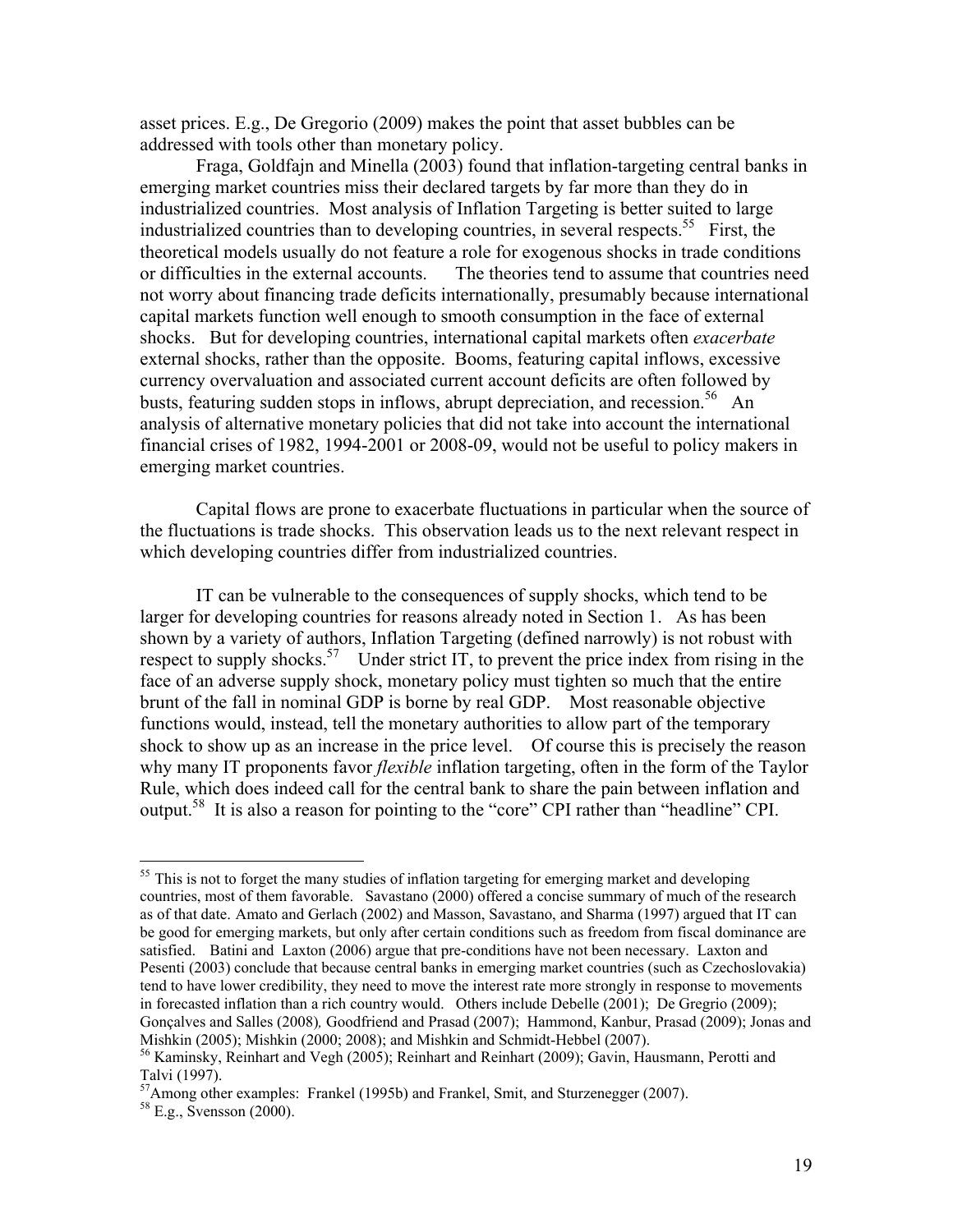## **4.3 "Headline" CPI, Core CPI, and Nominal Income Targeting**

In practice, Inflation-Targeting central bankers usually respond to large temporary shocks in import prices for oil and other agricultural and mineral products as they should: by trying to exclude them from the measure of the CPI that is targeted.<sup>59</sup> Central banks have two approaches to doing this. Some explain ex ante that their target for the year is inflation in the Core CPI, a measure that excludes volatile components, usually food and energy products. The virtue of this approach is that the central banks are able to abide by their commitment to core CPI when the supply shock comes (assuming the supply shock is located in the farm or energy sectors; it doesn't work, for example, if the shock is labor unrest or power failures that shut down urban activity). The disadvantage of declaring core CPI as the official target is that the person in the street is less likely to understand it, compared to the simple CPI. Transparency and communication of a target that the public can monitor are the original reasons for declaring a specific nominal target in the first place.

The alternative approach is to talk about the CPI *ex ante*, but then in the face of an adverse supply shock explain *ex post* that the increase in farm or energy prices is being excluded due to special circumstances. This strategy is questionable from the standpoint of credibility. The people in the street are told that they shouldn't be concerned by the increase in the CPI because it is "only" occurring in the prices of filling up their car fuel tanks and buying their weekly groceries. Either way, ex ante or ex post, the effort to explain away supply-induced fluctuations in the CPI undermines the credibility of the monetary authorities. This credibility problem is especially severe in countries where there are grounds for suspecting that government officials already fiddle with the consumer price indices for political purposes.

One variable that fits the desirable characteristics of a nominal target is nominal GDP. Nominal income targeting is a regime that has the attractive property of taking supply shocks partly as *P* and partly as *Y*, without forcing the central bank to abandon the declared nominal anchor. It was popular with macroeconomists in the  $1980s$ .<sup>60</sup> Some claimed it was less applicable to developing countries because of long lags and large statistical errors in measurement. But these measurement problems are smaller than they used to be. Furthermore, the fact that developing countries are more vulnerable to supply shocks than are industrialized countries suggests that the proposal to target nominal income is *more* applicable to them, not less, as McKibbin and Singh (2003) have pointed out.

In any case, and for whatever reason, nominal income targeting has not been seriously considered since the 1990s, either by rich countries or poor.

# **5. Exchange Rate Regimes**

 $59$  Devereux, Lane, and Xu (2006) show theoretically, advantages of targeting non-traded goods to the extent that exchange rate pass-through is high (as in section 2.1).

<sup>&</sup>lt;sup>60</sup> It was easier to see the superiority of nominal GDP targeting when the status quo was M1 targeting . (The proposal for nominal income targeting might have been better received by central banks if it had been called "Velocity-Shift-Adjusted Money Targeting.")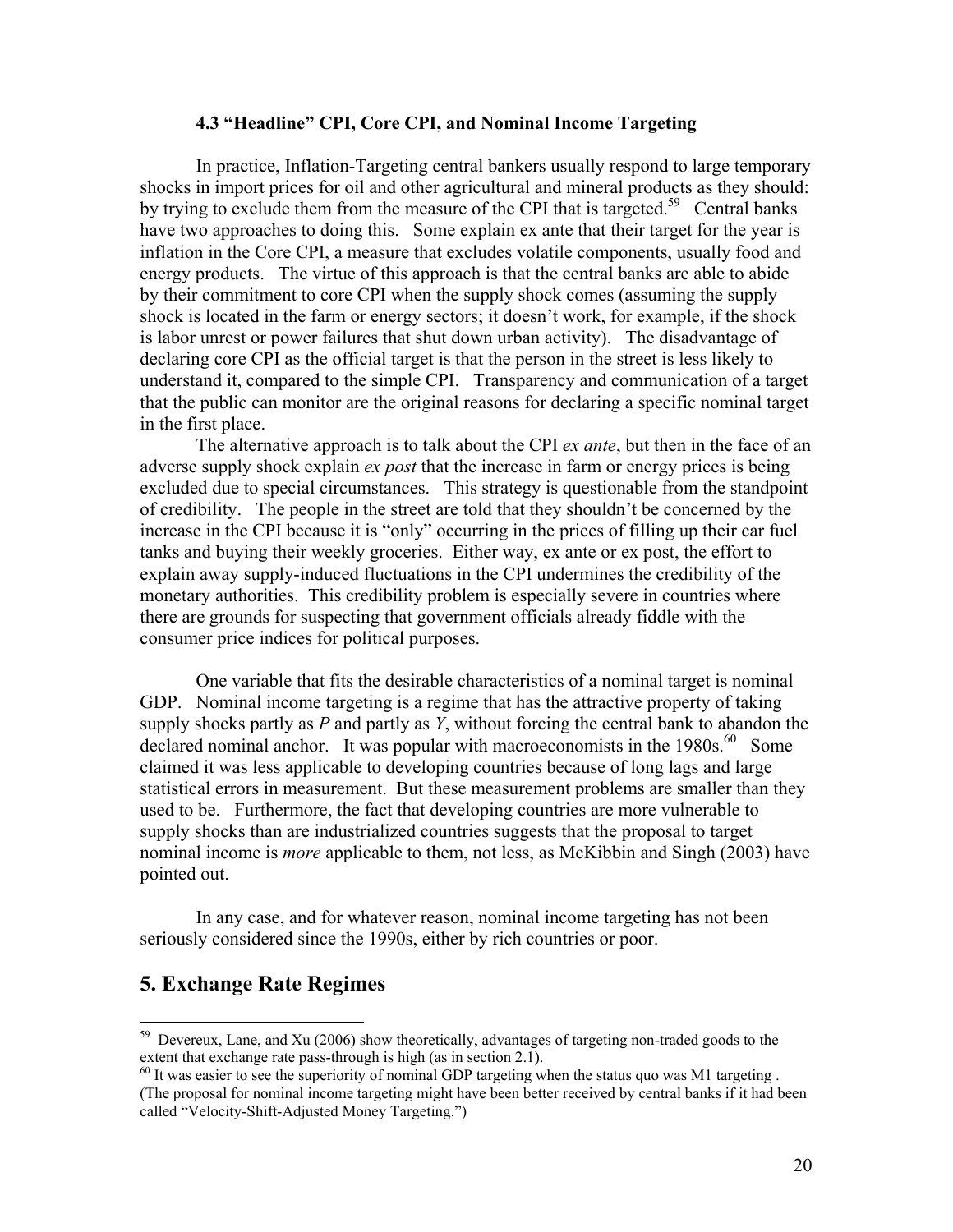Many Inflation-Targeting central banks in developing countries have all along put more emphasis on the exchange rate than they officially admitted. This tendency is the famous Fear of Floating of Reinhart (2000) and Calvo and Reinhart (2000, 2002).<sup>61</sup> When booming markets for their export commodities put upward pressure on their currencies (2003-2008), they intervene to dampen appreciation. Then, when crisis hits, the country may intervene to dampen the depreciation of their currencies. Central banks still do – and should – pay a lot of attention to their exchange rates. The point applies to the entire spectrum from managed floaters to peggers. Fixed exchange rates are still an option to be considered for many countries, especially small ones.<sup>62</sup>

## **5.1 The advantages of fixed exchange rates**

For very small countries, full dollarization remains one option, or joining the euro, for those in Europe. The success of EMU has inspired regional groupings of developing countries in various parts of the world to discuss the possibility of trying to follow a similar path. $^{63}$ 

 Fixed exchange rates have many advantages, in addition to their use as a nominal anchor for monetary policy. They reduce transactions costs and exchange risk, which in turn facilitates international trade and investment. This is especially true for institutionally locked-in arrangements, such as currency boards<sup>64</sup> and dollarization.<sup>65</sup> Influential research by Rose (2000) and others over the last decade has shown that fixed exchange rates and, especially, monetary unions for developing countries, increase trade and investment substantially. In addition fixed exchange rates avoid the speculative bubbles to which floating exchange rates are occasionally subject.

### **5.2 The advantages of floating exchange rates**

Of course fixed exchange rates have disadvantages too. Most importantly, to the extent financial markets are integrated, a fixed exchange rate means giving up monetary independence; the central bank can't increase the money supply, lower the interest rate, or devalue the currency, in response to a downturn in demand for its output.

 It has been argued that developing countries have misused monetary discretion more often than they have used it to achieve the textbook objectives. But a second disadvantage of a fixed rate presupposes no discretionary abilities: it means giving up the

1

 $61$  Among the possible reasons for aversion to floating, Calvo and Reinhart (2002) emphasize high passthrough and contractionary depreciations.

<sup>&</sup>lt;sup>62</sup> Meanwhile, in response to the global financial crisis of 2007-09, small countries on the periphery of Europe felt newly attracted to the idea of rapid adoption of the euro (Iceland and some Central European countries).

 $63$  Bayoumi and Eichengreen (1994) and Levy Yeyati and Sturzennegger (2000) apply OCA criteria to a number of relevant regions. Bayoumi and Eichengreen (1999) and Goto and Hamada (1994) for Asia. <sup>64</sup> Ghosh, Gulde and Wolf (2000), Hanke and Schuler (1995) and Williamson (1995).

 $65$  Calvo (2002) and Schmitt-Grohe and Uribe (2001).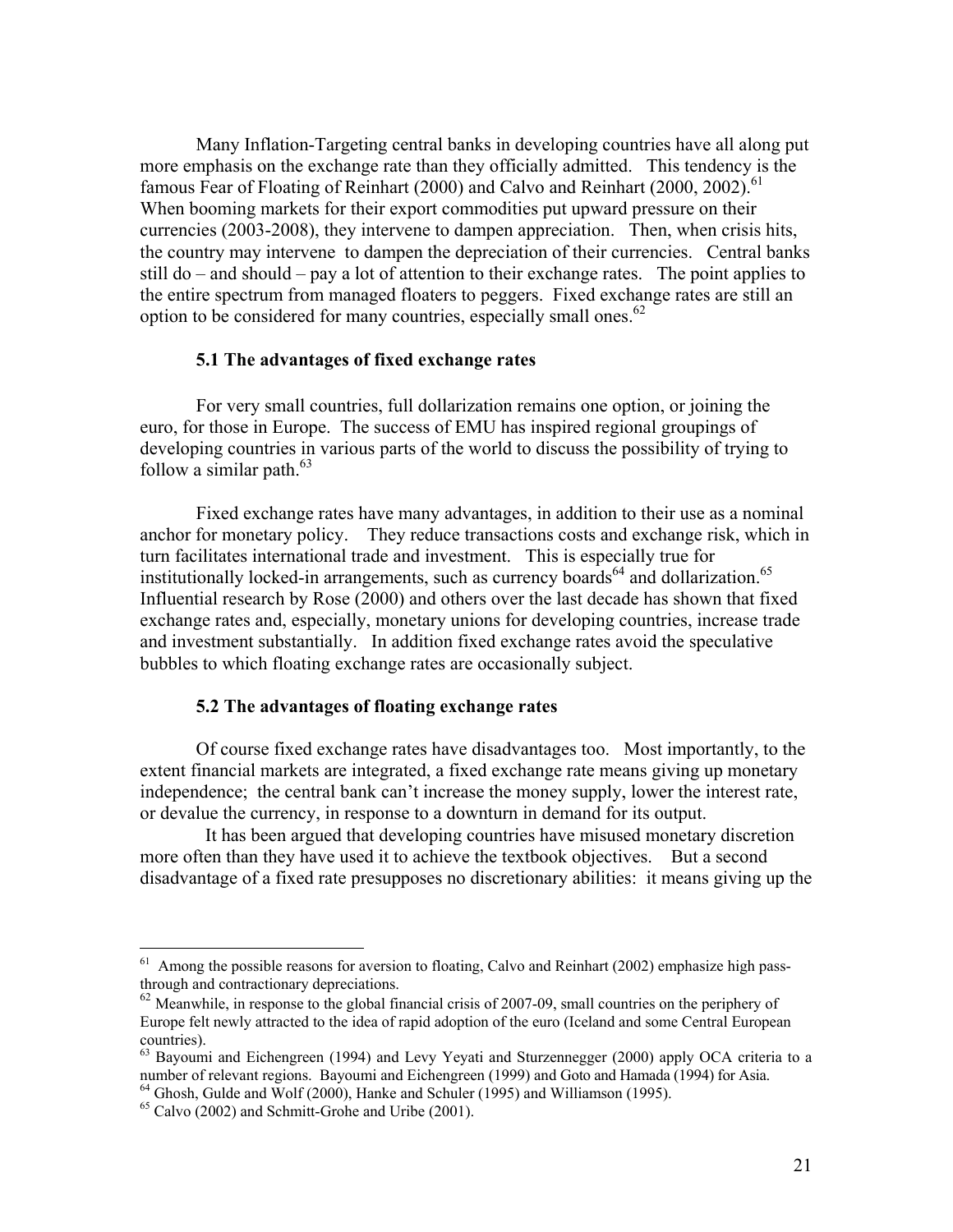automatic accommodation to supply shocks that floating gives,<sup>66</sup> especially trade shocks: a depreciation when world market conditions for the export commodity weaken, and vice versa.<sup>67</sup> Berg, Borensztein, and Mauro  $(2003)$  say it well: Berg, Borensztein, and Mauro (2003) say it well:

"Another characteristic of a well-functioning floating exchange rate is that it responds appropriately to external shocks. When the terms of trade decline, for example, it makes sense for the country's nominal exchange rate to weaken, thereby facilitating the required relative price adjustment. Emerging market floating exchange rate countries do, in fact, react in this way to negative terms of trade shocks. In a large sample of developing countries over the past three decades, countries that have fixed exchange rate regimes and that face negative terms of trade shocks achieve real exchange rate depreciations only with a lag of two years while suffering large real GDP declines. By contrast, countries with floating rates display large nominal and real depreciations on impact and later suffer some inflation but much smaller output losses."

Besides the inability to respond monetarily to shocks, there are three more disadvantages of rigidity in exchange rate arrangements. It can impair the central bank's lender of last resort capabilities in the event of a crisis in the banking sector, as Argentina demonstrated in 2001. It entails a loss of seignorage, especially for a country that goes all the way to dollarization. For a country that stops short of full dollarization, pegged exchange rates are occasionally subject to unprovoked speculative attacks (of the "second-generation" type $^{68}$ ).

Some who see costly speculative attacks as originating in the maturity mismatch problem suggest that exchange rate variability is beneficial in that it forces borrowers to confront the risks of foreign-currency-denominated debt. The warning is that the choice of an adjustable peg regime, or other intermediate exchange rate regime, leads to dangerously high unhedged foreign-currency borrowing. It is argued that a floating regime would force borrowers to confront explicitly the existence of exchange rate risk, and thereby reduce unhedged foreign-currency borrowing.<sup>69</sup> This sounds like an argument that governments should introduce gratuitous volatility because private financial agents underestimate risk. But some models establish this advantage of floating, even with rational expectations and only uncertainty that is generated only by fundamentals $^{70}$ 

### **5.3 Evaluating overall exchange rate regime choices**

 Econometric attempts to discern what sort of regime generically delivers the best economic performance across countries – firmly fixed, floating, or intermediate – have not been successful. To pick three, Ghosh, Gulde and Wolf (2000) find that firm fixers perform the best, Levy-Yeyati and Sturzenegger (2003) that floaters do the best, and Reinhart and Rogoff (2004) that intermediate managed floats work the best! Why the stark discrepancy? One reason is differences in how the studies classify de facto

<sup>&</sup>lt;sup>66</sup> Ramcharan (2007) finds support for the advantage of floating in response to supply shocks, for the case of natural disasters.

**<sup>67</sup>** Among peggers, terms-of-trade shocks are amplified and long-run growth is reduced, as compared to flexible-rate countries, according to Edwards and Yeyati (2005). Also see Broda (2004). 68 Chang and Velasco (1997). The generations of speculative attack models are explained below.

<sup>&</sup>lt;sup>69</sup> Céspedes, Chang and Velasco (2004) and Eichengreen (1999, p. 105).<br><sup>70</sup> Chamon and Hausmann (2005), Chang and Velasco (2004), Jeanne (2005), and Pathak and Tirole (2004)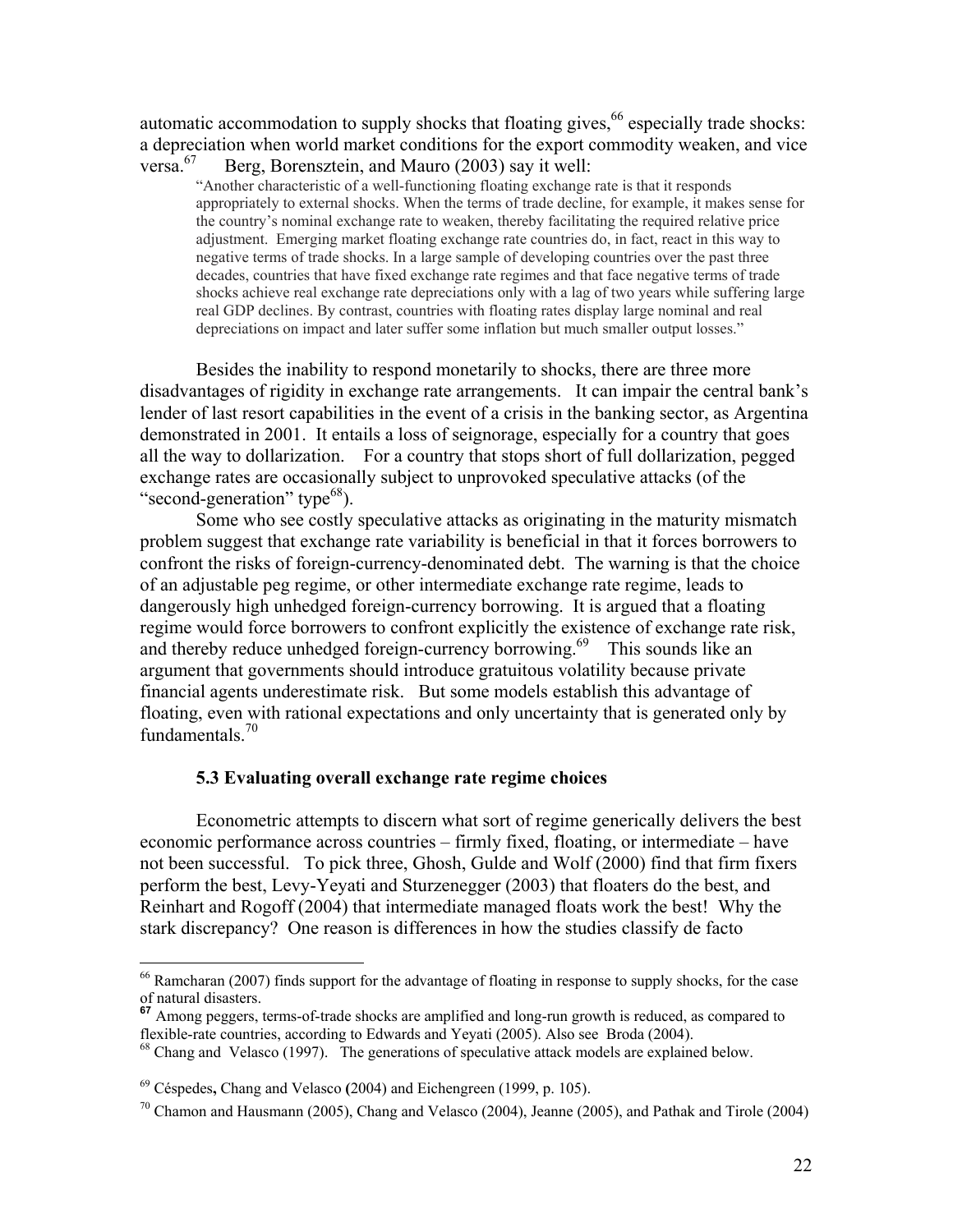exchange rate regimes. (To be discussed in the next section.) But another reason is that the virtues of alternative regimes depend on the circumstances of the country in question. No single exchange rate regime is right for all countries.

A list of Optimum Currency Area criteria that qualify a country for a relatively firm fixed exchange rate, versus a more flexible rate, should include these eight characteristics:<sup>71</sup>

- 1. Small size.
- 2. Openness, as reflected, for example, in the ratio of tradable goods to GDP.<sup>72</sup> The existence of a major-currency partner with whom bilateral trade, investment and other activities are already high, or are hoped to be high in the future, would also work in favor of a fixed rate..
- 3. "Symmetry of shocks," meaning high correlation of cyclical fluctuations (particularly demand shocks) in the home country and in the country that determines policy regarding the money to which pegging is contemplated. This is important because, if the domestic country is to give up the ability to follow its own monetary policy, it is better if the interest rates chosen by the larger partner are more often close to those that the domestic country would have chosen anyway.73
- 4. Labor mobility.<sup>74</sup> When monetary response to an asymmetric shock has been precluded, it is useful if workers can move from the high-unemployment country to the low-unemployment countries. This is the primary mechanism of adjustment across states within the monetary union which is the United States.
- 5. Countercyclical remittances. Emigrant's remittances (i) constitute a large share of foreign exchange earnings in many developing countries, (ii) are variable, (iii) appear to be countercyclical.<sup>75</sup> That remittances apparently respond to the difference between the cyclical positions of the sending and receiving country, makes it a bit easier to give up the option of responding to shocks by setting monetary policies different from those of the partner.
- 6. Countercyclical fiscal transfers. Within the United States, if one region suffers an economic downturn, the federal fiscal system cushions it; one estimate is that for every dollar fall in the income of a stricken state, disposable income falls by only an estimated 70 cents. Such fiscal cushions are largely absent at the international level, with the possible exception of the role of France in the Communité Financière Afrique. (Even where substantial transfers exist, they are rarely countercyclical.)

 $\overline{a}$  $71$  Four surveys offering a more complete discussion of the choice of exchange rate regime and further references are: Edwards ( 2002), Edwards and Savastano (1999), Frankel (2004) and Rogoff (2004).<br><sup>72</sup> The classic reference is McKinnon (1963).

 $73$  Mundell (1961); Eichengreen (1999).

<sup>&</sup>lt;sup>74</sup> The classic reference is Mundell (1961).

 $75$  Only the countercyclicality is in need of documentation. Clarke and Wallstein (2004) find that remittance receipts go up in response to a natural disaster. Kapur (2003) finds that they go up in response to an economic downturn. Yang and Choi (2007) find that they respond to rainfall-induced economic fluctuations. Frankel (2009) finds that bilateral remittances respond to the differential in sender-receiver cyclical conditions. Some other authors, however, do not find evidence of such countercyclicality.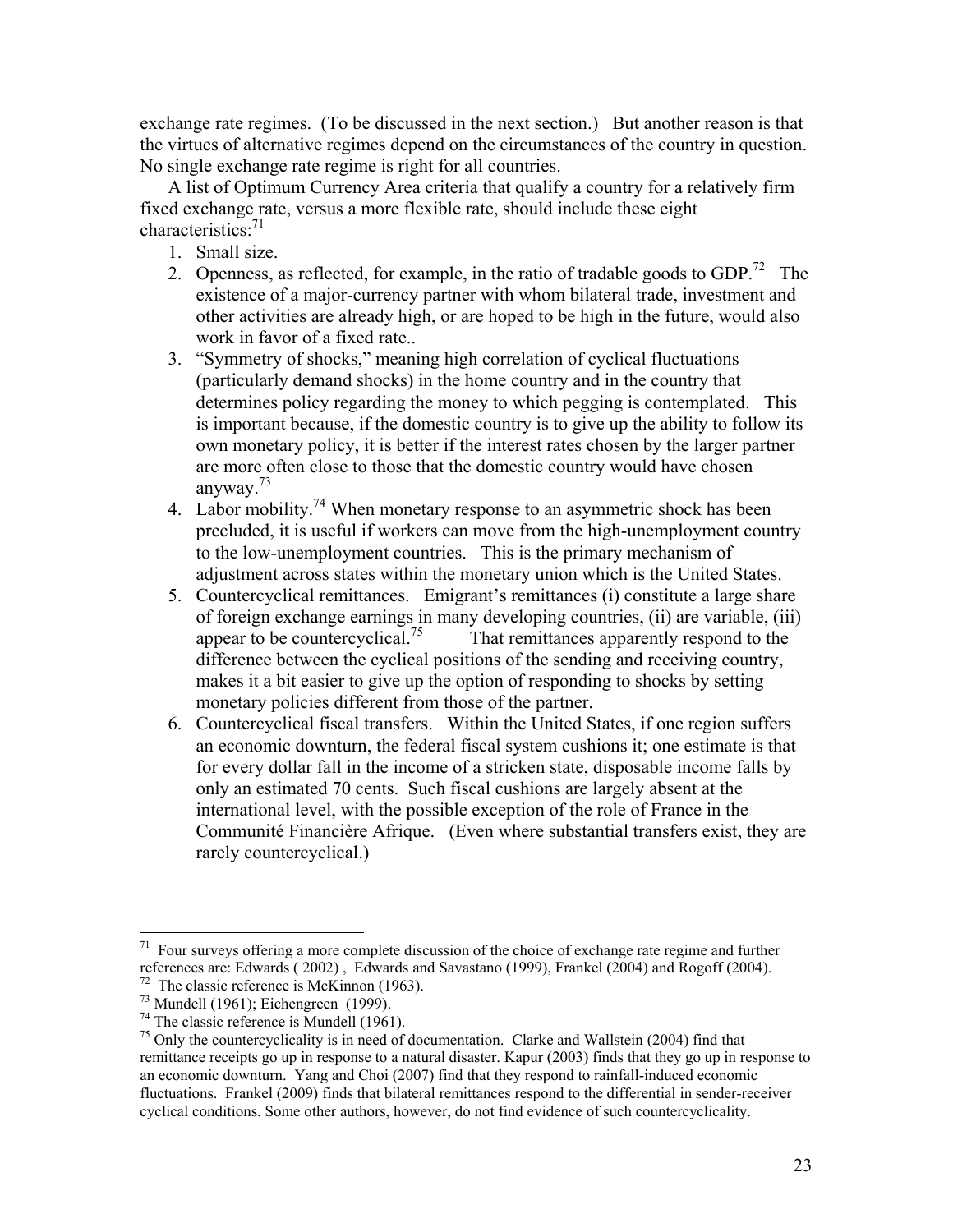- 7. Well-developed financial system.76
- 8. Political willingness to give up some monetary sovereignty. Some countries look on their currency with the same sense of patriotism with which they look on their flag.

## **5.4 Categorizing exchange rate regimes**

It is by now well-known that attempts to categorize countries' choice of regime (into fixed, floating, and intermediate) in practice differ from the official categorization. Countries that say they are floating, in reality often are not.<sup>77</sup> Countries that say they are fixed, in reality often are not.78 Countries that say they have a Band Basket Crawl  $(BBC)$  regime, often do not.<sup>79</sup>

There are a variety of attempts to classify de facto regimes. Some seek to infer the degree of exchange rate flexibility around the anchor; others seem to infer what is the anchor.  $\frac{80}{\text{N}}$  Pure de facto studies look only at the times series of exchange rates and Pure de facto studies look only at the times series of exchange rates and reserves<sup>81</sup>; others pay more attention to other information, including what the country says.<sup>82</sup> Less well-known is that the de facto classification regimes do not agree among themselves. The correlation of de facto classification attempts with each other is generally as low as the correlation with the IMF's official classification scheme.<sup>83</sup>

 Indeed, neat categorization may not be possible at all. That Argentina was in the end forced to abandon its currency board, in 2001, also dramatizes the lesson that the choice of exchange rate regime is not as permanent or deep as had previously been thought. The choice of exchange rate regime is more likely endogenous with respect to institutions, rather than the other way around. $84$ 

## **5.5 The Corners Hypothesis**

The "corners hypothesis" — that countries are, or should be, moving away from the intermediate regimes, in favor of either the hard peg corner or the floating corner was proposed by Eichengreen (1993) and rapidly became the new conventional wisdom with the emerging market crises of the late  $1990s$ .<sup>85</sup> But it never had a good theoretical

 $76$  Husain, Mody and Rogoff (2005)and Aghion, Bacchetta, Ranciere, and Rogoff (2009) find that countries appear to benefit by having increasingly flexible exchange rate systems as they become richer and more financially developed.

<sup>77</sup> Calvo and Reinhart (2002).

 $78$  Obstfeld and Rogoff (1995).

<sup>79</sup> Frankel, Schmukler and Servén (2000), Frankel and Wei (2007).

<sup>80</sup> Frankel and Wei (2008).

<sup>&</sup>lt;sup>81</sup> These include Calvo and Reinhart (2000, 2002), Levy-Yeyati and Sturzenegger (2001, 2003a,b, 2005), and Shambaugh (2004).

 $82$  These include Ghosh, Gulde and Wolf (2000, 2002) and Reinhart and Rogoff (2003, 2004).

 $83$  Benassy et al (2004) and Frankel (2004).

<sup>84</sup> Alesina and Wagner (2003) and Calvo and Mishkin (2003).

<sup>&</sup>lt;sup>85</sup> Fischer (2001), Council on Foreign Relations (1999), and Meltzer (2000).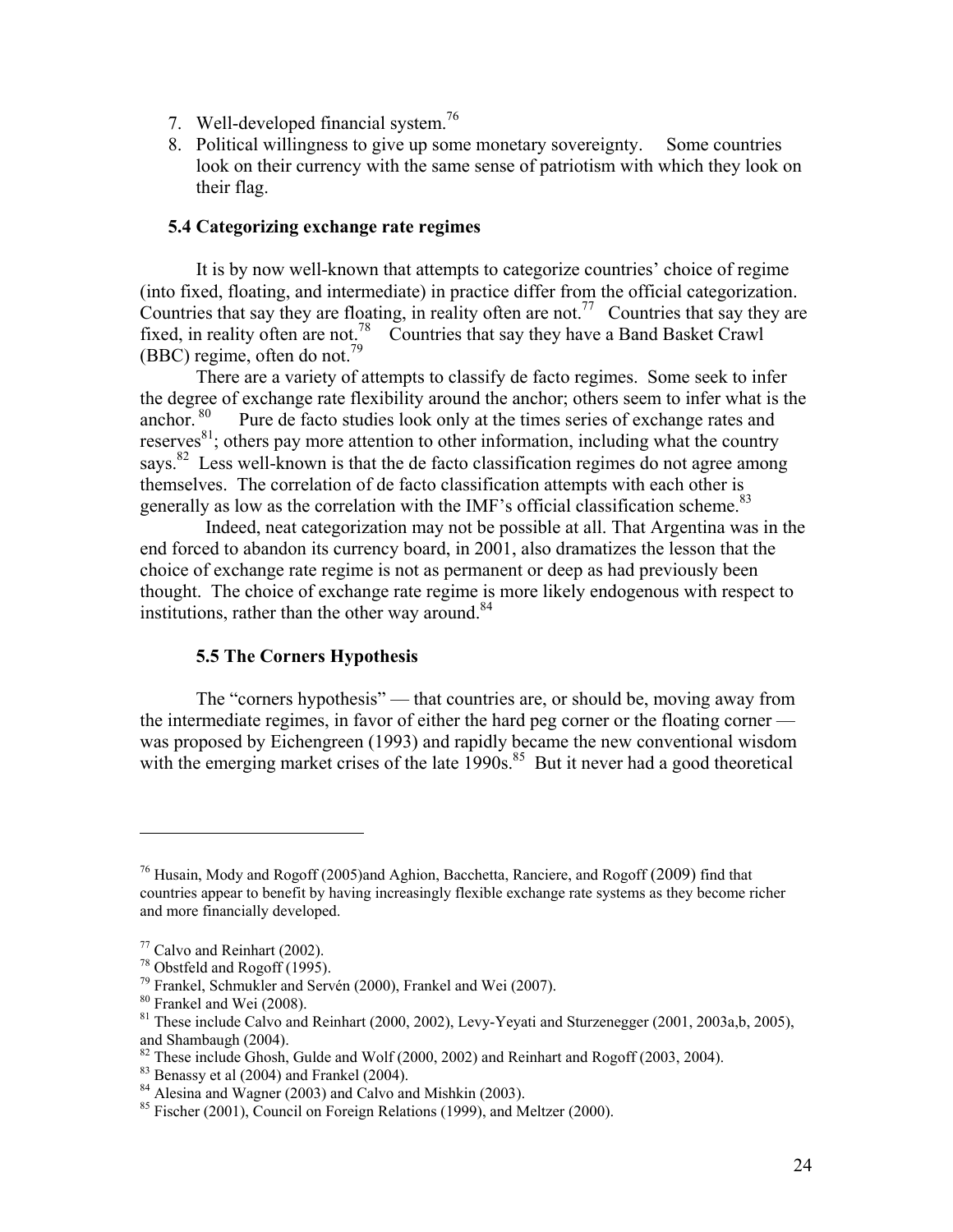foundation.86 It subsequently lost popularity. Perhaps it is another casualty of the realization that no regime choice is in reality permanent, and that investors know that.<sup>87</sup> In any case, many countries continue to follow intermediate regimes such as band-basketcrawl, and do not seem any the worse for it.

# **6. Procyclicality**

As noted in the introduction, one structural feature that tends to differentiate developing countries from industrialized countries is the magnitude of cyclical fluctuations. This is in part due to the role of factors that "should" moderate the cycle, but in practice seldom do that. If anything, they tend to exacerbate booms and busts instead: procyclical capital flows, procyclical monetary and fiscal policy, and the related Dutch Disease. The hope that improved policies or institutions might reduce this procyclicality makes this one of the most potentially fruitful avenues of research in emerging market macroeconomics.

## **6.1 The procyclicality of capital flows in developing countries**

 According to the theory of intertemporal optimization, countries should borrow during temporary downturns, to sustain consumption and investment, and should repay or accumulate net foreign assets during temporary upturns. In practice, it does not tend to work this way. Capital flows are more often procyclical than countercyclical.<sup>88</sup> Most theories to explain this involve imperfections in capital markets, such as asymmetric information or the need for collateral. Aguiar and Gopinath (2006, 2007), however, demonstrate that the observation of procyclical current accounts in developing countries might be explained in an optimizing model if shocks take the form of changes in the permanent trend of productivity rather than temporary cyclical deviations from trend.

One interpretation of procyclical capital flows is that they result from procyclical fiscal policy: when governments increase spending in booms, some of the deficit is financed by borrowing from abroad. When they are forced to cut spending in downturns, it is to repay some of the excessive debt that the incurred during the upturn. Another interpretation of procyclical capital flows to developing countries is that they pertain especially to exporters of agricultural and mineral commodities, especially oil. We consider procyclical fiscal policy in the next sub-section, and the commodity cycle (Dutch disease) in the one after.

# **6.2 The procyclicality of demand policy**

## *The procyclicality of fiscal policy*

<sup>&</sup>lt;sup>86</sup> The feeling that an intermediate degree of exchange rate flexibility is inconsistent with perfect capital mobility is a misinterpretation of the principle of the Impossible Trinity. To take a clear example, Krugman (1991) shows theoretically that a target zone is entirely compatible with uncovered interest parity. Williamson (1996, 2001) favors intermediate exchange rate regimes for emerging markets.

<sup>87</sup> Reinhart and Reinhart (2003).

<sup>88</sup> Kaminsky, Reinhart, and Vegh (2005); Reinhart and Reinhart (2009); Perry (2009); Gavin, Hausmann, Perotti and Talvi (1996); and Mendoza and Terrones (2008).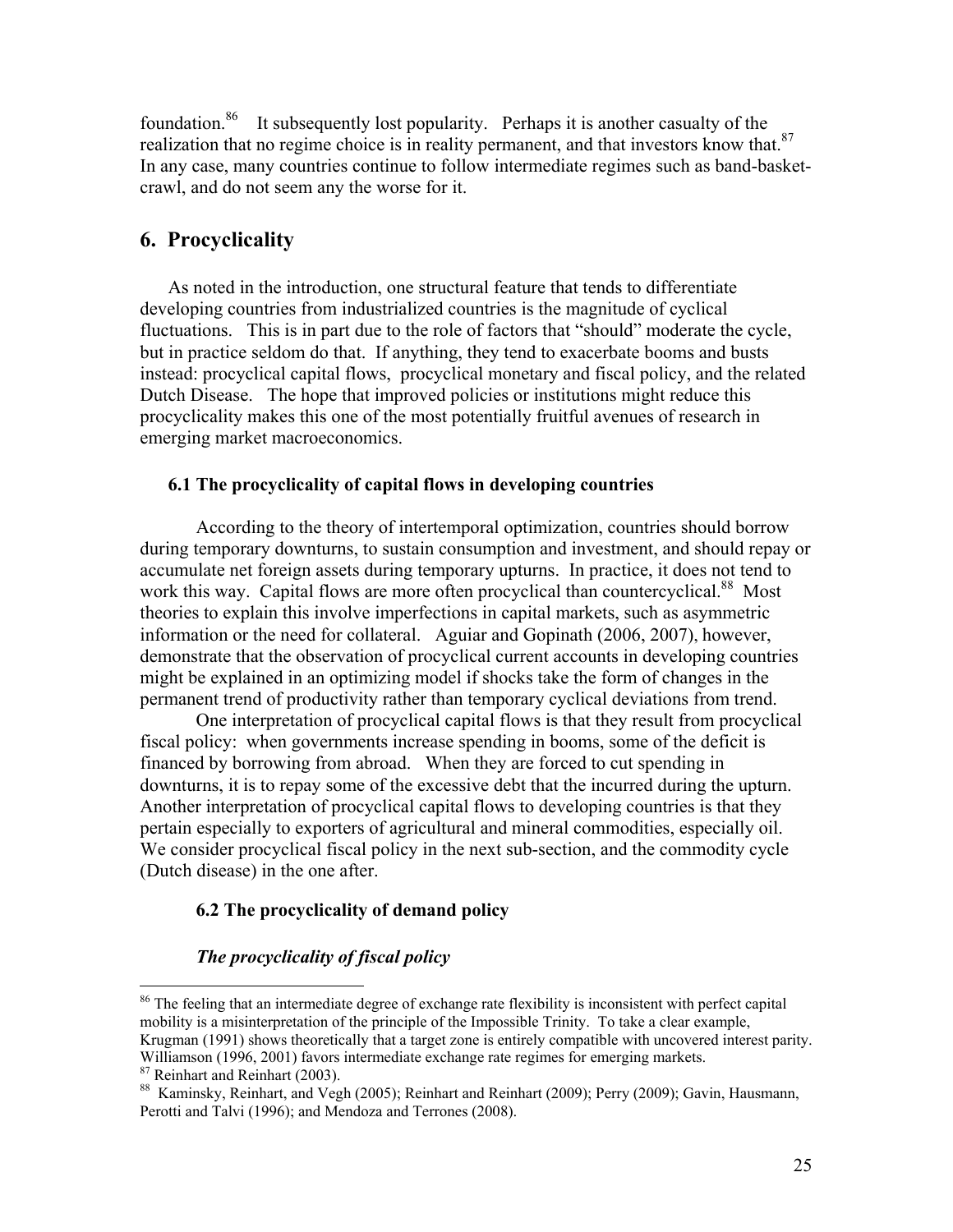Various authors have documented that fiscal policy tends to be procyclical in developing countries, in comparison with industrialized countries.<sup>89</sup> Most studies look at the procyclicality of government spending, because tax receipts are particularly endogenous with respect to the business cycle. Indeed, an important reason for procyclical spending is precisely that government receipts from taxes or royalities rise in booms, and the government cannot resist the temptation or political pressure to increase spending proportionately, or even more than proportionately.

#### *The political business cycle*

The political business cycle is the hypothesized tendency of governments to adopt expansionary fiscal policies, and often monetary policies as well, in election years. In this context, the fiscal expansion takes the form of tax cuts as easily as spending increases. The theory was originally designed with advanced countries in mind. Some comprehensive empirical studies find evidence that the political budget cycle is present in both developed and less-developed countries. But developing countries are thought to be even more susceptible to the political business cycle than advanced countries.<sup>90</sup>

One interpretation is that institutions such as constitutional separation of powers in the budget process are necessary to resist procyclical fiscal policy, and these institutions are more often lacking in developing countries.<sup>91</sup> Brender and Drazen (2005) offer another interpretation: the finding of a political budget cycle in a large crosssection of countries is driven by the experience of ''new democracies'' – most of which are developing or transition countries -- where fiscal manipulation by the incumbent government succeeds politically because voters are inexperienced with elections. They find that once these countries are removed from the larger sample, the political fiscal cycle disappears.

### *The procyclicality of monetary policy*

 $\overline{a}$ 

Countercyclical monetary policy is difficult to achieve, particularly because of lags and uncertainty. For this reason, it is often suggested that the advantages of discretion in monetary policy are not large enough to outweigh disadvantages, such as the inflation bias from dynamic inconsistency, especially for developing countries. Hence the support for the tying of hands and committing to a nominal target.

Taking as given, however, some degree of commitment to a nominal target, it would seem to be self-defeating to choose a nominal target that could build unnecessary procyclicality into the automatic monetary mechanism. But this is what inflation targeting does in the case of supply shocks. Again, where terms of trade fluctuations are important, it would be better to choose a nominal anchor that accommodates terms of trade shocks rather than exacerbating them.

<sup>&</sup>lt;sup>89</sup> Gavin and Perotti(1997), Lane and Tornell (1999), Tornell and Lane (1999), Kaminsky, Reinhart, and Vegh (2004), Talvi and Végh (2005), Alesina, Campante and Tabellini **(**2008), and Mendoza and Oviedo (2006).

 $90$  Persson and Tabellini (2003, chapter 8) use data from 60 democracies over the period 1960-1998. Shi and Svensson (2006) use data from 91 countries over the period 1975–1995 Also Schuknecht (1996). Drazen (2001) offers an overview.

 $91$  Saporiti and Streb (2003). Alesina, Hausmann, Hommes and Stein (1999) study fiscal institutions.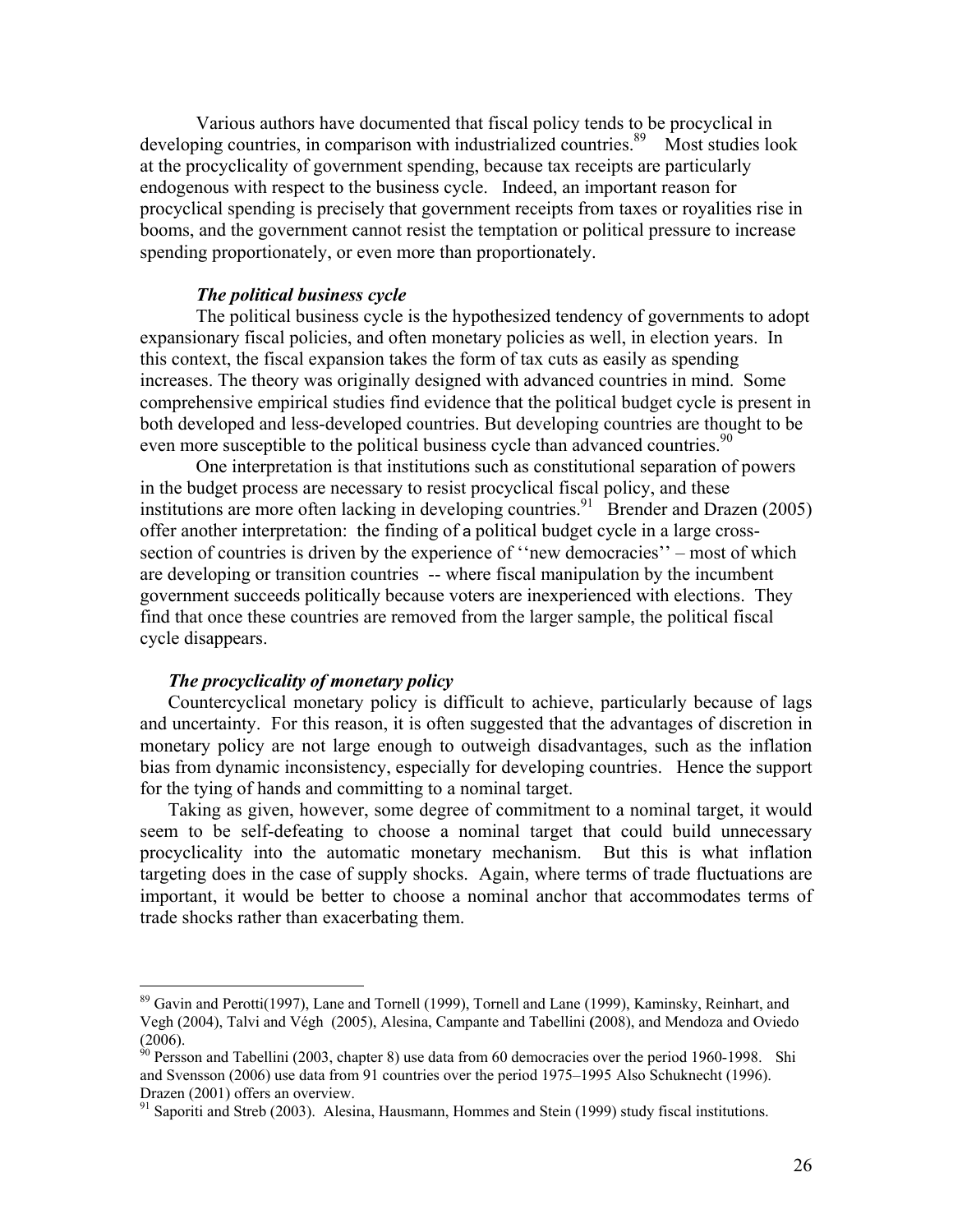### **6.3 Commodities and the Dutch Disease**

Clear examples of countries with very high export price volatility are those specialized in the production of oil, copper, or coffee, which periodically experience swings in world market conditions that double or halve their prices.

The Dutch Disease refers to some possibly unpleasant side effects of a boom in peteroleum or other mineral and agricultural commodities.<sup>92</sup> It arises when a strong, but perhaps temporary, upward swing in the world price of the export commodity causes the following pattern: a large real appreciation in the currency, an increase in spending (in particular, the government increases spending in response to the increased availability of  $\frac{1}{1}$  tax receipts or royalties<sup>93</sup>), an increase in the price of nontraded goods relative to nonexport-commodity traded goods, a resultant shift of resources out of non-exportcommodity traded goods, and a current account deficit . When the adversely affected tradable goods are in the manufacturing sector, the feared effect is deindustrialization. In a real model, the reallocation of resources across tradable sectors may be the inevitable consequence of a global increase in the real commodity price. But the movement into non-traded goods is macroeconomic. That it is all painfully reversed when the world price of the export commodity goes back down is what makes this a disease, particularly if the complete cycle is not adequately foreseen.

Other examples of the Dutch Disease arise from commodity booms due to the discovery of new deposits or some other expansion in supply, leading to a trade surplus via exports or a capital account surplus via inward investment to develop the new resource. In addition, the term is also used by analogy for other sorts of inflows such as the receipt of transfers (foreign aid or remittances) or a stabilization-induced capital inflow. In all cases, the result is real appreciation and a shift into nontradables, and away from (non-commodity) tradables. The real appreciation takes the form of a nominal appreciation if the exchange rate is flexible, and inflation if the exchange rate is fixed.

A wide variety of policy measures have been proposed, and some adopted, to cope with the commodity cycle.<sup>94</sup> Some of the most important are institutions to insure that export earnings are put aside during the boom time, into a commodity saving fund, perhaps with the aid of rules governing the cyclically adjusted budget surplus.<sup>95</sup> Other proposals include using futures markets to hedge the price of the commodity and indexing debt to the price.

## **6.4. Product-oriented choices for price index by inflation-targeters**

 Of the possible price indices that a central bank could target, the CPI is the usual choice. The CPI is indeed the logical candidate to be the measure of the inflation objective for the long-term. But it may not be the best choice for intermediate target on

 $92$  E.g., Corden (1984). Frankel (2010) is a survey of the Dutch Disease and the more general Natural Resource Curse.

 $93$  E.g., Lane and Tornell (1998).

 $^{94}$  E.g., Sachs (2007).

 $95$  Davis et al (2001). Chile's rule adjusts the budget surplus for the deviation of the copper price from its long run value as well as GDP from potential, with two panels making the determination.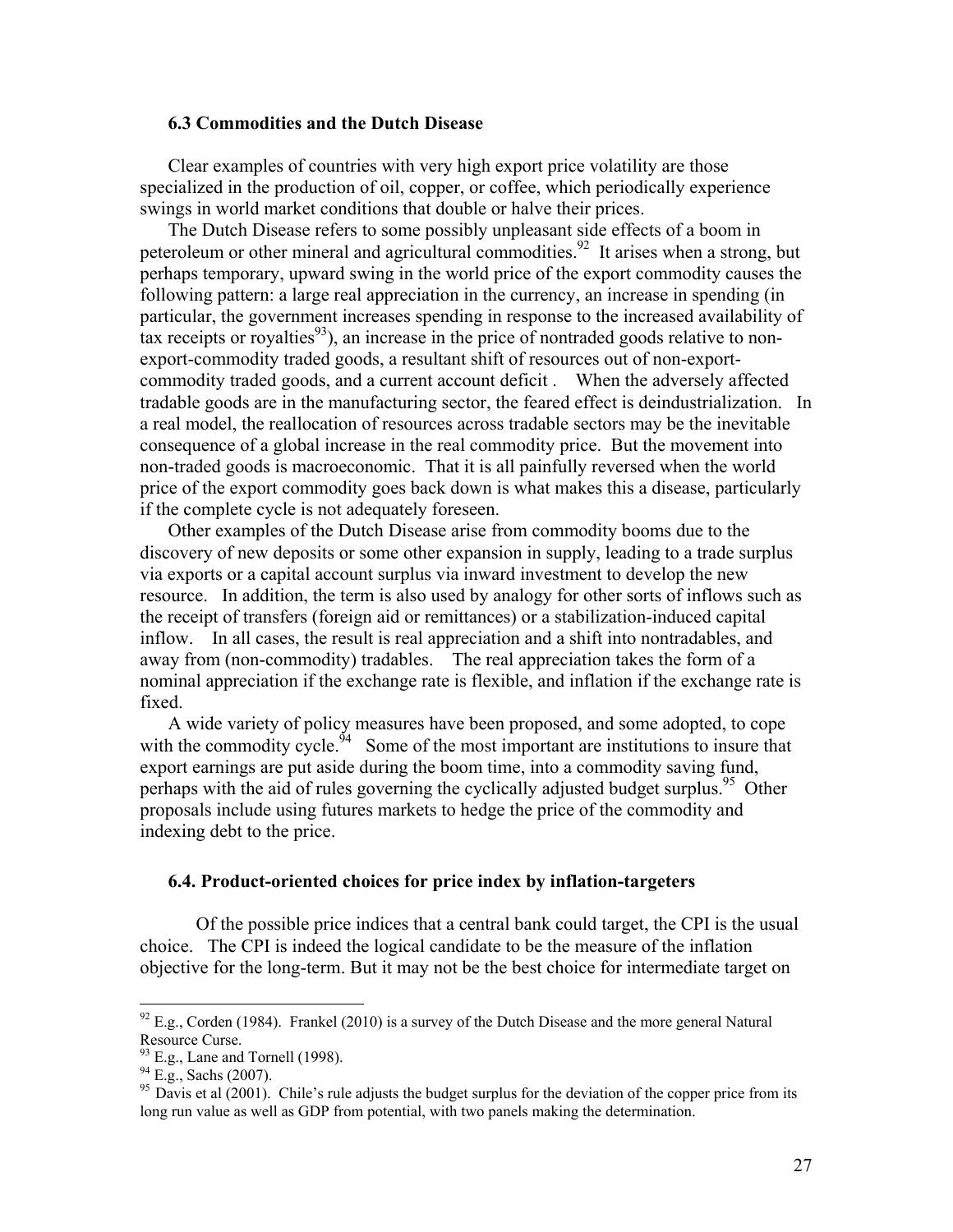an annual basis. We have already noted that IT is not designed to be robust with respect to supply shocks. If the supply shocks are terms of trade shocks, then the choice of CPI to be the price index on which IT focuses is particularly inappropriate.

 Proponents of inflation targeting may not have considered the implications of the choice between the CPI and production-oriented price indices in light of terms of trade shocks. One reason may be that the difference is not, in fact, as important for large industrialized countries as for small developing countries, especially those that export mineral and agricultural commodities.

A CPI target, if implemented literally, can be destabilizing for a country subject to terms of trade volatility. It calls for monetary tightening and currency appreciation when the price of the imported good goes up on world markets, but not when the price of the export commodity goes up on world markets – precisely the opposite of the desired pattern of response to terms of trade movements. The alternative to the choice of CPI as price target is an output-based price index such as the PPI, the GDP deflator, or an index of export prices. The important difference is that imported goods show up in the CPI, but not in the output-based price indices; and vice versa for exported goods: they show up in the output-based prices but much less in the CPI.

 Terms of trade shocks for small countries can take two forms: a fluctuation in the nominal price (i.e., dollar price) of export goods on world markets and a fluctuation in the nominal price of import goods on world markets. Consider each in turn.

### *Export price shocks*

 A traditional textbook advantage of floating exchange rates applies to commodity exporters in particular. When world demand for the export commodity falls, the currency tends to depreciate, thus ameliorating the adverse effect on the current account balance and output. When world demand for the export commodity rises, the currency tends to appreciate, thus ameliorating the inflationary impact. One possible interpretation of the emerging market crises of the 1990s is that declines in world market conditions for oil and consumer electronics, exacerbated by a procyclical falloff in capital flows into emerging market countries that exported these products, eventually forced the abandonment of exchange rate targets. The same devaluations could have been achieved much less painfully if they had come automatically, in tandem with the decline in commodity export prices.

 It is evident that a fixed exchange rate necessarily requires giving up the automatic accommodation of terms of trade shocks. A CPI target requires giving up accommodation of trade shocks as well; but needlessly so. A form of inflation targeting that focused on an export price index or product price index would experience an automatic appreciation in response to an increase in the world price of the export commodity: in the absence of such an appreciation, the price index would rise, requiring the monetary authorities to tighten. Thus the succinct argument for targeting a productoriented index is that it offers the best of both worlds: the automatic accommodation of terms of trade shocks that floating promises, as well as the nominal anchor that an exchange rate target or inflation target promise.

## *Do inflation targeters react perversely to import price shocks?*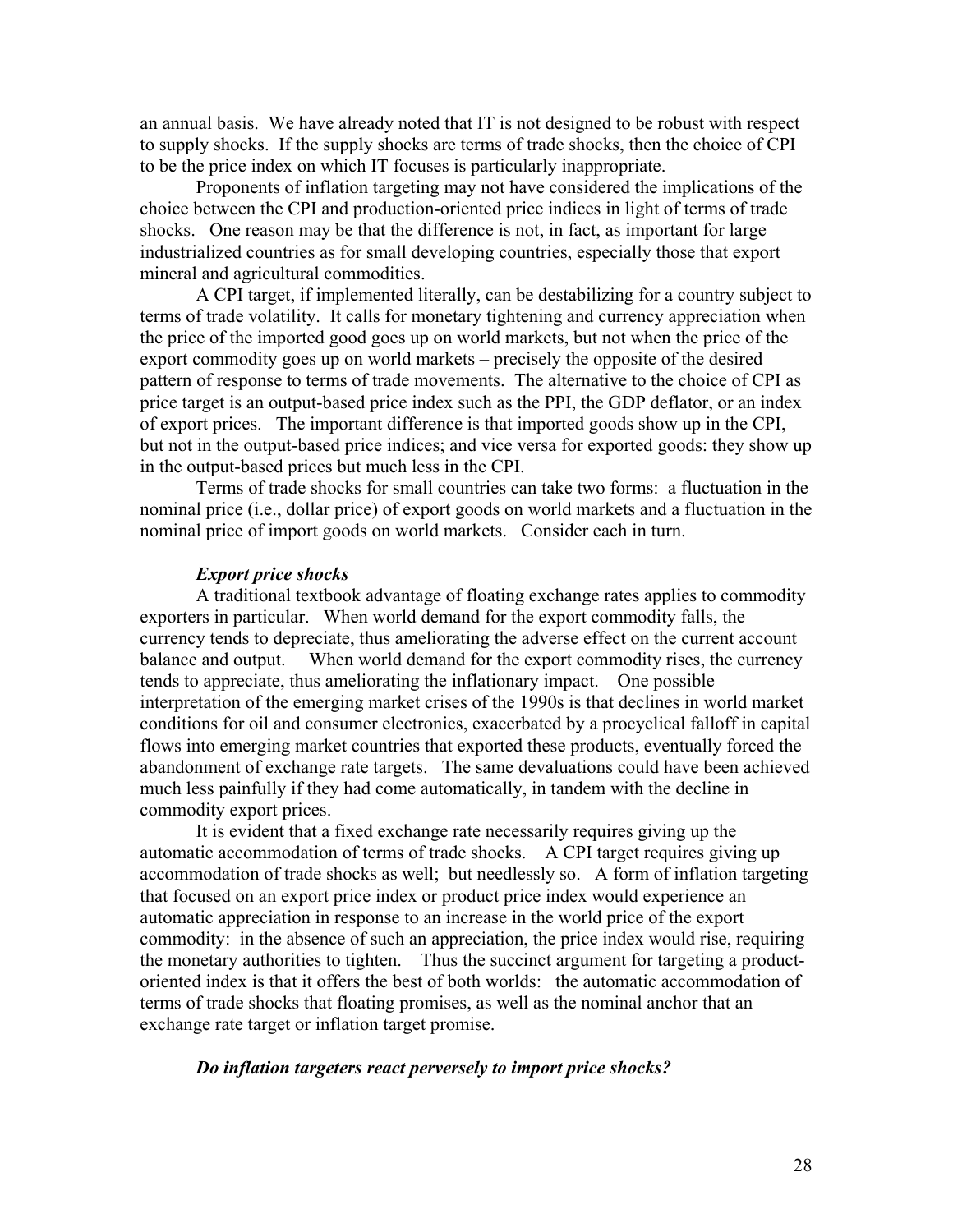For countries that import oil rather than export it, a major source of terms of trade fluctuations takes the form of variation in world oil prices. As Part 4 noted, there is a danger that CPI targeting, if interpreted too literally by central bankers, would force them to respond to an increase in the dollar price of their import goods by contracting their money supply enough to appreciate their currencies proportionately.

Given the value that most central bankers place on transparency and their reputations, it would be surprising if their public emphasis on the CPI did not lead them to be at least a bit more contractionary in response to adverse supply shocks, and expansionary in response to favorable supply shocks, than they would be otherwise. In other words, it would be surprising if they felt able to take full advantage of the escape clause offered by the idea of core CPI. There is some reason to think that this is indeed the case. A simple statistic: the exchange rates of inflation-targeting countries (in dollars per national currency) are positively correlated with the dollar price on world markets of their import baskets. Why is this fact revealing? The currency should not respond to an increase in world prices of its imports by appreciating, to the extent that these central banks target core CPI (and to the extent that the commodities excluded by core CPI include all imported commodities that experience world price shocks, which is a big qualifier). *If anything, floating currencies should depreciate in response to such an adverse terms of trade shock.* When these IT currencies respond by appreciating instead, it suggests that the central bank is tightening monetary policy to reduce upward pressure on the CPI.

Every one of the inflation targeters in Latin America shows a monthly correlation between dollar prices of imported oil and the dollar values of their currencies that is both positive over the period 2000-2008 and greater than the correlation during the pre-IT period.<sup>96</sup> The evidence supports the idea that inflation targeters – in particular, Brazil, Chile and Peru -- tend to react to the positive oil shocks of the past decade by tightening monetary policy and thereby appreciating their currencies. The implication seems to be that the CPI which they target does not in practice entirely exclude oil price shocks.

What is wanted as candidate for nominal target is a variable that is simpler for the public to understand *ex ante* than core CPI, and yet that is robust with respect to supply shocks. Being robust with respect to supply shocks means that the central bank should not have to choose *ex post* between two unpalatable alternatives: an unnecessary economy-damaging recession or an embarrassing credibility-damaging violation of the declared target.

## *PEP and PP targeting*

The idea of producer price targeting (PPT) is a moderate version of a more exotic proposed monetary regime called Peg the Export Price – or PEP, for short. Under the PEP proposal, a copper producer would peg it currency to copper, an oil producer would peg to oil, a coffee producer to coffee, etc.<sup>97</sup>

1

<sup>&</sup>lt;sup>96</sup> Frankel (2009b).

 $97$  Frankel (2003, 2005).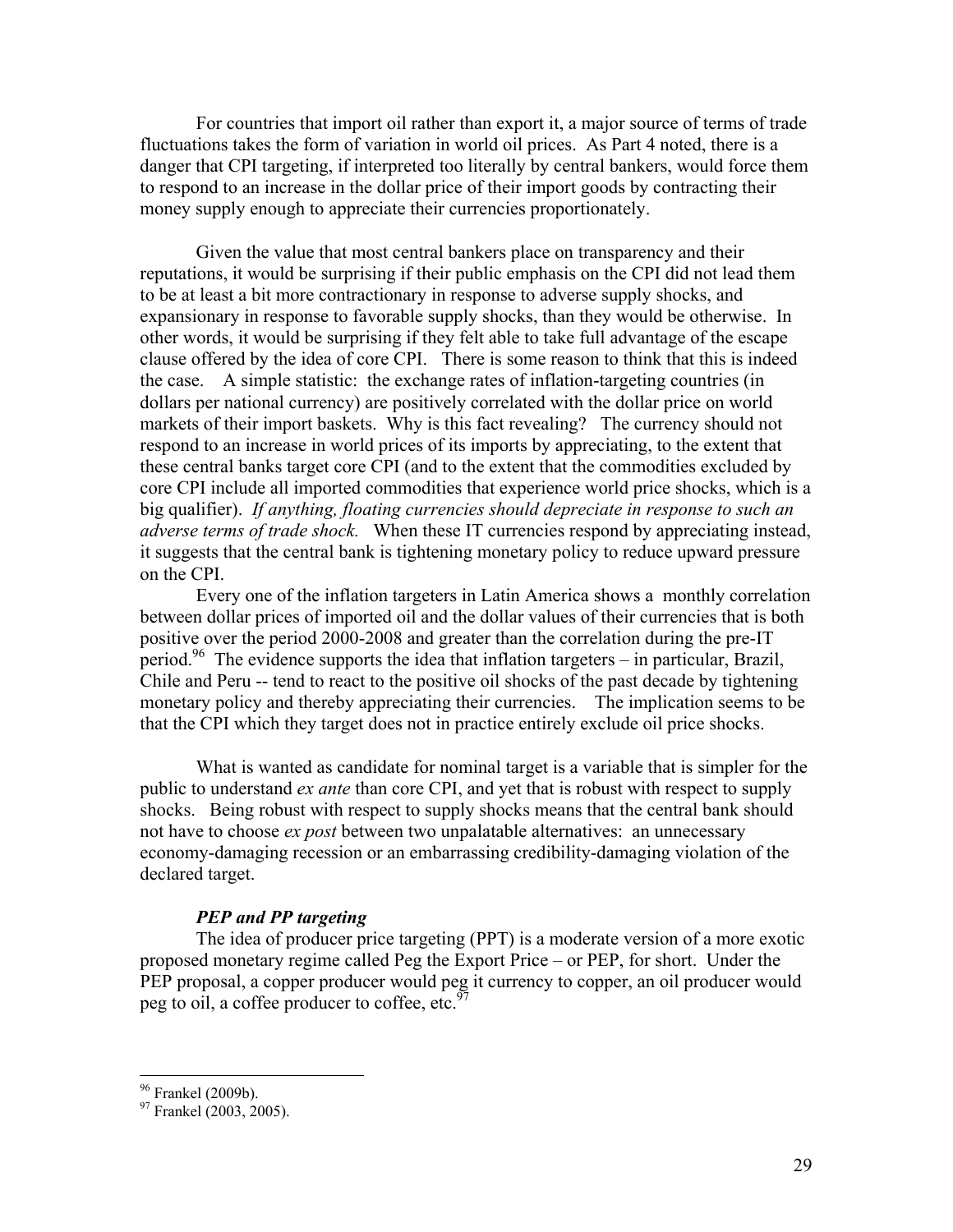How would PEP work operationally? Conceptually, one can imagine the government holding reserves of gold or copper or oil, and buying and selling the commodity whenever necessary to keep the price fixed in terms of local currency. Operationally, a more practical method would be for the central bank each day to announce an exchange rate vis-à-vis the dollar, following the rule that the day's exchange rate target (dollars per local currency unit) moves precisely in proportion to the day's price of gold or copper or oil on the New York market (dollars per commodity). Then the central bank could intervene via the foreign exchange market to achieve the day's target. The dollar would be the vehicle currency for intervention -- precisely as it has long been when a small country defends a peg to some non-dollar currency. Either way, the effect would be to stabilize the price of the commodity in terms of local currency. Or perhaps, since these commodity prices are determined on world markets, a better way to express the same policy is stabilizing the price of local currency in terms of the commodity.

The argument for the export targeting proposal, relative to an exchange rate target, can be stated succinctly: It delivers one of the main advantages that a simple exchange rate peg promises, namely a nominal anchor, while simultaneously delivering one of the main advantages that a floating regime promises, namely automatic adjustment in the face of fluctuations in the prices of the countries' exports on world markets. Textbook theory says that when there is an adverse movement in the terms of trade, it is desirable to accommodate it via a depreciation of the currency. When the dollar price of exports rises, under PEP the currency per force appreciates in terms of dollars. When the dollar price of exports falls, the currency depreciates in terms of dollars. Such accommodation of terms of trade shocks is precisely what is wanted. In past currency crises, countries that have suffered a sharp deterioration in their export markets have often eventually been forced to give up their exchange rate targets and devalue anyway. The adjustment was far more painful -- in terms of lost reserves, lost credibility, and lost output -- than if the depreciation had happened automatically.

 The desirability of accommodating terms of trade shocks is also a particularly good way to summarize the attractiveness of export price targeting relative to the reigning champion, CPI targeting. Consider again the two categories of adverse terms of trade shocks: a fall in the dollar price of the export in world markets and a rise in the dollar price of the import on world markets. In the first case, a fall in the export price, one wants the local currency to depreciate against the dollar. As already noted, PEP delivers that result automatically; CPI targeting does not. In the second case, a rise in the import price, the terms-of-trade criterion suggests that one again might want the local currency to depreciate. Neither regime delivers that result.<sup>98</sup> But CPI targeting actually has the implication that the central bank tighten monetary policy so as to *appreciate* the currency against the dollar, by enough to prevent the local-currency price of imports from rising. This implication – reacting to an adverse terms of trade shock by appreciating the currency – is perverse. It can be expected to exacerbate swings in the trade balance and output.

<sup>&</sup>lt;sup>98</sup> There is a reason for that. In addition to the goal of accommodating terms of trade shocks, there is also the goal of resisting inflation; but to depreciate in the face of an increase in import prices would exacerbate price instability.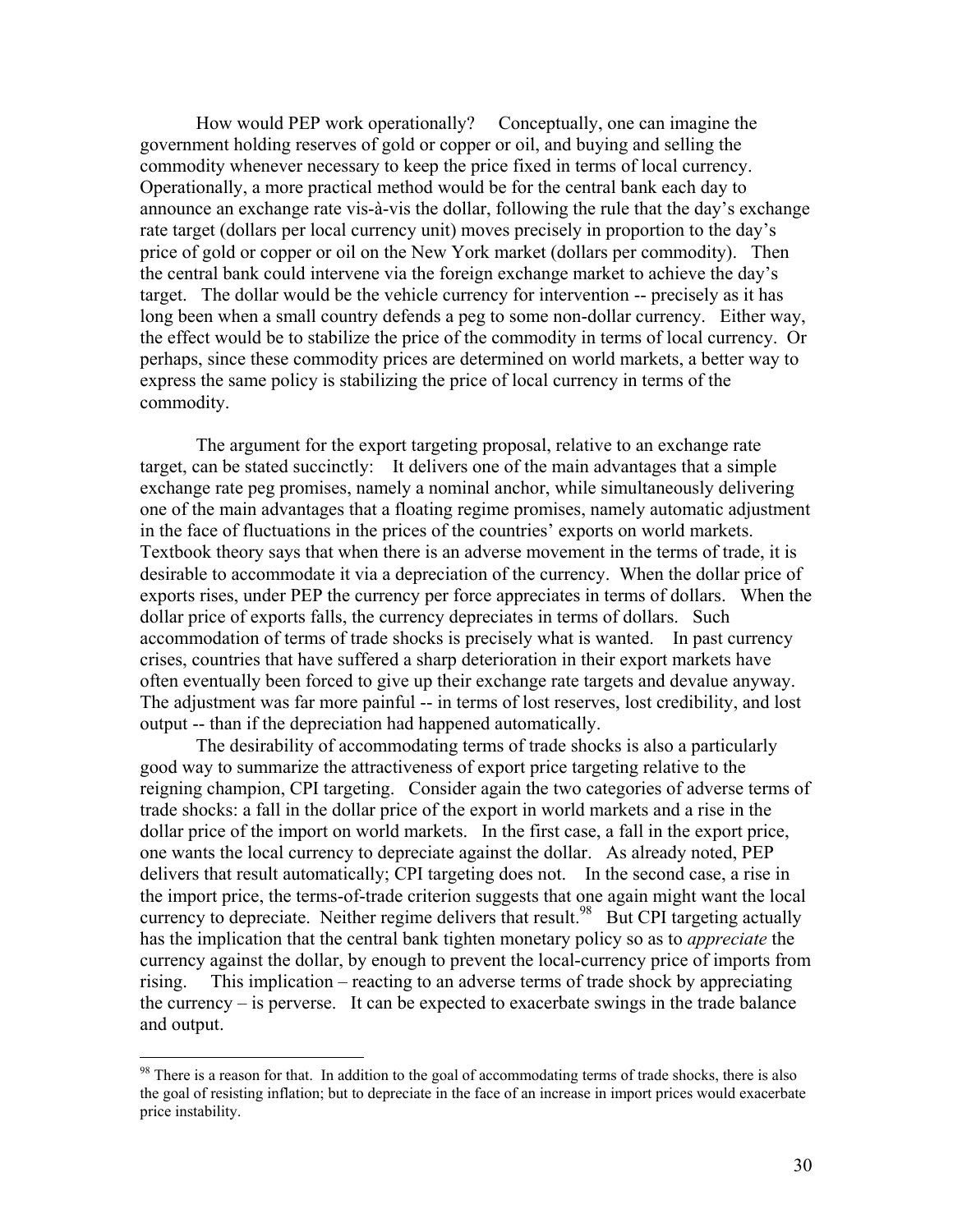### *Product Price Index*

A way to render the proposal far more moderate is to target a broad index of all domestically produced goods, whether exportable or not. An index of product prices is superior to the GDP deflator in that  $-$  just like the CPI  $-$  it can easily be collected monthly. Even in a poor small country with very limited capacity to gather statistics, government workers can survey a sample of firms every month to construct a primitive index of product prices as easily as they can survey a sample of retail outlets to construct a primitive CPI.

If a broad index of export or product prices were to be the nominal target, it would of course in practice be impossible for the central bank to hit the target exactly, in contrast to the way that is possible to hit virtually exactly a target for the exchange rate, the price of gold, or even the price of a basket of four or five exchange-traded agricultural or mineral commodities. There would instead be a declared band for the export price target, which could be wide if desired, just as with the targeting of the CPI, money supply, or other nominal variables. Open market operations to keep the index inside the band if it threatens to stray outside could be conducted in terms either of foreign exchange or in terms of domestic securities.

# **7. Capital flows**

# **7.1 The opening of emerging markets**

The first major post-war wave of private capital flows to developing countries came after the large oil price increases of the 1970s. The major borrowers were governments in oil-importing countries, and the major vehicles were syndicated bank loans, often "recycling petrodollars" from surplus OPEC countries, via the London euromarket. This first episode ended with the international debt crisis that surfaced in 1982. The second major wave began around 1989, and ended with the East Asia crisis of 1997. It featured a greater role for securities rather than bank loans, especially in East Asia, and the capital went relatively more to private sector borrowers. The third wave began around 2003, this time including China and India, and may have ended with the global financial crisis of 2008.

The boom-bust cycle, however, masks a long-run trend of gradually increased opening of financial markets. We begin this part of the chapter by documenting the extent to which emerging market countries have indeed emerged, that is, the extent to which they have opened up to the international financial system. We then consider the advantages and disadvantages of this financial integration

## **7.2 Measures of financial integration**

Integration into international financial markets, much as integration into goods markets, can be quantified in three ways: direct observation of the barriers to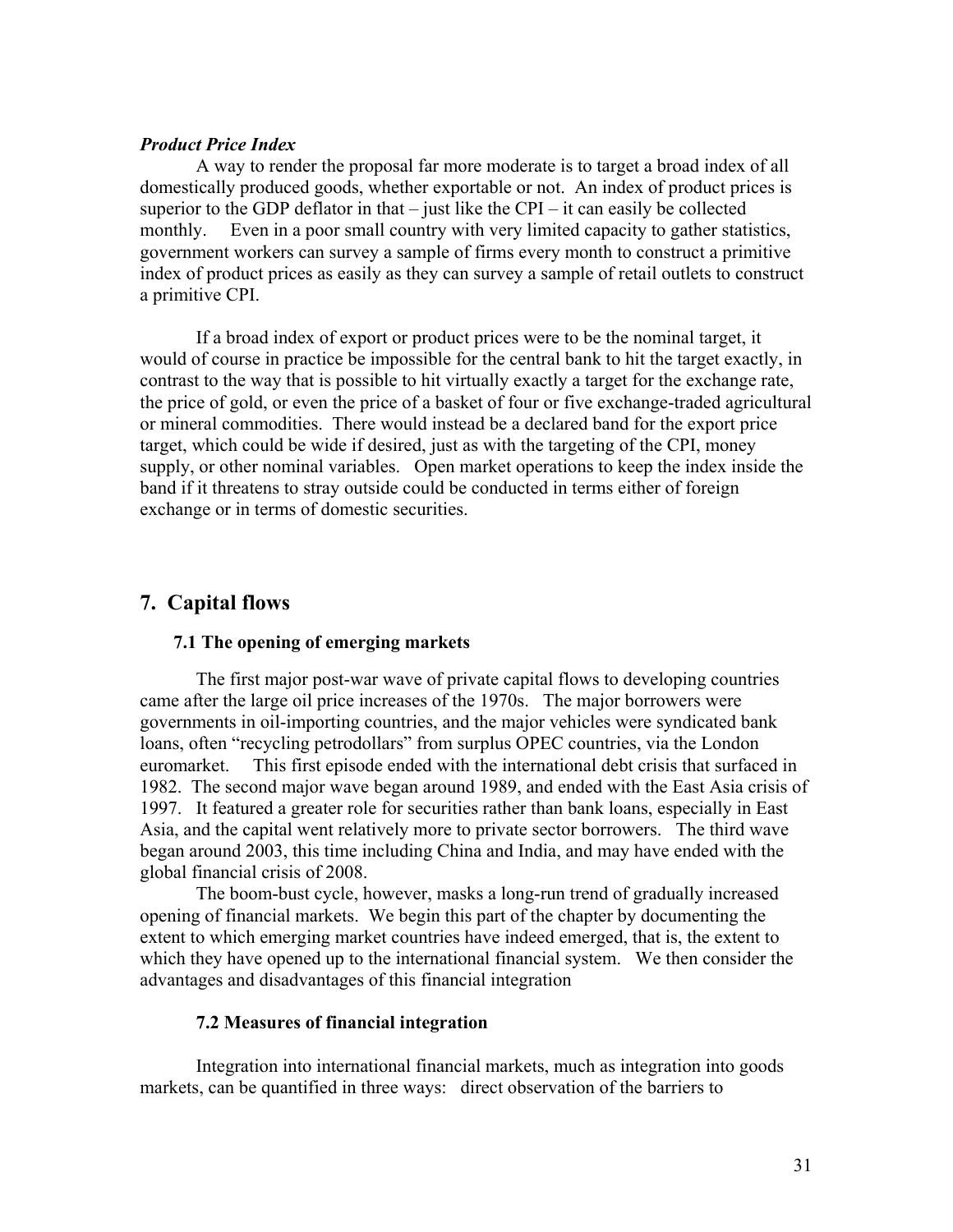integration, measurements based on flow quantities, and measurements based on the inferred ability of arbitrage to equalize returns across countries.

### *Legal barriers to integration*

Most developing countries had serious capital controls as recently as the 1980s, but a majority liberalized them subsequently, at least on paper. Many researchers use the binary accounting of de jure regulations maintained by the IMF, or the higher-resolution version of Quinn (1997). These measures suggest substantial liberalization, especially in the 1990s. The drawback is that de jure regulations may not reflect the reality. Some governments do not enforce their capital controls (lack of enforcement can arise because the private sector finds ways around the controls, such as leads and lags in payments for imports and exports), while others announce a liberalization and yet continue to exercise heavy-handed "administrative guidance."

#### *Quantities (gross or net) of capital flows***.**

Many researchers prefer to use measures relating to capital flow quantities, because they reflect de facto realities. There are many possible quantity-based measures. They include current account magnitudes, net capital flows, gross capital flows, debt/GDP ratios, and the "saving-retention coefficient" in a regression of national investment rates against national saving rates.<sup>99</sup> They also include risk-pooling estimates such as a comparison of cross-country consumption correlations with cross-country income correlations. Tests find that the volatility of consumption in developing countries has, if anything, gone up rather than going down as one would expect if free capital flows smoothed interemporily.<sup>100</sup>

One disadvantage of trying to infer the degree of capital mobility from capital flow quantities is that they reflect not only the desired parameter but the magnitude of exogenous disturbances. A country with genuine capital controls may experience large capital outflows in a year of exogenously low investment while a country with open markets may experience no net outflows in a year when national investment happens to equal approximately national saving. Finance experts thus often prefer to look at prices rather than quantities.

#### *Arbitrage of financial market prices.*

 $\overline{a}$ 

If prices of assets or rates of return in one country are observed to fluctuate in close synchronization along with prices or returns in other countries, it is good evidence that barriers are low and arbitrage is operating freely.

Sometimes one can test whether the price of an asset inside an emerging market is close to the price of essentially the same asset in New York or London. One example is

<sup>&</sup>lt;sup>99</sup> Examples of this "Feldstein-Horioka regression" applied to developing countries include Dooley, Frankel and Mathieson (1987) and Holmes (2005). Even when instrumenting for the endogeneity of national savings, the coefficient remains surprisingly high for developing countries, which throws additional doubt on whether this is actually a measure of barriers to capital mobility. There is evidence that increases in the budget deficit are associated with decreases in national saving (both in developing countries and others -- Giavazzi, Jappelli and Pagano, 2000) some theories notwithstanding.

 $100$  Prasad, Rogoff, Wei, and Kose (2003) and Levchenko (2004). Such tests are better interpreted as throwing doubt on the proposition that capital flows work to smooth consumption than as tests of the degree of financial integration.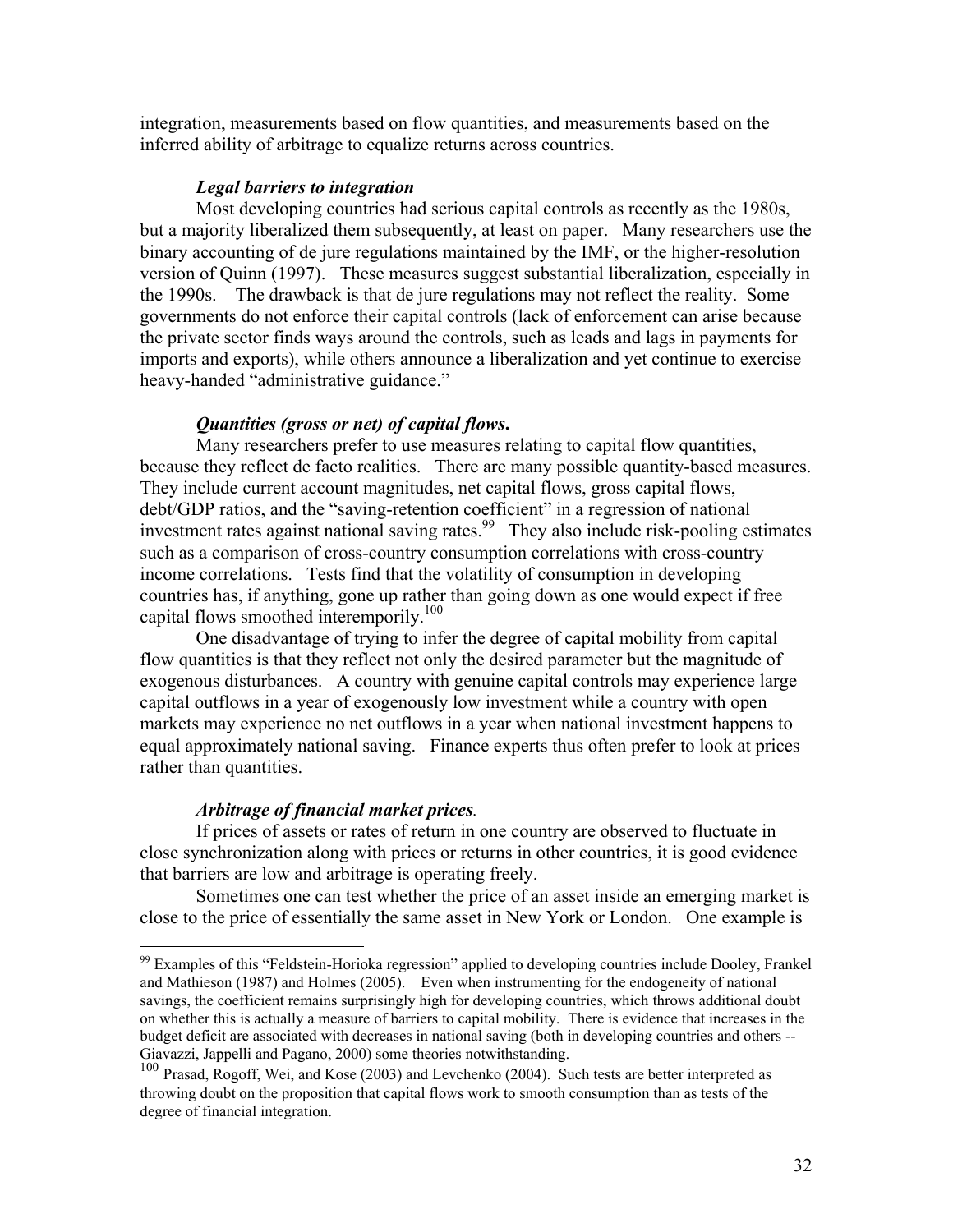multiple listings of the same equity on different exchanges (e.g., Telmex). A second is prices of American Depository Receipts or Global Depository Receipts. A third is the price of a country fund traded in New York or London compared to the Net Asset Value of the same basket of equities in the home country.<sup>101</sup>

The more common kind of arbitrage tests are of interest rate parity, which compare interest rates on bonds domestically and abroad. Of course bonds at home and abroad are often denominated in different currencies. There are three versions of interest rate parity, quite different in their implications: Closed or covered interest parity, open or uncovered interest parity, and real interest parity.

*Covered interest differentials* are a useful measure of whether capital controls are effective; they remove the currency element by hedging it on the forward market. A growing number of emerging markets issue bonds denominated in their own currencies and offer forward rates, but many do not, and in most cases the data do not go back very far. A more common way of removing the currency element is to look at the *sovereign spread*: the premium that the country must pay to borrow in dollars, relative to LIBOR or the US Treasury bill rate. The sovereign spread largely reflects default risk, and remains substantial for most developing countries.102 An alternative is the *Credit Default Swap*, which became increasingly available for the larger emerging markets after 1997 and again shows substantial default risk.<sup>103</sup> There are some indications that such measures may have underestimated risk during the boom phase of the credit cycle, relative to fundamentals, even ex ante.<sup>104</sup>

*Equalization of expected returns* across countries is implied by perfect financial integration, *if* risk is unimportant – a very strong assumption. Uncovered interest parity is the condition that the interest differential equals expected depreciation (which is stronger than covered interest parity, the arbitrage condition that the interest differential equals the forward discount, because the existence of an exchange risk premium would preclude it). Another way of testing if expected returns are equalized across countries, is to see if the forward discount equals expected depreciation. Often expected returns are inferred from the systematic component of ex post movements in the exchange rate. The rejection of the null hypothesis is consistent and strong (though not as strong for emerging markets as in advanced countries). In financial markets, exploitation of this forward rate bias is very popular, and goes by the name of the "carry trade": investors go short in the low-interest-rate currency and long in the high-interest-rate currency. Although there is always a risk that the currency will move against them, particular in an "unwinding" of the carry trade, on average they are able to pocket a profit.<sup>105</sup>

<sup>&</sup>lt;sup>101</sup> Asymmetric information can characterize segmented markets. There is some evidence that domestic residents sometimes have better information on the value of domestic assets than do foreign residents. E.g., Frankel and Schmukler (1996) and Kim and Wei (2002).

 $102$  Eichengreen and Mody (2000, 2004) estimated econometrically the determinants of interest rate spreads on individual issues.<br><sup>103</sup> Adler and Song (2009) and Ranciere (2002).

 $104$  Eichengreen and Mody (2001), Kamin and Von Kleist (1999), and Sy (2002).

<sup>&</sup>lt;sup>105</sup> Bansal and Dahlquist (2000); Brunnermeier, Nagel, and Pedersen (2009); Burnside, Eichenbaum, and Rebelo (2007), Chinn and Frankel (1993); Frankel and Poonawala (2010); and Ito and Chinn (2007).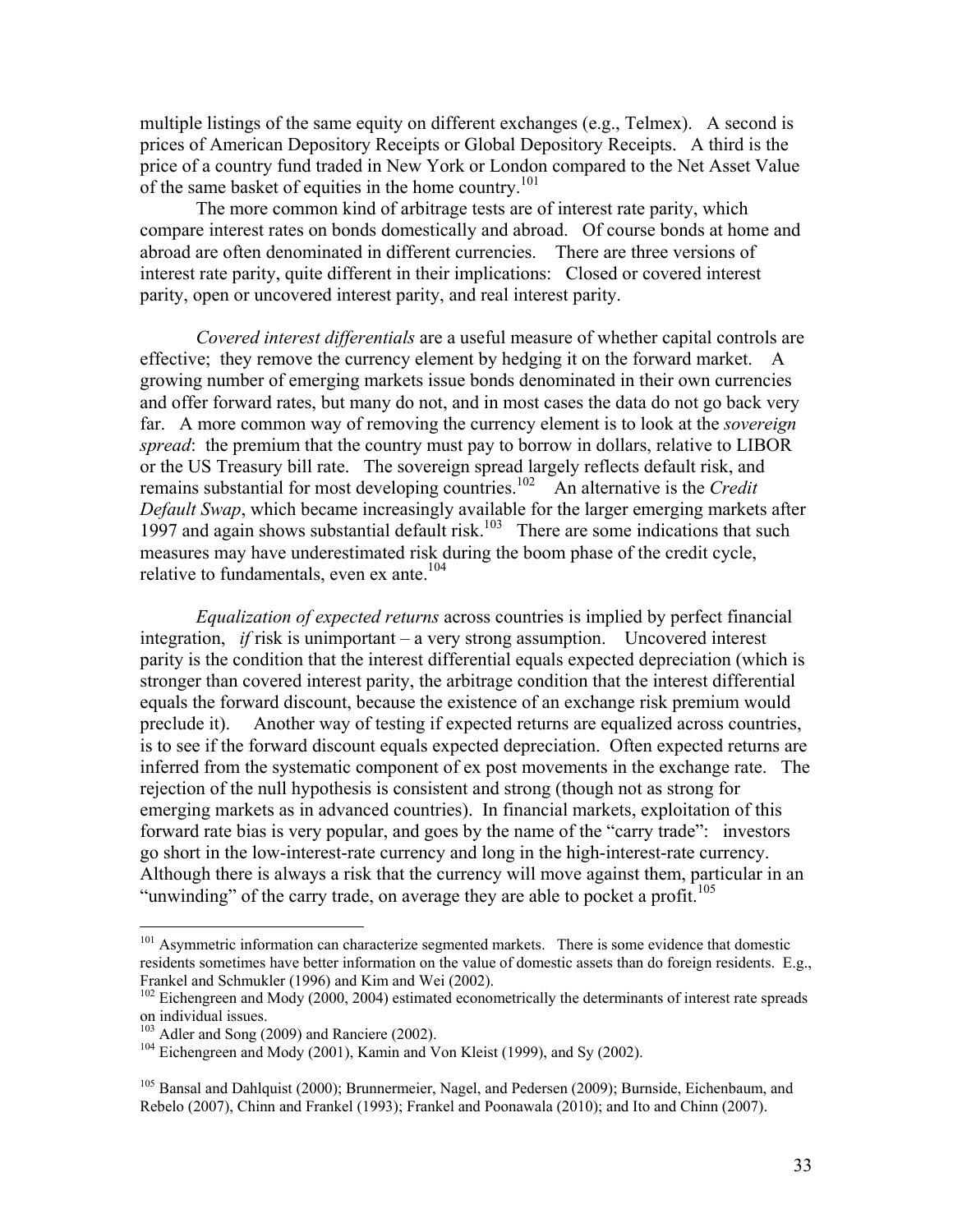Expected returns in equity markets are another way of approaching the quantification of financial integration. The literature is surveyed by Bekaert and Harvey (2003). Liberalization of emerging markets shows up as increased correlation between returns locally and globally.106 Meanwhile, that increased correlation reduces one of the major benefits of investing in emerging markets in the first place: portfolio diversification.<sup>107</sup>

*Real interest rate equalization* is the third of the parity conditions. The proposition that real interest rates are equalized across countries is stronger than uncovered interest parity.<sup>108</sup> The proposition that real returns to equity are equalized is stronger still, as bonds and equity may not be fully integrated even within one country.<sup>109</sup> Since sovereign spreads and covered interest differentials are often substantial for developing countries – and these would be pure arbitrage conditions, in the absence of capital controls and transactions costs -- it is not surprising that the stronger parity conditions fail as well.

### *Sterilization and offset*

Given the progressively higher degree of capital mobility among developing countries, particularly among those known as emerging markets, models that previously would only have been applied to industrialized countries are now applied to them as well. This begins with the traditional textbook Mundell-Fleming model, designed to show how monetary and fiscal policy work under conditions of high capital mobility. Monetary economists – usually with advanced countries in mind -- argue today that models can dispense with the LM curve, and the money supply itself, on the grounds that money demand is unstable and central banks have gone back to using the interest rate as their instrument anyway.<sup>110</sup> These concepts are still often necessary, however, for thinking about emerging markets, because they are necessary for thinking about the question of sterilization and offset.

An application of interest is the principle of the Impossible Trinity: are exchange rate stability, open financial markets, and monetary independence mutually incompatible? Research does seem to bear out that countries with flexible exchange rates have more monetary independence.<sup>111</sup>

The literature on *sterilization and offset* is one way to parameterize whether capital mobility is so high that it has become difficult or impossible for a country with a fixed exchange rate to pursue a monetary policy independent of the rest of the world. The parameter of interest is the *offset coefficient*, defined as the fraction of an increase in net domestic assets (and thereby in the monetary base) that has leaked out of the country through a deficit in the capital account (and thereby in the overall balance of payments) after a given period of time. The offset coefficient could be considered another entry on

 $106$  Bekaert and Harvey (1997).

<sup>&</sup>lt;sup>107</sup> Harvey (1995) and Goetzmann and Jorion (1999).<br><sup>108</sup> Imperfect integration of goods markets can disrupt real interest parity even if bond markets are highly integrated. E.g., Dornbusch (1983).

<sup>&</sup>lt;sup>109</sup> Harberger (1980) looked at overall returns to capital and found them no more equalized for developing countries than for industrialized countries.<br><sup>110</sup> Woodford (2003); Friedman (2004).

 $111$  Shambaugh (2004); Obstfeld, Shambaugh, and Taylor (2010).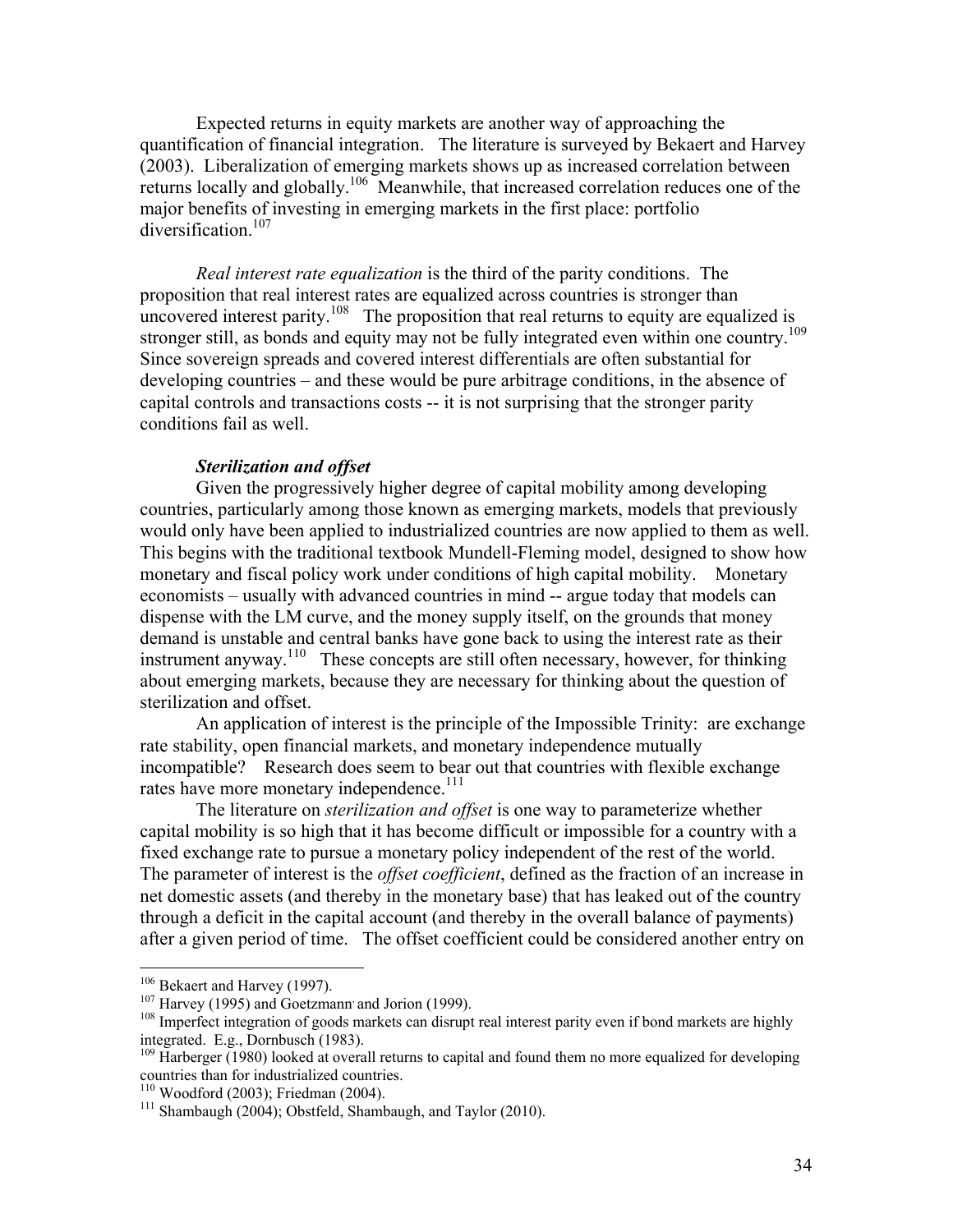the list of criteria in the preceding section for evaluating the degree of capital mobility. It is the aspect of capital mobility that is of greatest direct interest for the conduct of monetary policy.

Econometrically, any sort of attempt to estimate the offset coefficient by regressing the capital account or the overall balance of payments against net domestic assets is plagued by reverse causation. If the central bank tries to sterilize reserve flows – and the point of the exercise is to see if it has the ability to do so – then there is a second equation in which changes in net domestic assets depend on the balance of payments. Sorting out the offset coefficient from the sterilization coefficient is difficult.<sup>112</sup> Early attempts to do so suggested that central banks such as Mexico's lose less than half of an expansion in domestic credit to offsetting reserve outflows within one quarter, but more in the long run.<sup>113</sup> This is consistent with Mexico's attempt to sterilize reserve outflows in 1994, which seemed to work for almost a year, but then ended in the peso crisis.

Perhaps it is easier to sterilize reserve inflows than outflows: a number of emerging market central banks in the early 1990s succeeded in doing so for a year or two, by selling sterilization bonds to domestic residents.<sup>114</sup> But they found this progressively more difficult over time. Keeping the domestic interest rate above the world interest rate created a quasi-fiscal deficit for the central bank.<sup>115</sup> Eventually they gave up, and allowed the reserve inflow to expand the money supply. China during the period after 2004 experienced the largest accumulation of reserves in history.<sup>116</sup> Although a highly regulated banking sector has efficiency costs, it does have advantages such as facilitating the sterilization of reserve flows. For several years China succeeded in sterilizing the inflow.117 Eventually, in 2007-08, China too had to allow the money to come in, contributing to overheating of the economy.

### *Capital controls*

Most developing countries retained capital controls even after advanced countries removed theirs, and many still do. $\frac{118}{118}$  Although there are many ways to circumvent controls, $119$  it would be a mistake to think that they have little or no effect.

There are many different varieties of capital controls. An obvious first distinction is between controls that are designed to keep out inflows and those that work to block outflows.

1

<sup>&</sup>lt;sup>112</sup> Kouri and Porter (1974).<br><sup>113</sup> Cumby and Obstfeld. (1983) and Kamas (1986).<br><sup>114</sup> E.g., Colombia, Korea, and Indonesia. Calvo, Leiderman and Reinhart (1993, 1994a, 1994b, 1995), Frankel and Okongwu (1996), and Montiel (1996).<br><sup>115</sup> Calvo (1991).

<sup>&</sup>lt;sup>116</sup> Largely attributable to unrecorded speculative portfolio capital inflows -- Prasad and Wei (2007).<br><sup>117</sup> Liang, Ouyang, and Willett (2009) and Ouyang, Rajan and Willett (2007).<br><sup>118</sup> Dooley (1996) surveyed the subje

Reinhart (2001) and in Edwards (2007) and Larrain (2000).

<sup>&</sup>lt;sup>119</sup> Capital controls become harder to enforce if the trade account has already been liberalized. Exporters and importers can use leads and lags in payments, and over- and under-invoice. Aizenman (2008).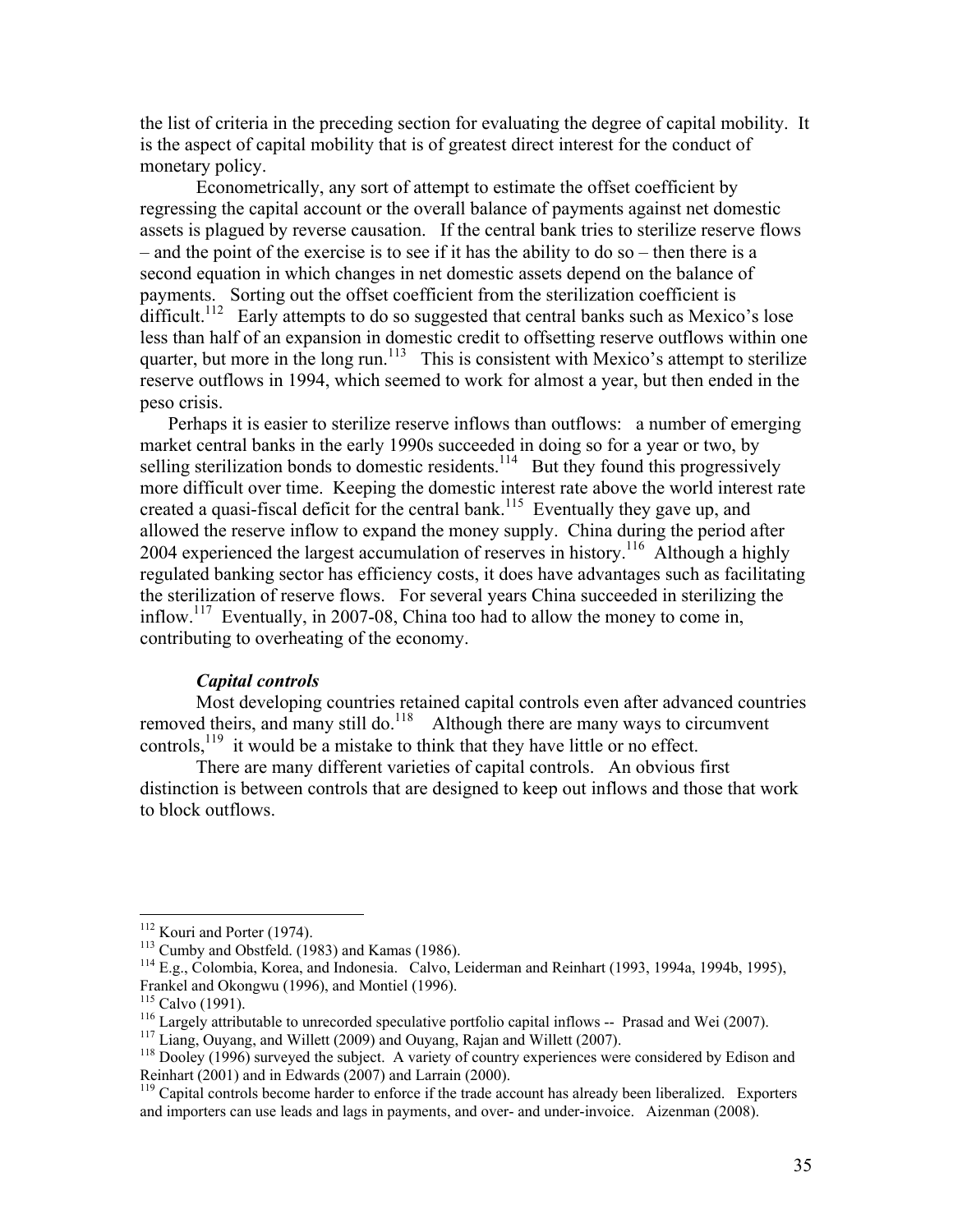*Controls on inflows*120 are somewhat more likely to be enforceable. It is easier to discourage foreign investors than to block up all the possible channels of escape. Furthermore controls on outflows tend to discourage inflows and so can fail on net.<sup>121</sup>

Chile famously deployed penalties on short-term capital inflows in the 1990s, which succeeded in shifting the maturity composition of inflows, considered more stable, without evidently reducing the total.<sup>122</sup> They do come with disadvantages,<sup>123</sup> and Chile removed its controls subsequently. After the global financial crisis of 2008-09, Brazil revived the policy.

*Controls on capital outflows* receive less support from scholars, but are still sometimes used by developing countries, especially under crisis conditions. When Malaysia imposed controls on outflows in 1998 so as to be able to maintain its exchange rate, the result was not the disaster of which many economists had warned.<sup>124</sup> Magud and Reinhart (2007) find that capital controls in other countries have been less successful at reducing the volume of flows.

#### **7.2 Does financial openness improve welfare?**

A large literature is re-evaluating whether financial integration is beneficial, for developing countries in particular. For a country deciding whether to open up to international capital flows, the question is whether advantages of financial integration outweigh the disadvantages. Important surveys and overviews include Fischer (1997), Obstfeld (1998, 2009), Edison, Klein, Ricci, and Sloek (2004); Henry (2007), Kose, Prasad, Rogoff, and Wei (2009), Prasad, Rogoff, Wei and Kose (2003, 2010) and Rodrik  $(1998).^{125}$ 

#### *Benefits to financial integration, in theory*

In theory, financial liberalization should carry lots of benefits. Potential gains from international trade in financial assets are analogous to the gains from international trade in goods. First, it enables rapidly-developing countries to finance their investment more cheaply by borrowing from abroad than if they were limited to domestic savings. Second, it allows consumption smoothing in response to adverse shocks. Third, it allows diversification of assets and liabilities across countries. Fourth: it facilitates emulation of foreign banks and institutions. Fifth: it promotes discipline on macro policy.

 $120$  Reinhart and Smith (1998).

 $121$  International investors are less likely to put their money into a country if they are worried about their ability to take the principal, or even the returns, out again. Bartolini and Drazen (1997).

<sup>&</sup>lt;sup>122</sup> E.g., Edwards (1999), De Gregorio, Edwards, and Valdes (2000) and Agosin and French-Davis (1996). Colombia had somewhat similar controls against short term capital inflows – Cardenas and Barrera (1997). <sup>123</sup> Forbes (2007) finds that Chile's famous controls on capital inflows raised the cost of capital for small firms in particular. For Reinhart and Smith (2002) the main problem is being able to remove the controls at the right time.

<sup>&</sup>lt;sup>124</sup> Rodrik and Kaplan (2002) found that Malaysia's decision to impose controls on outflows helped it weather the Asia crisis. But Johnson and Mitton (2001) found that Malaysian capital controls mainly worked to provide a screen behind which politically favored firms could be supported.

<sup>&</sup>lt;sup>125</sup> Other useful contributions to this large literature include Eichengreen and Leblang (2003), Mishkin (2007), and Rodrik and Subramanian (2009).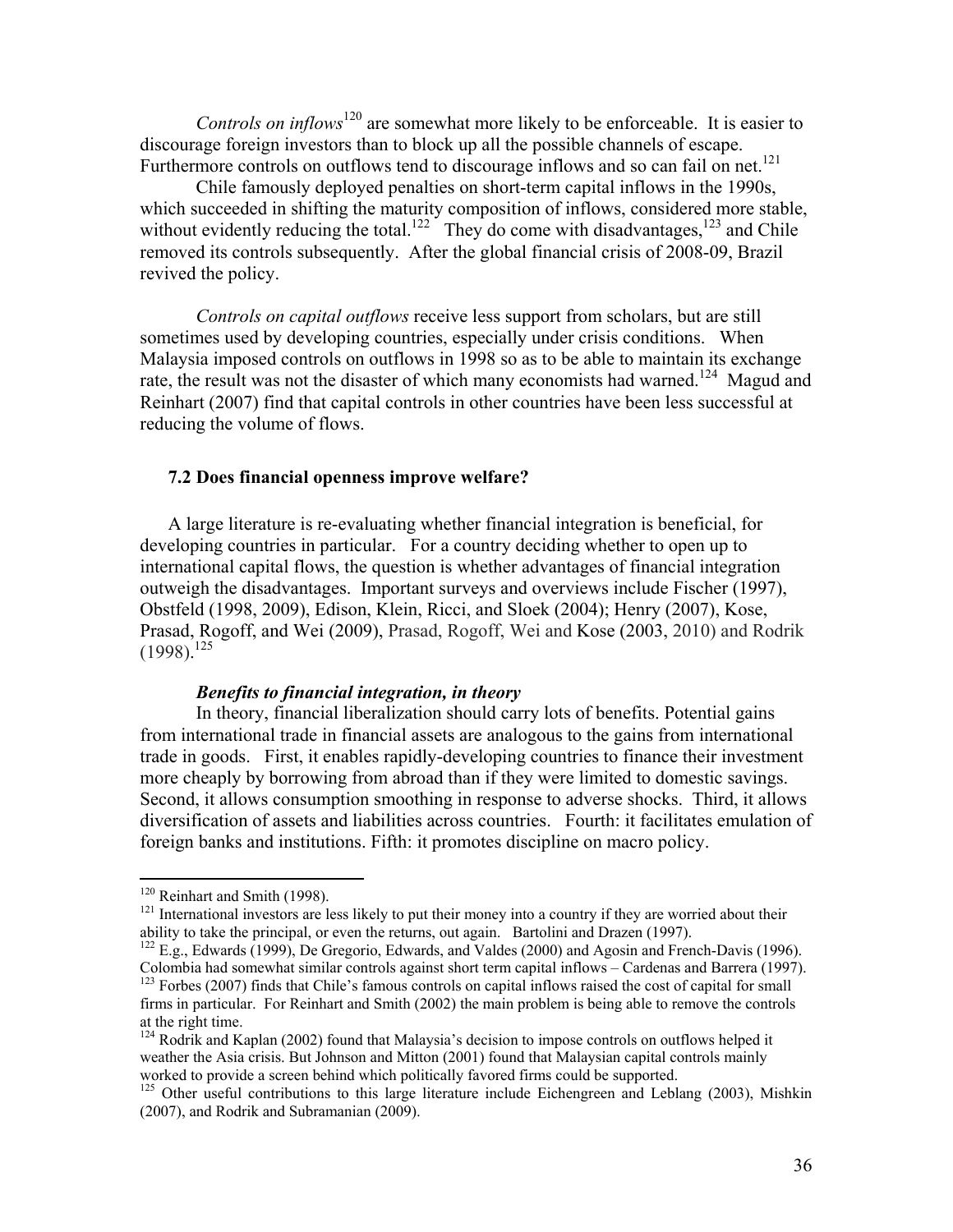#### *Increasing doubts, in practice*

Financial markets do not work quite as smoothly in practice as some of the textbook theories suggest. Three salient anomalies: capital often flows "uphill" rather than from rich to poor, capital flows are often procyclical rather than counter cyclical, and severe debt crises don't seem to fit the model.

*Capital flows uphill.* Countries that have lower income usually have lower capital/labor ratios. In a neoclassical model, with uniform production technologies, it would follow that they have higher returns to capital and, absent barriers to capital mobility, should on average experience capital inflows. But capital seems to flow from poor to rich as often as the reverse, as famously pointed out by Lucas  $(1990)^{126}$ 

*Procyclicality.* As already noted, rather than smoothing short-term disturbances such as fluctuations on world markets for a country's export commodities, private capital flows are often procyclical: pouring in during boom times and disappearing in recessions.

*Debt crises.* Financial liberalization has often been implicated in the crises experienced by emerging markets over the last ten years. Certainly a country that does not borrow from abroad in the first place cannot have an international debt crisis. Beyond that, there are concerns that (a) international investors have sometimes lost enthusiasm for emerging markets abruptly, unexplained by any identifiable change in fundamentals or information at hand, (b) that contagion sometimes carries the crises to countries with strong fundamentals, and (c) that the resulting costs, in terms of lost output, often seem disproportionate to any sins committed by policymakers.<sup>127</sup> The severity of the 2008-09 crisis inevitably raised once again the question of whether modern liberalized financial markets are more of a curse than a blessing.<sup>128</sup> Sometimes the doubts are phrased as a challenge to the "Washington consensus" in favor of free markets generally.<sup>129</sup>

#### *Tests of overall benefits*

Some empirical studies have found evidence that these benefits are genuine.<sup>130</sup> Some, more specifically, have found that opening up equity markets facilitates the

1

<sup>&</sup>lt;sup>126</sup> Prasad, Rajan, and Subramanaian (2007); Alfaro, Kalemli-Ozcan and Volosovych (2008); Reinhart and Rogoff (2004); and Gourinchas and Jeanne (2009), Kalemli-Ozcan, Reshef, Sorensen, and Yosha (2009) and Dominguez (2009). The general consensus-answer to the paradox is that inferior institutions in many developing countries prevent potential investors from capturing the high expected returns that a low capital/labor ratio would in theory imply.

<sup>127</sup> Barro (2002) estimates that the combined currency and banking crises in East Asia in 1997-98 reduced economic growth in the affected countries over a five-year period by 3 percent per year.<br><sup>128</sup> E.g., Kaminsky (2008).<br><sup>129</sup> E.g., Estevadeordal and Taylor (2008).<br><sup>129</sup> Gourinchas and Jeanne (2006) estimate the gains from

percent, which they consider small. Hoxha, Kalemli-Ozcan and Vollrath (2009) find relatively large gains from financial integration.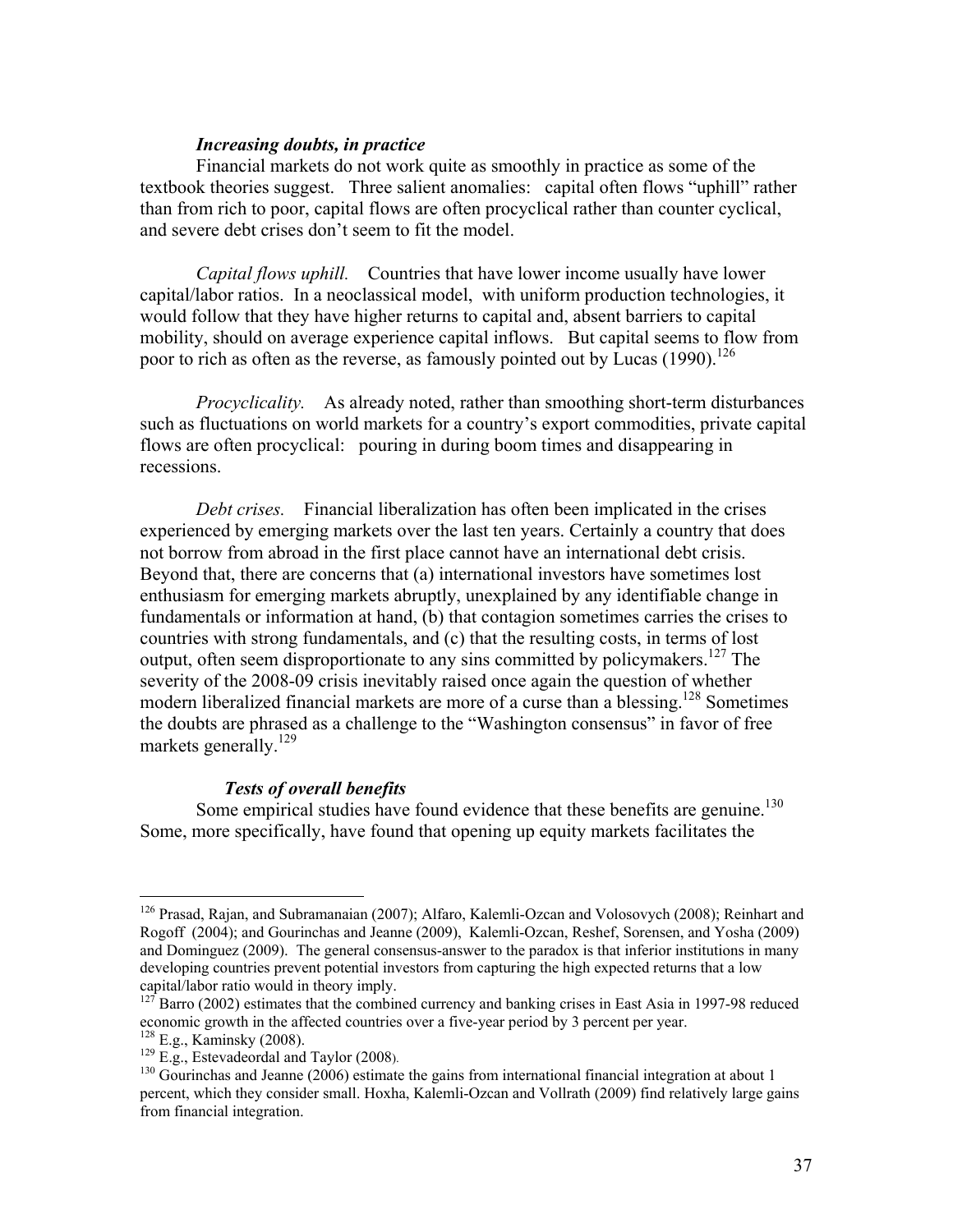financing of investment.<sup>131</sup> Others have less sanguine results.<sup>132</sup> The theoretical prediction that financial markets should allow efficient risk-sharing and consumptionsmoothing is not borne out in many empirical studies.<sup>133</sup>

## *Conditions under which capital inflows are likely beneficial*

A blanket indictment (or vindication) of international capital flows would be too simplistic. Quite a lot of research argues that financial liberalization is more likely to be beneficial under some particular circumstances, and less so under others. A recurrent theme is that the aggregate size of capital inflows is not as important as the conditions under which they take place.

Some recent papers suggest that financial liberalization is good for economic performance if countries have reached a certain level of development, particularly with respect to institutions and the rule of law.<sup>134</sup> One specific claim is that financial opening lowers volatility<sup>135</sup> and raises growth<sup>136</sup> only for rich countries, and is more likely to lead to market crashes in lower-income countries.<sup>137</sup> A second claim is that capital account liberalization raises growth only in the absence of macroeconomic imbalances, such as overly expansionary monetary and fiscal policy.<sup>138</sup> A third important finding is that institutions (such as shareholder protection and accounting standards) determine whether liberalization leads to development of the financial sector,  $139$  and in turn to longrun growth.140 The cost-benefit trade-off from financial openness improves significantly once some clearly identified thresholds in financial depth and institutional quality are satisfied.<sup>141</sup> A related finding is that corruption tilts the composition of

<sup>&</sup>lt;sup>131</sup> Bekaert and Harvey (2002), Chari and Henry (2004, 2008), Edison and Warnock (2003), and Henry (2000a,b, 2003) and Bekaert, Harvey (2005) show that when countries open their stock markets, the cost of capital facing domestic firms falls (stock prices rise), with a positive effect on their investment and on economic growth. Others who have given us before-and-after studies of the effects of stock market openings include Claessens and Rhee (1994). Henry and Sasson (2008) find that real wages benefit as well. <sup>132</sup> Cross-country regressions by Edison, Levine, Klein, Ricci, and Sloek (2002) and Prasad and Rajan (2008) suggest little or no connection from financial openness to more rapid economic growth for developing countries and emerging markets.<br><sup>133</sup> Kose, Prasad and Terrones (2009).

<sup>&</sup>lt;sup>134</sup> Kose, Prasad and Taylor (2009) find that the benefits from financial openness increasingly dominate the drawbacks once certain identifiable threshold conditions in measures of financial depth and institutional quality are satisfied. Similarly, Aizenman, Chinn, and Ito (2008) find that greater financial openness with a high level of financial development can reduce or increase output volatility, depending on whether the level of financial development is high or low. Also Bekaert, Harvey, and Lundblad (2009)

<sup>&</sup>lt;sup>135</sup> Biscarri, Edwards, and Perez de Gracia (2003). Aghion, Bacchetta and Banerjee (2004) and Bacchetta and van Wincoop, (2000) argue theoretically that volatility is higher for countries at an intermediate level of financial development than for those who have not yet liberalized.<br><sup>136</sup> Edwards (2001) and Klein and Olivei (2008).

 $137$  Martin and Rey (2002) find that financial globalization may make emerging market financial crashes more likely. But Ranciere, Tornell and Westermann (2008) find that countries experiencing occasional financial crises grow faster, on average, than countries with stable financial conditions. Kaminsky and Schmukler (2008) find that financial liberalization is followed in the short run by more pronounced boombust cycles in the stock market, but leads in the long run to more stable markets. 138 Arteta, Eichengreen and Wyplosz (2003). They reject the claim that it is the level of development that

matters.

 $139$  Chinn and Ito (2002).

<sup>&</sup>lt;sup>140</sup> Klein (2003); Chinn and Ito (2005); and Obstfeld (2009).<br><sup>141</sup> Kose, Prasad, and Taylor (2009).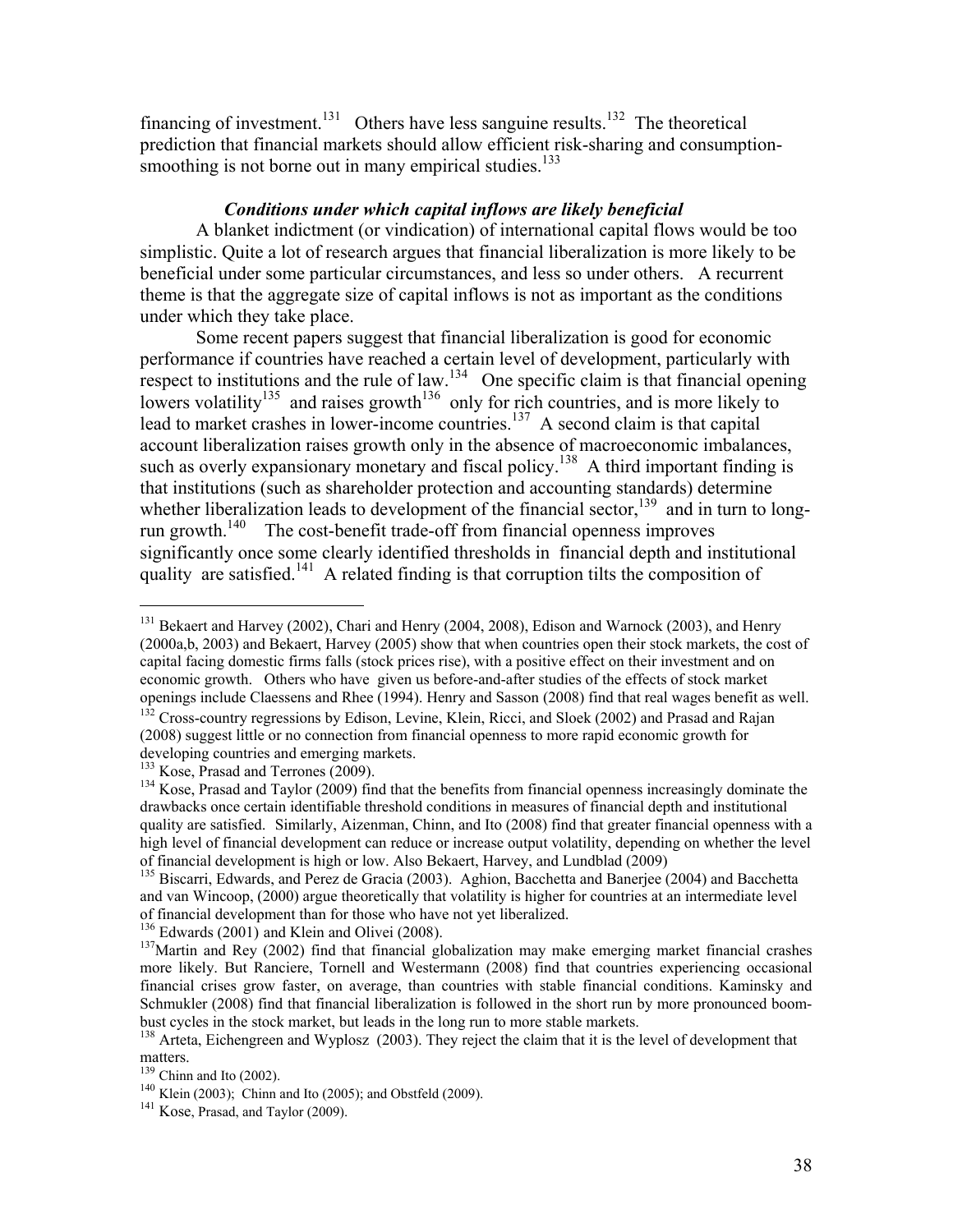capital inflows toward the form of banking flows (and away from FDI), and toward dollar-denomination (vs. denomination in domestic currency), both of which have been associated with crises.<sup>142</sup> Inadequacies in the financial structures of developing countries probably explain the findings that financial opening in those countries does not produce faster long-run growth as it does in industrial countries. The implication is that financial liberalization can help if institutions are strong and other fundamentals are favorable, but can hurt if they are not. $143$ 

All of these findings are consistent with the longstanding conventional lesson about the sequencing of reforms: that countries will do better in the development process if they postpone opening the capital account until after other institutional reforms. The reasoning is that it is dangerous for capital flows to be allowed to respond to faulty signals.<sup>144</sup> The observable positive correlation between the opening of capital markets and economic growth could be attributable to reverse causation — that rich countries liberalize as a result of having developed, not because of it. Edison, et al, (2002), however, conclude from their own tests that this is not the case.

#### **7.3 Capital inflow bonanzas**

With each episode of strong capital inflows to emerging markets, everyone would like to believe that the flows originate in good domestic fundamentals, such as macroeconomic stabilization and microeconomic reforms. Some research, however, indicates that external factors are at least as influential as domestic fundamentals. Low US interest rates are often identified as a major influence.<sup>145</sup> This research is important because during booms the authors are often among the few offering the warning that if inflows result from easy US monetary policy more than in domestic fundamentals, outflows are likely to follow in the next phase of the cycle. Even preceding the 2008 global financial crisis, much of the research on the carry trade implied that capital flows from low interest rate countries (the United States, Japan and Switzerland) to high interest rate countries (Iceland, New Zealand and Hungary) could rapidly unwind. Earlier, Calvo, Leiderman and Reinhart (1993, 1994ab, 1996) were prescient with respect to the 1994 Mexican Peso crisis.  $146$  Reinhart and Reinhart (2009) again find that global factors, such as U.S. interest rates, have been a driver of the global capital flow cycle since 1960. These papers also shed important light on how emerging market authorities manage the inflows, as between currency appreciation, sterilized foreign exchange intervention, unsterilized intervention, and capital controls.

 $142$  Wei and Wu (2002).<br> $143$  Prasad, Rajan, and Subramanian (2007).

<sup>&</sup>lt;sup>144</sup> The results of Edwards (2008) indicate that relaxing capital controls increases the likelihood of experiencing a sudden stop if it comes ahead of other reforms. Contributions on sequencing include Edwards (1984), McKinnon (1993), and Kaminsky and Schmukler (2003).

<sup>&</sup>lt;sup>145</sup> Arora and Cerisola (2001), Borensztein, Zettelmeyer, and Philippon (2001), and Frankel and Okongwu (1996) are among those finding significant effects of US interest rates on emerging market spreads. 146 Also Fernandez-Arias (1996) and Montiel and Reinhart (2001). Eichengreen and Rose (2000),

analyzing data for more than 100 developing countries, 1975-1992, find that banking crises are strongly associated with adverse external condition, in particular, high interest rates in northern counties.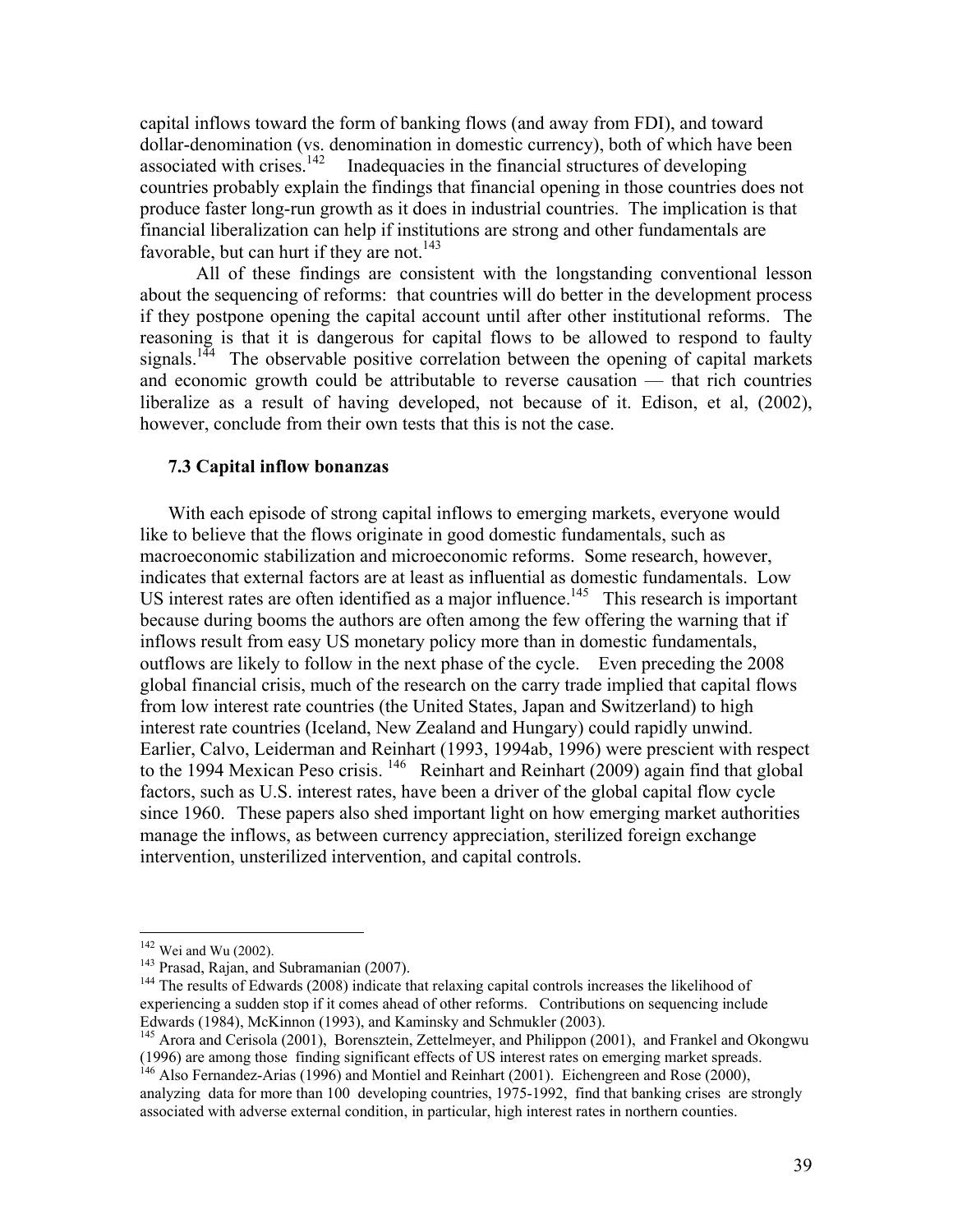## **8 Crises in Emerging Markets**

The boom phase is often followed by a bust phase.<sup>147</sup> We begin with an enumeration and definition of the various concepts of external crises in the literature.

## **8.1 Definitions: Reversals, stops, attacks, and crises**

*Current account reversals* are defined as a reduction within one year of the current account deficit of a certain percentage of GDP. Typically a substantial current account deficit disappears, and is even converted into a surplus.<sup>148</sup> An observed switch from current account deficit to surplus could, however, be due to an export boom, which is quite different from the exigent circumstance that most have in mind. More refined concepts are needed.

*"Sudden Stops"* is an expression first used by Dornbusch, Goldfajn and Valdes (1995). They are typically defined as a substantial unexpected reduction in net capital inflows. The first theoretical approach to the problem of sudden stops is Calvo (1998). A large theoretical literature followed.<sup>149</sup>

Operationally, the Calvo, Izquierdo and Mejia (2004) criterion for sudden stop is a sudden cut in foreign capital inflows (a worsening of the financial account, at least two standard deviations below the sample mean) that is not the consequence of a positive shock (namely a trade shock), but rather is accompanied by a costly reduction in economic activity.150Another way to restrict the episodes to reductions in deficits that cannot result from a boom – rising exports and income— is to add the criterion that they are accompanied by an abrupt reduction in international reserves.

An important variety of sudden stops is called "systemic," that is, threatening the international financial system, not just a single country.151 In order to isolate episodes of capital account reversals related to systemic events of an external origin, they define crises as periods of collapsing net capital inflows that are accompanied with skyrocketing Emerging Markets bond spreads.

*"Speculative attacks"* are defined as a discrete increase in demand for foreign currency, in exchange for domestic currency, by speculators (i.e., market participants betting on a devaluation). The precise date of the speculative attack may come later than the sudden stop, for example if the central bank is able to prolong the status quo after the loss of capital inflows, by running down reserves for a period of time. In typical models, the speculative attack is successful, in the sense that the central bank runs out of reserves on that same day, and is forced to devalue in the way the speculators anticipated. But there is also a notion that there can be *unsuccessful speculative attacks*, in which the authorities fight the speculation, for example by raising interest rates sharply

 $147$  Overviews of crises in emerging markets that ended the 1990s boom include Fischer (2004), Kenen  $(2001)$  and Desai (2003).<br><sup>148</sup> Edwards (2004a, b) and Milesi-Ferretti and Razin (1998, 2000).

<sup>&</sup>lt;sup>149</sup> References include, among many others, Arellano and Mendoza (2003), Calvo (2003), Calvo, Izquierdo and Talvi (2003, 2006), Calvo and Reinhart (2001), Guidotti, Sturzenegger and Villar (2004), and Mendoza (2002, 2006).<br><sup>150</sup> Also Edwards (2004b).<br><sup>151</sup> Calvo, Izquierdo and Loo-Kung (2006).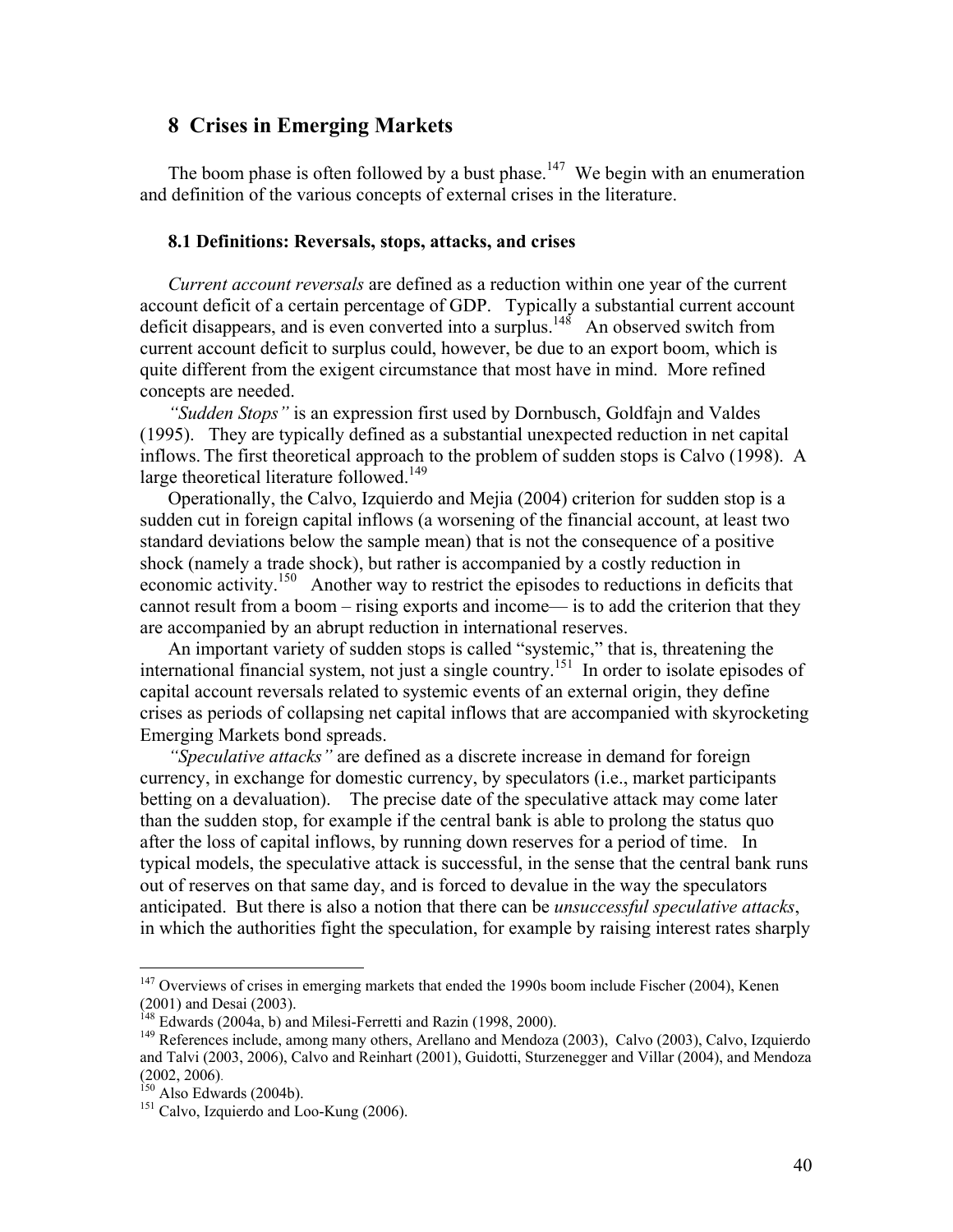or paying out reserves, and ultimately are able to maintain the parity, versus *successful speculative attacks,* in which they are ultimately forced to devalue.<sup>152</sup> The latter is sometimes defined as a currency crash, if the devaluation is at least 25% and it exceeds the rate of depreciation in preceding years by at least  $10\%$ .<sup>153</sup>

## *Generations of models of speculative attacks*

The leading theoretical framework for currency crises is built around models of speculative attacks. The literature is often organized into a succession of several generations. In each case, the contribution made by the seminal papers was often the ability to say something precise about the date when the speculative attack occurred. But the generations can be distinguished according to whether the fundamental problem is seen as, respectively: overly expansionary monetary policy, multiple equilibria, or structural problems associated with moral hazard and balance sheet effects.

The first generation models began with Krugman (1979) and Flood and Garber  $(1984)$ <sup>154</sup> The government was assumed to be set on an exogenous course of rapid money creation, perhaps driven by the need to finance a budget deficit. A resulting balance of payments deficit implies that the central bank will eventually run out of reserves and need to devalue. But under rational expectations, speculators will anticipate this, and will not wait so long to sell their domestic currency as to suffer capital loss. But neither will they attack the currency as early as the original emergence of the deficit. Rather, the speculative attack falls on the date when the reserves left in the vault of the central bank are just barely enough to cover the discontinuous fall in demand for domestic currency that will result from the shift from a situation of a steady exchange rate and prices to a new steady state of depreciation and inflation.

The second generation of models of speculative attacks argue that more than one possible outcome – crisis and no-crisis – can be consistent with equilibrium, even if there has been no change in fundamentals. In a self-fulfilling prophecy, each market participant sells the domestic currency if he or she thinks the others will sell. The seminal papers are by Obstfeld  $(1986b, 1996)$ <sup>155</sup> One branch of the second generation models focuses on the endogeneity of monetary policy: the central bank may genuinely intend not to inflate, but may be forced into it when, for example, labor unions win higher wages.<sup>156</sup> Many of the models build on the theories of bank runs (Diamond and Dybvyg,  $1983$ )<sup>157</sup> and the prisoners' dilemma (where speculators each try to figure out whether the

 $152$  Guidotti, Sturzenegger and Villar (2004) distinguish between sudden stops that lead to current account reversals and those that don't. In the latter case, presumably the country found an alternative source of financing, namely reserve depletion or exceptional funding from an international financial institution.

<sup>&</sup>lt;sup>153</sup> E.g. Frankel and Rose (1996). A "currency crisis" is defined as a sharp increase in exchange market pressure that shows up *either* as a 25% devaluation or as a loss of reserves that is a commensurate proportion of the monetary base.<br><sup>154</sup> Obstfeld (1986a) did it in an optimizing model.

 $155$  Attacks occur deterministically if fundamentals such as reserves are weak, and do not occur if they are strong. Multiple equilibria arise in a third case: intermediate levels of fundamentals. Also Sachs, Tornell and Velasco (1996a).<br><sup>156</sup> Obstfeld (1996) and Jeanne (1997).

<sup>&</sup>lt;sup>157</sup> Among the authors applying the bank runs theory to emerging market crises are Chang and Velasco (1997, 1999a, b, 2001). The fundamental problem of bank illiquidity is exacerbated by financial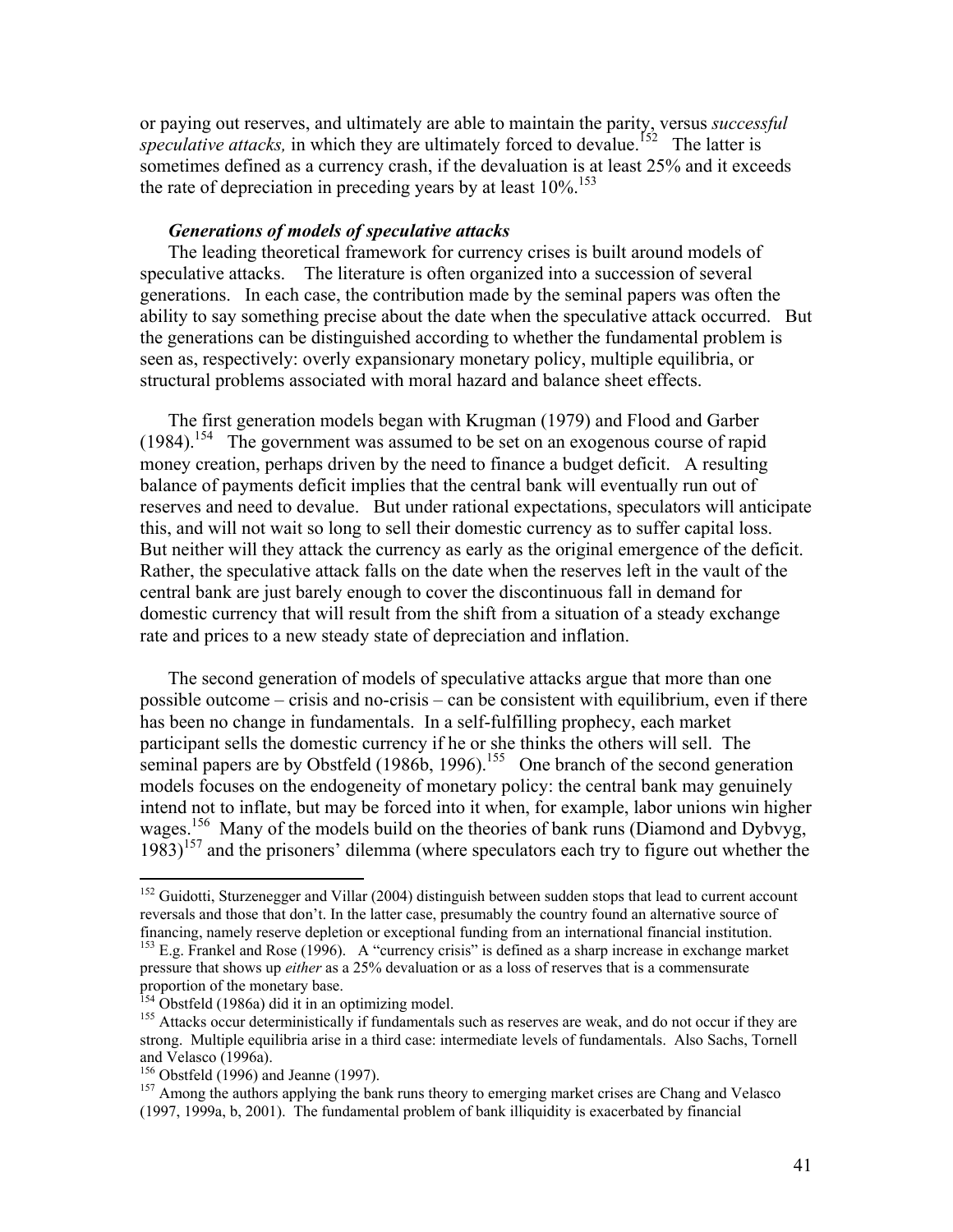others are going to attack).<sup>158</sup> The balance sheet problems discussed earlier also often play a key role here. Morris and Shin (1998) make the important modification of introducing uncertainty into the model, which can rule out multiple equilibria.

Another important category of speculative attack models attributes crises neither to monetary fundamentals, as in the first generation, nor to multiple equilibria, as in the second generation.<sup>159</sup> The culprit, rather, is structural flaws in the financial system that create moral hazard in the behavior of domestic borrowers vis-à-vis their government. Certain domestic borrowers, whether banks or firms, have close connections with the government. When the East Asia crisis hit in 1997, the problem came to be known popularly as "crony capitalism."<sup>160</sup> The government in turn has access to a supply of foreign exchange, in the form of foreign exchange reserves, and perhaps also in the ability to tax export receipts or to borrow from the IMF. Even in cases where the government says explicitly ahead of time that domestic borrowers will not be bailed out, those that are well connected believe (usually correctly) that they will be bailed out in the event of a crisis. Thus they over-borrow. The speculative attack comes on the day when the stock of international debt that has some claim on government rescue becomes as large as the supply of reserves. (Again, rational speculators will not wait longer, because there would then not be enough foreign currency to go around.) The ideas go back to Diaz-Alejandro (1985). Dooley (2000a)'s "insurance model" can claim the honor of having been written just before the East Asia crisis.<sup>161</sup> Krugman (1998) is probably the most widely cited.<sup>162</sup>

<sup>160</sup> Claessens, Diankov and Lang (2000) statistically study family-controlled firms in East Asia. Rajan and Zingales (1998b) study relationship banking.

liberalization. Under fixed exchange rates, a run on banks becomes a run on the currency if the Central Bank attempts to act as a lender of last resort. Kaminsky and Reinhart (1999) documented the frequency with which banking crises and currency crises come together. Also Diamond and Rajan (2001), Hausmann and Rojas-Suárez (1996), and Burnside, Eichenbaum, and Rebelo (2004). Martinez Peria and Schmukler (2001) examined the role of deposit insurance. Dages, Goldberg, and Kinney (2000) found that foreign ownership of banks is not the problem. Radelet and Sachs (1998) suggested that the East Asia

<sup>&</sup>lt;sup>158</sup> One variant of the game theory approach, motivated by concerns that a single large hedge fund could deliberately engineer a crisis, posits a player that is larger than the others: Corsetti, Pesenti and Roubini (2002); and Corsetti, Dasgupta, Morris, and Shin (2004).

<sup>&</sup>lt;sup>159</sup> The "two generations" language originated with Eichengreen. Views vary as to what should be designated the third generation. Krugman (1999) says that the third generation should be identified by balance sheet effects, not by banking bailouts per se. But, to me, only bailout moral hazard considerations merit the designation of a third generation.

<sup>&</sup>lt;sup>161</sup> Likewise McKinnon and Pill (1996).

<sup>&</sup>lt;sup>162</sup> Corsetti, Pesenti and Roubini (1999a, b), Chinn, Dooley, and Shrestha (1999) and Chinn and Kletzer (2001) are among those attributing the East Asia crisis to structural flaws in the financial system of the moral hazard sort. In the theories of Burnside, Eichenbaum, and Rebelo (2001a,b, 2004), government guarantees to banks give them an incentive to incur foreign debt. Calvo and Mendoza (1996) see roots of Mexico's 1994 peso crisis in financial globalization, anticipation of a banking-system bailout, and selffulfilling prophecy.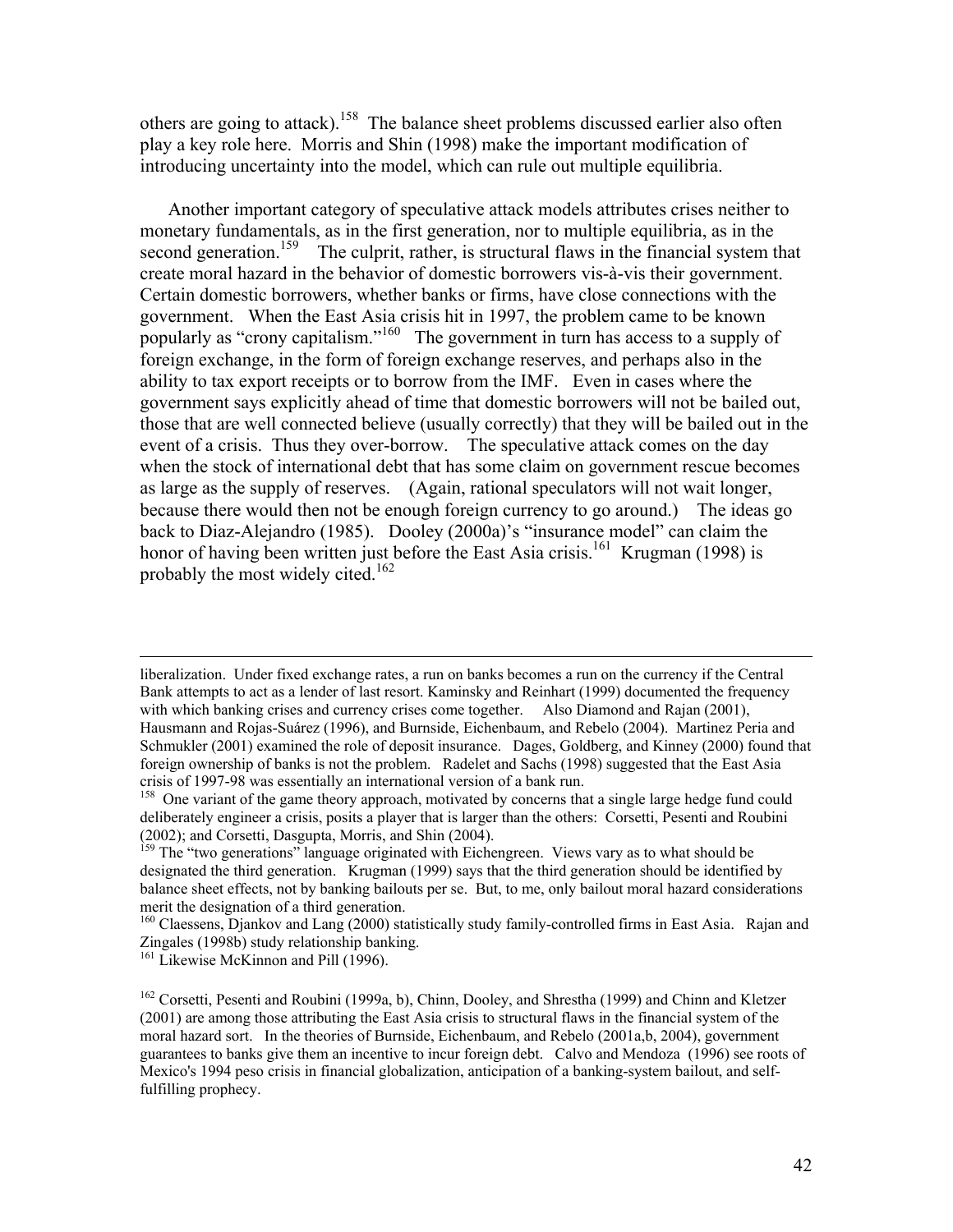Although it is often presumed that foreign residents, rather than domestic residents, lead the way in pulling money out of a country during a speculative attack, there is no presumption in theory that this is the case. Nor does the empirical evidence seem to support  $\overline{it}$ . 163

## **8.2 Contagion**

 $\overline{a}$ 

It has long been noted that when one emerging market is hit by a sudden stop, it is more likely that others will be as well. The correlation tends to be much greater within the same general geographic area.<sup>164</sup>

There is not complete agreement as to the definition of contagion. Some correlation across emerging markets can be explained by common external shocks.<sup>165</sup> Masson (1999) calls these monsoonal effects. They are best not termed contagion, as the phrase implies transmission from one country to another, which Masson calls spillover effects. Spillover effects that can be readily interpreted in terms of fundamentals include investment linkages, trade linkages, and competition in third markets. A number of interesting specific channels of contagion from one country to another have been identified empirically.<sup>166</sup> Finally, there is what might be called pure contagion, which runs via investor behavior in a world of imperfectly efficient financial markets. One example is information cascades: investors may react to a crisis in Thailand or Russia by revising their estimation of the value of the "Asian model" or the odds of IMF bailouts.<sup>167</sup> Another example is illiquidity in international financial markets and reduced risk tolerance, which in crises such as 2008 seem to induce flight from emerging markets generally, alongside flight from high-yield corporate debt and any other assets suspected of illiquidity or risk.

## **8.3 Managing Emerging Market Crises**

There have long been three legs to the policymaking stool of managing crises in developing countries: adjustment of national policies, "Private Sector Involvement," and

<sup>&</sup>lt;sup>163</sup> Choe, Kho and Stulz (1999, 2005) and Frankel and Schumkler (1996). If anything, domestic investors have the informational advantage.

<sup>164</sup> Eichengreen, Rose and Wyplosz (1996); Baig and Goldfajn (1999); Bae, Karolyi, and Stulz (2000); Bekaert, Harvey, and Ng (2005), Forbes and Rigobon (2000, 2002), Rigobon (2000); Kaminsky and Reinhart (2000, 2002); Kaminsky, Reinhart and Vegh (2003), Kaminsky and Schmukler (1999); and Corsetti,Pericoli and Sbracia (2005).

 $165$  A prominent example of a common external shock is an increase in US interest rates, a factor discussed earlier. Uribe and Yue (2003).

 $^{166}$  Glick and Rose (1999), Forbes (2002) and Forbes and Chinn (2004) find that contagion moves along the lines of trade linkages. Kaminsky and Reinhart (2008) find that when contagion spreads across continents, it passes through major financial centers along the way. Kaminsky and Schmukler (2002) find contagion via rating agencies. Borensztein and Gelos (2003) find herding among emerging market mutual funds.

<sup>&</sup>lt;sup>167</sup> This is not to say investors are irrational. Calvo and Mendoza (2000) demonstrate that globalization "may promote rational contagion by weakening individual incentives for gathering costly information." Morck , Yeung and Yu (2000) attribute the correlation among emerging markets to shared weak property rights.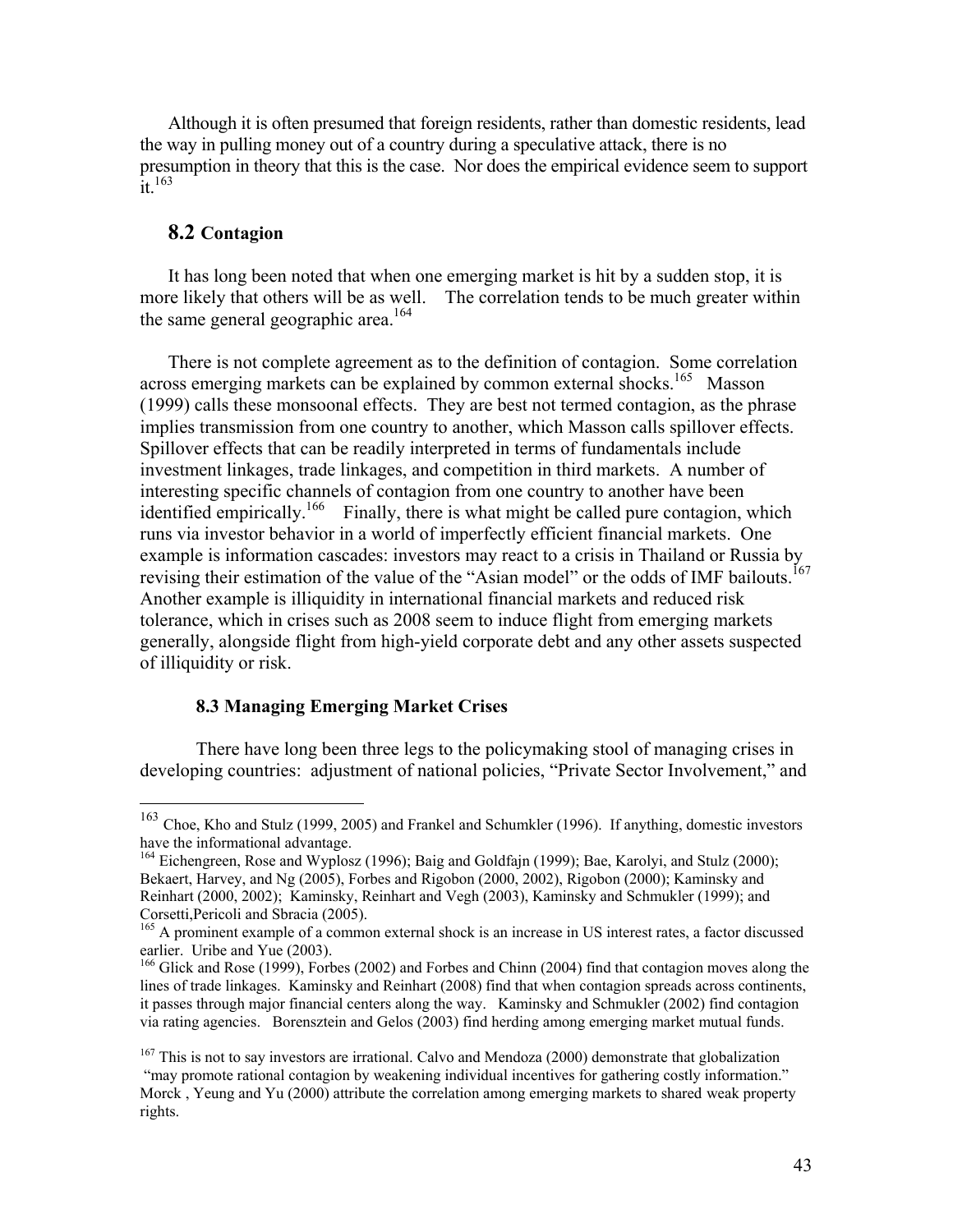the role of the IMF and other multilateral participation.

#### *Adjustment*

In the traditional orthodoxy, a crisis required adjustment of the macroeconomic policies that had gotten the country into the problem in the first place.In the old language of Harry Johnson, this meant some combination of expenditure-switching policies, in practice meaning devaluation, and expenditure reducing policies, meaning monetary and fiscal contraction – typically substantial doses of all of the above.

A tightening of monetary policy is often the first response to a sudden stop. The urgent need in a currency crisis is to improve the balance of payments. Raising interest rates is thought to do this in two ways: first by making domestic assets more attractive to international investors, and second by cutting domestic expenditure and therefore improving the trade balance.

Many have analyzed the so-called interest rate defense, particularly the question whether and when it is preferable to devaluation.<sup>168</sup> Furman and Stiglitz (1998) emphasize that an increase in the interest rate can decrease the attractiveness of the country's assets to foreign investors, rather than increasing it, because of the increase in default risk.<sup>169</sup> But this point does not change the basic logic that some combination of monetary contraction and devaluation is called for, to restore external balance, absent some international angel willing and able to make up the gap in financing. The possibility that devaluation is contractionary *does*, by contrast, interfere with the basic logic that the central bank can deploy the optimal combination of an increase in the interest rate and an increase in the exchange rate to restore external balance without losing internal balance.<sup>170</sup>

#### *Private Sector Involvement*

If a crisis debtor is to compress spending and the IMF or other parts of the international financial community is to chip in with an emergency loan, the foreign exchange should not go merely to helping the countries creditors cash in and depart the scene. Private Sector Involvement was the term for the requirement adopted in the 1990s for "bailing in" private creditors rather than "bailing them out." The idea is that creditors agree to roll over loans as part of the complete package that includes the national government and the IMF, and that it is in their interest collectively to do so even if the free rider problem tempts each of them to get out. This process was thought to have been easier in the 1980s, when the creditors were banks finite in number and susceptible to negotiation, and to have grown more difficult subsequently, when the creditors have more often constituted a larger number of widely-dispersed bondholders. But the basic issue is the same either way.

## *The International Financial Institutions*

<sup>&</sup>lt;sup>168</sup> Aghion, Banerjee and Bacchetta (2000); Flood and Rose (2002); Christiano, Gust, and Roldos (2002); Caballero and Krishnamurthy (2001); Drazen (2003); and Eichengreen and Rose (2003).

<sup>&</sup>lt;sup>169</sup> Also Blanchard (2005). This point is rooted in the theory of imperfect information and credit rationing – Stiglitz and Weiss (1981). Lahiri and Vegh (2003, 2007) show that, under certain conditions, it is

feasible to delay the crisis, but raising interest rates beyond a certain point may actually hasten the crisis. 170 Frankel (2003).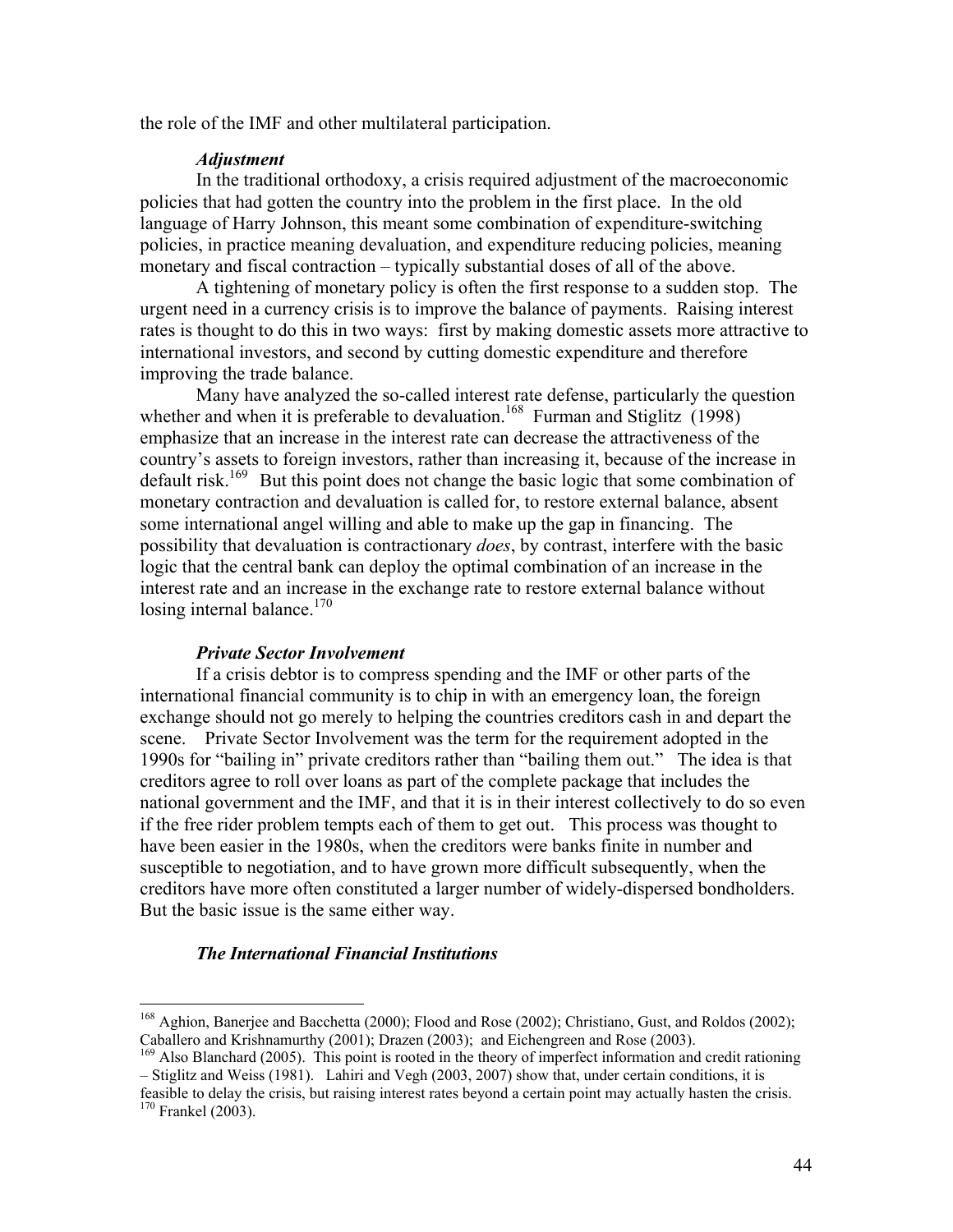The International Financial Institutions (the IMF, the World Bank, and other multilateral development banks) and governments of the United States and other large economies (usually in the form of the G-7, in the past) are heavily involved in "managing" financial crises. $171$ 

The IMF is not a full-fledged Lender of Last Resort, though some have proposed that it should be.<sup>172</sup> The Fund does not contribute enough money to play this role in crises, even in the high-profile rescue programs where the loans are a large multiple of the country's quota. Usually the IMF is viewed as applying a "Good housekeeping seal of approval," where it vouches for the remedial actions to which the country has committed.

IMF conditionality has been severely criticized.<sup>173</sup> There is a broad empirical literature on the effectiveness of conditional IMF lending.<sup>174</sup> The better studies have relied on large cross country samples that allow for the application of standard statistical techniques to test for program effectiveness, avoiding the difficulties associated with trying to generalize from the finding of a few case studies. The overall conclusion of such studies seems to be that IMF programs and IMF conditionality may have on balance a positive impact on key measures of economic performance. Such assessments suggest that IMF programs result in improvements in the current account balance and the overall balance of payments.<sup>175</sup>

The impact of IMF programs on growth and inflation is less clear. The first round of studies failed to find any improvement in these variables. Subsequent studies suggest that IMF programs result in lower inflation.<sup>176</sup> The impact of IMF programs on growth is more ambiguous. Results on short-run growth are mixed; some studies find that implementation of IMF programs leads to an immediate improvement in growth,<sup>177</sup> while other studies find a negative short-run effect.<sup>178</sup> Studies that look at a longer time horizon, however, tend to show a revival of growth.<sup>179</sup> This is to be expected: countries entering into IMF programs will often implement policy adjustments that have the immediate impact of reducing demand, but could ultimately create the basis for sustained growth. The structural reforms embedded in IMF programs inherently take time to improve economic performance. Finally, the crisis that led to the IMF program, not the IMF program itself, is often responsible for an immediate fall in growth.

<sup>&</sup>lt;sup>171</sup> Among many references: Cline (1985, 1994), Eichengreen and De Long (2002) and Frankel and Roubini (2003).<br><sup>172</sup> Fischer (1999).

<sup>&</sup>lt;sup>173</sup> E.g., Furman and Stiglitz (1998) and Radelet and Sachs (1998). In the East Asia crises, the criticism focused not just on the austerity of macroeconomic conditionality, but also on the perceived 'mission creep" of venturing into microeconomic reforms not conventionally associated with financial crises. 174 Including Bird and Rowlands (1997), Faini, de Melo, Senhadji-Semlali and Stanton (1991), Joyce (1992),

and Hutchison (2003).<br><sup>175</sup> Haque and Khan (2002) provide a survey.

 $176$  Conway (1994), Bagci and Perrudin (1997) and Dicks-Mireaux, Mecagni and Schadler (2000) found that inflation fell following an IMF program; the result was statistically significant only in the first two of these three studies.<br><sup>177</sup> Dicks-Mireaux, Mecagni and Schadler (2000).

 $178$  Bordo and Schwartz (2000) compare countries receiving IMF assistance during crises in the period 1973-98 with countries in the same region not receiving assistance and find that the real performance (for example, GDP growth) of the former group was possibly worse than the latter.

 $179$  Conway (1994).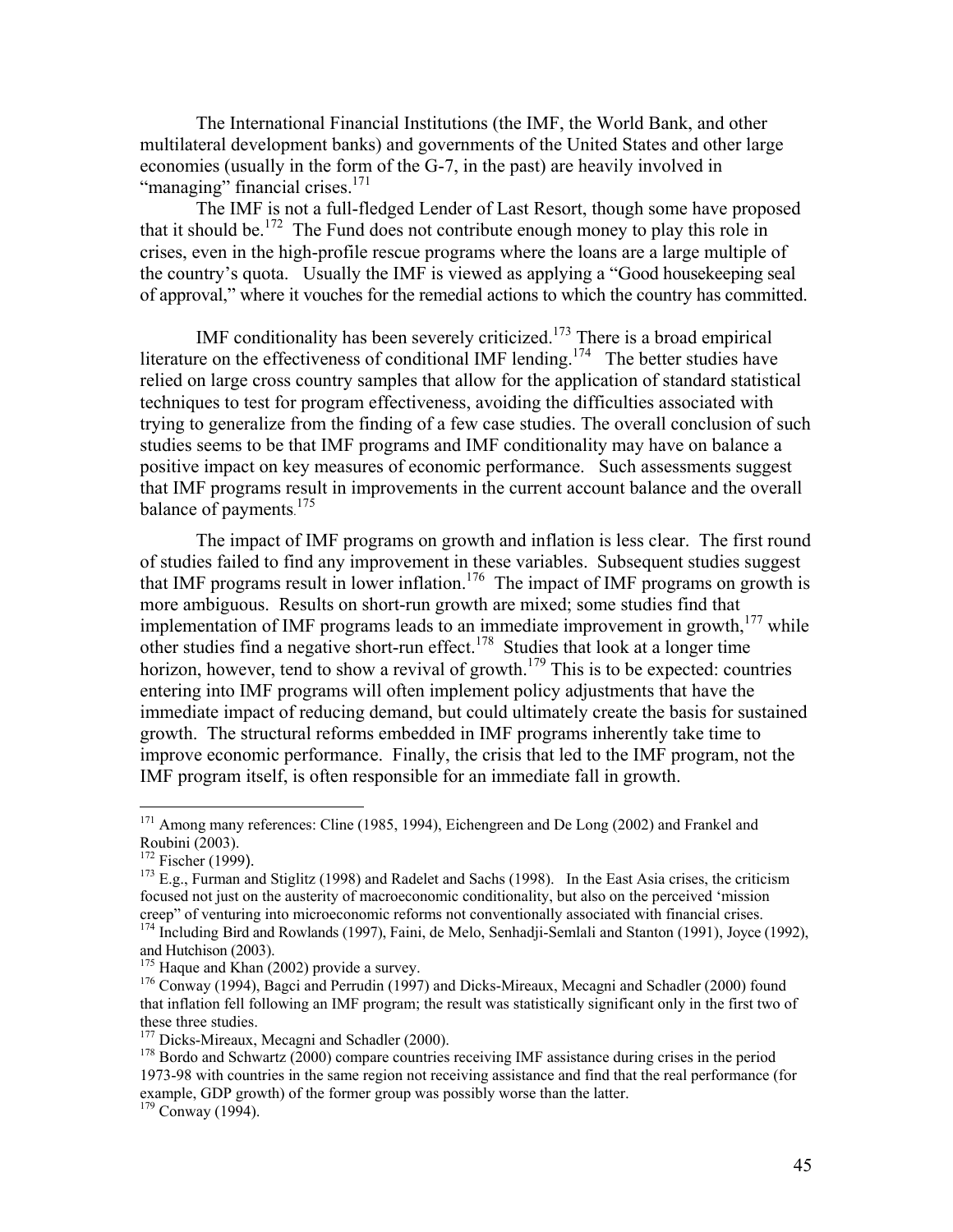Despite such academic conclusions, there was a movement away from strict conditionality subsequent to the emerging market crises of the 1990s. In part, the new view increasingly became that the Fund could not force a country to follow the macroeconomic policy conditions written into an agreement, if the deep political forces within the country would ultimately reject the policies.<sup>180</sup> It is necessary for the local government to "take ownership" of the reforms.<sup>181</sup> One proposal to deal with this situation was the Contingent Credit Line: a lending facility that would screen for the policy conditions ex ante, and then unconditionally insure the country against external financial turmoil ex post. The facility was reborn under the name Flexible Credit Line in the 2008-09 financial crisis, with less onerous conditionality. But most emerging market countries managed to avoid borrowing from the Fund this time, with the exception of some, particularly in Eastern Europe, that were in desperate condition.

Some critics worry that lending programs by the International Financial Institutions and G-7 or other major governments create moral hazard, that debtor countries and their creditors have little incentive to take care because they know they will be rescued. Some even claim that this international moral hazard is the main reason for crises, that the international financial system would operate fine if it weren't for such meddling by public institutions.<sup>182</sup>

There is a simple way of demonstrating that moral hazard arising from international bailouts cannot be the primary market failure. Under a neo-classical model, capital would flow from rich high capital/labor countries to lower-income low capital/labor country, for example from the United States to China. Instead it often flows the opposite way, as already noted. Even during the peaks of the lending booms, the inflows are less than would be predicted by an imperfection-free neoclassical model.<sup>183</sup> Therefore any moral hazard incentive toward greater capital flows created by the IFIs must be less than the various market failures that inhibit capital flows.

#### **8.4 Policy Instruments and Goals After a Balance of Payments Shock**

 Why have so many countries suffered deep recessions as part of the adjustment process in the aftermath of a deterioration in their balance of payments? One school of thought is that policy has been too contractionary, perhaps because the IMF does not understand that an increase in the interest rate increases default risk.<sup>184</sup>

 In this section we consider the problem of a central bank attempting to attain two goals -- internal and external balance – by means of two policy instruments – the exchange rate and the interest rate.<sup>185</sup> Our interpretation of internal balance is  $Y = \overline{Y}$ ,

1

<sup>&</sup>lt;sup>180</sup> According to the influential strain of research represented by Acemoglu et al (2003), Easterly and Levine (2002) and Hall and Jones (1999), institutions drive out the effect of policies. Evrensel (2002) finds that the IMF is not able to enforce macroeconomic conditionality.<br><sup>181</sup> Boughton (2003).

 $182$  Bordo and Schwartz (2000), Calomiris (1998), Dooley and Verma (2003), and Meltzer (2000). But Lane and Phillips (2001) find no evidence that country spreads react to changes in the moral hazard of international bailouts.<br> $^{183}$  E.g., Blanchard (1983).

<sup>&</sup>lt;sup>184</sup> Furman and Stiglitz (1998), as discussed in the preceding sub-section.<br><sup>185</sup> The graphical analysis is from Frankel (2003a), but the algebra has been added.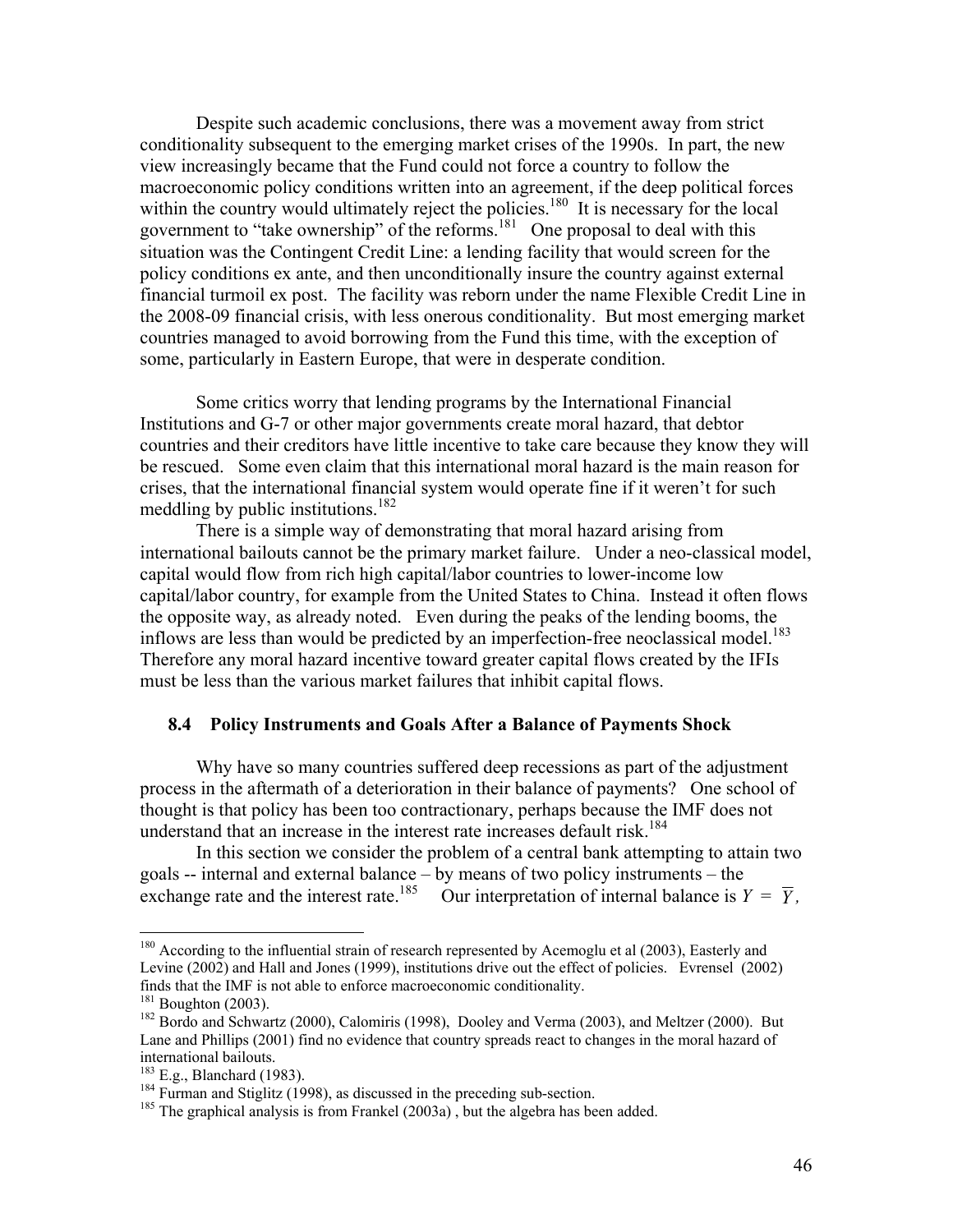where  $Y \equiv$  real income and  $\overline{Y} \equiv$  potential output. Our interpretation of external balance is that overall balance of payments  $BP = 0$ , where  $BP = CA + KA$ , *CA ≡* current account, and  $KA \equiv$  capital account. One could just as easily choose different goals for the levels of *Y* and *BP*.

#### *Internal and External Balance When Devaluation is Expansionary*

Assume for now:  $Y = A(i) + TB$ ,

where  $i \equiv$  domestic interest rate; and

absorption, A, is a function of the interest rate, with  $\frac{dH}{dr} < 0$ *di*  $\frac{dA}{dt}$  < 0.

Assume that the trade balance, linearized for simplicity, is given by  $TB = xE - mY$ . where

 $E \equiv$  the exchange rate, defined as the price of foreign currency.

If the trade balance is derived from an elasticities approach (the country has some monopoly power in its export good, as in Section 2.2), then  $x$  is related to the sensitivity of export demand to relative prices; if the trade balance is derived from the traded goods / nontraded goods model (the country is a price-taker in all traded goods, as in the small open economy model of section 2.3), then *x* is related to sensitivity of the supply of traded goods to relative prices. "Sensitivity" could simply mean, for example, the elasticity, normalized for the quantity of goods relative to *E*, if there were no additional effect on import spending or the demand for traded goods.

 Assume that the capital account of the balance of payments is given by the function:

$$
KA = k(i-i^*), \text{ where } \frac{dk}{d(i-i^*)} > 0,
$$

and  $i^* \equiv$  world interest rate.

First we derive the internal balance relationship, solving for *Y* as a function of *i*  and *E*.

$$
Y = A(i) + TB \tag{3}
$$

$$
TB = xE - mY \tag{4}
$$

Substitute (4) into (3):  $Y =$  $(1 + m)$  $(i)$ *m*  $A(i) + xE$  $^{+}$  $+xE$  (5)

We want the relationship between *i* and *E* that gives internal balance (output equal to potential:  $\overline{Y} = Y \implies$  $\overline{Y}$ 

$$
\overline{Y} = \frac{A(i)}{(1+m)} + \frac{xE}{(1+m)}\tag{6}
$$

An increase in *E* would improve the trade balance, resulting in a rise in *Y* as well. In order to go back to the potential output, we need to increase the interest rate. Thus the graph looks like this, labeled *NN*: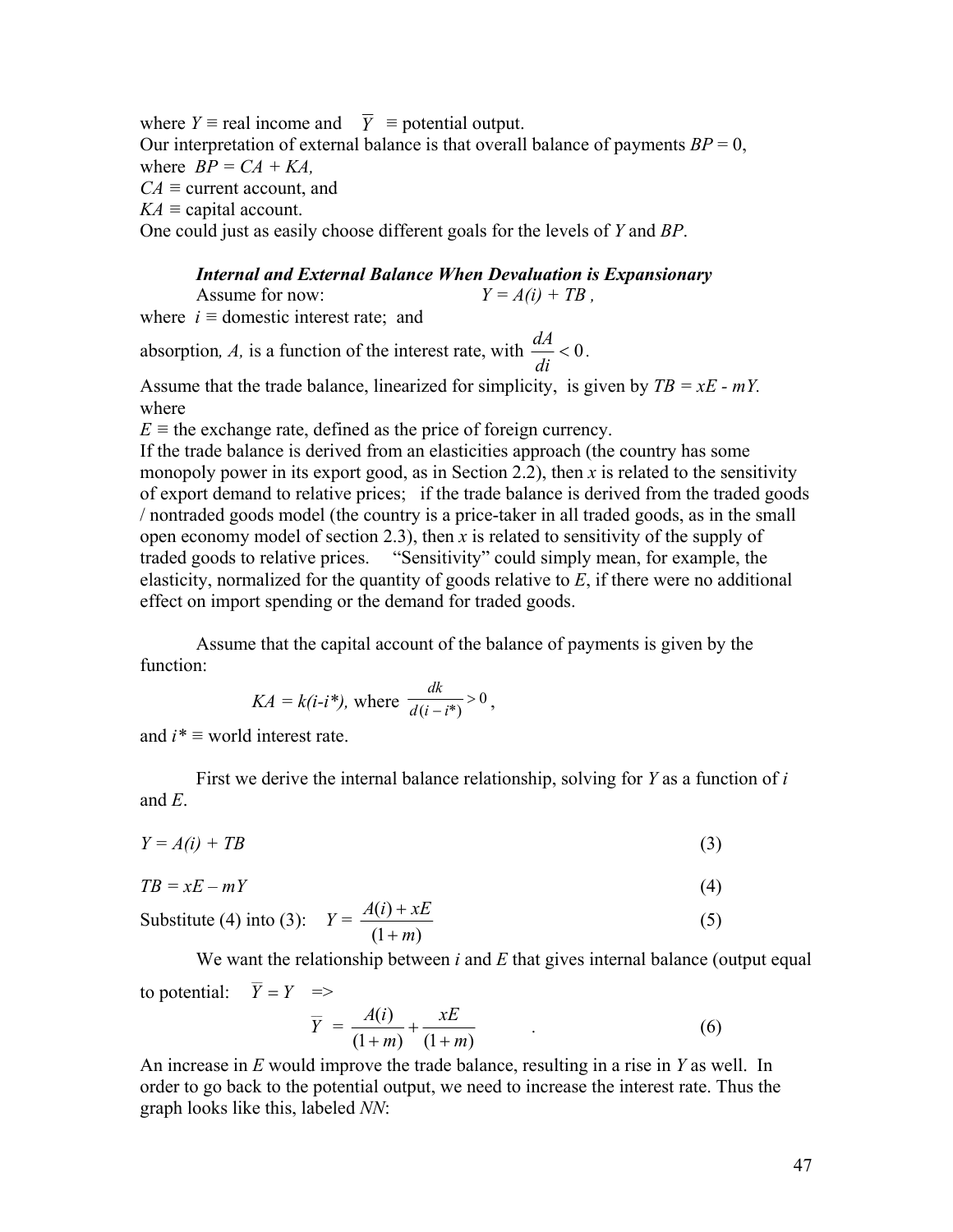

Figure 1: Slope of Internal Balance curve is conventionally positive.

We obtain the slope of the NN curve by differentiating equation  $(6)$ :

$$
\left. \frac{\partial E}{\partial i} \right|_{Y = \overline{Y}} = -\frac{A_i}{x} \tag{7}
$$

As *Ai* < 0, the slope is positive, which is why we have drawn *NN* sloping upward. Intuititively, because a devaluation is expansionary, it would have to be offset by a contractionary increase in the interest rate if total output is to remain at the same level.

Second we derive the external balance relationship, solving for BP as a function of *i* and *E*. The Balance of Payments is the sum of the trade balance and the capital account:

$$
BP = TB + KA
$$
  
 
$$
BP = xE - mY + k(i - i^*)
$$
 (8)

We plug equation (5) into equation (8) to eliminate *Y*, and rearrange to obtain the *BP* in terms of *E* and *i*. External Balance is achieved when *BP=0*; therefore

$$
BP = \frac{xE}{1+m} - \frac{mA(i)}{1+m} + k(i) = 0
$$
\n(9)

We draw the relationship between *i* and *E* that gives external balance.

If *E* increases then the interest rate has to fall in order to restore external balance. Therefore, the trade surplus created by the increase in *E* would be offset by the capital outflow and increase in imports. In the graph we label the external balance line *BB*: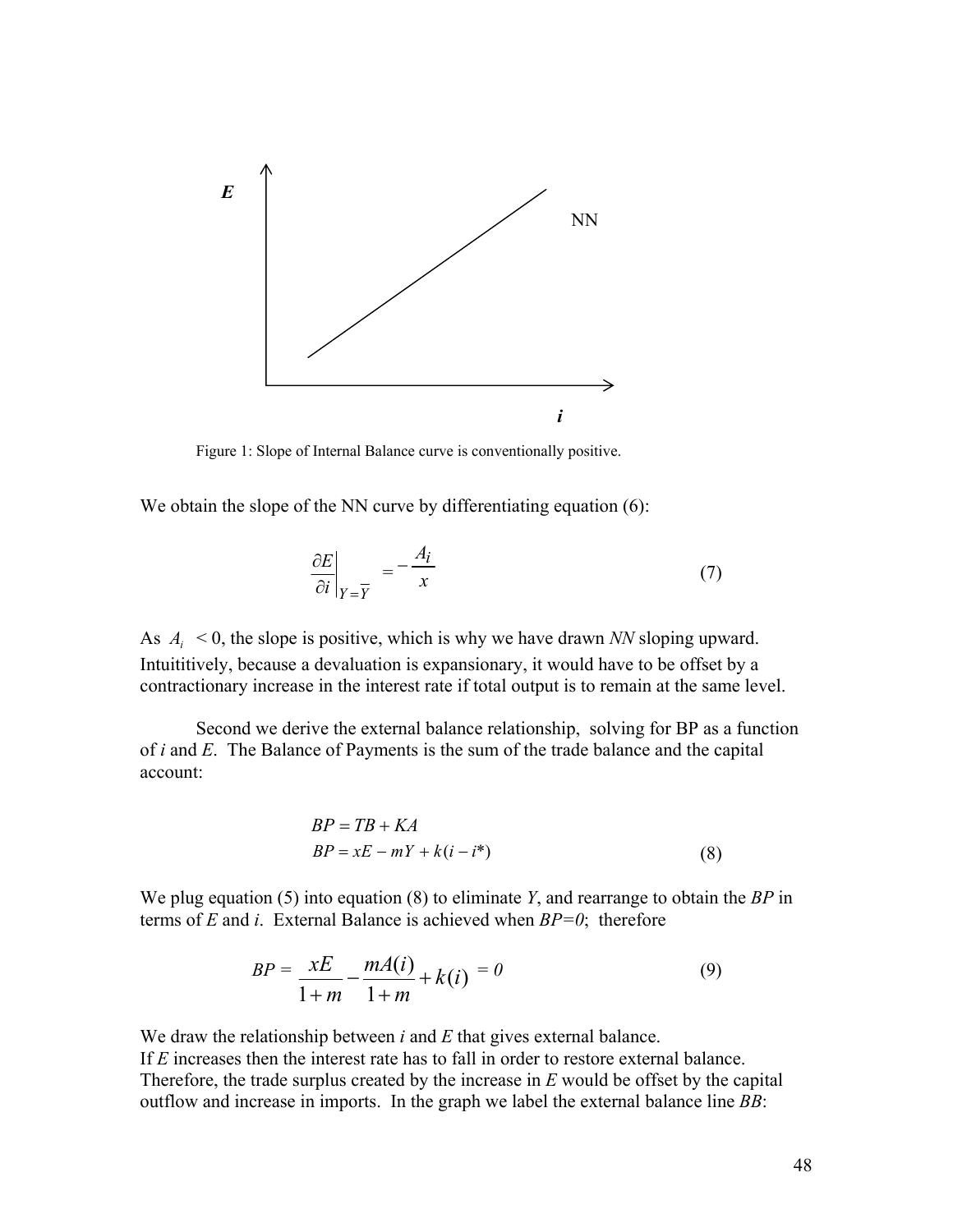

Figure 2: Slope of External Balance curve is negative.

To obtain the slope, we differentiate equation (9) to obtain:

$$
\left. \frac{\partial E}{\partial i} \right|_{BP=0} = \frac{m}{x} A_i - \frac{1+m}{x} k_i \tag{10}
$$

As  $A_i \leq 0$  and  $k_i \geq 0$ , the slope is negative, which is why we have drawn *BB* sloping downward. Intuitively, a devaluation improves the trade balance, which could be financed by borrowing from abroad if the interest rate is raised.

 The points below the BB curve are points of deficit. The interest rate isn't high enough to attract the necessary capital inflow. Assume an exogenous adverse capital account shock, a rise in the world interest rate *i\** or some other downward shift in KA, as in a speculative attack. In other words, the country now finds itself in balance of payments deficit. If the country has an adverse capital account shock, then BB curve shifts to the right (BB´) so the country finds that its location point now corresponds to a Balance of Payments deficit, because it is to the left of the new BB' Schedule. At *E* the objective is to reach *E*' where the economy is at both at internal and external balance. In this case the policy options are clear: the central bank has to raise the interest rate and depreciate the currency. While the increase in the interest rate attracts capital inflows, it also causes a contraction in output. Fortunately, the country has another instrument, the exchange rate, at hand. Devaluation will improve exports, which in turn will pick up both the trade balance and the output. The optimal combination of *E* and *i* will put the economy at the intersection of the two graphs, where the new external balance constraint is satisfied, without a recession. This is harder in practice than in theory, due especially to uncertainty; but policy-makers can grope their way to equilibrium through a tatonnement process.

 Notice that the fundamental logic of the graph does not change even if default risk means that  $k_i$  is very small. Even if the capital account does not improve, an increase in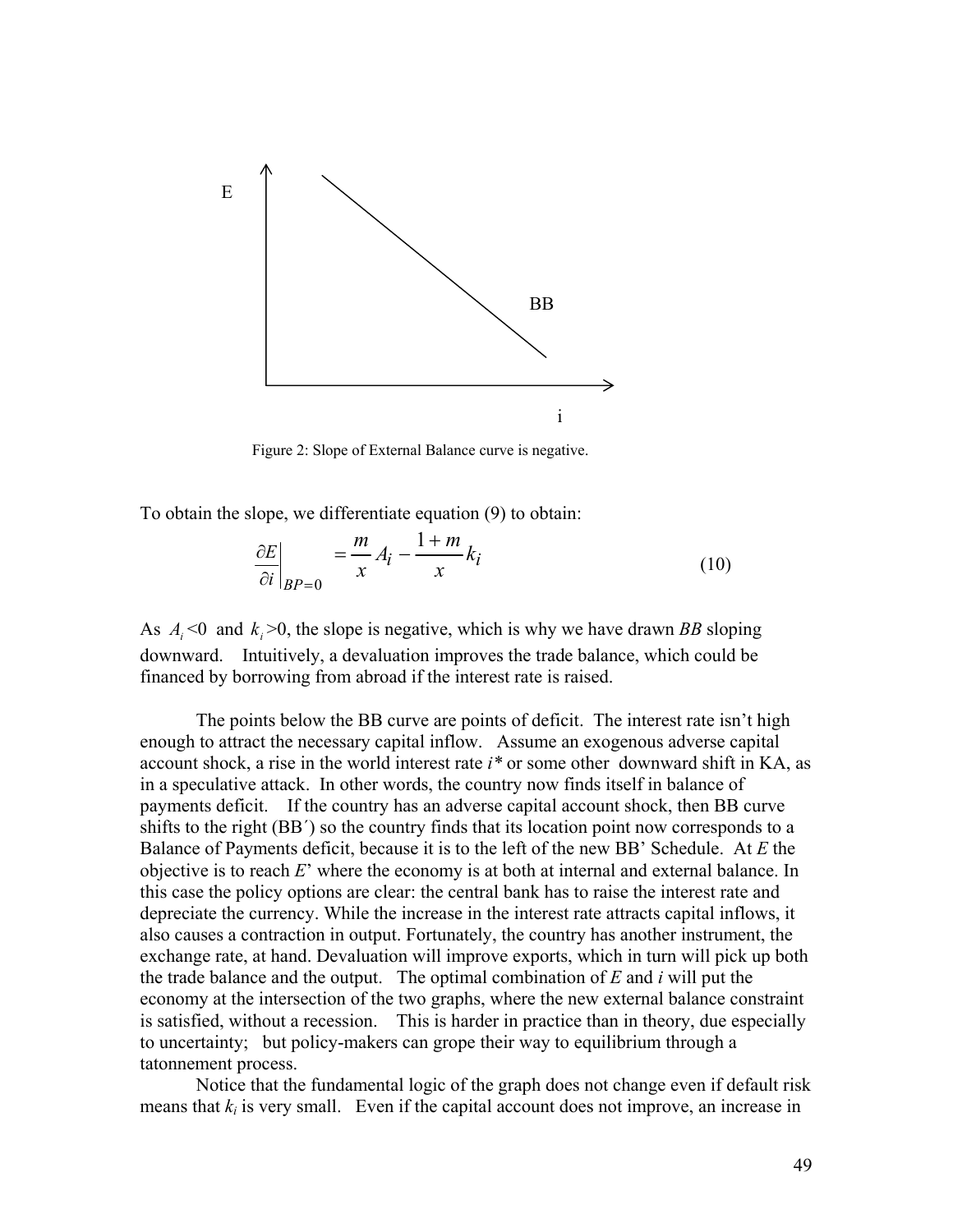the interest rate still improves the balance of payments by reducing spending and therefore raising the trade balance.



Figure 3: "Sudden stop" shifts External Balance curve out.

### *Internal and External Balance When Devaluation is Contractionary*

 Now assume that devaluation has a contractionary effect on domestic demand, for example because of a balance sheet effect from dollar debts, or any of the other reasons discussed in Section 2.4:

$$
Y = A(i, E) + TB \qquad \qquad \frac{dA}{di} < 0 \, , \, \frac{dA}{dE} < 0 \, .
$$

We have the following solution for output:  $Y =$  $(1 + m)$  $(i, E)$ *m*  $A(i, E) + xE$  $\ddot{}$  $+xE$  (11)

Set  $Y = \overline{Y}$  and differentiate to obtain the new slope of NN,

$$
\left. \frac{\partial E}{\partial i} \right|_{Y = \overline{Y}} = -\frac{A_i}{x + A_E}
$$

We will assume that *x* the stimulus to net exports from a devaluation is small in the short run, because the elasticities are small, so that  $A<sub>E</sub>$  dominates, and the devaluation is indeed contractionary overall: The slope is negative.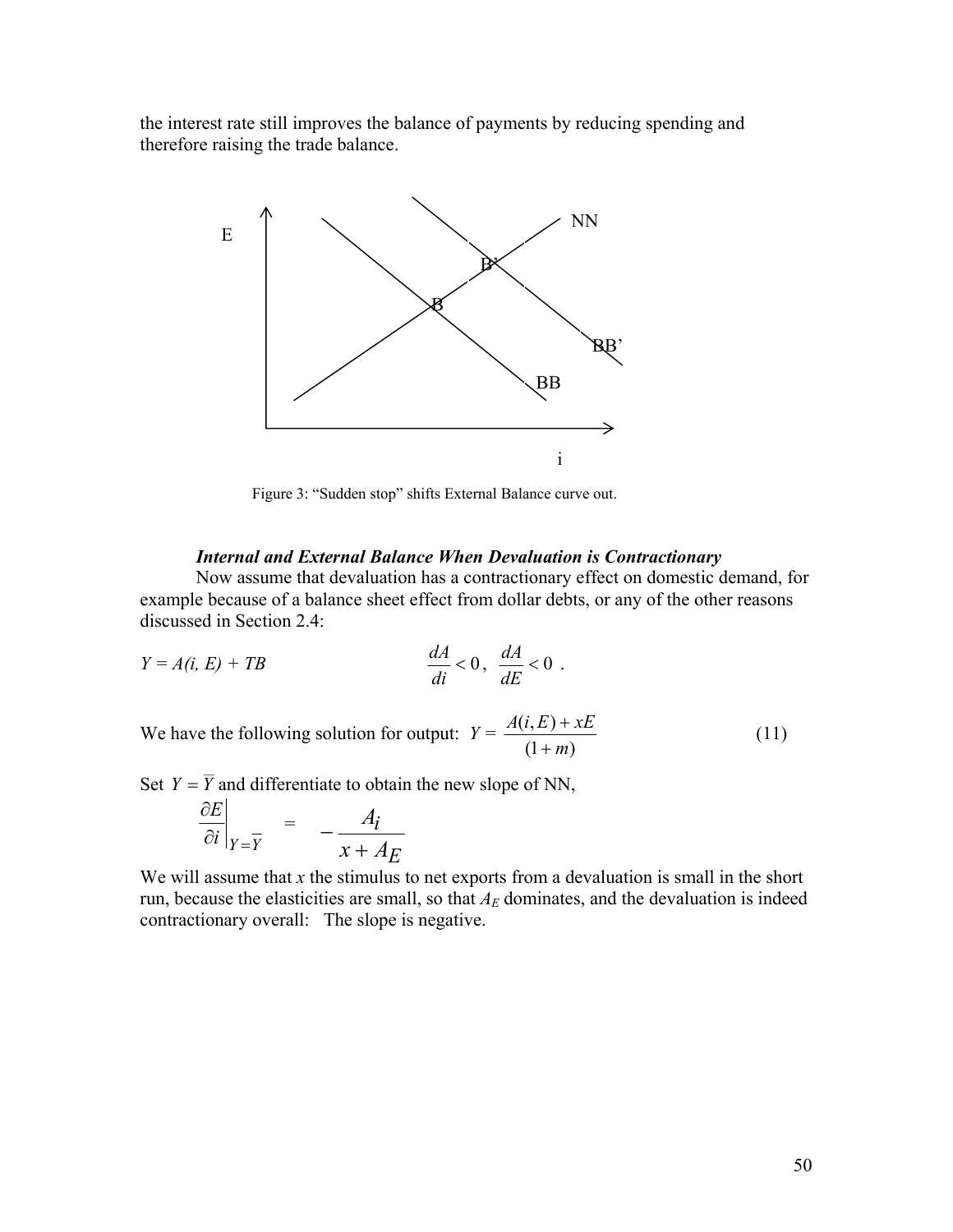

Figure 4: Balance sheet effect turns Internal Balance slope negative.

 We again illustrate the shift in the figure if there is an exogenous adverse balance of payments shock. Now both internal and external balances have negative slopes. They may not intersect at all. In this case, we are not confident in which direction the interest and the exchange rate should go. When the balance of payment goes into deficit due to a shock in the capital account (a point like D) a devaluation will restore the external balance (by improving the trade balance); but at the same time a devaluation hurts the economy as it is contractionary. Moreover, the improvement in exports may not be enough to offset the contractionary effects so the country may go into a recession. We have a situation where we may not be able restore equilibrium internally and externally, at least not at reasonable levels of *E* and *i*; and even if we can in theory, it is not possible to say whether *E* should be increased a lot and *i* decreased, or vice versa. Even assuming the two curves intersect somewhere, a process of tatonnement by policymakers may take a long time to get there, and the curves may have moved again by that time. The lesson: it is better in the first place not to develop balance sheets that are so vulnerable as to put policy-makers in such a difficult situation as illustrated in the figure.

#### *8.5.* **Default and avoiding it**

One option for a country in severe payments difficulty is simply to default on its debt. Yet it has relatively been rare during the post-war period for countries to do so. The big question is "why?" Two answers are most common.

#### *Why don't countries default?*

The first reason why countries are said not to default on their debt is that they don't want to lose access to capital markets in the future. International investors will want to punish defaulters by refusing to lend to them in the future, or perhaps by lending only at severe penalty interest rates. But is that threat regarding the distant future enough to discourage countries from defaulting and thereby saving a great deal of foreign exchange today? And, for their part, is the threat by international investors never to lend again credible in the sense that they will have the incentive to stick to it in the future?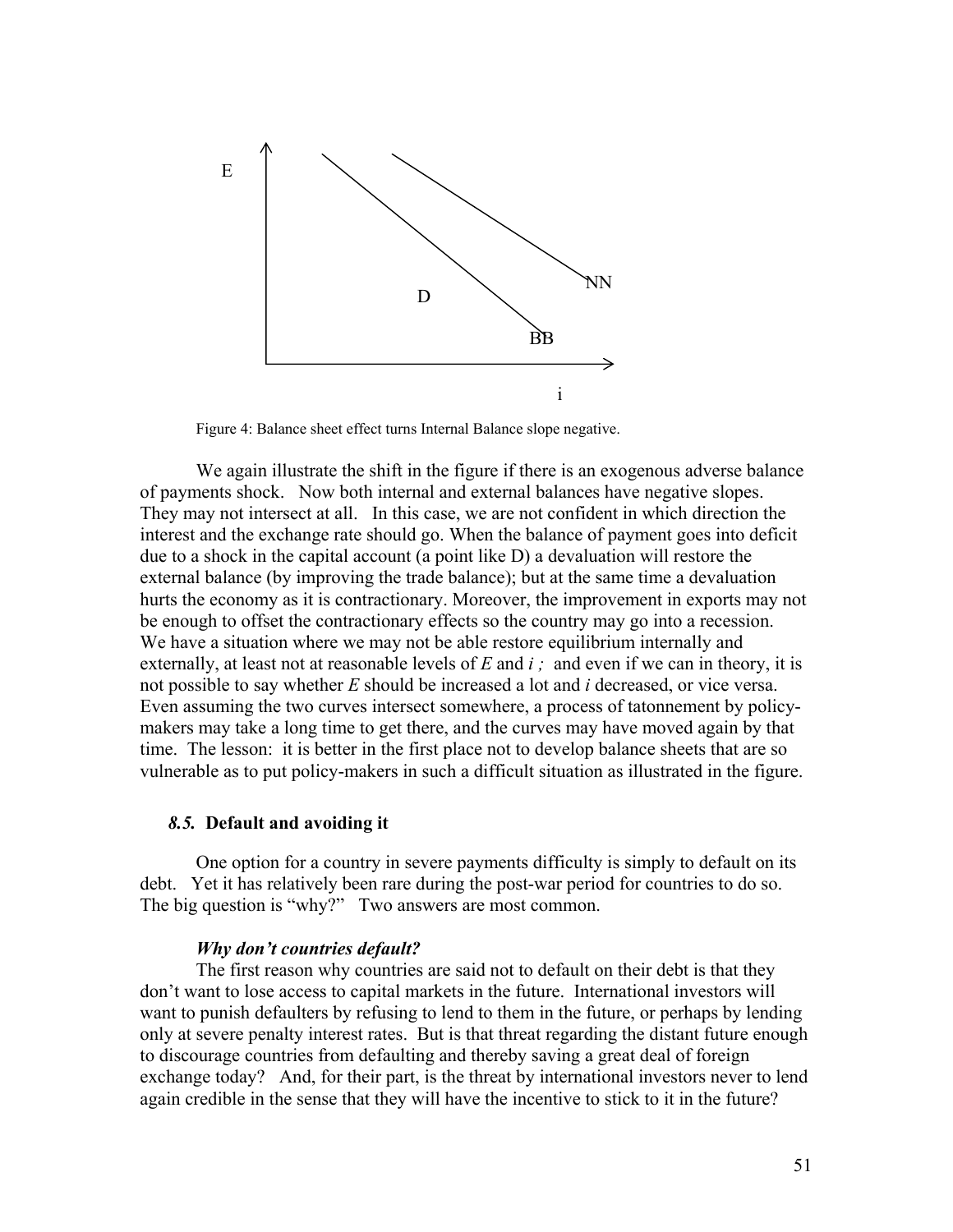Bulow and Rogoff (1989) answer no: that threat won't sustain non-default, in a repeated game. <sup>186</sup>

The other common answer is that countries are afraid that if they default they will lose trade. In one version, they are afraid of losing the trade credit, or even access to the international payments system: even if they pay cash for an import, the cash might be seized by a creditor in payment of an outstanding debt. The classic reference is Eaton and Gersovitz (1981). Some persuasive empirical evidence appears to support this theory.187 It is also consistent with evidence that countries possessing high overall trade/GDP ratios suffer from fewer sudden stops<sup>188</sup>: international investors will be less likely to pull out, because they know the country is less likely to default. Under this logic, a higher ratio of trade is a form of "giving hostages" that makes a cut off of lending less likely.

Another possible answer to the question, "why don't countries default" is that they do, but not explicitly. Countries often announce that they are unable to service their debts under the schedule or terms contractually agreed to. A painful process usually follows in which they negotiate new terms.

#### *Ex ante measures for better risk-sharing*

1

The largest cost arising from protracted negotiations over restructuring is the disincentive to domestic investment and output created by the debt overhang in the meantime. Domestic firms will not seek to earn foreign exchange if they think it will be taken away from them, to service past debts. $189$ 

Reformers wishing to reduce the severity of emerging market crises have asked whether there is not a way for lenders and borrowers to agree ahead of time on a more efficient way to share risk. The goal of minimizing high costs to restructuring debt is the same as that which is thought to be achieved in the domestic context by bankruptcy law.<sup>190</sup> One proposed solution is to establish the equivalent of an international bankruptcy court, perhaps as a "debt workout" office of the IMF. <sup>191</sup>

Collective Action Clauses are one proposal that was eventually adopted in some prominent emerging markets. The investors agree ex ante in the bond contract that in the event a restructuring should prove necessary, a few holdouts among the creditors will not be able to obstruct a settlement that the rest regard as beneficial. CACs are sold as a

<sup>&</sup>lt;sup>186</sup> Dooley and Svensson (1994), however, argue that debtors are unable to suspend debt service permanently and credibly.

<sup>&</sup>lt;sup>187</sup> Rose and Spiegel (2004) and Rose (2005) find that bilateral debt reschedulings lead to losses of trade along corresponding bilateral lines, estimated at 8 percent a year for 15 years, from which he infers that lost trade is the motivation debtors have to avoid such defaults. Rose and Spiegel (2008) find that strong

<sup>&</sup>lt;sup>188</sup> Calvo, Izquierdo and Mejia (2004), Edwards (2004), and Cavallo and Frankel (2008).<br><sup>189</sup> Krugman (1989) and Sachs (1983) argued that the efficiency burden of the debt overhang in the 1980s was sufficiently great that forgiveness would make all better off, creditors as well as debtors, a logic that contributed to the Brady Plan writedowns at the end of the decade. Some have suggested that the plans to forgive loans to Highly Indebted Poor Countries might work the same way, but Henry and Arslanalp (2005)

<sup>&</sup>lt;sup>190</sup> Friedman (2000), Claessens, Klingebiel, and Laeven (2003), Frankel and Roubini (2003).<br><sup>191</sup> Sachs (1998). One short-lived version was the proposed Sovereign Debt Restructuring Mechanism. Krueger (2003) and Shleifer (2003).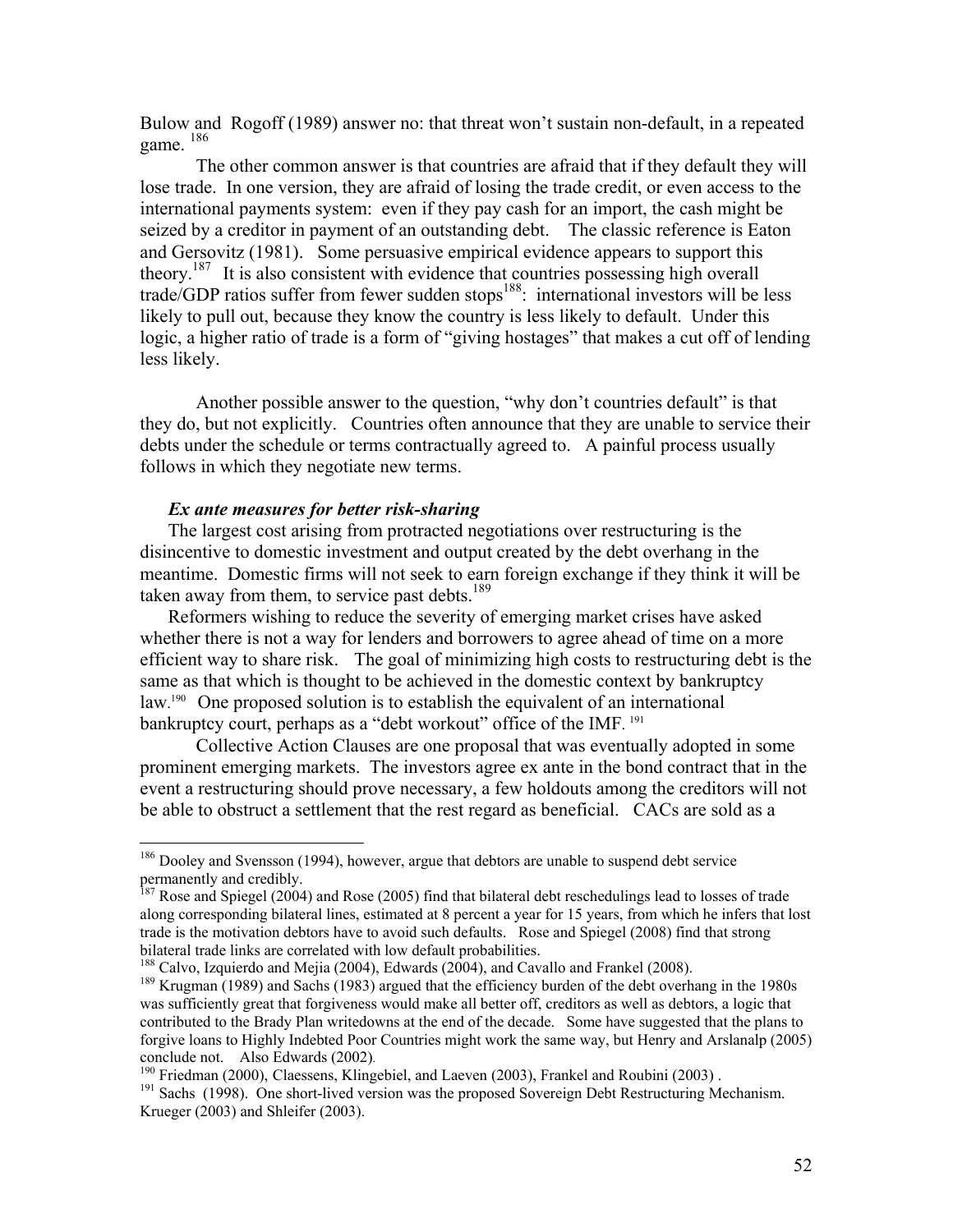realistic way to accomplish private sector involvement without the worst of the moral hazard problems of IMF bailouts. The prediction of Barry Eichengreen, that the adoption of CACs would not discourage investors in the case of more creditworthy issuers, appears to have been accurate.<sup>192</sup> But neither have they yet made a big difference in crisis resolution.

Ex ante provision of collateral can allow financing to take place where reputations and other institutions are not strong enough to sustain it otherwise. Models that presume the necessity of collateral in emerging markets are some of the most promising for possible re-importation back into the mainstream of macroeconomics in rich countries.<sup>193</sup>

We have mentioned above attractions of financing via equity, FDI, and commodity-indexed bonds. Each of these can be regarded as risk-sharing arrangements that are more efficient than ordinary bonds or bank loans: in the event of a "bad state of nature," such as a decline in world demand for the country's exports, the foreign investor suffers some of the losses automatically, avoiding the need for protracted negotiations with the borrower.

#### **8.6. Early warning indicators**

Having learned to become less ambitious than attempting to estimate full structural models of reality, some economists have tried to the simpler task of testing whether economic indicators can help predict when and where emerging market crises will strike.<sup>194</sup> One motivation is to shed light on competing models of speculative attack, or theories of crisis origins more generally. Often the motivation is just to give policymakers some advanced warning of possible crises, so that the dangers can be addressed before disaster strikes. (For this motivation, one must make sure that the relevant data are available in real time.)

It is often pointed out that if reliable indicators of this sort were readily at hand, they would induce behavior that would disrupt the relationship: either private investors would pull out of the country at an earlier date or else policy-makers would correct imbalances in time and so prevent the crisis altogether . This point is useful as a caveat to researchers not to expect that finding reliable indicators will be easy. But neither is it a reason not to try. If observable imbalances get gradually worse as the probability of a crisis rises, it is natural for the IMF (or any other party) to be at the forefront of those trying to ascertain the relationships. If the research bears fruit, and policymakers' actions then succeed in eliminating crises, that is a consummation devoutly to be wished for. More likely the IMF would be faced with the dilemma posed by the knowledge that announcing concerns when the crisis probability rises to, say, 50%, runs the risk of precipitating a crisis that otherwise might not have occurred. In any case, we are not in the fortunate position of having had tremendous success in finding early warning indicators.

<sup>&</sup>lt;sup>192</sup> Eichengreen and Portes (1995), Eichengreen (1999), Eichengreen and Mody (2004).

<sup>&</sup>lt;sup>193</sup> Caballero and Krishnamurthy (2000, 2001, 2003, 2005) and Mendoza and Smith (2006). It goes back to the seminar article of Kiyotaki and Moore (1997).

<sup>&</sup>lt;sup>194</sup> Berg and Pattillo (1999a, b) and Goldstein, Kaminsky and Reinhart (2000) evaluate different approaches.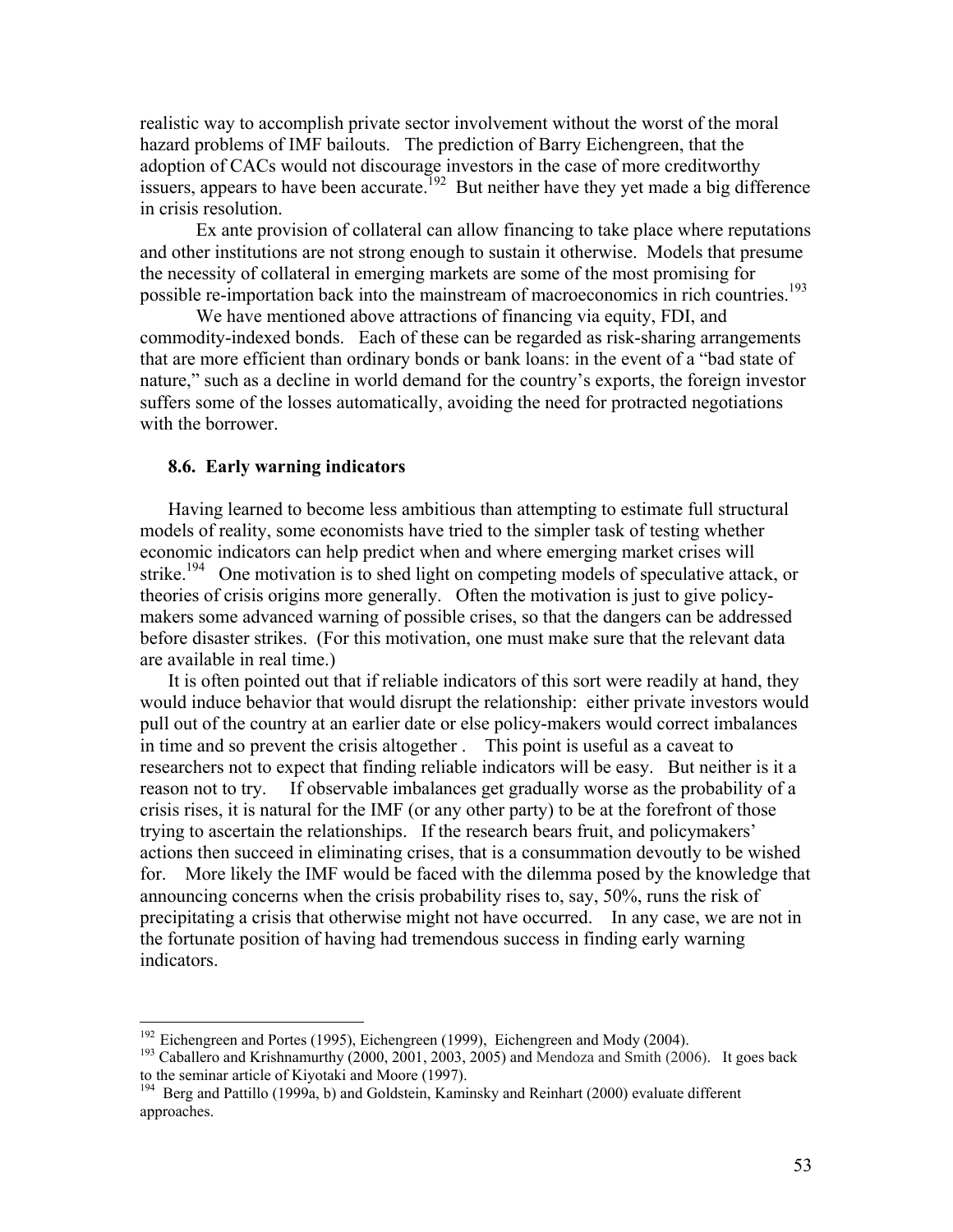The studies often use panels, combining a cross-section of many countries with time series. A few studies use a cross-section of countries to see what determines which countries suffered more and which less when hit by the common shock of a salient global episode.195

#### *Asset prices*

Bubbles – or, perhaps safer to say, extreme booms – in equity markets and real estate markets have come to be associated with high-income countries. But they can afflict emerging markets as well, as noted earlier. Stock market prices are apparently among the more successful early warning indicators of crises in emerging markets.<sup>196</sup>

#### *Reserves*

The foreign exchange reserve holding behavior of developing countries differs in some ways from that of advanced countries. For one thing, they hold more.<sup>197</sup> Many studies have found that reserves, sometimes expressed as a ratio to the money supply, sometimes relative to short-term debt, would have been a useful predictor of the emerging market crises of the 1990s.<sup>198</sup>

After the emerging market crises of the 1990s, the traditional rule of thumb that developing countries should hold enough reserves to equal at least three months of imports was replaced by the "Guidotti rule." This is the guideline that they should hold enough reserves to cover all foreign debt that is short-term or maturing within one year. most emerging market countries worked to increase their holdings of reserves strongly, typically raising the Guidotti ratio of reserves to short term debt climbed from below one to above one.<sup>199</sup> The motive was precautionary: to self insure against the effects of future crises or the need to return to the IMF. 200 (It would be hard to say which they feared more.) Economists wondered whether the levels of reserves were excessive, since most are held in the form of US Treasury bills which have a low rate of return.<sup>201</sup> This was

1

<sup>&</sup>lt;sup>195</sup> Sachs, Tornell and Velasco (1996b) for the "tequila effect" of the 1994 Mexican peso crisis; Obstfeld, Shambaugh and Taylor (2009, 2010) or Rose and Spiegel (2009) for the 2008 global financial crisis.

<sup>196</sup> Rose and Spiegel (2009) find that equity prices are the *only* robustly significant indicators that can predict which countries got into trouble in 2008.

<sup>&</sup>lt;sup>197</sup> And not just because developing countries are less likely to float than are advanced countries. Frenkel (1974) and Frenkel and Jovanovic (1981) .

<sup>&</sup>lt;sup>198</sup> Including Sachs, Tornell and Velasco (1996b), Frankel and Rose (1996) and Kaminsky, Lizondo and Reinhart (1998), among others.<br><sup>199</sup> Guidotti (2003).

 $1000$  Aizenman (2009), Aizenman and Lee (2007), Aizenman and Marion (2003) and Jeanne and Ranciere (2009) conclude that reserves in emerging market countries generally can be explained by a precautionary model, although reserves in a few Asian countries exceed that level.

 $201$  Jeanne (2007) and Summers (2006). Rodrik (2006) argued that the countries would be better off using some of the reserves to pay down short-term debt.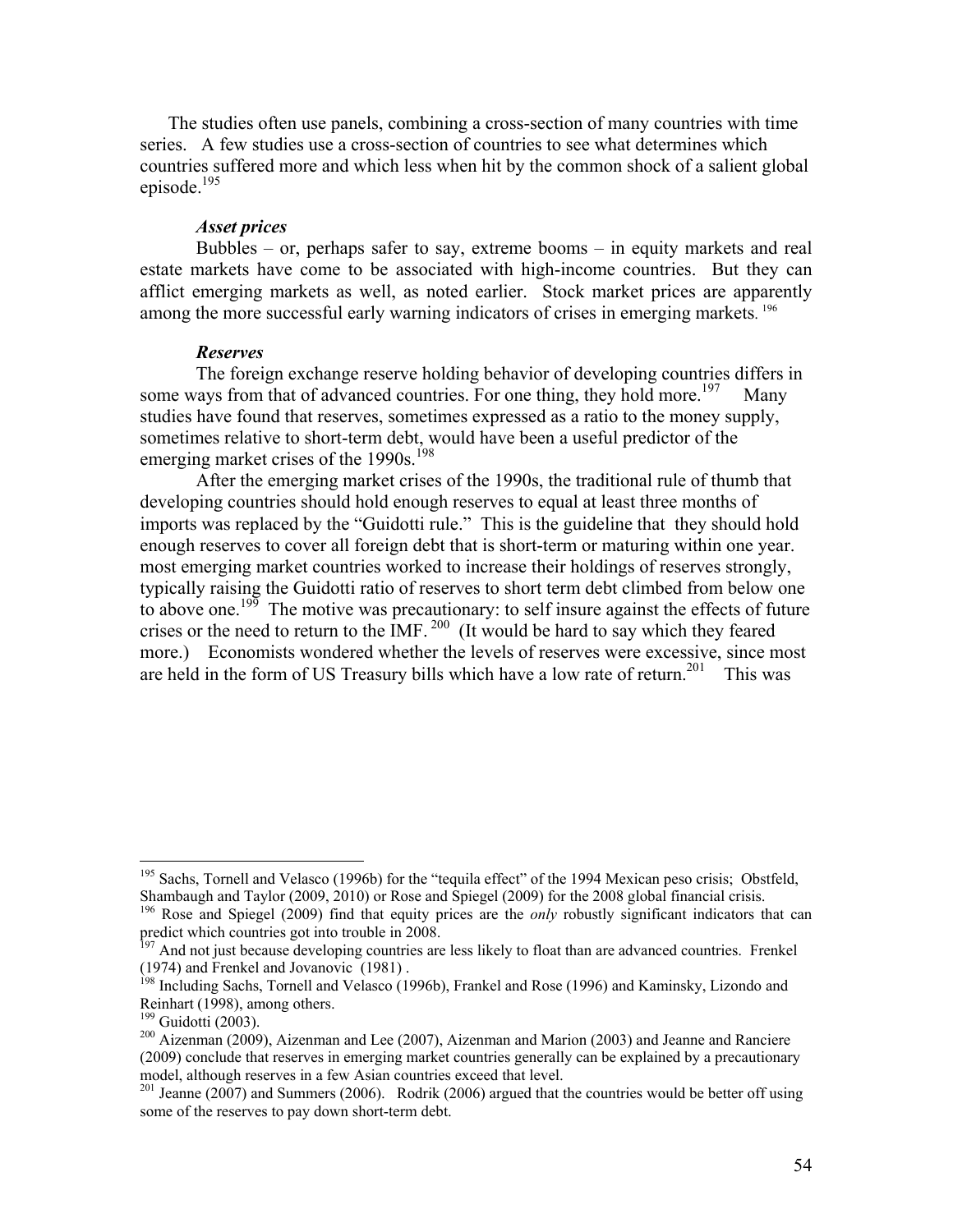especially true of China.<sup>202</sup> But in the global financial crisis of 2008, it appears that the caution of most of the reserve holders was vindicated.<sup>203</sup>

#### *Bank credit*

Many studies find that rapid expansion of domestic bank credit is an early warning indicator of crises. Loayza and Ranciere (2006) note the contradiction of this finding with the literature that uses bank credit as a proxy for the extent of intermediation and financial development; the reconciliation is the distinction between the short run and the long run.

## *Composition of inflows*

Some authors have found that the *composition* of capital inflows matters more than the total, in seeking to predict the frequency and severity of crises.<sup>204</sup>

International bank lending, in particular, has been implicated in most crises, usually because of the acute problem of moral hazard created by the prospect of government bailouts. Foreign direct investment is a less risky source of capital inflow than loans.<sup>205</sup> The same is true of equity flows.<sup>206</sup>

As noted in Part 2, borrowers with a currency mismatch – foreign currency liabilities and domestic currency revenues -- suffer from an adverse balance sheet when the currency is forced into devaluation.<sup>207</sup> Analogously, borrowers with a maturity mismatch – liabilities that are shorter-term than the domestic investment projects in which the funds were invested – suffer when interest rates are forced upward.  $^{208}$ Conditions that make a crisis painful when it happens do not automatically imply that crises are more likely to happen.<sup>209</sup> But the majority view is that poorly structured balance sheets, suffering from currency mismatch or maturity mismatch, make crises both more likely to occur, and more severe when they do occur. Indeed, as we have seen in Part 7, many of the latter-day models of speculative attack are based precisely on the balance sheet problem.

1

 $^{202}$  Many, such as Goldstein and Lardy (2009), believe China's peg to the dollar is essentially mercantilist, while McKinnon (2004) argues that it is appropriate. Dooley, Folkerts-Landau and Garber (2003), argue that China's tremendous amassing of reserves is not precautionary, but rather part of a deliberate and successful development strategy. This claim is consistent with the general finding of Rodrik (2008) that currency undervaluation promotes growth.

<sup>&</sup>lt;sup>203</sup> Aizenman (2009) and Obstfeld, Shambaugh and Taylor (2009, 2010) find that high reserve levels paid off after all, in the global crisis of 2008, because those with high reserves were statistically less likely to get into trouble. Rose and Spiegel (2009), however, do not find reserves to have been a useful predictor in 2008.

 $204$  Calvo, Izquierdo and Mejia.(2004) and Frankel and Rose (1996) find significant effects of composition measures in probit regressions, but not for overall ratios of current account deficits or debt to GDP.

<sup>&</sup>lt;sup>205</sup> E.g., Lipsey (2001) and Frankel and Rose (1996).<br><sup>206</sup> Razin, Sadka, and Yuen (1998).<br><sup>207</sup> Baliño, Bennett, Borensztein (1999), Calvo, Izquierdo, and Mejia (2004), and Cespedes et al. (2003). Calvo, et al. (2003) call it "domestic liability dollarization."<br><sup>208</sup> E.g., Rodrik and Velasco (1999).

<sup>&</sup>lt;sup>209</sup> Some have argued that circumstances making crises more severe will also make them less likely to happen because steps will be taken to avoid them. E.g., Dooley (2000b).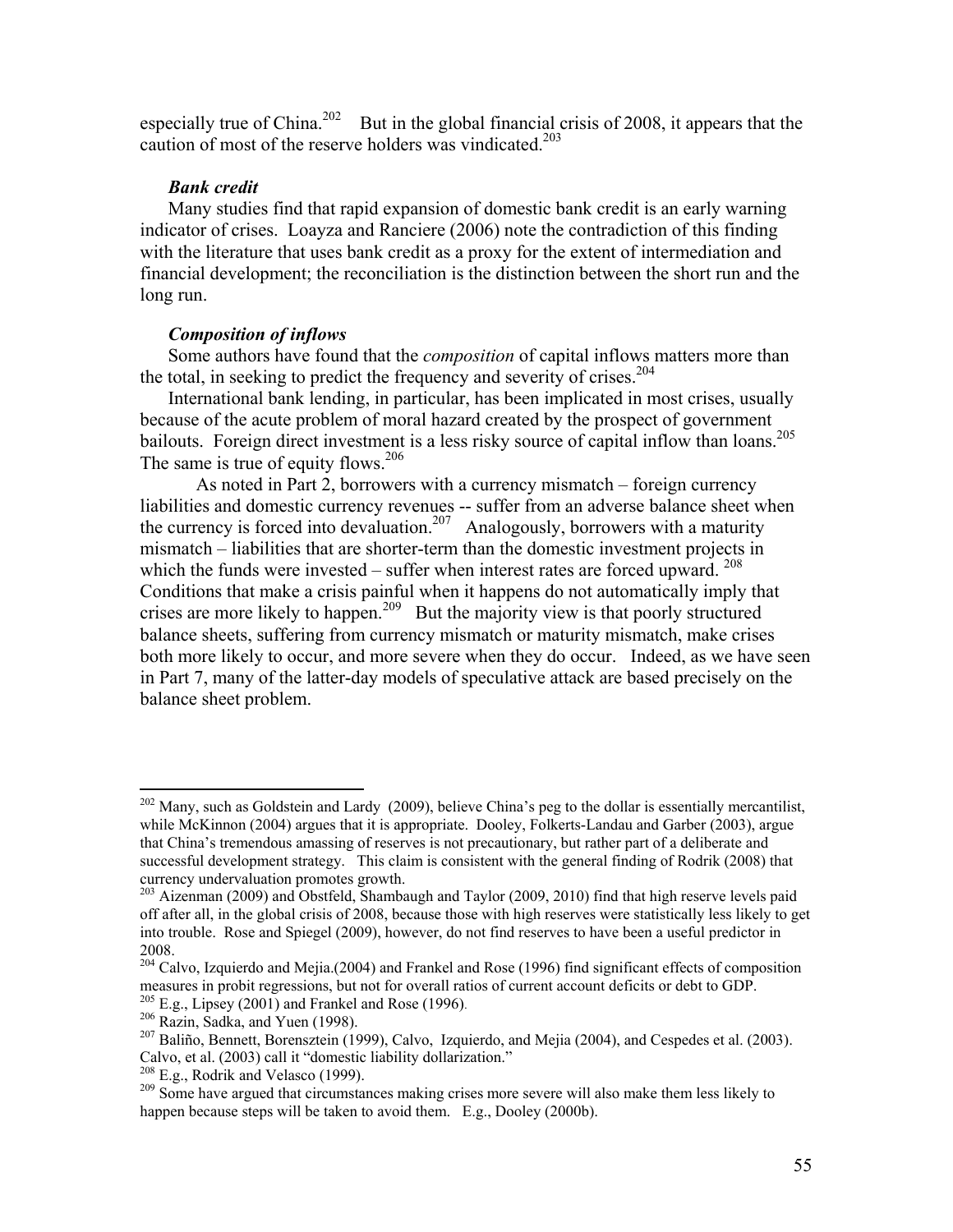Measuring mismatch is more difficult than talking about it. One proxy for currency mismatch is the ratio of foreign liabilities of the financial sector to money.<sup>210</sup> An alternative proxy is a measure of deposit dollarization computed as "Dollar Deposits / Total Deposits" in the financial system.<sup>211</sup>

The ratio of short-term debt to reserves has received attention, of which the Guidotti threshold (1.0) is one case. Perhaps because the ratio efficiently combines two important numbers, reserves and short-term debt, the ratio is emphasized in more studies of early warning indicators than any other statistic.<sup>212</sup>

## **9. Summary of Conclusions**

The macroeconomics of developing countries has become a field of its own. Among the characteristics that distinguish most developing countries from the large industrialized countries are: greater exposure to supply shocks in general and trade volatility in particular (especially for the commodity exporters), procyclicalty of international finance (contrary to orthodox theory), lower credibility with respect to both price stability and default risk (due in part to a past history of financing deficits by seignorage and default), procyclicality of fiscal policy (due in part to the imposition of austerity in crises), and other imperfect institutions.

Some models of monetary policy originally designed for industrialized countries - - dynamic inconsistency in monetary policy and the need for central bank independence and commitment to nominal targets – apply even more strongly to developing countries, in light of the credibility problem. But because most developing countries are pricetakers on world markets, the small open economy model, with nontraded goods, is more often useful than the two-country two-good model. Contractionary effects of devaluation are far more important for developing countries, particularly the balance sheet effects that arise from currency mismatch.

 The choice of exchange rate regime is no more clear-cut for emerging market countries than it is for advanced countries. On the one hand, small size, openness and less developed financial markets point relatively more to fixed exchange rates. On the other hand, terms of trade volatility and the experience with speculative attacks point toward more flexible exchange rates. Some began to float after the crises of the 1990s. In place of the exchange rate as favored nominal target for monetary policy, the conventional wisdom has anointed inflation targeting, with the CPI as the choice for price index. This chapter has departed in one place from the mission of neutrally surveying the literature: It argues that events associated with the global crisis of 2007-09 have revealed limitations to this role for the CPI.

<u>.</u>

<sup>&</sup>lt;sup>210</sup> Alesina and Wagner (2003) and Guidotti et. al. (2003). The drawback, of course, is that the foreign liabilities of the financial sector is not the same as foreign-currency liabilities of domestic residents. Goldstein and Turner (2004).<br><sup>211</sup> Computed by Arteta (2005a, b).

<sup>&</sup>lt;sup>212</sup> Examples include Berg, Borensztein, Milesi-Ferreti, and Pattillo (1999), Frankel and Rose (1996), Goldstein, Kaminsky and Reinhart (2000), Mulder, Perrelli and Rocha (2002), Rodrik and Velasco (1999, 2000), and Sachs (1998) among others.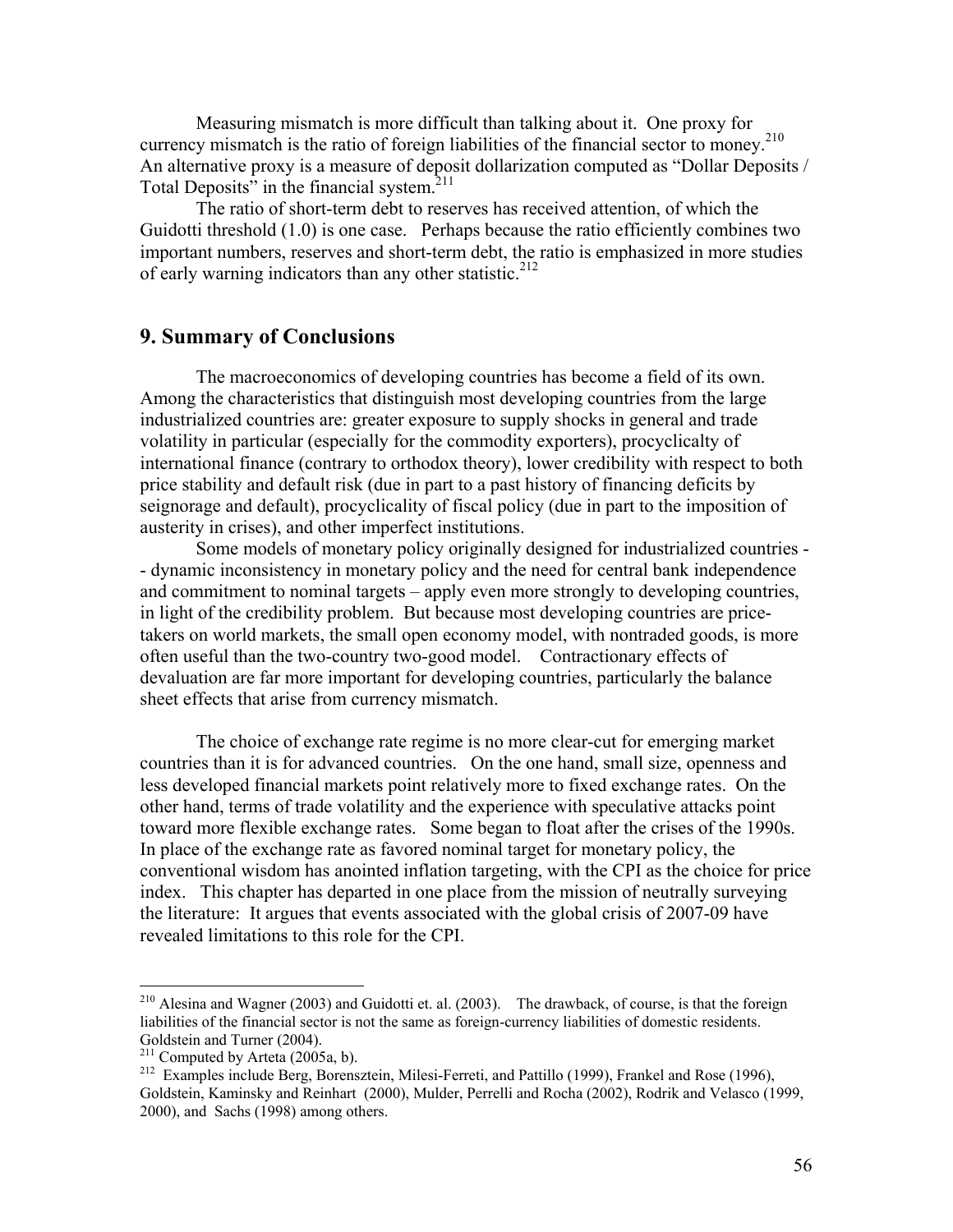Although the participation of emerging markets in global finance is a major reason why they have by now earned their own large body of research, they remain highly prone to problems of asymmetric information, illiquidity, default risk, moral hazard and imperfect institutions. Many of the models designed to fit developing countries were built around such financial market imperfections, and few thought this inappropriate. Since the crisis of 2007-09 showed that the United States and other rich countries have these problems too, to a much greater extent than previously understood, perhaps some of the models that had been applied to emerging markets could now be of service in thinking how to rebuild mainstream monetary macroeconomics.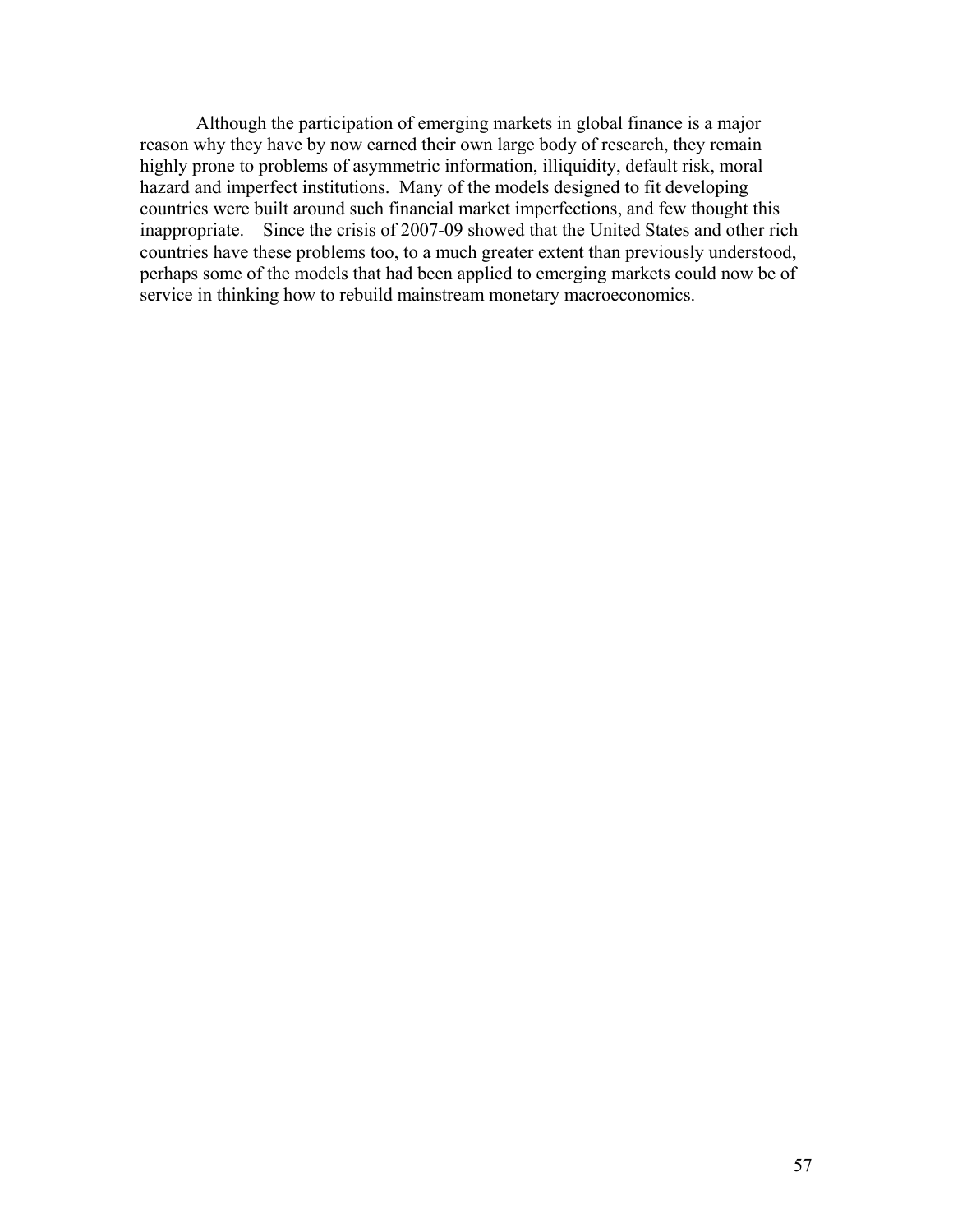# **References**

Acar, Mustafa, 2000, "Devaluation in Developing Countires: Expansionary or Contractionary?" *Journal of Economic and Social Research* 2(1), 59–83.

Acemoglu, Daron, Simon Johnson, James Robinson, and Yunyong Thaicharoen, 2003. "Institutional Causes, Macroeconomic Symptoms: Volatility, Crises and Growth*," Journal of Monetary Economics*,. 50(1), 49–123.

Adler, Michael, and Jeong Song, 2009, "The Behavior of Emerging Market Sovereigns' Credit Default Swap Premiums and Bond Yield Spreads," *International Journal of Finance & Economics* 15(1), 31–58.

Agénor, Pierre-Richard, 1991, "Output, Devaluation and the Real Exchange Rate in Developing Countries," *Review of World Economics* (Springer: Berlin / Heidelberg).

Agénor, Pierre-Richard, and Peter Montiel, 1999, *Development Macroeconomics*, 2nd edition (Princeton, NJ: Princeton University Press).

Aghion, Philippe, Philippe Bacchetta, and Abhijit Banerjee, 2000, "A Simple Model of Monetary Policy and Currency Crises," *European Economic Review* 44 (4-6), 728–738.

Aghion, Philippe, Philippe Bacchetta, and Abhijit Banerjee, 2004, "Financial Development and the Instability of Open Economies," *Journal of Monetary Economics* 51(6), 1077–1106.

Aghion, Philippe, Philippe Bacchetta, Romaine Ranciere, and Kenneth Rogoff , 2009, **"**Exchange Rate Volatility and Productivity Growth: The Role of Financial Development*,***"** *Journal of Monetary Economics*, 56(4), 494–513.

Agosin, M, and R. French-Davis, 1996, "Managing Capital Inflows in Latin America," in M. ul Haq, I. Kaul, and I. Grunberg, eds., *The Tobin Tax: Coping with Financial Volatility* (New York: Oxford University Press).

Aguiar, Mark, and Gita Gopinath, 2006, "Defaultable Debt, Interest Rates and the Current Account," *Journal of International Economics* 69(1), 64–83.

Aguiar, Mark, and Gita Gopinath, 2007, "Emerging Market Business Cycles: The Cycle is the Trend" *Journal of Political Economy* 115(1), .

Ahmed, Shaghil; Christopher Gust; Steven Kamin; Jonathan Huntley, 2002, "Are Depreciations as Contractionary as Devaluations? A Comparison of Selected Emerging and Industrial Economies," *International Finance Discussion Papers* No. 2002–737 (September ) .

Aizenman, Joshua, 2008, "On the Hidden Links Between Financial and Trade Openness," *Journal of International Money and Finance,* Elsevier, 27(3), 372–386. NBER Working Paper No. 9906, 2003.

Aizenman, Joshua, 2009, "On the Paradox of Prudential Regulations in the Globalized Economy: International Reserves and the Crisis–A Reassessment," NBER Working Paper No. 14779, March.

Aizenman, Joshua, Menzie Chinn, and Hiro Ito "Assessing the Emerging Global Financial Architecture: Measuring the Trilemma's Configurations over Time," NBER Working Paper No. 14533, December 2008.

Aizenman, Joshua, and Yothin Jinjarak, 2009, "Current Account Patterns and National Real Estate Markets," *Journal of Urban Economics* 66(2), 75–89. NBER WP No. 13921, April 2008.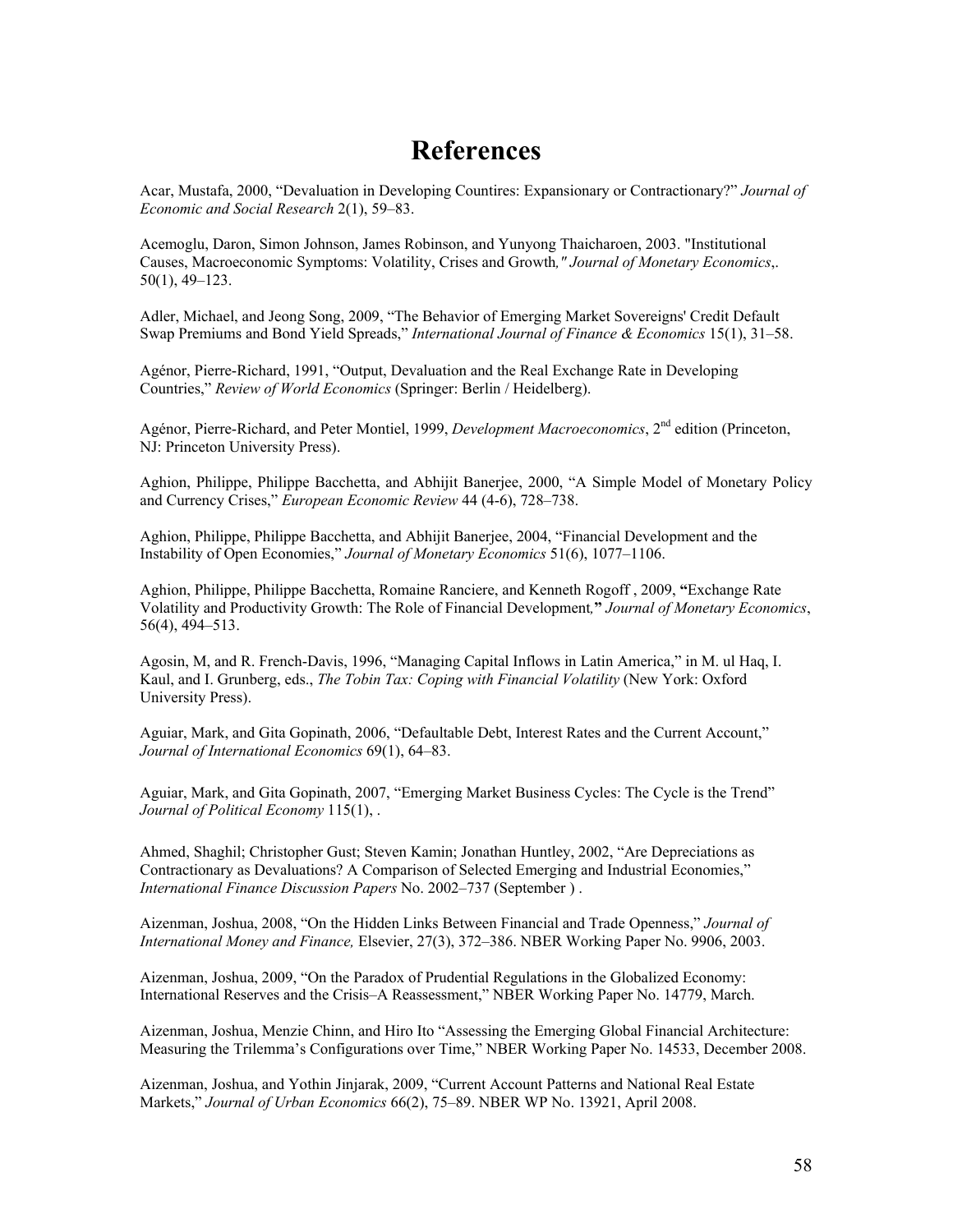Aizenman, Joshua, and Jaewoo Lee, 2007, "International Reserves: Precautionary Versus Mercantilist Views, Theory and Evidence," *Open Economies Review* 18(2), 191–214.

Aizenman, Joshua and Nancy Marion , 2003, "The High Demand for International Reserves in the Far East: What is going on?" *Journal of the Japanese and International Economies* 17, 370–400.

Alesina, Alberto, and Robert Barro, 2001, "Dollarization," *American Economic Review*, 91(2), 381–385.

Alesina, Alberto, Filipe Campante and Guido Tabellini**,** 2008, "Why Is Fiscal Policy Often Procyclical?" *Journal of the European Economic Association* 6(5), 1006–1036.

Alesina, Alberto**,** Ricardo Hausmann, Rudolf Hommes and Ernesto Stein, 1999, "Budget Institutions and Fiscal Performance in Latin America," *Journal of Development Economics* 59(2), 253–273.

Alesina, Alberto, and Alexander Wagner, 2006, "Choosing (and Reneging on) Exchange Rate Regimes", *Journal of the European Economic Association* 4(4), 770–799. NBER Working Paper No. 9809, 2003.

Alfaro, Laura, Sebnem Kalemli-Ozcan and Vadym Volosovych, 2008, "Why Doesn't Capital Flow from Rich to Poor Countries? An Empirical Investigation," *Review of Economics and Statistics*, 90. NBER WP No. 11901, 2005.

Amato, Jeffery, and Stefan Gerlach, 2002, "Inflation Targeting in Emerging Market and Transition Economies: Lessons After a Decade," *European Economic Review,* 46(4-5), 781–790.

Arellano, Cristina and Enrique Mendoza, 2003, "Credit Frictions and 'Sudden Stops' in Small Open Economies: An Equilibrium Business Cycle Framework for Emerging Markets Crises," in Sumru Altuğ, Jagjit Chadha, and Charles Nolan, eds., *Dynamic Macroeconomic Analysis: Theory and Policy in General Equilibrium* (Cambridge, UK: Cambridge University Press). NBER Working Paper No. 8880, 2002.

Arnone, Marco, Bernard Laurens and Jean-François Segalotto, 2006, "Measures of Central Bank Autonomy: Empirical Evidence for OECD, Developing, and Emerging Market Economies," *IMF Working Paper No. 06/228* .

Arora, Vivek, and Martin Cerisola, 2001, "How Does U.S. Monetary Policy Influence Sovereign Spreads in Emerging Markets?" *IMF Staff Papers* 48(3), 474–498.

Arteta, Carlos, 2005a, "Exchange Rate Regimes and Financial Dollarization: Does Flexibility Reduce Bank Currency Mismatches?" *Berkeley Electronic Journals in Macroeconomics*, Topics in Macroeconomics 5(1), Article 10.

Arteta, Carlos, 2005b, "Are Financially Dollarized Countries More Prone To Costly Crises?" *Monetaria*, 28 (Spring), 105–160.

Arteta, Carlos, 2005c, "Exchange Rate Regimes and Financial Dollarization: Does Flexibility Reduce Currency Mismatches," *Topics in Macroeconomics* 5(1), Article 10.

Arteta, Carlos, Barry Eichengreen and Charles Wyplosz, 2003, "When Does Capital Account Liberalization Help More than it Hurts?" in Elhanan Helpman and Efraim Sadka, eds., *Economic Policy in the International Economy* (Cambridge: Cambridge University Press), 177–206. NBER Working Paper No. 8414.

Atkeson, Andrew, and Patrick Kehoe, 2001, "The Advantage of Transparent Instruments of Monetary Policy," Staff Report 297, Federal Reserve Bank of Minnesota. NBER Working Paper No. 8681.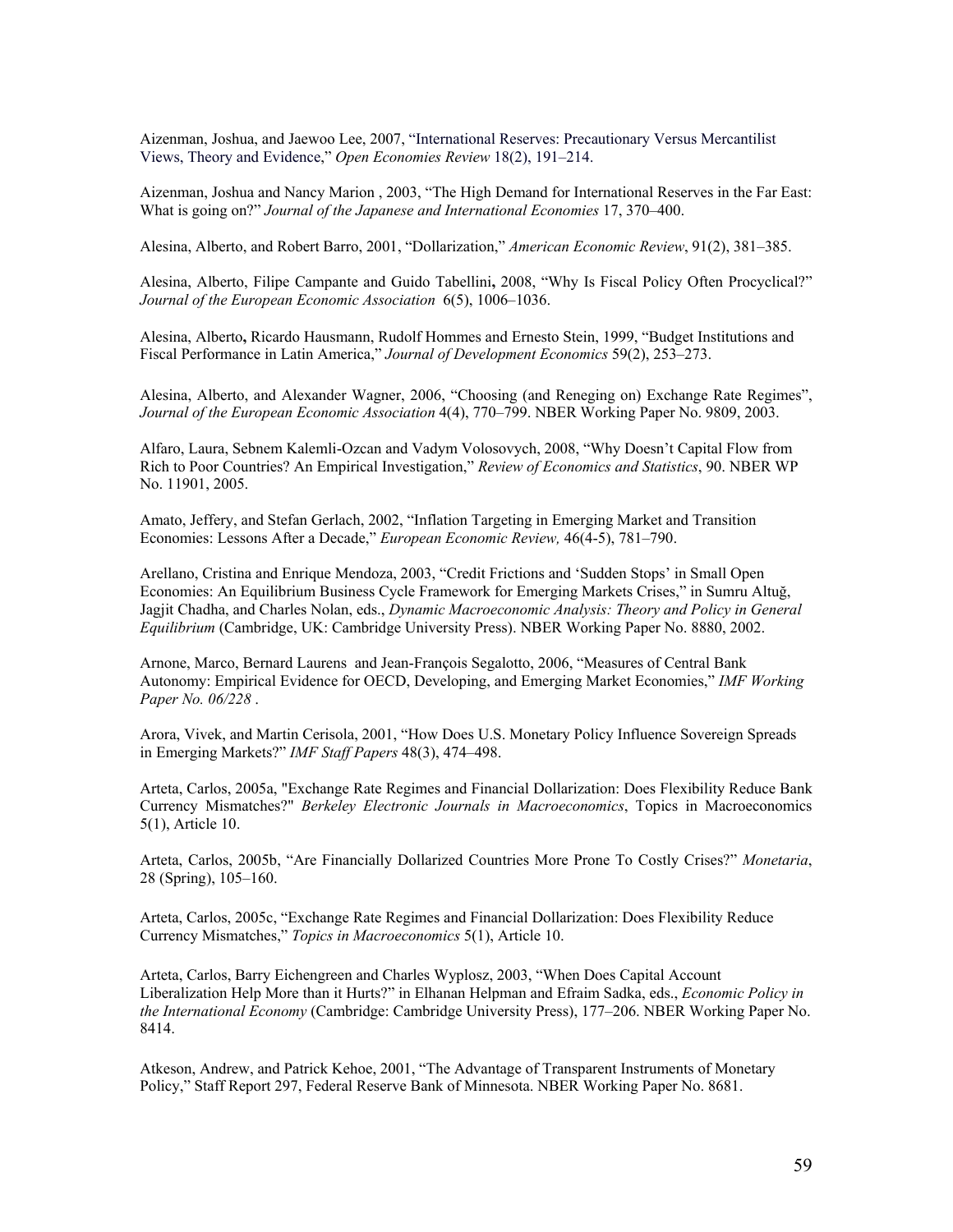Bacchetta, Philippe, and Eric van Wincoop, 2000, "Liberalization, Overshooting, and Volatility," in Sebastian Edwards, ed., *Capital Flows and the Emerging Economies: Theory, Evidence, and Controversies,* (Chicago: University of Chicago Press).

Bae, Kee-Hong, G. Andrew Karolyi, and Rene Stulz, 2003, "A New Approach to Measuring Financial Contagion," *Review of Financial Studies 16*, 717–763. NBER Working Paper No. 7913, 2000.

Bahmani-Oskooee, M., and I. Miteza, 2006, "Are Devaluations Contractionary? Evidence from Panel Cointegration," *Economic Issues* 10, 49–64.

Bahmani-Oskooee, M, S.Hegerty and A.Kutan, 2008, "Do Nominal Devaluations Lead to Real Devaluations? Evidence from 89 Countries" *International Review of Economics and Finance* 17, 644–70.

Bahmani-Oskooee, M. and O. Kara, 2005, "Income and Price Elasticities of Trade: Some New Estimates," *The International Trade Journal* 19, 165–178.

Baig, Taimur, and Ilan Goldfajn, 1999, "Financial Market Contagion in the Asian Crisis," *IMF Staff Papers*  $46(2)$ , .

Bailliu, Jeannine, Robert Lafrance and Jean-Francois Perrault, 2003. "Does Exchange Rate Policy Matter for Growth?" *International Finance* 6(3), 381–414.

Balassa, Bella, 1964, "The Purchasing Power Parity Doctrine: A Reappraisal," *Journal Political Economy* 72, 584–596.

Baliño, Tomás, Adam Bennett, Eduardo Borensztein, 1999, *Monetary Policy in Dollarized Economies*, Occasional Paper 171 (Washington, DC: International Monetary Fund).

Bansal, Ravi, and Magnus Dahlquist, 2000, "The Forward Premium Puzzle: Different Tales from Developed and Emerging Economies," *Journal of International Economics* 51, 115–144.

Barbone, Luca, and Francisco Rivera-Batiz, 1987, "Foreign capital and the contractionary impact of currency devaluation, with an application to Jamaica," *Journal of Development Economics* 26(1), 1–15.

Barro, Robert, 2002, "Economic Growth in East Asia Before and After the Financial Crisis," in edited by David Coe and Se-Jik Kim, eds., *Korean Crisis and Recovery* (Washington DC: International Monetary Fund), 333–351. NBER Working Paper No. 8330, 2001.

Barro, Robert, and David Gordon, 1983, "A Positive Theory of Monetary Policy in a Natural Rate Model," *Journal of Political Economy* 91(4), 589–610.

Bartolini, Leonardo, and Alan Drazen, 1997, "Capital Account Liberalization as a Signal," *American Economic Review* 87, 138–54.

Batini, Nicoletta, and Douglas Laxton, 2006, "Under What Conditions can Inflation Targeting be Adopted? The Experience of Emerging Markets," Central Bank of Chile Working Papers No. 406, December.

Bayoumi, Tamim, and Barry Eichengreen, 1994, "One Money or Many? Analyzing the Prospects for Monetary Unification in Various Parts of the World," *Studies in International Finance* 76. Princeton University Press.

Bayoumi, Tamim, and Barry Eichengreen, 1999, "Is Asia an Optimum Currency Area? Can it Become One*?*" In *Exchange Rate Policies in Emerging Asian Countries*, edited by Stefan Collignon, Jean Pisani-Ferry, and Yung Chul Park. 347–366 (London: Routledge).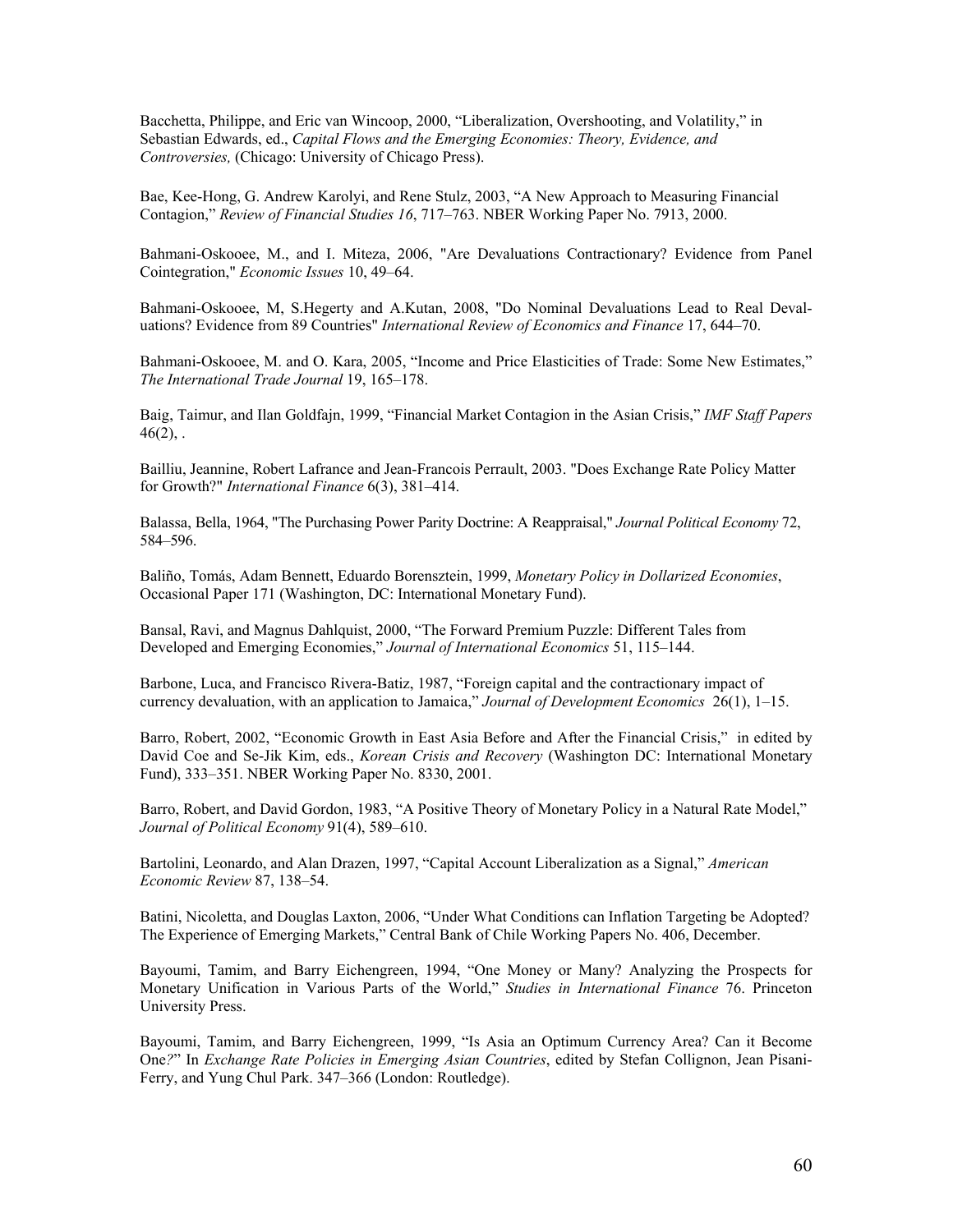Bekaert, Geert, and Campbell Harvey, 1997, "Emerging Equity Market Volatility," *Journal of Financial Economics* 43(1), 29–77.

Bekaert, Geert, and Campbell Harvey, 2002, "Foreign Speculators and Emerging Equity Markets," *The Journal of Finance* 55(2), 565–613.

Bekaert, Geert, and Campbell Harvey, 2003, "Emerging Markets Finance," *Journal of Empirical Finance*  $10(1-2)$ ,  $3-56$ .

Bekaert, Geert, Campbell Harvey, and Christian Lundblad ,2005, "Does Financial Liberalization Spur Growth?" *Journal of Financial Economics* 77(1), 3–55.

Bekaert, Geert, Campbell Harvey, and Christian Lundblad, 2009, "Financial Openness and Productivity," NBER Working Paper No. 14843, April.

Bekaert, Geert, Campbell Harvey, and Angela Ng, 2005, "Market Integration and Contagion," *The Journal of Business* 78(1), 39–69.

Benassy-Quere, Agnes. 1999. "Exchange Rate Regimes and Policies: An Empirical Analysis." In Stefan Collignon, Jean Pisani-Ferry, and Yung Chul Park, eds., *Exchange Rate Policies in Emerging Asian Countries*. (London: Routledge).

Berg, Andrew, Eduardo Borensztein, Gian Maria Milesi-Ferreti, and Catherine Pattillo. 1999. "Anticipating Balance of Payments Crises: The Role of Early Warning Systems." Occasional Paper 186 (Washington, D.C.: International Monetary Fund).

Bergin, Peter, Reuven Glick, and Alan Taylor, 2006, "Productivity, Tradability, and the Long-Run Price Puzzle," *Journal of Monetary Economics* 53(8), 2041–2066.

Bernanke, Ben, Thomas Laubach, Frederic Mishkin, and Adam Posen, 1999, *Inflation Targeting: Lessons from the International Experience* (Princeton, NJ: Princeton University Press).

Berg, Andrew, and Catherine Pattillo, 1999a, "Are Currency Crises Predictable? A Test." *IMF Staff Papers* 46(2), 107-138.

Berg, Andrew, and Catherine Pattillo, 1999b, "Predicting Currency Crises: The Indicators Approach and An Alternative," *Journal of International Money and Finance* 18, 561–586.

Bienen, Henry, and Mark Gersovitz, 1985, "Economic Stabilization, Conditionality, and Political Stability," *International Organization* 39(4), 728–754.

Bird, Graham and Dane Rowlands, 1997, "The Catalytic Effects of Lending by the International Financial Institutions," *World Economy,* 967–991.

Biscarri, Javier Gomez, Sebastian Edwards, and Fernando Perez de Gracia, 2003, "Stock Market Cycles, Liberalization, and Volatility," *Journal of International Money and Finance*, 22(7), 925–955. NBER WP 9817, 2003.

Blanchard, Olivier, 1983, "Debt and the Current Account Deficit in Brazil," in Pedro Aspe Armella, Rudiger Dornbusch, and Maurice Obstfeld, eds. *Financial Policies and the World Capital Market: The Problem of Latin American Countries* (Chicago: University of Chicago Press).

Blanchard, Olivier, 2005, "Fiscal Dominance and Inflation Targeting: Lessons from Brazil," in Francesco Giavazzi, Ilan Goldfajn, and Santiago Herrera, eds., *Inflation Targeting, Debt, and the Brazilian Experience, 1999 to 2003* (Cambridge, MA: MIT Press). MIT Dept.Ec. WP No. 04-13.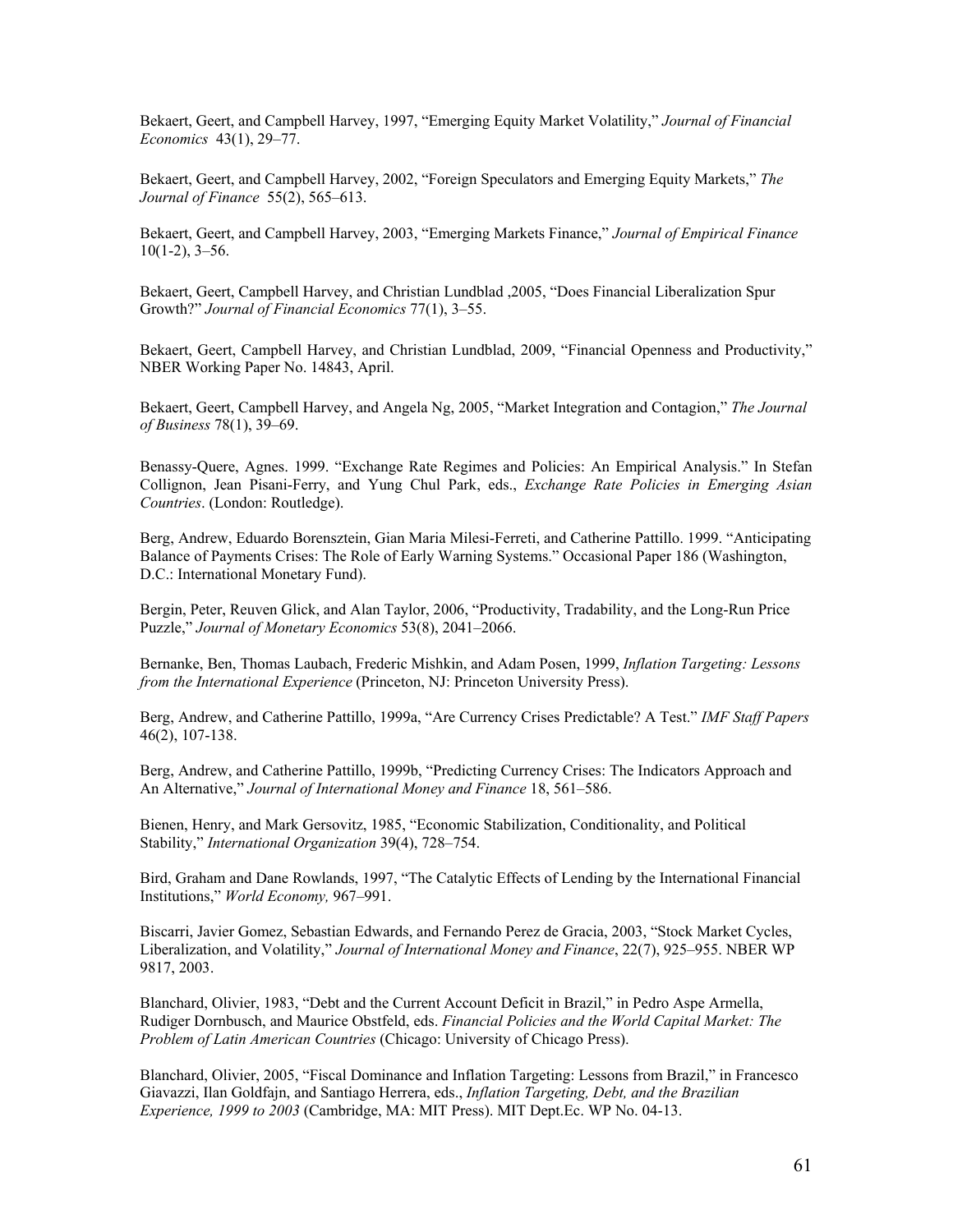Bordo, Michael, and Anna Schwartz, 2000, "Measuring Real Economic Effects of Bailouts: Historical Perspectives on How Countries in Financial Distress Have Fared With and Without Bailouts," *Carnegie-Rochester Conference Series on Public Policy* 53(1), 81–167. NBER Working Paper No. 7701.

Borensztein, Eduardo, RG Gelos, 2003, "A Panic-Prone Pack? The Behavior of Emerging Market Mutual Funds," *IMF Staff Papers* 50(1), 43–63.

Borensztein, Eduardo, Jeromin Zettelmeyer, and Thomas Philippon, 2001, "Monetary Independence in Emerging Markets: Does the Exchange Rate Regime Make a Difference?" IMF Working Paper No. 01/1, January. Available at SSRN: http://ssrn.com/abstract=272255

Boughton, James , 2003, "Who's in Charge? Ownership and Conditionality in IMF-Supported Programs." in Stephen Kosack, Gustav Ranis, and James Vreeland, eds., *Globalisation and the Nation State: The Impact of the IMF and the World Bank* (London: Routledge). IMF Working Paper No. 03/191.

Brender, Adi, and Alan Drazen, 2005, "Political Budget Cycles in New Versus Established Democracies*," Journal of Monetary Economics* 52(7), 1271-1295.

Broda, Christian**,** 2004, **"**Terms of Trade and Exchange Rate Regimes in Developing Countries**."** *Journal of International Economics* 63(1), 31–58.

Brunnermeier, Markus, Stefan Nagel, Lasse Pedersen, 2009, "Carry Trades and Currency Crashes," *NBER Macroeconomics Annual 2008,* 23, 313–347. NBER WP no. 14473.

Bruno, Michael, and William Easterly, 1998, "Inflation Crises and Long-Run Growth," *Journal of Monetary Economics*, 41(1), 3-26.

Bulow, Jeremy, and Kenneth Rogoff, 1989, "A Constant Recontracting Model of Sovereign Debt," *Journal of Political Economy,* 97(February), 155–178.

Burnside, Craig, Martin Eichenbaum, and Sergio Rebelo, 2001a, "Hedging and Financial Fragility in Fixed Exchange Rate Regimes," *European Economic Review* 45, 1151–93.

Burstein, Ariel, Martin Eichenbaum, and Sergio Rebelo, 2001b, "Prospective Deficits and the Asian Currency Crisis," *Journal of Political Economy* 109(6). 1155-1197.

Burnside, Craig, Martin Eichenbaum, and Sergio Rebelo, 2004, "Government Guarantees and Self-Fulfilling Speculative Attacks," *Journal of Economic Theory* 119, 31–63.

Burstein, Ariel, Martin Eichenbaum, and Sergio Rebelo, 2005, "Why Are Rates of Inflation So Low After Large Devaluations?" *Journal of Political Economy* 113(4),742–784. NBER Working Paper No. 8748, 2002.

Burnside, Craig, Martin Eichenbaum, and Sergio Rebelo, 2006, "Government Finance in the Wake of a Currency Crisis," *Journal of Monetary Economics* 53(3), 401–440. NBER WP No. 9786, June 2003.

Burnside, Craig, Martin Eichenbaum, and Sergio Rebelo, 2007, "The Returns to Currency Speculation in Emerging Markets," *American Economic Review* 97(2), 333–8.

Burstein, Ariel, João Neves, and Sergio Rebelo, 2003, "Distribution Costs and Real Exchange Rate Dynamics During Exchange-Rate-Based Stabilizations," *Journal of Monetary Economics* 50(6), 1189– 1214.

Caballero, Ricardo, and Arvind Krishnamurthy, 2001, "International and domestic collateral constraints in a model of emerging market crises," *Journal of Monetary Economics,* 48(3), 513–548.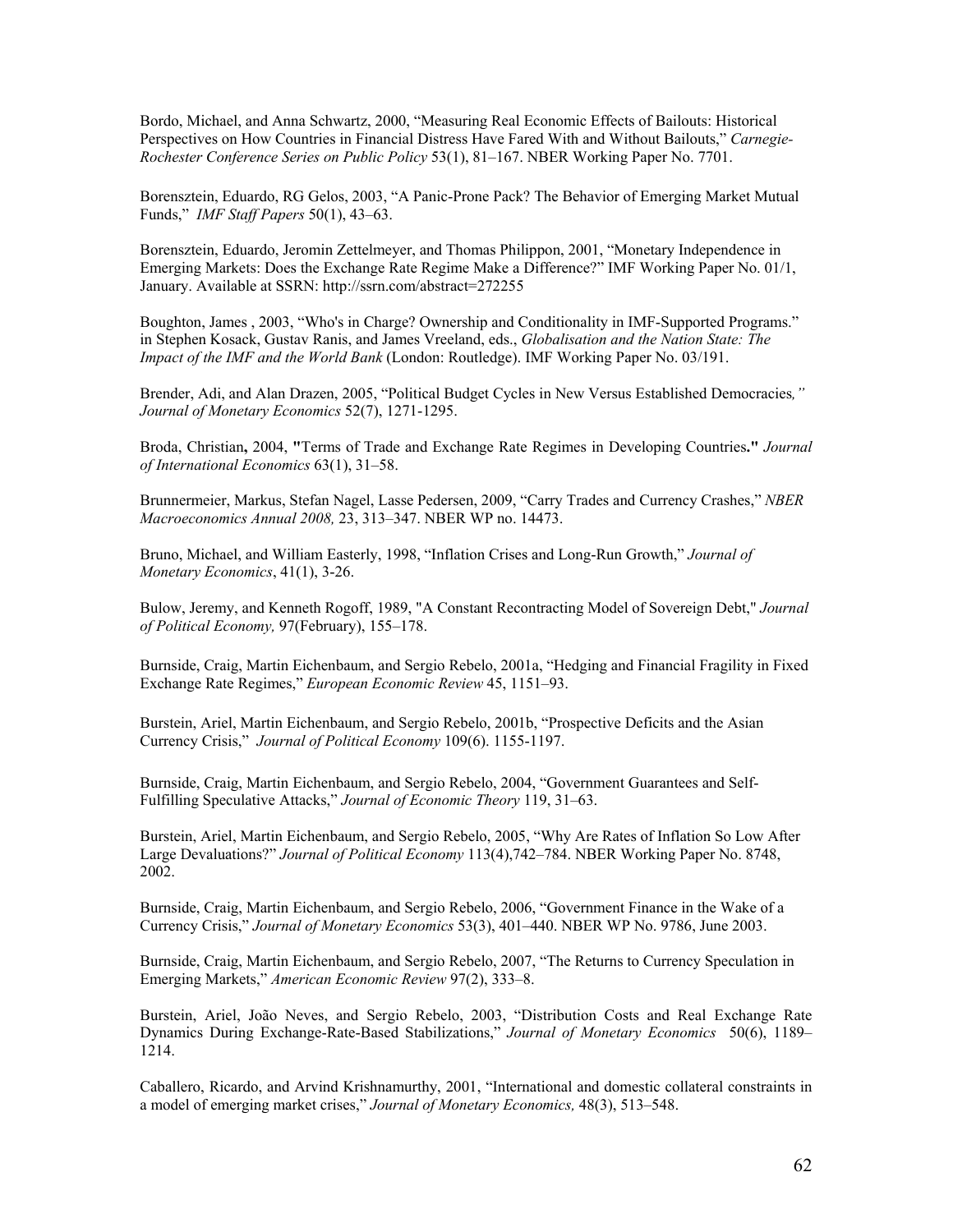Caballero, Ricardo, and Arvind Krishnamurthy, 2000, "Emerging Market Crises: An Asset Markets Perspective," February 2000 *MIT Department of Economics Working Paper No. 98-18REV* .

Caballero, Ricardo, and Arvind Krishnamurthy, 2003, "Excessive Dollar Debt: Financial Development and Underinsurance," *Journal of Finance* 58(2), 867–893.

Caballero, Ricardo, and Arvind Krishnamurthy, 2005. "Exchange Rate Volatility and the Credit Channel in Emerging Markets: A Vertical Perspective," *International Journal of Central Banking* 1(1), May.

Caballero, Ricardo and Arvind Krishnamurthy, 2006, "Bubbles And Capital Flow Volatility: Causes And Risk Management," *Journal of Monetary Economics* 53(1), 35–53.

Calomiris, Charles, 1998, "The IMF's Imprudent Role as Lender of Last Resort," *Cato Journal*, 17, 275– 295.

Calvo, Guillermo, 1988, "Servicing the public debt: the role of expectations," *American Economic Review* 78(4), 647–61.

Calvo, Guillermo, 1991, "The Perils of Sterilization," *IMF Staff Papers* 38(4), 921–926.

Calvo, Guillermo, 1998, "Capital Flows and Capital-Market Crises: The Simple Economics of Sudden Stops," *Journal of Applied Economics* (CEMA), 1(1), 35–54.

Calvo, Guillermo, 2002, "On Dollarization," *The Economics of Transition*, 10(2), 393–403.

Calvo, Guillermo, 2003, "Explaining Sudden Stops, Growth Collapse, and BoP Crises: The Case of Distortionary Output Taxes," IMF Mundell-Fleming Lecture, *IMF Staff Papers*. Also in G. Calvo *Emerging Capital Markets in Turmoil: Bad Luck or Bad Policy?* (Cambridge, MA: MIT Press) 2005. NBER Working Paper No. 9864.

Calvo Guillermo, Alejandro Izquierdo and Rudy Loo-Kung, 2006, "Relative Price Volatility Under Sudden Stops: The Relevance of Balance Sheet Effects." *Journal of International Economics*, Elsevier, 69(1), 231– 254, June.

Calvo, Guillermo, Alejandro Izquierdo and Luis Fernando Mejía, 2004, "On the Empirics of Sudden Stops: The Relevance of Balance-Sheet Effects," *Proceedings,* Federal Reserve Bank of San Francisco. NBER Working Paper No. 10520, 2003.

Calvo, Guillermo, Alejandro Izquierdo, and Ernesto Talvi, 2003, "Sudden Stops, The Real Exchange Rate, and Fiscal Sustainability: Argentina's Lessons," in V.Alexander, J. Mélitz, and G. von Furstenberg, eds., *Monetary Unions and Hard Pegs* (Oxford UK: Oxford University Press). Also in G. Calvo, *Emerging Capital Markets in Turmoil: Bad Luck or Bad Policy?* (Cambridge, MA: MIT Press) 2005. NBER Working Paper 9828.

Calvo, Guillermo, Alejandro Izquierdo, and Ernesto Talvi , 2006, "Phoenix Miracles in Emerging Markets: Recovering without Credit from Systemic Financial Crises," *American Economic Review* 96(2), 405–410. NBER WP 12101, 2006.

Calvo, Guillermo, Leo Leiderman and Carmen Reinhart, 1993, "Capital Inflows and Real Exchange Rate Appreciation in Latin America: The Role of External Factors," *IMF Staff Papers* 40(1), 108–150.

Calvo, Guillermo, Leo Leiderman and Carmen Reinhart, 1994a, "The Capital Inflows Problem: Concepts and Issues," *Contemporary Economic Policy* XII(July), 54–66.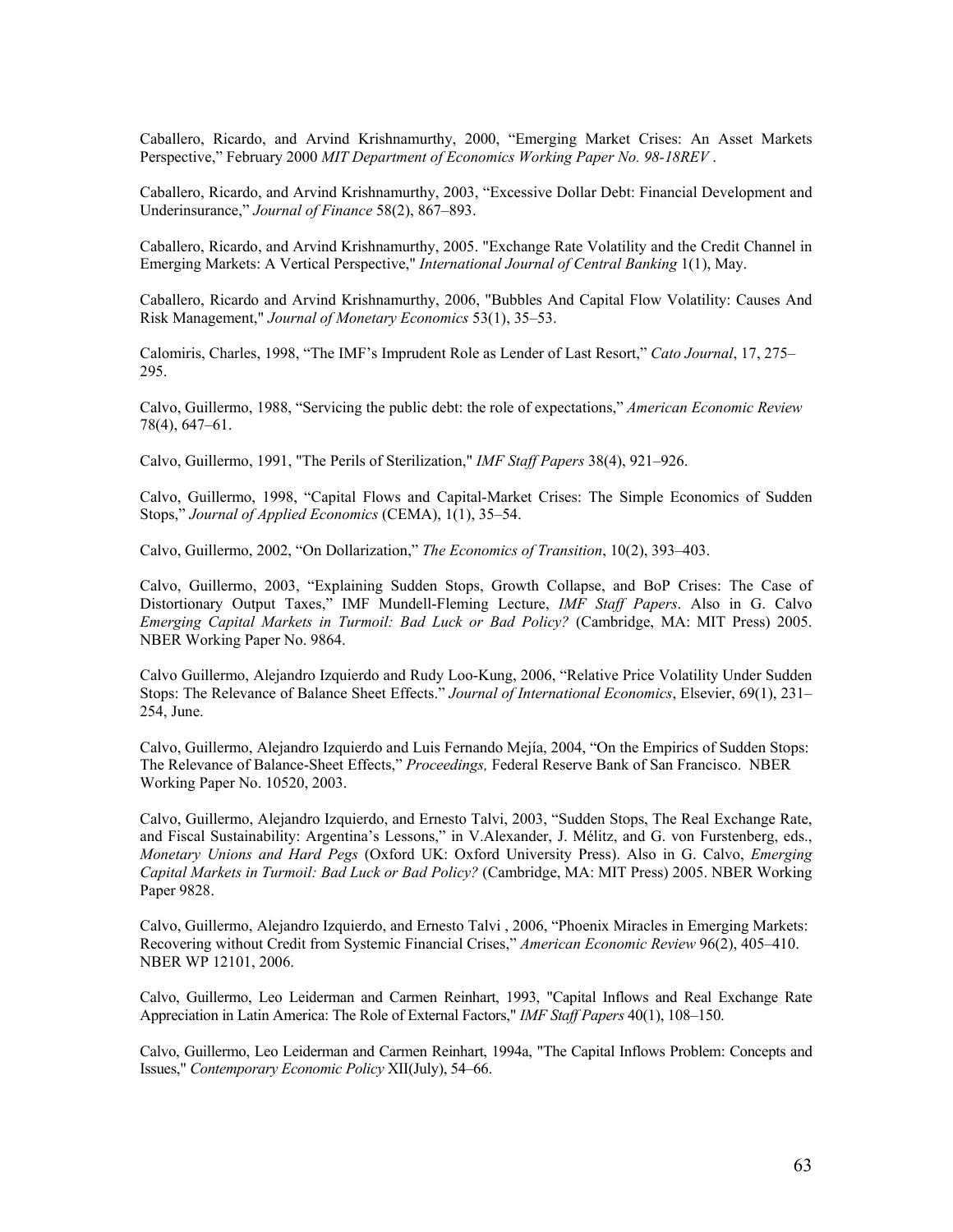Calvo, Guillermo, Leo Leiderman and Carmen Reinhart, 1994b, "Capital Inflows to Latin America: The 1970s and the 1990s," in Edmar Bacha, ed., *Development, Trade and the Environment* (London: MacMillan Press).

Calvo, Guillermo, Leo Leiderman and Carmen Reinhart, 1995, "Inflows of Capital to Developing Countries in the 1990s: Causes and Effects," *Journal of Economic Perspectives*. 10(2), 123–139.

Calvo, Guillermo, and Enrique Mendoza, 1996, "Mexico's Balance-Of-Payments Crisis: A Chronicle of a Death Foretold," *Journal of International Economics* 41(3-4), 235–264

Calvo, Guillermo and Enrique Mendoza, 2000, "Rational contagion and the globalization of securities markets," *Journal of International Economics*, 51(1), .

Calvo, Guillermo and Frederic Mishkin, 2003, "The Mirage of Exchange Rate Regimes for Emerging Market Countries," *Journal of Economic Perspectives*, 17(4), 99–118., Also in G. Calvo *Emerging Capital Markets in Turmoil: Bad Luck or Bad Policy?* Cambridge, MA: MIT Press 2005.

Calvo, Guillermo, and Carmen Reinhart, 2001, "When Capital Inflows Come to a Sudden Stop: Consequences and Policy Options," in *Key Issues in Reform of the International Monetary System*  (Washington, DC: International Monetary Fund), edited by Peter Kenen and Alexander Swoboda .

Calvo, Guillermo, and Carmen Reinhart, 2002, "Fear of Floating," *Quarterly Journal of Economics*, 117(2), 379–408.

Calvo, Guillermo, and Carmen Reinhart, 2000**, "**Fixing for Your Life," in *Brookings Trade Forum* (Brookings Institution Press: Washington DC)

Calvo, Guillermo, and Ernesto Talvi, 2004, "Sudden Stop, Financial Factors and Economic Collapse: A View from the Latin American Frontlines," in *From the Washington Consensus Towards a New Global Governance*, Barcelona, Sept. 24–26.

Calvo, Guillermo, and Carlos Vegh, 1994, "Inflation Stabilization and Nominal Anchors," *Contemporary Economic Policy*, XII(April), 35–45.

Cardenas, Mauricio, and Felipe Barrera, 1997, "On the Effectiveness of Capital Controls: The Experience of Colombia During the 1990s," *Journal of Development Economics* 54(1), 27–57.

Cavallo, Eduardo, and Jeffrey Frankel. 2008. "Does Openness to Trade Make Countries More Vulnerable to Sudden Stops, or Less? Using Gravity to Establish Causality," *Journal of International Money and Finance* 27(8), 1430–1452.

Cavallo, Michelle, Kate Kisselev, Fabrizio Perri and Nouriel Roubini, 2004 "Exchange Rate Overshooting and the Costs of Floating," Proceedings, Federal Reserve Bank of San Francisco.

Céspedes, Luis Felipe**,** Roberto Chang and Andrés Velasco, 2003, "IS-LM-BP in the Pampas," *IMF Staff Papers* 50(special issue), 143–156.

Céspedes, Luis Felipe**,** Roberto Chang and Andrés Velasco, 2004, "Balance Sheets and Exchange Rate Policy," *The American Economic Review*, 94(4), 1183–1193.

Chamon, Marcos, and Ricardo Hausmann, 2005, "Why Do Countries Borrow the Way they Borrow?," in Barry Eichengreen and Ricardo Hausmann, eds., *Other People's Money: Debt Denomination and Financial Instability in Emerging Market Economies* (Chicago: University of Chicago Press).

Chang, Roberto, and Andrés Velasco, 1997, "Financial Fragility and the Exchange Rate Regime," *Journal of Economic Theory* 92(1), 1–34. NBER W Paper No. 6469.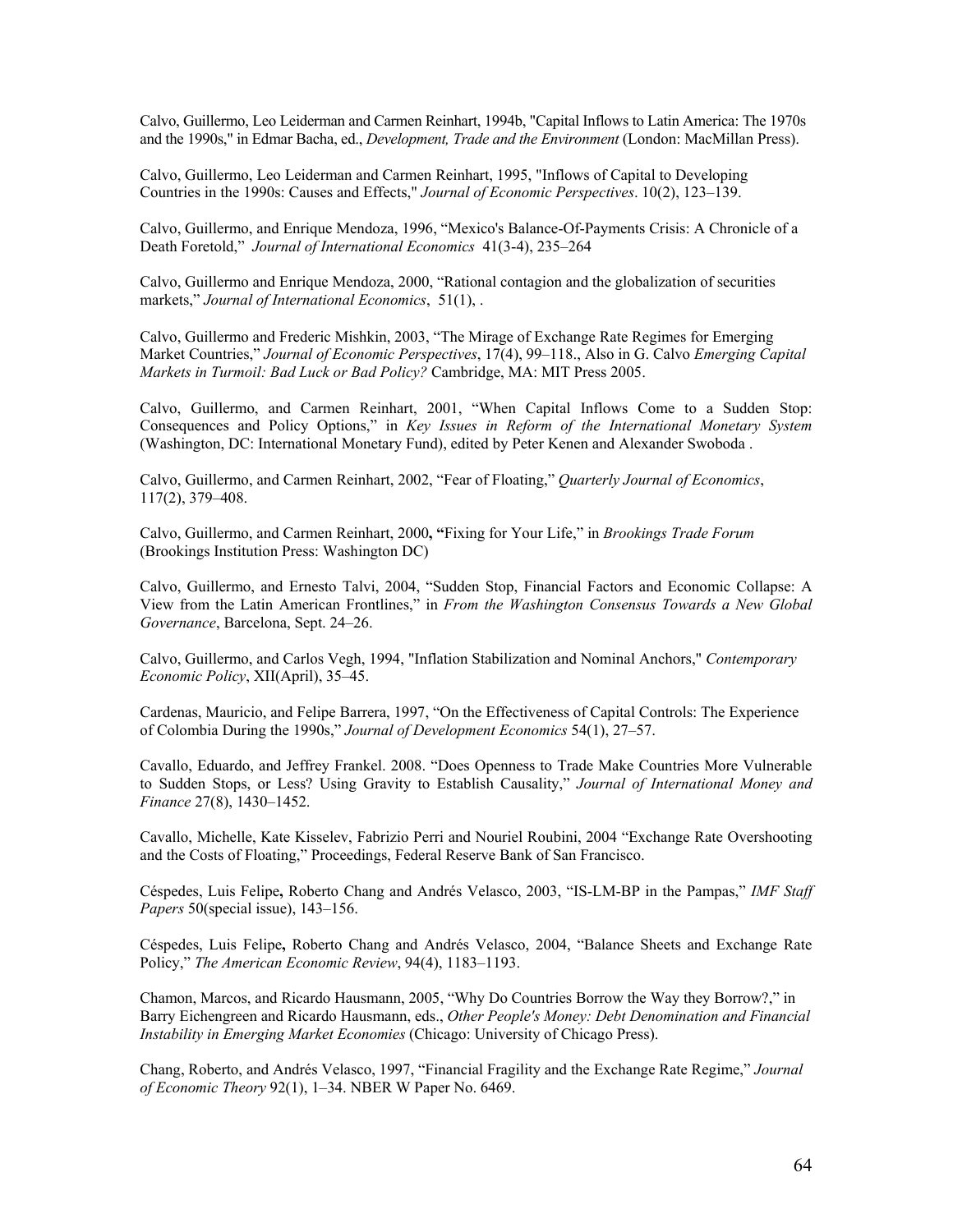Chang, Roberto and Andres Velasco, 1999, "Financial Crises in Emerging Markets," *FRBA*, 84(2), 4–17. NBER Working Paper No. 6606.

Chang, Roberto, and Andres Velasco, 1999, "Liquidity Crises in Emerging Markets: Theory and Policy," *NBER Macro Annual 1999*.

Chang, Roberto and Andres Velasco, 2001 , "A Model of Financial Crises in Emerging Markets" *Quarterly Journal of Economics,* May, 116(2), 489–517

Chang, Roberto and Andres Velasco, 2000, "Exchange-Rate Policy for Developing Countries," *American Economic Review* 90(2), 71–75.

Chari, Anusha, and Peter Henry , 2004, "Risk Sharing and Asset Prices: Evidence From a Natural Experiment," *Journal of Finance*, 59(3). NBER WP No. 8988, 2002.

Chari, Anusha, and Peter Henry, 2008, "Firm Specific Information and the Efficiency of Investment." *Journal of Financial Economics*, 87(3), 636–655.

Chinn, Menzie, Michael Dooley, Sona Shrestha, 1999, "Latin America and East Asia in the Context of an Insurance Model of Currency Crises," *Journal of International Money and Finance* 18(4), 659–681. NBER Working Paper No. 709l.

Chinn, Menzie, and Jeffrey Frankel, 1993, "Exchange Rate Expectations and the Risk Premium: Tests for a Cross-Section of 17 Currencies," *Review of International Economics* 1(2), 136–144.

Chinn, Menzie, and Hiro Ito, 2005, "What Matters for Financial Development? Capital Controls, Institutions, and Interactions," *Journal of Development Economics.* NBER WP 8967.

Chinn, Menzie, and Kenneth Kletzer, 2001, "International Capital Inflows, Domestic Financial Intermediation, and Financial Crises under Imperfect Information,*"* in R. Glick, ed., *Emerging Markets Crises*, New York: Cambridge University Press. NBER Working Paper No. 7902, 2000.

Choe, Hyuk, Bong-Chan Kho and René Stulz, 1999, "Do Foreign Investors Destabilize Stock Markets? The Korean Experience in 1997," *Journal of Financial Economics* 54(2), 227–264 .

Choe, Hyuk, Bong-Chan Kho and René Stulz, 2005, "Do Domestic Investors Have an Edge? The Trading Experience of Foreign Investors in Korea," *Review of Financial Studies* 18(3),795–829.

Chou , Win Lin, and Chi-Chur Chao, 2001, "Are Currency Devaluations Effective? A Panel Unit Root Test," *Economics Letters* 72(1), 19–25.

Choudhri, Ehsan, and Dalia Hakura, 2006, "Exchange Rate Pass-Through to Domestic Prices: Does the Inflationary Environment Matter?" *Journal of International Money and Finance* 25(June), 614–639. IMF Working Paper WP/01/194 (Washington, DC: International Monetary Fund).

Choudhri, Ehsan, and Mohsin Khan, 2005, "Real Exchange Rates in Developing Countries: Are Balassa-Samuelson Effects Present?" *International Monetary Fund Staff Papers,* 52(December), 387–409.

Christiano, Lawrence, Christopher Gust and Jorge Roldos, 2004, "Monetary Policy in a Financial Crisis," *Journal of Economic Theory*, 119(1), 64–103.

Claessens, Stijn, Simeon Djankov and Larry H. P. Lang, 2000, "The Separation of Ownership and Control in East Asian Corporations," *Journal of Financial Economics* 58(1-2), 81–112 .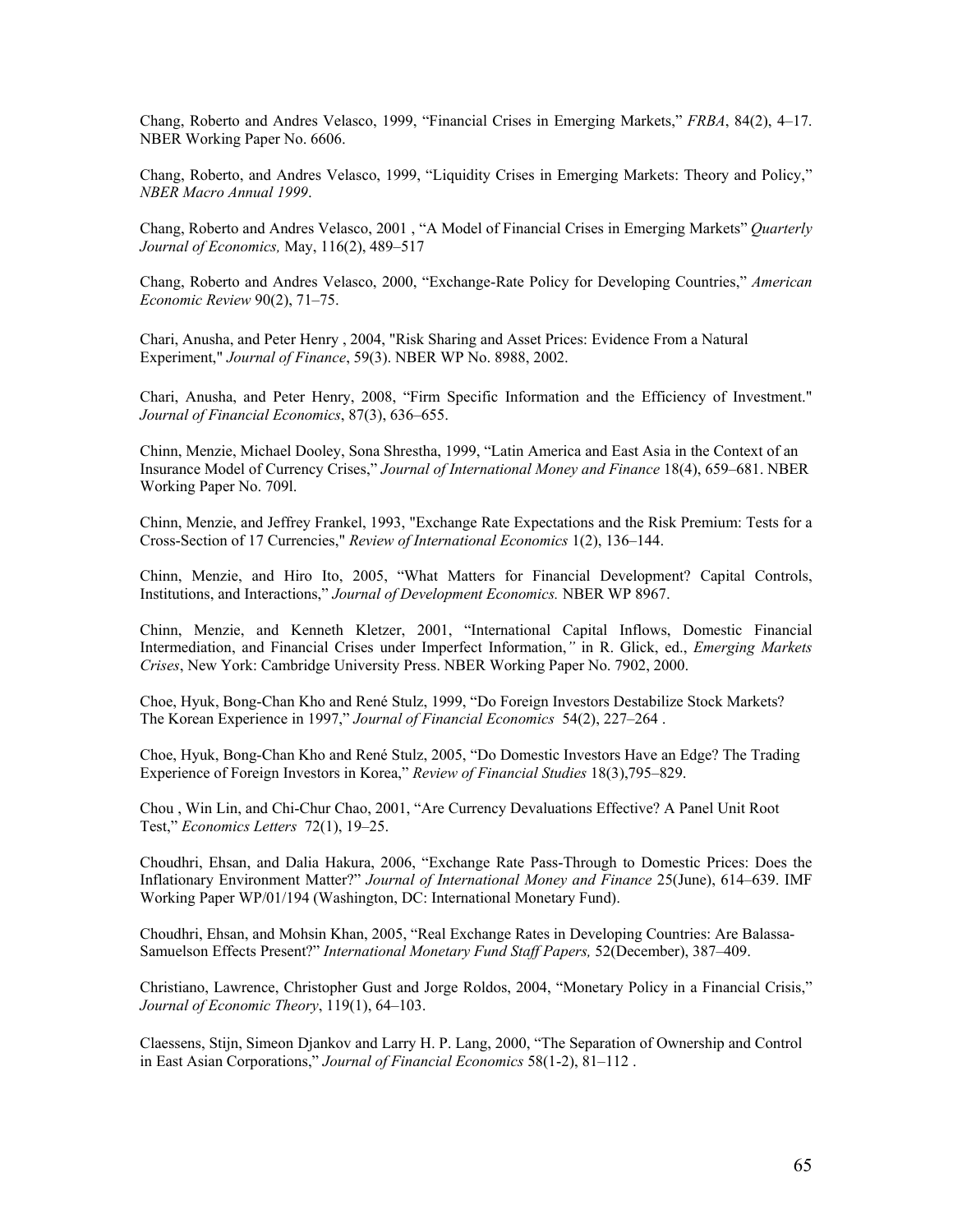Claessens, Stijn, Daniela Klingebiel, and Luc Laeven, 2003, "Financial Restructuring in Banking and Corporate Sector Crises: What Policies to Pursue?" In M. Dooley and J.Frankel, eds., *Managing Currency Crises in Emerging Markets* (Chicago: University of Chicago Press). NBER WP No. 8386, 2001.

Claessens, Stijn, and Moon-Whoa Rhee, 1994, "The Effect of Equity Barriers on Foreign Investment in Developing Countries," in J. Frankel, ed., *The Internationalization of Equity Markets* (Chicago: University of Chicago Press).

Clarke, George, and Scott Wallstein, 2004, "Do Remittances Protect Households in Developing Countries against Shocks? Evidence from a Natural Disaster in Jamaica," World Bank.

Cline, William, 1984, *International Debt: Systemic Risk and Policy Response*, Institute for International Economics, Washington DC.

Cline, William, 1995, *International Debt Reexamined* (Washington DC: Institute for International Economics).

Collins, Susan, 1996, "On Becoming More Flexible: Exchange Rate Regimes in Latin America and the Caribbean," *Journal of Development Economics*, 51(1), 117–138.

Connolly, Michael, 1983, "Exchange Rates, Real Economic Activity, and the Balance of Payments: Evidence from the 1960s," in E. Claaasen and P. Salin, eds., *Recent Issues in the Theory of Flexible Exchange Rates* (Amsterdam: North Holland).

Conway, Patrick, 1994, "IMF Lending Programs: Participation and Impact," *Journal of Development Economics* 45(December), 365–391.

Cook, David, 2004, "Monetary Policy in Emerging Markets: Can Liability Dollarization Explain Contractionary Devaluations?" *Journal of Monetary Economics* 51(6), 1155–1181.

Cooper, Richard, 1971, "Currency Devaluation in Developing Countries*," Essays in International Finance* No. 86, (Princeton, NJ: Princeton University).

Corbo, Vittorio, 1985, "Reforms and Macroeconomic Adjustments in Chile during 1974–1984," *World Development*, 13(8), 893–916.

Corden, W. Max, 1984, "Booming Sector and Dutch Disease Economics: Survey and Consolidation," *Oxford Economic Papers* 36(3),359-380

Corden, W. Max, 1994, "A Model of Balance of Payments Policy," Chapter 2 in *Economic Policy, Exchange Rates and the International Monetary System* (Oxford University Press).

Corsetti, Giancarlo, Marcello Pericoli and Massimo Sbracia, 2005, "'Some Contagion, Some Interdependence': More Pitfalls in Tests of Financial Contagion," *Journal of International Money and Finance* 24(8), 1177–1199.

Corsetti, Giancarlo, Paolo Pesenti and Nouriel Roubini, 1999a, "What Caused the Asian Currency and Financial Crisis? Part I: A Macroeconomic Overview," *Japan and the World Economy,* 11(3), 305–373. NBER Working Paper No. 6833.

Corsetti, Giancarlo, Paolo Pesenti and Nouriel Roubini , 1999b, "Paper Tigers? A Model of the Asian Crisis," *European Economic Review* 43(7), 1211–1236

Corsetti, Giancarlo, Paolo Pesenti and Nouriel Roubini, 2002, "The Role of Large Players in Currency Crises," in Sebastian Edwards and Jeffrey Frankel, eds. *Preventing Currency Crises in Emerging Markets*, (Chicago: University of Chicago Press)*.* NBER Working Paper No. 8303, 2001.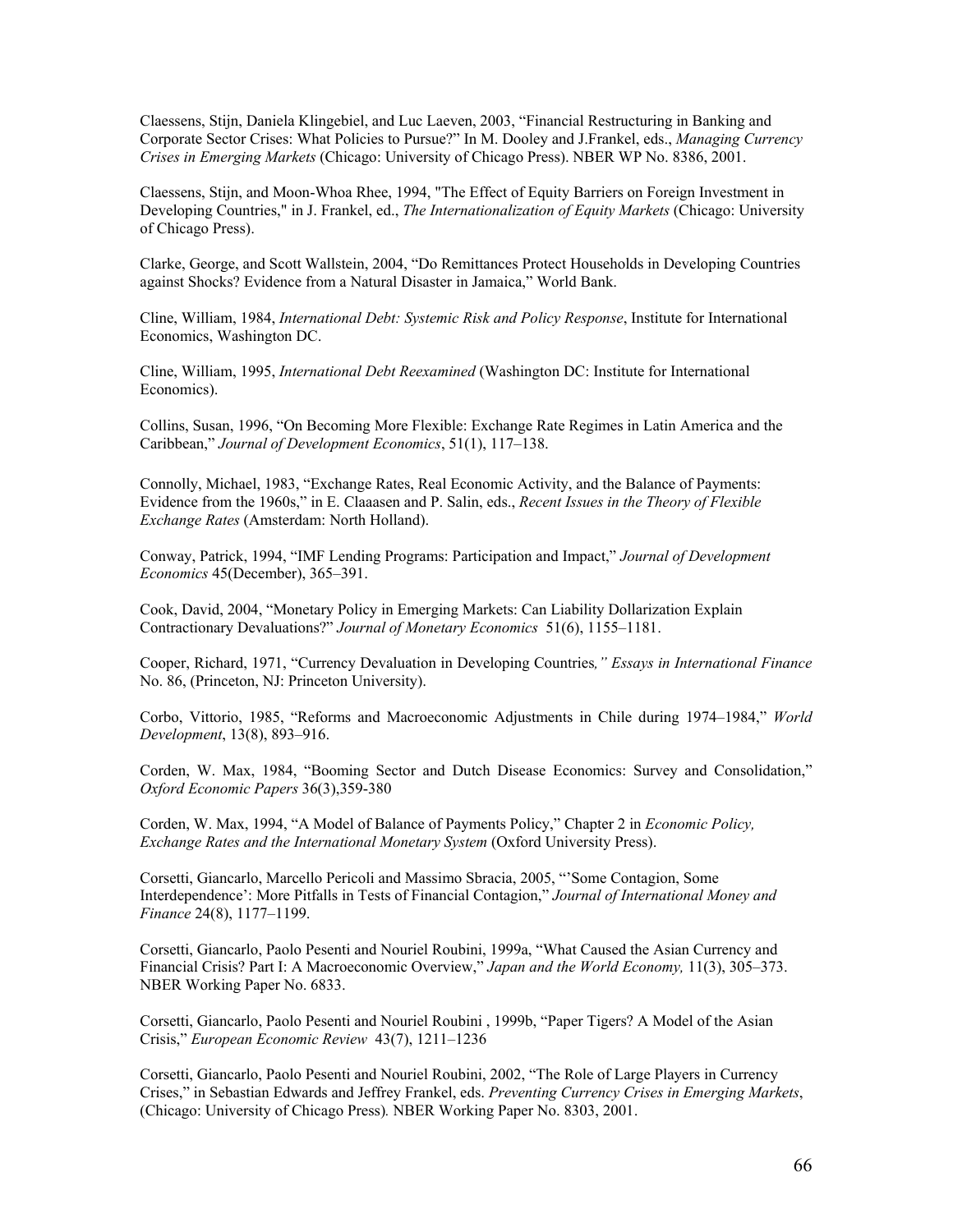Corsetti, Giancarlo, Anil Dasgupta, Stephen Morris, Hyun Song Shin, 2004, "Does One Soros Make a Difference? A Theory of Currency Crises with Large and Small Traders," *Review of Economic Studies* 71(1), 87–113.

Council on Foreign Relations. 1999. *Safeguarding Prosperity in a Global Financial System: The Future International Financial Architecture* (Washington, DC: Institute for International Economics).

Crowe, Christopher, and Ellen Meade, 2008, "Central Bank Independence and Transparency: Evolution and Effectiveness," *European Journal of Political Economy*, 24(4), 763–777.

Cukierman, Alex, Sebastian Edwards, Guido Tabellini , 1992 "Seigniorage and Political Instability," *American Economic Review* 82(3), 537–555.

Cukierman, Alex, Geoffrey Miller and Bilin Neyapti 2002 "Central Bank Reform, Liberalization and Inflation in Transition Economies: An International Perspective," *Journal of Monetary Economics* 49(2), 237–264.

Cukierman, Alex, Steven Webb, and Bilin Neyapti, 1992**,** "Measuring the Independence of Central Banks and Its Effect on Policy Outcomes." *World Bank Economic Review* 6(3), 353–398.

Cumby, Robert, and Maurice Obstfeld,1983, "Capital Mobility and the Scope for Sterilization."in Pedro Aspe Armella, Rudiger Dornbusch, Maurice Obstfeld, eds. *Financial Policies and the World Capital Market: The Problem of Latin American Countries* (Chicago: University of Chicago Press).

Dages, Gerard, Linda Goldberg, and Daniel Kinney, 2000, "Foreign and Domestic Bank Participation in Emerging Markets: Lessons from Mexico and Argentina," *FRBNY Economic Policy Review* (September), 17–36.

Davis, Jeffrey, Rolando Ossowski, James Daniel, and Steven Barnett, 2001, "Stabilization and Savings Funds for Nonrenewable Resources: Experience and Fiscal Policy Implications," *Occasional Paper 205* (Washington DC: International Monetary Fund).

Debelle, Guy. 2001, "The Case for Inflation Targeting in East Asian Countries," in David Gruen and John Simon, eds., *Future Directions for Monetary Policies in East Asia* (Sydney: Reserve Bank of Australia).

De Gregorio, José, 2009, "Inflation targeting and financial crises," Speech by Governor of the Central Bank of Chile, *Seminar on Financial Crises,* organized by Banco de la República de Colombia and the Fondo de Garantías de Instituciones Financieras de Colombia, Bogota, 28 May.

De Gregorio, José, 2009b, "Implementation of Inflation Targets in Emerging Markets," in G. Hammond, R. Kanbur, and E.Prasad, eds., *Monetary Policy Frameworks for Emerging Markets* (Cheltenham, UK: Eward Elgar Publishing).

De Gregorio, José, Sebastian Edwards, and Rodrigo Valdes, 2000, "Controls on Capital Inflows: Do They Work?" *Journal of Development Economics* 63(1), 59–83. NBER Working Paper No. 7645.

De Gregorio, José, Alberto Giovannini, and Holger Wolf, 1994, "International Evidence on Tradables and Nontradables Inflation," *European Economic Review*, 38(6), 1225–44.

De Santis, Giorgio, and Selahattin Imrohoroğlu, 1997, "Stock returns and Volatility in Emerging Financial Markets," *Journal of International Money and Finance*, 16(4), 561–579.

De Long, Brad, and Barry Eichengreen, 2002, "Between Meltdown and Moral Hazard: "The International Monetary and Financial Policies of the Clinton Administration," in Jeffrey Frankel and Peter Orszag, eds., *American Economic Policy in the 1990s* (Cambridge, MA: MIT Press).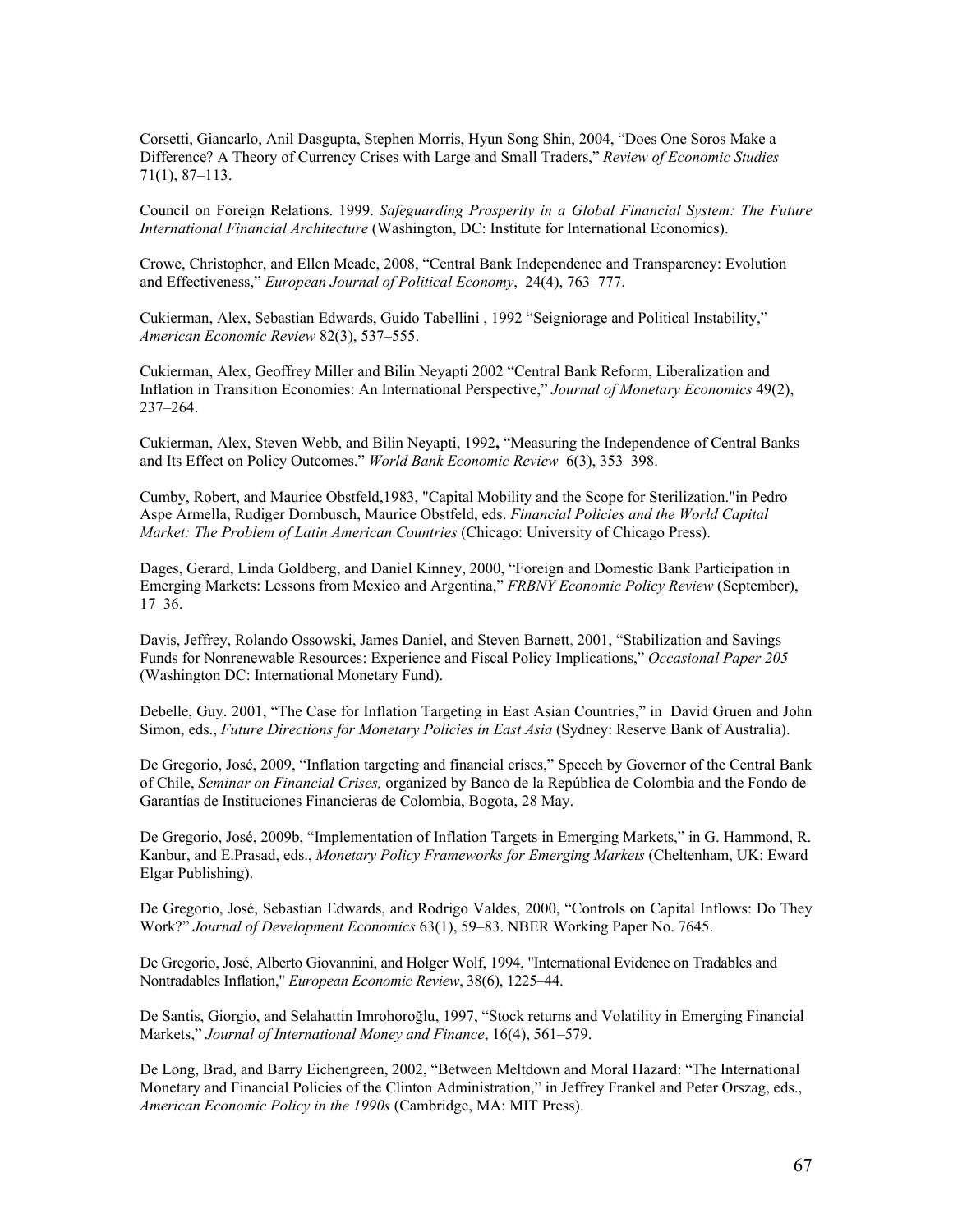Desai, Padma, 2003, *Financial Crisis, Contagion, and Containment: From Asia to Argentina* (Princeton, NJ: Princeton University Press).

Devereux, Michael, Philip Lane, and Philip Xu, Juanyi, 2006, "Exchange Rates and Monetary Policy in Emerging Market Economies," *Economic Journal* 116(511), 478–506..

Diamond, Douglas, and Philip Dybvig, 1983, "Bank Runs, Deposit Insurance and Liquidity," *Journal of Political Economy*, 91(June), 401–419.

Diamond, Douglas, and Raghuram Rajan, 2001, "Banks, Short-Term Debt, and Financial Crises: Theory, Policy Implications, and Applications," *Carnegie-Rochester Conference Series on Public Policy* 54(1), 37– 71. NBER Working Paper No. 7764, 2000.

Diaz-Alejandro, Carlos, 1963, "A Note on the Impact of Devaluation and the Redistribution Effect," *Journal of Political Economy*, 71(6), 577–580.

Diaz Alejandro, Carlos, 1984, "Latin American Debt: I Don't Think We are in Kansas Anymore," *Brookings Papers on Economic Activity*. 1984(2), 335–403.

Diaz Alejandro, Carlos, 1985, "Goodbye Financial Repression, Hello Financial Crash…" *J*o*urnal of Development Economics,* 19(1/2), 1–24.

Dicks-Mireaux, L., M. Mecagni, and S. Schadler, 2000, "Evaluating the Effect of IMF Lending to Low-Income Countries," *Journal of Development Economics* 61, 495–526.

Dominguez, Kathryn, 2009, *"*International Reserves and Underdeveloped Capital Markets," in Ken West and Lucrezia Reichlin, eds., *NBER International Seminar in Macroeconomics 2009*, (Chicago: University of Chicago Press).

Dooley, Michael, 1996 , "A Survey of Literature on Controls over International Capital Transactions, *IMF Staff Papers* 43(4), 639–687.

Dooley, Michael, 2000a, "A Model of Crises in Emerging Markets," *Economic Journal* 110(January), 256– 272.

Dooley, Michael, 2000b, "International Financial Architecture And Strategic Default: Can Financial Crises Be Less Painful?," *Carnegie-Rochester Conference Series on Public Policy* 53(1), 361–377.

Dooley, Michael, David Folkerts-Landau and Peter Garber, 2004, "An Essay on the Revived Bretton Woods System," *International Journal of Finance and Economics*, 9(4), 307–313. NBER WP 2003.

Dooley, Michael, Jeffrey Frankel and Donald Mathieson, 1987, "International Capital Mobility: What Do Saving-Investment Correlations Tell Us?," *IMF Staff Papers* 34(3), 503-530.

Dooley, Michael, and Lars Svensson, 1994, "Policy Inconsistency and External Debt Service," *Journal of International Money and Finance,* 13(3), 364–374.

Dooley, Michael, and Sujata Verma, 2003,*"*Rescue Packages and Output Losses Following Crises,"in M.Dooley and J.Frankel, eds., *Managing Currency Crises in Emerging Markets* (Chicago: University of Chicago Press). NBER Working Paper No. 8315, 2001.

Dornbusch Rudiger, 1973, "Devaluation, Money and Nontraded Goods," *American Economic Review*. 63(5), 871-880.

Dornbusch, Rudiger, 1980, *Open Economy Macroeconomics* (New York: Basic Books).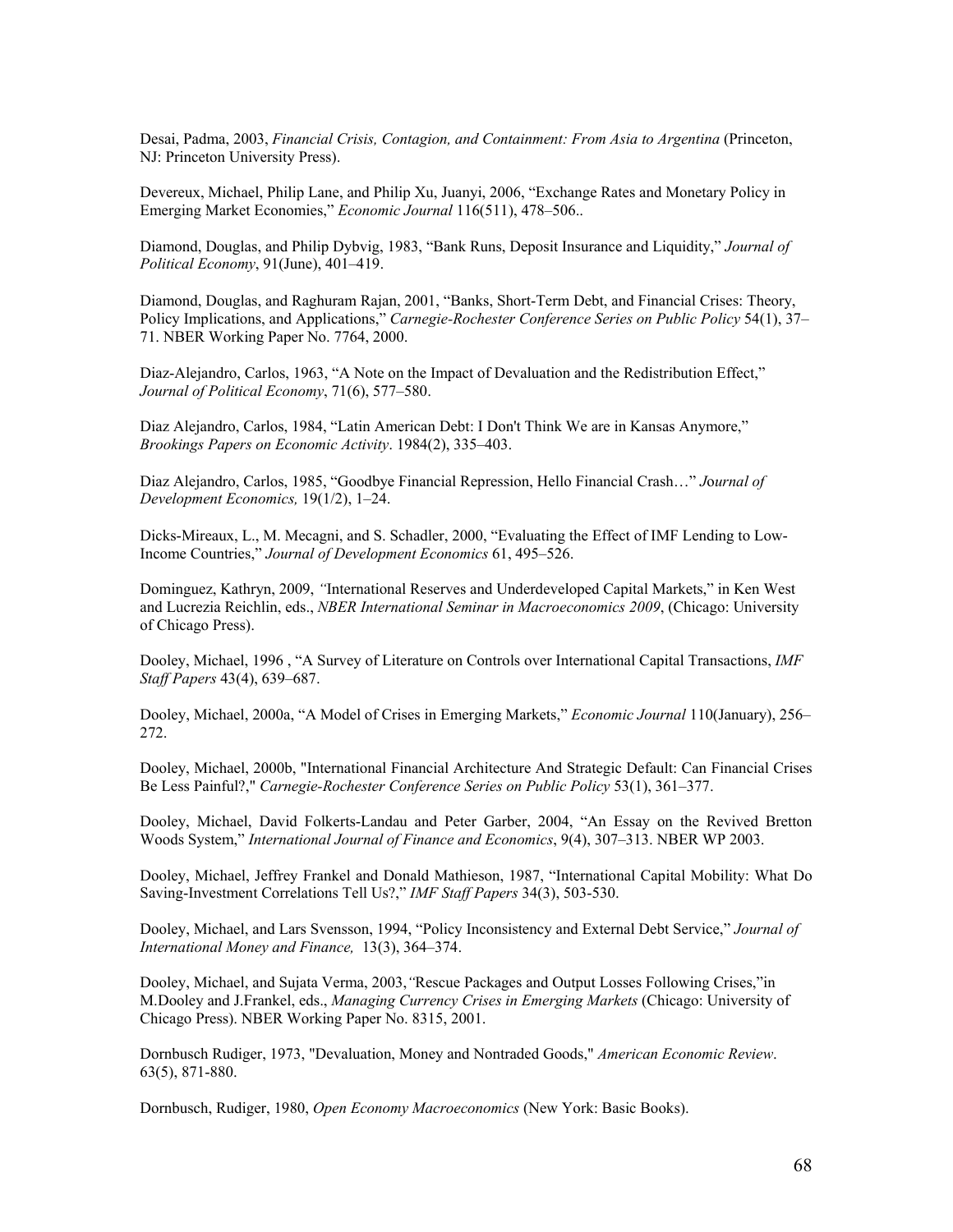Dornbusch, Rudiger, 1983, "Real Interest Rates, Home Goods, and Optimal External Borrowing," *Journal of Political Economy*, 91(1), 141–153

Dornbusch, Rudiger, 1991 "Credibility and Stabilization," *Quarterly Journal of Economics* 106(3),837– 850.

Dornbusch Rudiger, 2002, "A Primer on Emerging Market Crises," in M. Dooley and J.Frankel, eds., *Managing Currency Crises in Emerging Markets*, *Managing Currency Crises in Emerging Markets* (Chicago:University of Chicago Press).

Dornbusch, Rudiger, and Sebastian Edwards, 1991, *The Macroeconomics of Populism in Latin America*, (Chicago: University of Chicago Press).

Dornbusch, Rudiger, and Stanley Fischer, 1986, "Stopping Hyperinflations Past and Present," *Review of World Economics* 122(1), 1–47.

Dornbusch, Rudiger and Stanley Fischer, 1993, "Moderate Inflation," *World Bank Economic Review,* 7(1), 1–44.

Dornbusch, Rudiger, Ilan Goldfajn and Rodrigo Valdes, 1995, "Currency Crises and Collapses," *Brookings Papers on Economic Activity,* 2, 219–293.

Dornbusch, Rudiger, Frederico Sturzenegger and Holger Wolf, 1977, "Extreme Inflation: Dynamics And Stabilization," *Brookings Papers on Economic Activity.*

Dornbusch, Rudiger, and Alejandro Werner, 1994, "Mexico: Stabilization, Reform, and No Growth," *Brookings Papers on Economic Activity*.

Draghi, Mario, Franceso. Giavazzi, and Robert C. Merton, 2003, "Transparency, Risk Management, and International Financial Fragility," *Geneva Reports on the World Economy* (Geneva; and CEPR, London: International Center for Banking and Monetary Studies). NBER Working Paper No. 9806.

Drazen, Alan, 2001, "The Political Business Cycle After 25 years," in Ben Bernanke and Ken Rogoff, eds., *NBER Macroeconomics Annual 2000* (Cambridge, MA: MIT Press).

Easterly, W., R.Islam and J. Stiglitz, 2001, "Shaken and Stirred: Explaining Growth Volatility," in B. Plesokovic and N. Stern, ed., *Annual World Bank Conference on Development Economics* (Washington, DC: The World Bank)

Easterly, William, and Ross Levine, 2002, "Tropics, Germs, and Endowments," *Carnegie-Rochester Conference Series on Public Policy*. NBER Working Paper No. 9106.

Easterly, William, Paolo Mauro, Klaus Schmidt-Hebbel, 1995, "Money-Demand and Seigniorage-Maximizing Inflation," *Journal of Money, Credit & Banking*, 27(May), 583–603.

Eaton, Jonathan and Mark Gersovitz, 1981, "Debt with Potential Repudiation: Theoretical and Empirical Analysis," *Review of Economic Studies* 48(2), 289–309.

Edison, Hali, Ross Levine, Michael Klein, Luca Ricci, and Torsten Sloek, 2002, "International Financial Integration and Economic Growth," *Journal of International Money and Finance* 21(6), 749–776.

Edison, Hali, Michael Klein, Luca Ricci, and Torsten Sloek, 2004, "Capital Account Liberalization and Economic Performance: Survey and Synthesis," *IMF Staff Papers* 51. NBER WP No. 9100.

Edison, Hali, Pongsak Luangaram, and Marcus Miller, 2000, "Asset Bubbles, Leverage, and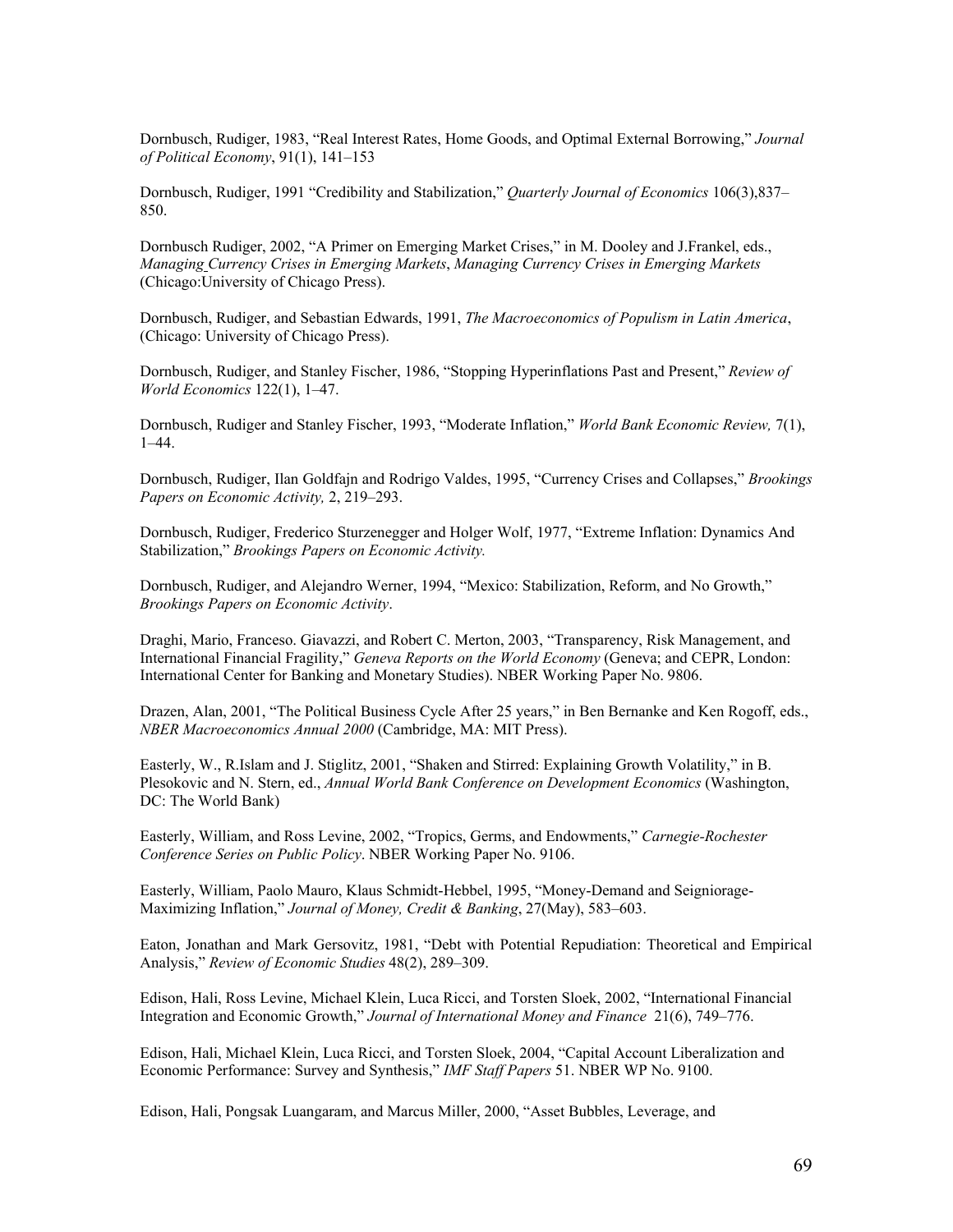'Lifeboats': Elements of the East Asian Crisis." *Economic Journal* 110(January), 3209–34.

Edison, Hali, and Carmen Reinhart, 2001,"Stopping Hot Money," *Journal of Development Economics* 66(2), 533–553.

Edison, Hali, and Francis Warnock, 2003, "A Simple Measure of the Intensity of Capital Controls," *Journal of Empirical Finance*, 10(1-2), 81–103.

Edwards, Sebastian, 1984, "The Order of Liberalization of the External Sector in Developing Countries," *Essays in International Finance* 156 (Princeton, NJ: Princeton University Press)

Edwards, Sebastian, 1986, "Are Devaluations Contractionary*?" Review of Economics and Statistics* 68(3), 501–508.

Edwards, Sebastian, 1989, *Real Exchange Rates, Devaluation, and Adjustment: Exchange Rate Policy in Developing Countries* (Cambridge, MA: MIT Press).

Edwards, Sebastian, 1994, "The Political Economy of Inflation and Stabilization in Developing Countries," *Economic Development and Cultural Change,* 42(2), 235–66.

Edwards, Sebastian, 1999, "How Effective are Capital conTrols?**"** *Journal of Economic Perspectives* 13(4), 65–84.

Edwards, Sebastian, 2003, "Exchange Rate Regimes, Capital Flows, and Crisis Prevention," in Martin Feldstein, ed., *Economic and Financial Crises in Emerging Market Economies* (Chicago: University of Chicago Press).

Edwards, Sebastian, 2001, "Capital Mobility and Economic Performance: Are Emerging Economies Different?" in Horst Siebert, ed., *The World's New Financial Landscape: Challenges for Economic Policy* (Heidelberg and New York: Springer). NBER WP 8076.

Edwards, Sebastian, 2004a, "Financial Openness, Sudden Stops and Current Account Reversals," *American Economic Review* 94(2), 59–64.

Edwards, Sebastian, 2004b, "Thirty Years of Current Account Imbalances, Current Account Reversals and Sudden Stops," *IMF Staff Papers*. January.

Edwards, Sebastian, 2007, *Capital Controls and Capital Flows in Emerging Economies: Policies, Practices and Consequences*, editor (Chicago: University of Chicago Press).

Edwards, Sebastian, "Sequencing of Reforms Financial Globalization, and Macroeconomic Vulnerability," NBER Working Paper No. 14384, October 2008.

Edwards, Sebastian, and Eduardo Levy Yeyati, 2005, "Flexible Exchange Rates as Shock Absorbers," *European Economic Review*, 49(8), 2079–2105 . NBER Working Paper No. 9867, July 2003.

Edwards, Sebastian, and Julio Santaella, 1993, "Devaluation Controversies in the Developing Countries: Lessons from the Bretton Woods Era," in Michael Bordo and Barry Eichengreen, eds., *Retrospective on the Bretton Woods System* (Chicago: University of Chicago Press).

Edwards, Sebastian, and Miguel Savastano, 2000, "Exchange Rates in Emerging Economies: What Do We Know? What Do We Need to Know?" in Anne Krueger, ed., *Economic Policy Reform: The Second Stage* (Chicago: University of Chicago Press). NBER Working Paper No. 7228.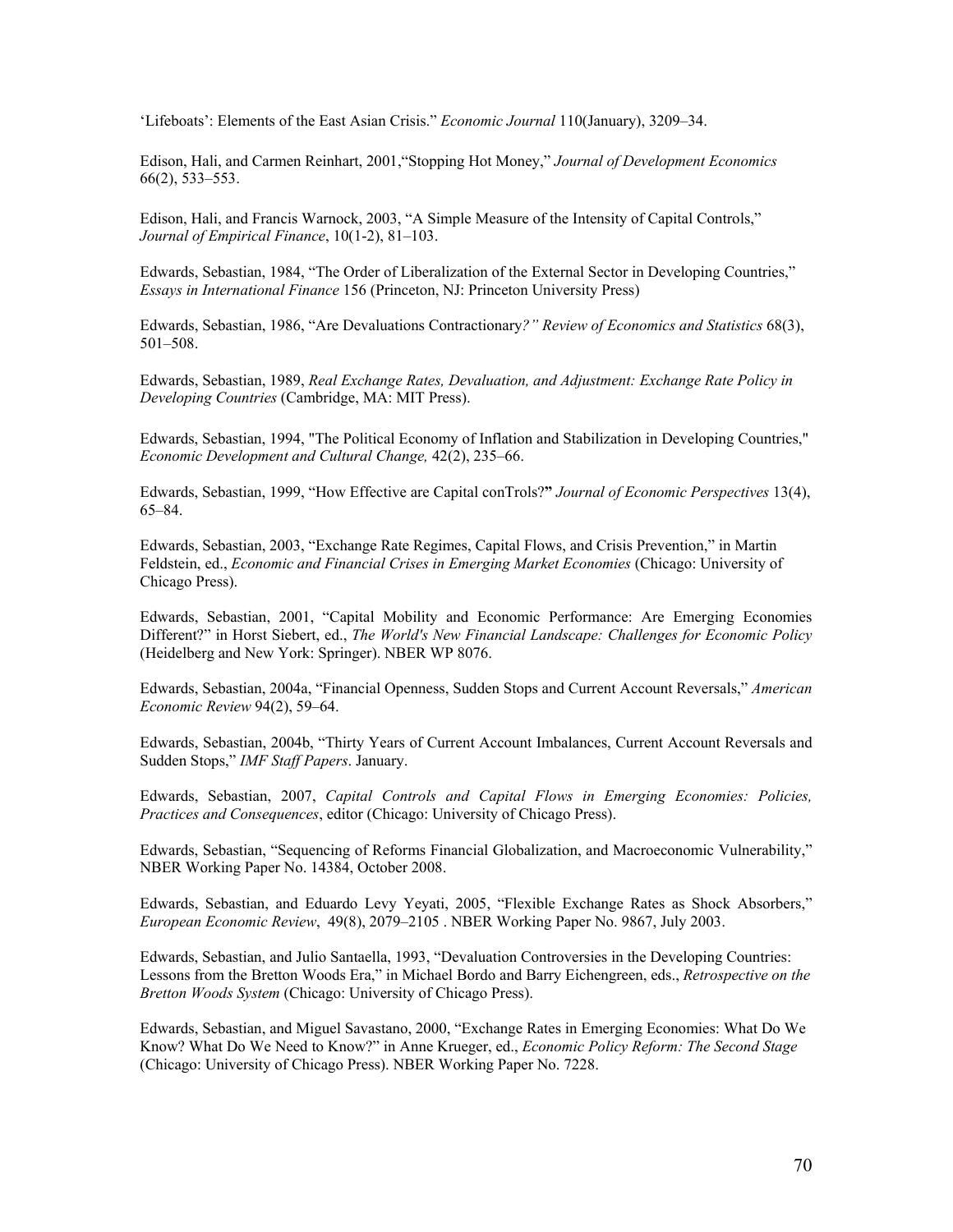Eichengreen, Barry. 1994, *International Monetary Arrangements for the 21st Century* (Washington, DC: Brookings Institution).

Eichengreen, Barry, 1999, *Toward a New Financial Architecture: A Practical Post-Asia Agenda* (Washington, DC: Institute for International Economics).

Eichengreen, Barry, 2005, "Can Emerging Markets Float? Should they Inflation Target?" in Peter Sinclair, Rebecca Driver, and C. Thoenissen, eds., *Exchange Rates, Capital Flows, and Policy* (London: Routledge).

Eichengreen, Barry, and Ricardo Hausmann, 1999, "Exchange Rates and Financial Fragility," in *New Challenges for Monetary Policy* (Kansas City, MO: Federal Reserve Bank of Kansas City).

Eichengreen, Barry, and David Leblang, 2003, "Capital Account Liberalization and Growth: Was Mr. Mahatir Right?" *International Journal of Finance and Economics* 8(3), 205–224. NBER Working Paper No. 9427.

Eichengreen , Barry, and Ashoka Mody, 2000a, "Lending Booms, Reserves and the Sustainability of Short-Term Debt: Inferences from the Pricing of Syndicated Bank Loans," *Journal of Development Economics*, 63(1), 5–44.

Eichengreen , Barry, and Ashoka Mody, 2001, "What Explains Changing Spreads on Emerging Market Debt?," in Sebastian Edwards, ed., *Capital Flows and the Emerging Economies: Theory, Evidence, and Controversies,"* (Chicago: University of Chicago Press).

Eichengreen, Barry and Ashoka Mody, 2004, "Would Collective Action Clauses Raise Borrowing Costs? An Update and Additional Results," *Economic Journal* 114(April), 495–. *Policy Research Working Paper* no. 2363, Washington, DC: The World Bank (2000).

Eichengreen, Barry and Richard Portes, 1995, *Crisis? What Crisis? Orderly Workouts for Sovereign Debtors (*London: Centre for Economic Policy Research).

Eichengreen, Barry, and Andrew Rose, 2000, "Staying Afloat When the Wind Shifts: External Factors and Emerging-Market Banking Crises," in Guillermo Calvo, Rudiger Dornbusch and Maurice Obstfeld, eds., *Money, Factor Mobility and Trade: Essays in Honor of Robert Mundell* (Cambridge, MA: MIT Press).

Eichengreen, Barry, and Andrew Rose, 2003, "Does it Pay to Defend against a Speculative Attack?" in J. Frankel and M. Dooley, eds., *Managing Currency Crises in Emerging Markets* (Chicago: University of Chicago Press).

Eichengreen, Barry, Andy Rose and Charles Wyplosz, "Contagious Currency Crises." *Scandinavian Journal of Economics* 98(4), 463–484.

Estevadeordal, Antoni, and Alan Taylor, 2008, "Is the Washington Consensus Dead? Growth, Openness, and the Great Liberalization, 1970s–2000s," NBER Working Paper No.14264, August.

Evrensel, Ay Y., 2002, "Effectiveness of IMF-supported Stabilization Programs in Developing Countries," *Journal of International Money and Finance*, 21(5), 565–587.

Faini, Ricardo, Jaime de Melo, A. Senhadji-Semlali and J. Stanton, 1991, "Macro Performance Under Adjustment lending," in V. Thomas, A Chibber, M. Dailami and J. de Melo, eds., *Restructuring Economies in Distress: Policy Reform and the World Bank* (Washington, DC: The World Bank).

Fernandez-Arias, Eduardo, 1996. "The New Wave of Private Capital Inflows: Push or Pull?," *Journal of Development Economics*, Elsevier, 48(2), 389–418, March.

Fischer, Stanley, 1982, "Seigniorage and the Case for a National Money," *Journal of Political Economy*,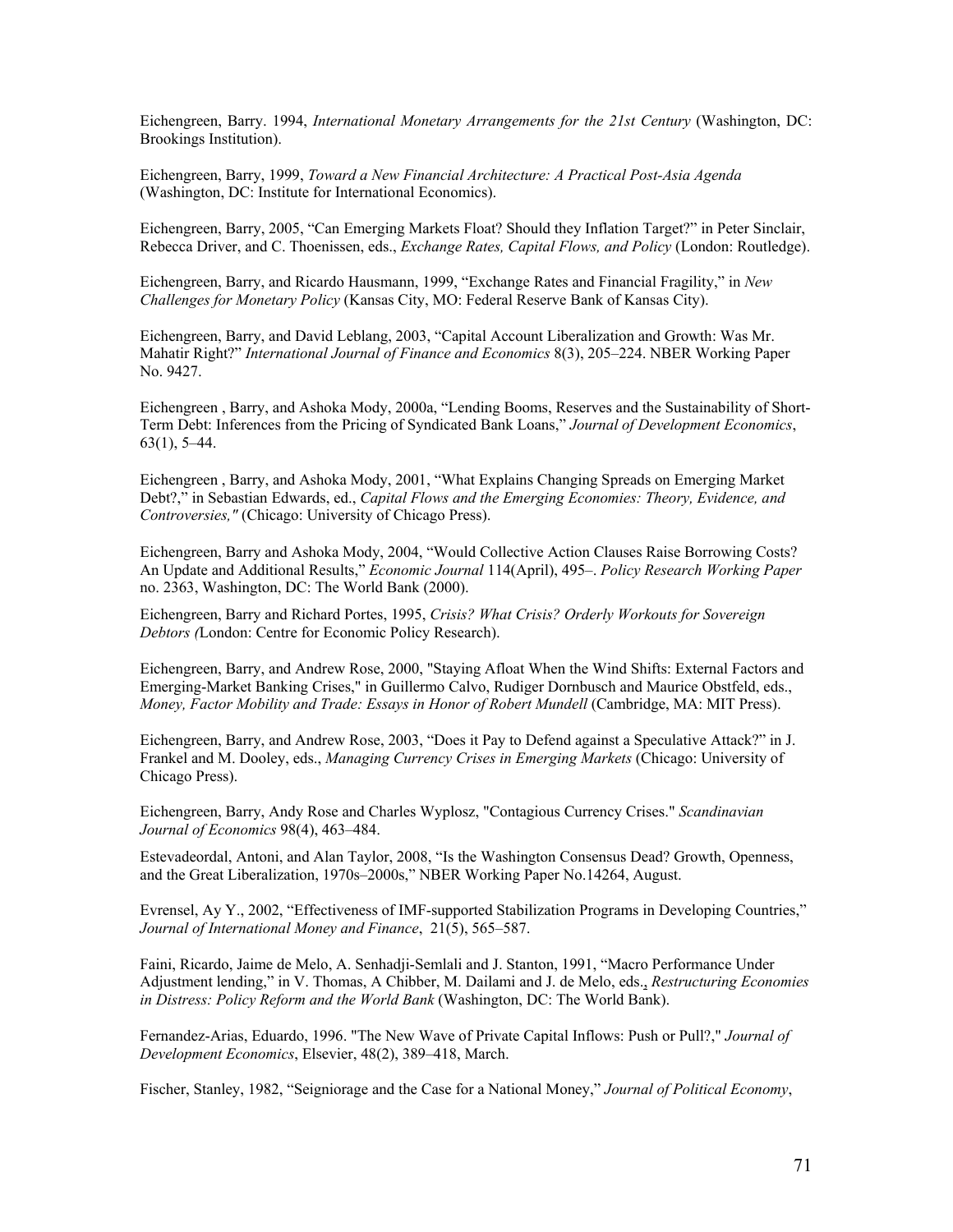Fischer, Stanley, 1986, *Indexation, Inflation and Economic Policy* (Cambridge, MA: MIT Press:).

Fischer, Stanley, 1988, "Real Balances, The Exchange Rate, and Indexation: Real Variables in Disinflation," *Quarterly Journal of Economics* 103(1), 27–49.

Fischer, Stanley, 1991, "Growth, Macroeconomics, and Development," *NBER Macroeconomics Annual*. (Cambridge, MA: MIT Press).

Fischer, Stanley, 1993, "The Role of Macroeconomic Factors in Growth," *Journal of Monetary Economics*, 32(3), 485–512.

Fischer, Stanley, 1997, "Capital Account Liberalization and the Role of the IMF" speech by IMF DMD. Also in S. Fischer, *IMF Essays from a Time of Crisis*.

Fischer, Stanley, 1999, "On the Need for an International Lender of Last Resort," *Journal of Economic Perspectives* 13(4), 85–104 .

Fischer, Stanley. 2001, "Exchange Rate Regimes: Is the Bipolar View Correct?" *Journal of Economic Perspectives* 15(2), 3–24.

Fischer, Stanley, 2004, *IMF Essays from a Time of Crisis*: *The International Financial System, Stabilization, and Development* (Cambridge, MA:MIT Press).

Fischer, Stanley, Ratna Sahay and Carlos Vegh, 2002. "Modern Hyper- and High Inflations," *Journal of Economic Literature* 40(3), 837–880.

Flood, Robert, and Peter Garber, 1994, "Collapsing Exchange-Rate Regimes: Some Linear Examples," *Journal of International Economics* 17(1–2), 1–13.

Flood, Robert, and Nancy Marion, 2001, "Perspectives on the Recent Currency Crisis Literature," in Guillermo Calvo, Rudiger Dornbusch, and Maurice Obstfeld, eds., *Money, Capital Mobility, and Trade: Essays in Honor of Robert Mundell* (Cambridge: MIT Press).

Flood, Robert, and Andrew Rose, 2002, "Uncovered Interest Parity in Crisis," *IMF Staff Papers* 49(2), 252–266. IMF Working Paper 01/207.

Forbes, Kristin, 2002, "Are Trade Linkages Important Determinants of Country Vulnerability to Crises?" in Sebastian Edwards and Jeffrey Frankel, eds., *Preventing Currency Crises in Emerging Markets* (Chicago: University of Chicago Press:). NBER Working Paper No. 8194, 2001.

Forbes, Kristin, 2007, "One Cost of the Chilean Capital Controls: Increased Financial Constraints for Smaller Firms," J*ournal of International Economics* 71(2), 294–323. NBER Working Paper No. 9777, 2003.

Forbes, Kristin, and Menzie Chinn, 2004, "A Decomposition of Global Linkages in Financial Markets over Time," *Review of Economics and Statistics* 86(3), 705–722. NBER Working Paper No. 9555, 2003.

Forbes, Kristin, and Roberto Rigobon, 2000, "Contagion in Latin America: Definitions, Measurement, and Policy Implications," *Economia* 1(2), 1–46. NBER Working Paper No. 7885.

Forbes, Kristin, and Roberto Rigobon, 2002, "No Contagion, Only Interdependence: Measuring Stock Market Comovements," *Journal of Finance* 57(5), 2223–2261.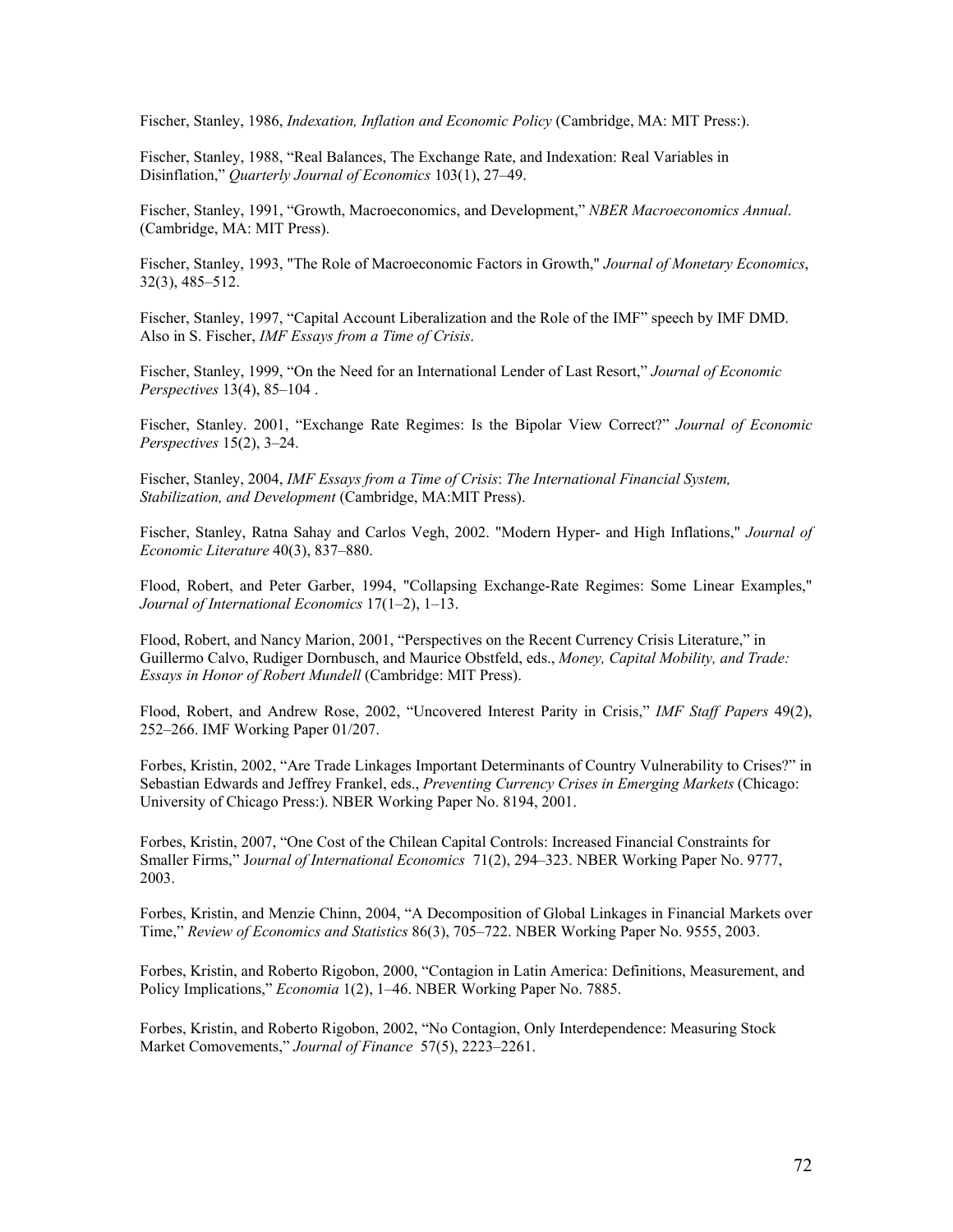Fraga, Arminio., Ilan Goldfajn and André Minella, 2003, "Inflation Targeting in Emerging Market Economies," in Ken Rogoff and Mark Gertler, eds., *NBER Macro Annual 2003* (Cambridge, MA: MIT Press).

Frankel, Jeffrey, 1995b. "Monetary Regime Choices for a Semi-Open Country," in Sebastian Edwards, ed., *Capital Controls, Exchange Rates and Monetary Policy in the World Economy*, (Cambridge, UK: Cambridge University Press).

Frankel, Jeffrey, 2003a,"Coping with Crises in Emerging Markets: Adjustment versus Financing," in Dilip Das, eds. *Perspectives in Global Finance* (London: Routledge).

Frankel, Jeffrey, 2003, "A Proposed Monetary Regime for Small Commodity Exporters: Peg the Export Price (PEP)," *International Finance* (Blackwill Publishers), 6(1), 61–88.

Frankel, Jeffrey, 2004, "Experience of and Lessons from Exchange Rate Regimes in Emerging Economies," in *Monetary and Financial Integration in East Asia: The Way Ahead*, edited by Asian Development Bank (New York: Palgrave Macmillan Press).

Frankel, Jeffrey, 2005, "Contractionary Currency Crashes in Developing Countries," *IMF Staff Papers* 52.2, 149–192.

Frankel, Jeffrey, 2009a, "Are Bilateral Remittances Countercyclical?" NBER WP 15419, Oct..

Frankel, Jeffrey, 2009b, "A Comparison of Monetary Anchor Options for Commodity-Exporters in Latin America and the Caribbean," *Myths and Realities of Commodity Dependence*," World Bank, Sept.17–18.

Frankel, Jeffrey, 2010, "The Natural Resource Curse: A Survey," Forthcoming in *Export Perils*, Brenda Shaffer, ed., (Philadelphia, PA: University of Pennsylvania Press). NBER WP No. 15836; HKS RWP10- 005, Feb.

Frankel, Jeffrey, and Chudozie Okongwu, 1996, "Liberalized Portfolio Capital Inflows in Emerging Markets: Sterilization, Expectations, and the Incompleteness of Interest Rate Convergence," *International Journal of Finance and Economics* 1(1), 1–23.

Frankel, Jeffrey, and Jumana Poonawala, 2010, "The Forward Market in Emerging Currencies: Less Biased than in Major Currencies" *Journal of International Money and Finance*. NBER WP No. 12496.

Frankel, Jeffrey, and Andrew Rose, 1996, "Currency Crashes in Emerging Markets: An Empirical Treatment," *Journal of International Economics* 41(3/4), 351–366.

Frankel , Jeffrey, and Nouriel Roubini, 2003, "The Role of Industrial Country Policies in Emerging Market Crises," in Martin Feldstein, ed., *Economic and Financial Crises in Emerging Market Economies*, (Chicago: University of Chicago Press).

Frankel, Jeffrey, and Sergio Schmukler, 1996, "Country Fund Discounts and the Mexican Crisis of 1994: Did Mexican Residents Turn Pessimistic Before International Investors?" *Open Economies Review* 7, Fall, 511–34.

Frankel, Jeffrey, Sergio Schmukler and Luis Servén. 2000. Verifiability and the Vanishing Intermediate Exchange Rate Regime. *Brookings Trade Forum 2000*, edited by Susan Collins and Dani Rodrik (Washington DC: Brookings Institution).

Frankel, Jeffrey, Ben Smit, and Federico Sturzenegger, 2008, "South Africa: Macroeconomic Challenges after a Decade of Success," *Economics of Transition* 16(4), 639–677.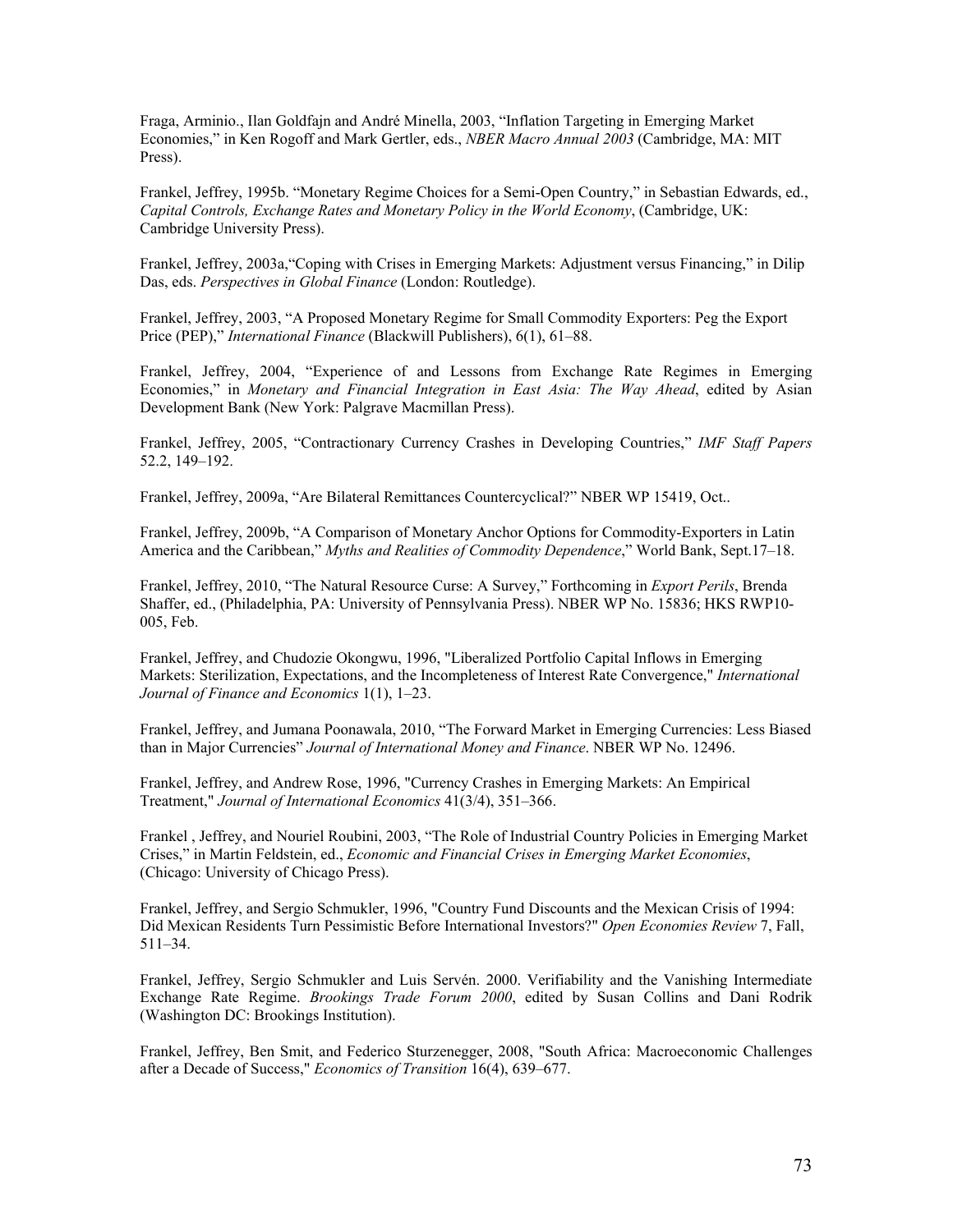Frankel, Jeffrey, and Shang-Jin Wei. 1994. "Yen Bloc or Dollar Bloc? Exchange Rate Policies of the East Asian Economies," in Takatoshi Ito and Anne Krueger, eds., *Macroeconomic Linkages: Savings, Exchange Rates, and Capital Flows* (Chicago: University of Chicago Press).

Frenkel, Jacob, 1974, "The Demand for International Reserves by Developed and Less-Developed Countries," *Economica*, Feb.

Frenkel, Jacob, and Boyan Jovanovic 1981, "Optimal International Reserves: A Stochastic Framework," *The Economic Journal*, 91(362), 507–514.

Friedman, Benjamin, 2000, "How Easy Should Debt Restructuring Be?" in Charles Adams, Robert Litan and Michael Pomerleano, eds., *Managing Financial and Corporate Distress: Lessons from Asia*  (Washington, DC: The Brookings Institution).

Friedman, Benjamin, 2004, "The LM Curve: A Not-So-Fond Farewell, " in Thatcher. ed., *Macroeconomics, Monetary Policy, and Financial Stability.* (Ottawa: Bank of Canada). NBER WP No. 10123.

Furman, Jason, and Joseph Stiglitz, 1998, "Economic Crises: Evidence and Insights from East Asia," *Brookings Papers on Economic Activity*, 2, 115–135.

Gavin, Michael, Ricardo Hausmann, Roberto Perotti and Ernesto Talvi, 1997, "Managing Fiscal Policy in Latin America and the Caribbean: Volatility, Procyclicality, and Limited Creditworthiness," *Revista del Banco Central de Venezuela*, XI(1). Inter-American Development Bank, *RES WP* 4032, 1996.

Gavin, Michael, and Roberto Perotti, 1997, "Fiscal Policy in Latin America," in Ben S. Bernanke and Julio Rotemberg, ed., *NBER Macro Annual 1997*, (Cambridge, MA: MIT Press).

Ghironi, Fabio, and Marc Melitz , 2005, "International Trade and Macroeconomic Dynamics with Heterogeneous Firms**"** *Quarterly Journal of Economics***,** August, 120(3), 865–915.

Ghosh, Atish, Anne-Marie Gulde, and Holger Wolf. 2000. "Currency Boards: More than a Quick Fix?" *Economic Policy*, 31(October): 270–335.

Ghosh, Atish, Anne-Marie Gulde, and Holger Wolf. 2003. *Exchange Rate Regimes: Choices and Consequences*. (Cambridge: MIT Press).

Giavazzi, Francesco, Ilan Goldfajn, and Santiago Herrera, 2005, "Overview: Lessons from Brazil," in *Inflation Targeting, Debt, and the Brazilian Experience, 1999 to 2003* (Cambridge: MIT Press) .

Giavazzi, Francesco, Tullio Jappelli and Marco Pagano, 2000, "Searching for Non-Linear Effects of Fiscal Policy: Evidence from Industrial and Developing Countries," *European Economic Review* 44(7), 1259– 1289.

Glick, Reuven, and Andrew Rose, 1999, "Contagion and Trade: Why are Currency Crises Regional?" *Journal of International Money and Finance* 18(4), 603–617.

Goldfajn, Ilan, and Sergio Werlang, 2000, "The Pass-Through from Depreciation to Inflation: A Panel Study," Economics Department, PUC-Rio, Texto Para Discussao No. 424.

Goldstein, Morris, Graciela Kaminsky and Carmen Reinhart, 2000, *Assessing Financial Vulnerability: An Early Warning System for Emerging Markets* (Washington, DC: Institute for International Economics).

Goetzmann, William, and Philippe Jorion, 1999, "Re-emerging Markets," *Journal of Financial and Quantitative Analysis* 34, 1–32 .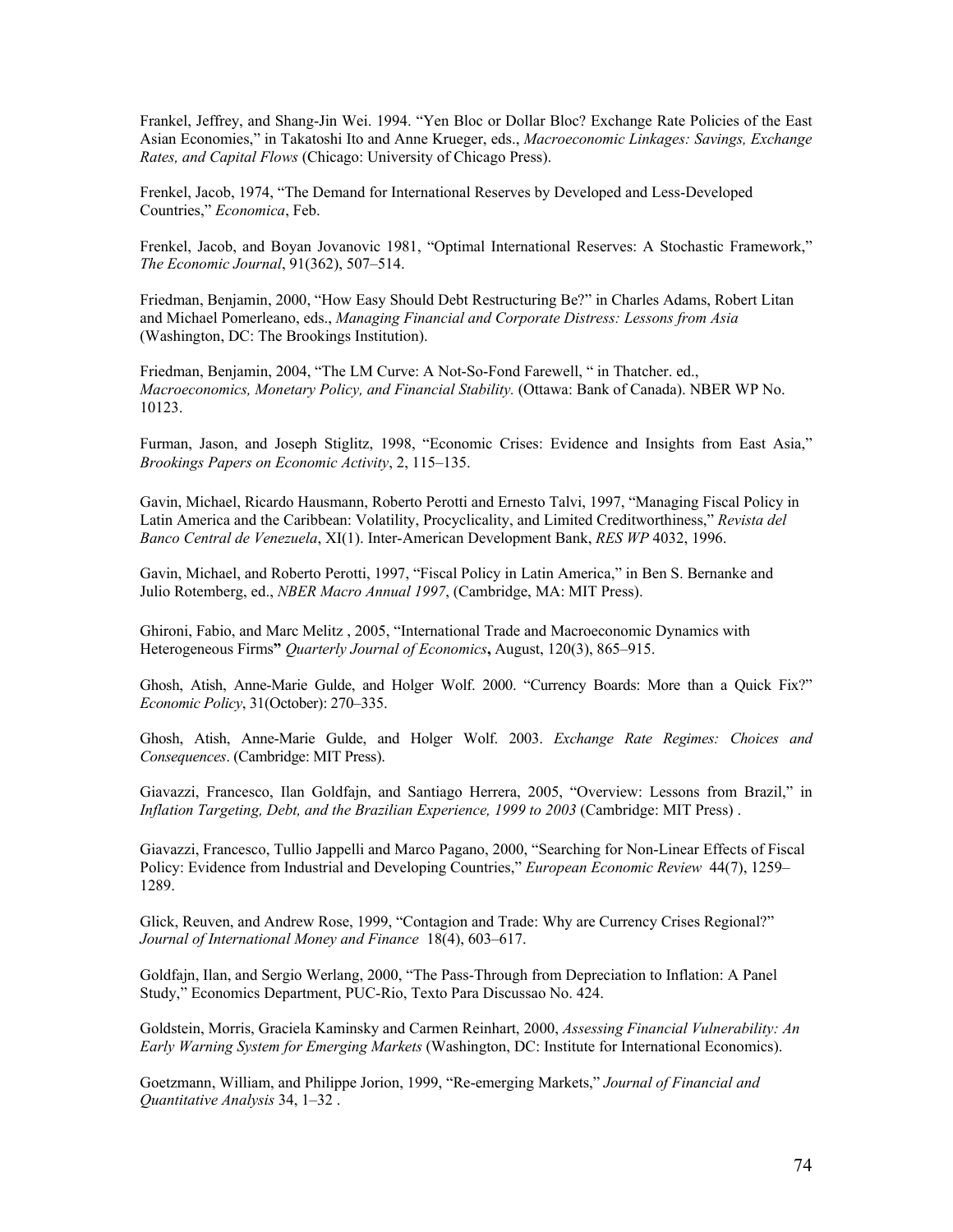Goldstein, Morris and Mohsin Khan, 1985, "Income and Price Effects in Foreign Trade," in R. Jones and P. Kenen, eds. *Handbook of International Economics* II, (Elsevier).

Goldstein, Morris, and Nicholas Lardy, 2009, *The Future of China's Exchange Rate Regime*, Policy Analyses in International Economics No. 87, Petersen Institute for International Economics, Washington, July.

Goldstein, Morris, and Philip Turner, 2004, *Controlling Currency Mismatches in Emerging Markets*  (Washington, DC: Institute for International Economics).

Gonçalves, Carlos Eduardo and João Salles, 2008*, "*Inflation Targeting in Emerging Economies: What do the Data Say?" *Journal of Development Economics* 85(1-2), 312–318.

Goodfriend, Marvin, and Eswar Prasad, 2007, "A Framework for Independent Monetary Policy in China," *CESifo Economic Studies.*

Goto, Junichi, and Koichi Hamada. 1994, "Economic Preconditions for Asian Regional Integration," in Takatoshi Ito and Anne Krueger, ed., . *Macroeconomic Linkages: Savings, Exchange Rates, and Capital Flows*, *NBER - East Asia Seminar on Economics, 3*, (Chicago: University of Chicago Press).

Gourinchas, Pierre-Olivier and Olivier Jeanne, 2006, "The Elusive Gains from International Financial Integration," *Review of Economic Studies* 73(3), . NBER Working Paper No. 9684, May 2003.

Gourinchas, Pierre-Olivier, and Olivier Jeanne, 2009. "Capital Flows to Developing Countries: The Allocation Puzzle," NBER Working Paper 13602, 2007.

Guidotti, Pablo, 2003, "Toward a Liquidty Management Strategy for Emerging Market Countries," in Jose Antonio Gonzalez, Vittorio Corbo, Anne Krueger, and Aaron Tornell, eds., *Latin American Macroeconomic Reforms: The Second Stage*. (Chicago: University of Chicago Press).

Guidotti, Pablo, Federico Sturzenegger and Agustin Villar, 2004, "On the Consequences of Sudden Stops," *Economía*, 4(2), 171-214.

Gutiérez, Eva, 2003, "Inflation Performance and Constitutional Central Bank Independence: Evidence from Latin America and the Caribbean," IMF WP/03/53, March.

Haan, Jakob, and W.J. Kooi, 2000, "Does Central Bank Independence Really Matter? - New Evidence for Developing Countries Using a New Indicator," *Journal of Banking and Finance,* 24(4), 643–664.

Haan, Jakob, Donato Masciandaro, Marc Quintyn , 2008, "Does Central Bank Independence Still Matter?" *European Journal of Political Economy*, 24(4), 717–721.

Hall, Robert, and Chad Jones, 1999, "Why Do Some Countries Produce So Much More Output per Worker than Others?" *Quarterly Journal of Economics* 114(1), 83–116.

Hammond, Gill, Ravi Kanbur, Eswar Prasad, eds., 2009, *Monetary Policy Frameworks for Emerging Markets* (Cheltenham, UK.Edward Elgar Publishing)

Hanke, Steve, and Kurt Schuler, 1994, *Currency Boards for Developing Countries: A Handbook.* (ICS Press).

Hanson, James, 1983, "Contractionary Devaluation, Substitution in Production and Consumption, and the Role of the Labor Market," *Journal of International Economics* 14(1-2), 179–89.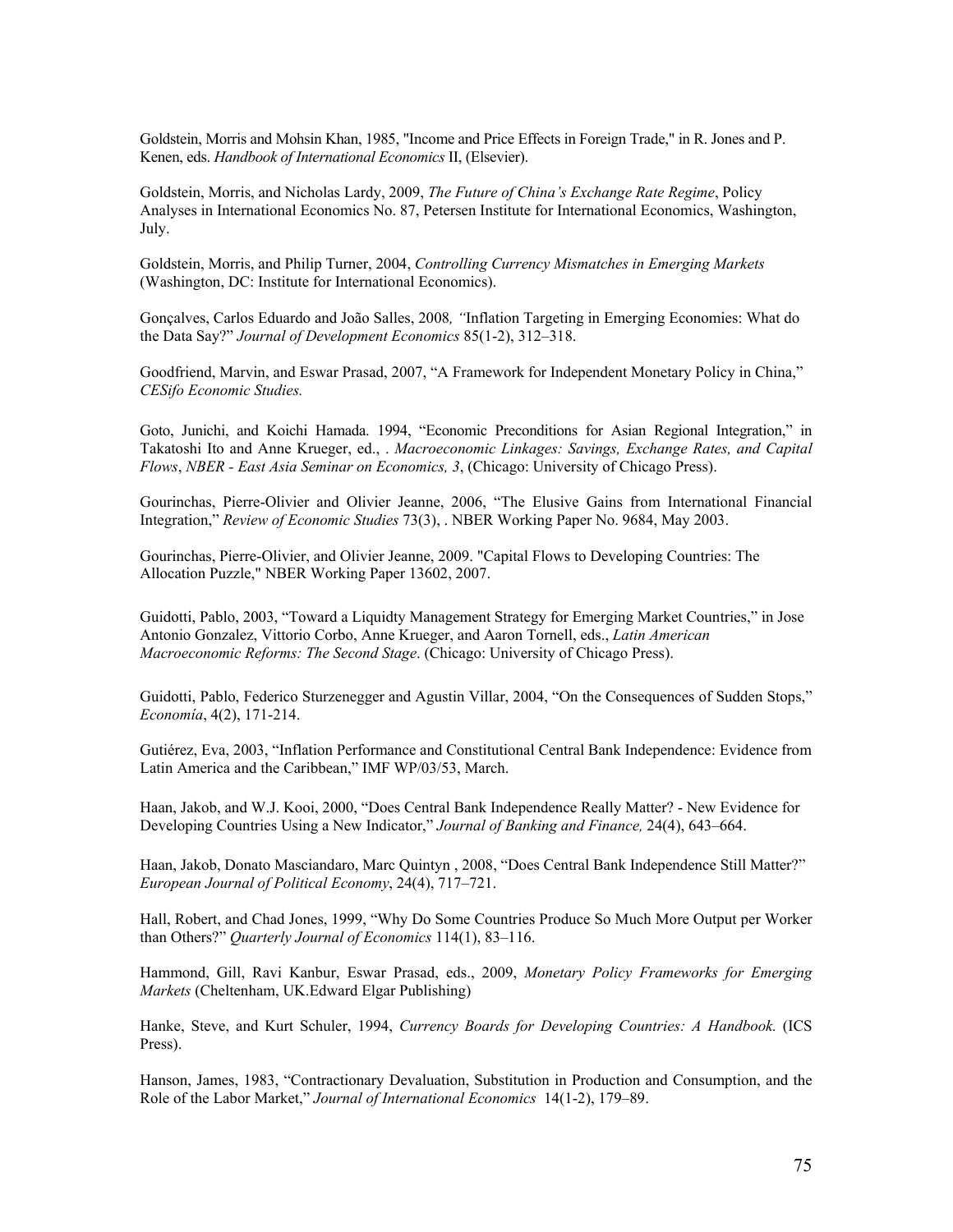Haque, Nadeem, and Mohsin Khan, 2002, "Do IMF–Supported Programs Work? A Survey of the Cross-Country Empirical Evidence," in Mohsin Khan, Saleh Nsouli, Chorng-Huey Wong, eds., *Macroeconomic Management: Programs and Policies* (Washington, DC: IMF). IMF Working Paper, WP/98/169.

Harberger, Arnold ,1980, "Vignettes on the World Capital Market." *The American Economic Review*, 70(2), 331–37.

Harberger, Arnold, 1986, "Economic Adjustment and the Real Exchange Rate," in Sebastian Edwards and Liaquat Ahamed, eds., *Economic Adjustment and Exchange Rates in Developing Countries* (University of Chicago Press: Chicago) 369–424.

Harvey, Campbell, 1995, "Predictable risk and returns in emerging markets," *Review of Financial Studies*, 8, 773–816.

Hausmann, Ricardo, Michael Gavin, Carmen -Serra, and Ernesto Stein. 1999. Why Do Countries Float the Way They Do? In *New Initiatives to Tackle International Financial Turmoil.* Interamerican Development Bank Annual Meetings of the Board of Governors, Paris.

Hausmann, Ricardo, and Ugo Panizza, 2003, "On the Determinants of Original Sin: An Empirical Investigation," *Journal of International Money and Finance*, 22(7), 957–990.

Hausmann, Ricardo, Ugo Panizza, and Roberto Rigobon, 2006, "The Long-Run Volatility Puzzle of the Real Exchange Rate," *Journal of International Money and Finance* 25(1), 93–124.

Hausmann, Ricardo, and Liliana Rojas-Suárez, editors, 1996, *Banking Crises in Latin America* (Washington DC: Inter-American Development Bank).

Henry, Peter, 2000, "Do Stock Market Liberalizations Cause Investment Booms?" *Journal of Financial Economics*, 58(1–2).

Henry, Peter, 2000, "Stock Market Liberalization, Economic Reform, and Emerging Market Equity Prices," *Journal of Finance* 55(2).

Henry, Peter, 2003, "Capital Account Liberalization, The Cost of Capital, and Economic Growth," *American Economic Review,* 93(2). Chari, Anusha, and Peter Henry, "Capital Account Liberalization, the Cost of Capital, and Economic Growth, NBER WP No. 9488, February 2003.

Henry, Peter, 2007, "Capital Account Liberalization: Theory, Evidence, and Speculation," *Journal of Economic Literature*, 45. Chari, Anusha, and Peter Henry, "Capital Account Liberalization: Allocative Efficiency or Animal Spirits," NBER Working Paper No. 8908, April 2002.

Henry, Peter, and Serkan Arslanalp, 2005, "Is Debt Relief Efficient?" *Journal of Finance*, 60(2). ["Debt Relief: What Do the Markets Think?"] NBER W P No. 9369, 2002.

Henry, Peter, and Diego Sasson, "Capital Account Liberalization, Real Wages, and Productivity," NBER Working Paper No.

Holmes, Mark, 2005, "What Do Savings-Investment Correlations Tell Us About the International Capital Mobility of Less Developed Countries?" *Journal of Economic Integration* 20(3), 590–603.

Hoxha, Indrit, Sebnem. Kalemli-Ozcan and Dietz Vollrath, 2009, "How Big are the Gains from International Financial Integration," NBER Working Paper 14636, January.

Husain, Asim, Ashoka Mody and Kenneth Rogoff, 2005, "Exchange Rate Regime Durability and Performance in Developing vs. Advanced Economies,"*Journal of Monetary Economics* 52(1), 35–64.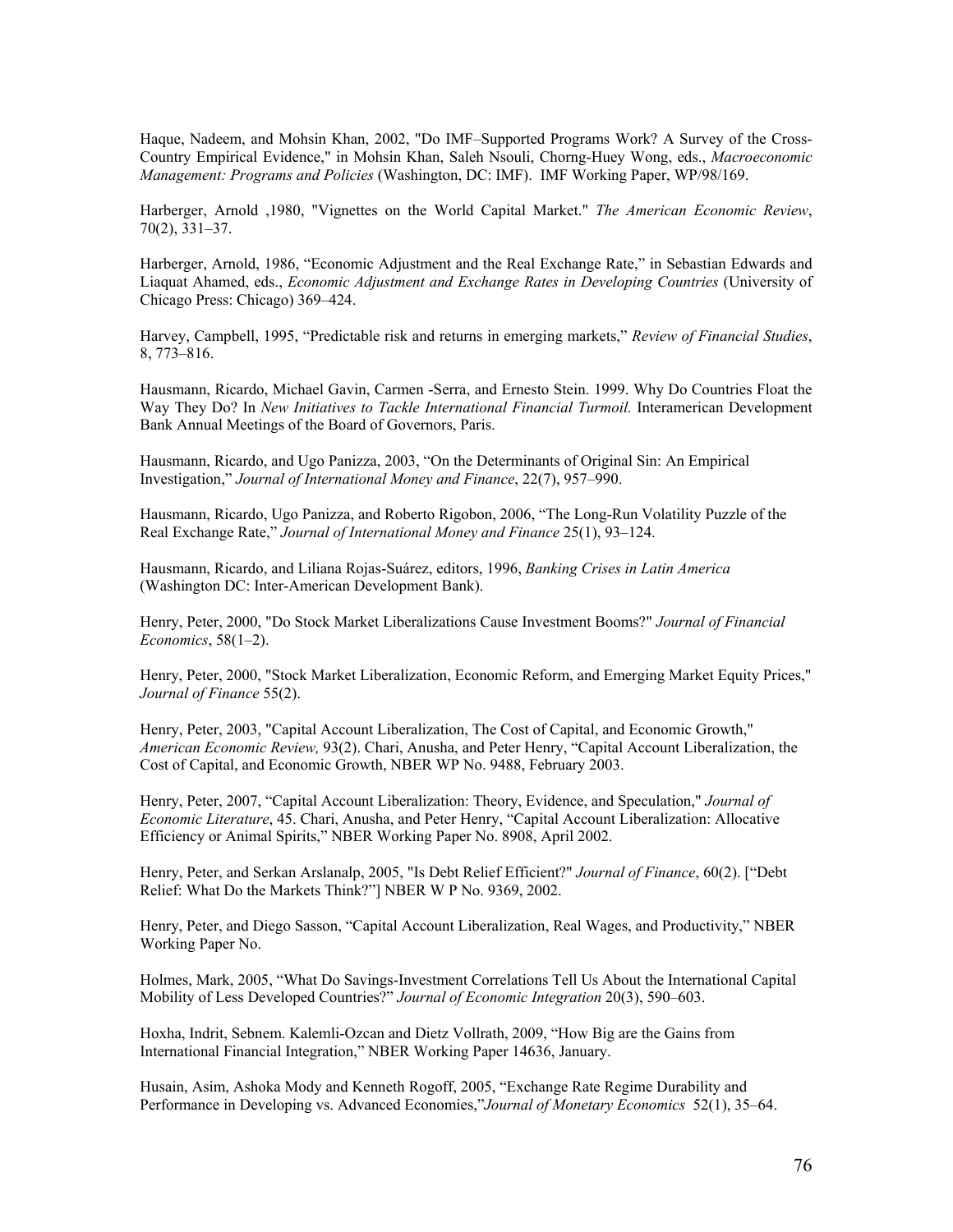Hutchison, Michael, 2003, "A Cure Worse Than the Disease? Currency Crises and the Output Costs of IMF-Supported Stabilization Programs," in S. Dooley and J. Frankel, eds., *Managing Currency Crises in Emerging Markets* (Chicago: University of Chicago Press).

Ilzetzki, Ethan, Enrique Mendoza and Carlos Vegh, 2009, "How Big Are Fiscal Multipliers?" CEPR Policy Insight No. 39, October.

Ito, Hiro, and Menzie Chinn, 2007, "Price-Based Measurement of Financial Globalization: A Cross-Country Study of Interest Rate Parity," *Pacific Economic Review* 12(4):419–444.

Jácome, Luis, and Francisco Vázquez, 2008, "Is There Any Link Between Legal Central Bank Independence and Inflation? Evidence from Latin America and the Caribbean," *European Journal of Political Economy* 24(4), 788–801.

Jeanne, Olivier, and Romain Rancière, 2009, "The Optimal Level of International Reserves For Emerging Market Countries: A New Formula and Some Applications," February .

Jeanne, Olivier, 2005, "Why Do Emerging Market Economies Borrow in Foreign Currency?" IMF Working Paper 03/177. In Barry Eichengreen and Ricardo Hausmann, eds., *Other People's Money: Debt Denomination and Financial Instability in Emerging Market* Economies (Chicago: University of Chicago Press).

Jeanne, Olivier, 2007, "International Reserves in Emerging Market Countries: Too Much of a Good Thing?" *Brookings Papers on Economic Activity* 1, 1–55.

Jeanne, Olivier, and Jeromin Zettelmeyer, 2005, "Original Sin, Balance Sheet Crises and the Roles of International Lending," In Barry Eichengreen and Ricardo Hausmann, eds., *Other People's Money: Debt Denomination and Financial Instability in Emerging Market Economies* (Chicago:University of Chicago Press). IMF WP02/234.

Johnson, Simon, Peter Boone, Alasdair Breach, Eric Friedman, 2000, "Corporate Governance in the Asian Financial Crisis," *Journal of Financial Economics* 58, 141–186.

Johnson, Simon, Rafael La Porta, Florencio Lopez-de-Silanes and Andrei Shleifer, 2000, "Tunneling," *American Economic Review* 90(2), 22–27.

Johnson, Simon and Todd Mitton, 2003, "Cronyism and Capital Controls: Evidence from Malaysia," *Journal of Financial Economics* 67(2), 351–382. NBER WP 8521, 2001.

Jonas, Jiri, and Mishkin, Frederic, 2005, "Inflation Targeting in Transition Economies: Experience and Prospects," in Ben Bernanke and Michael Woodford, ed., *The Inflation-Targeting Debate* (Chicago: University of Chicago Press).

Joyce, Joseph, 1992, "The Economic Characteristics of IMF program Countries," *Economics Letters* 38(2), 237–242 .

Junguito, Roberto, and Hernando Vargas, 1996, "Central Bank Independence and Foreign Exchange Policies in Latin America," Banco de la Republica de Colombia, *Borradores de Economia* series(046, Bogota, Feb.

Kalemli-Ozcan, Sebnem, Ariell Reshef, Bent Sorensen, and Oved Yosha, 2009. "Why Does Capital Flow to Rich States?" *Review of Economics and Statistics*, forthcoming. NBER Working Paper No. 11301, 2005. Revised, February 2009.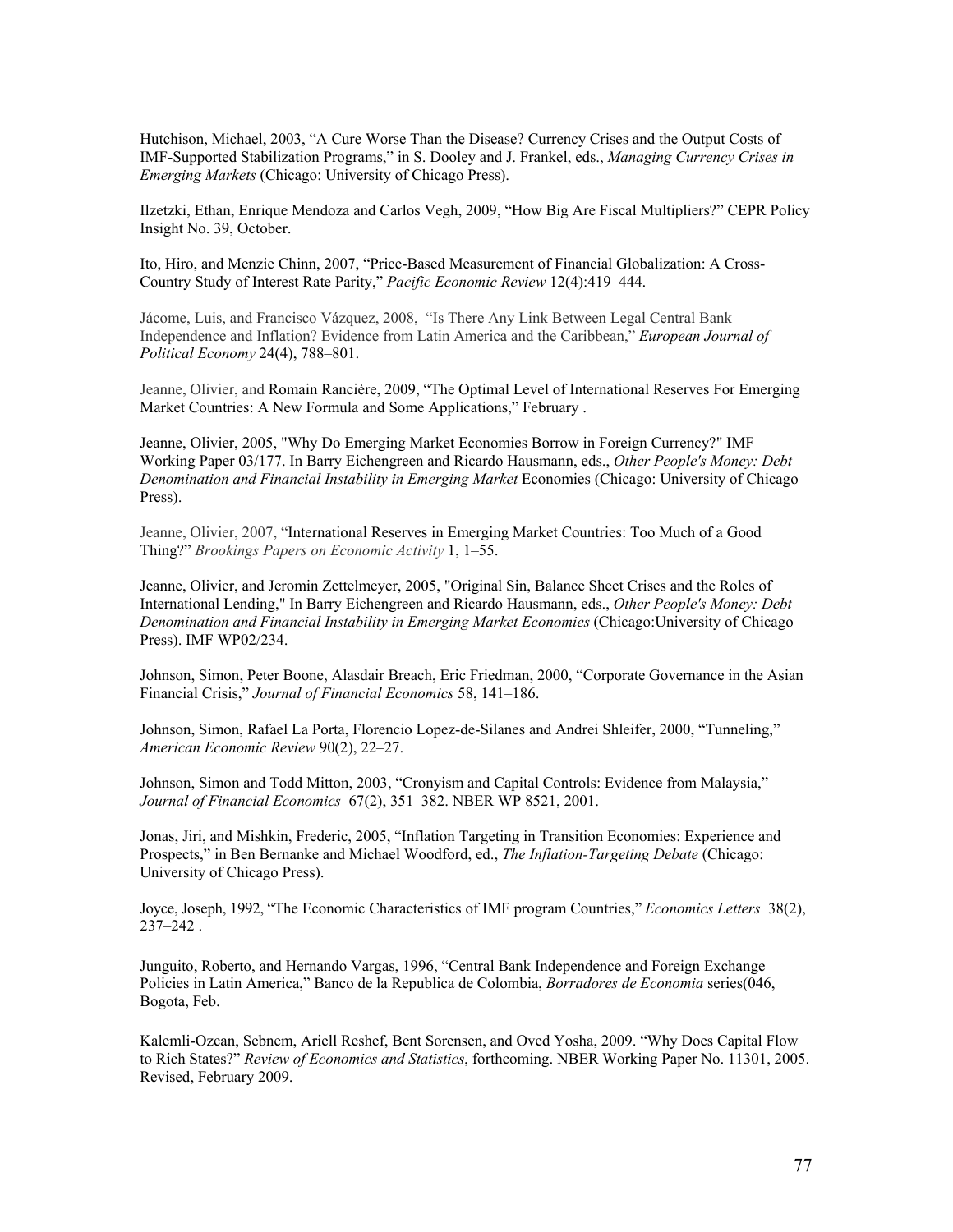Kamas, Linda, 1986, "The Balance of Payments Offset to Monetary Policy: Monetarist, Portfolio-Balance, and Keynesian Estimates for Mexico and Venezuela," *Journal of Money, Credit, and Banking* 18(4), 467– 481.

Kamin, Steven, and Karsten Von Kleist, 1999, "The Evolution and Determinants of Emerging Markets Credit Spreads in the 1990s" (May). BIS Working Paper No. 68.

Kaminsky, Graciela, 2008, "Crises and Sudden Stops: Evidence from International Bond and Syndicated-Loan Markets," NBER Working Paper No. 14249, August.

Kaminsky, Graciela, Saúl Lizondo, and Carmen Reinhart, 1998, "Leading Indicators of Currency Crises," *International Monetary Fund Staff Papers,* 45(1), 1–48.

Kaminsky, Graciela, and Carmen Reinhart, 1999, "The Twin Crises: Causes of Banking and Balance of Payments Problems," *American Economic Review*, 89(3), 473–500. Reprinted in: Franklin Allen and Douglas Gale (eds.), *Financial Crises* (Edward Elgar Publishing Ltd., 2007).

Kaminsky, Graciela, and Carmen Reinhart , 2000, "On Crises, Contagion, and Confusion," *Journal of International Economics*, 51(1), 145–168. Reprinted in: Geert Bekaert and Campbell Harvey, eds., *Emerging Markets* (Camberley: Edward Elgar Publishing, Ltd., 2004).

Kaminsky, Graciela, and Carmen Reinhart, 2002, "Financial Markets in Times of Stress," *Journal of Development Economics,* 69(2), 451–470. NBER Working Paper No. 8569, 2001.

Kaminsky, Graciela, and Carmen Reinhart, 2008, "The Center and the Periphery: The Globalization of Financial Turmoil," in Carmen M. Reinhart, Carlos A. Végh and Andres Velasco, eds., *Money,Crises, and Transition: Essays in Honor of Guillermo Calvo*, The MIT Press, 171–216. NBER Working Paper No. 9479, 2003.

Kaminsky, Graciela, Carmen Reinhart and Carols Vegh, 2003, "The Unholy Trinity of Financial Contagion*,"Journal of Economic Perspectives*, 17(4), 99–118.

Kaminsky, Graciela, Carmen Reinhart, and Carlos Vegh, 2005, "When It Rains, It Pours: Procyclical Capital Flows and Macroeconomic Policies," *NBER Macroeconomics Annual 2004*, 19, 11–82**.** 

Kaminsky, Graciela, and Sergio Schmukler, 1999, "What Triggers Market Jitters? A Chronicle Of The Asian Crisis," *Journal of International Money and Finance* 18(4), 537–560.

Kaminsky, Graciela, and Sergio Schmukler, 2002, "Emerging Market Instability: Do Sovereign Ratings Affect Country Risk and Stock Returns?" *World Bank Economic Review*, Vol 16(2), 171–195. Reprinted in: Richard Levich, Giovanni Majnoni, and Carmen Reinhart, eds., *Ratings, Rating Agencies, and the Global Financial System*, Kluwer Academic Publishers, The Netherlands, 2002, 227–250.

Kaminsky, Graciela, and Sergio Schmukler, 2008, "Short-Run Pain, Long-Run Gain: The Effects of Financial Liberalization," *Review of Finance* 12, 253–292. NBER Working Paper No. 9787, 2003.

Kenen, Peter, 2001, *The International Financial Architecture: What's New? What's Missing?* (Washington, DC: Institute for International Economic:).

Kiguel, Miguel, and Nissan Liviatan, 1992, "The Business Cycle Associated with Exchange Rate-Based Stabilizations," *World Bank Economic Review* 6(2), 279–305.

Kim, Woochan, and Shang-Jin Wei, 2002, "Foreign Portfolio Investors Before and During a Crisis," *Journal of International Economics* 56(1), 77–96.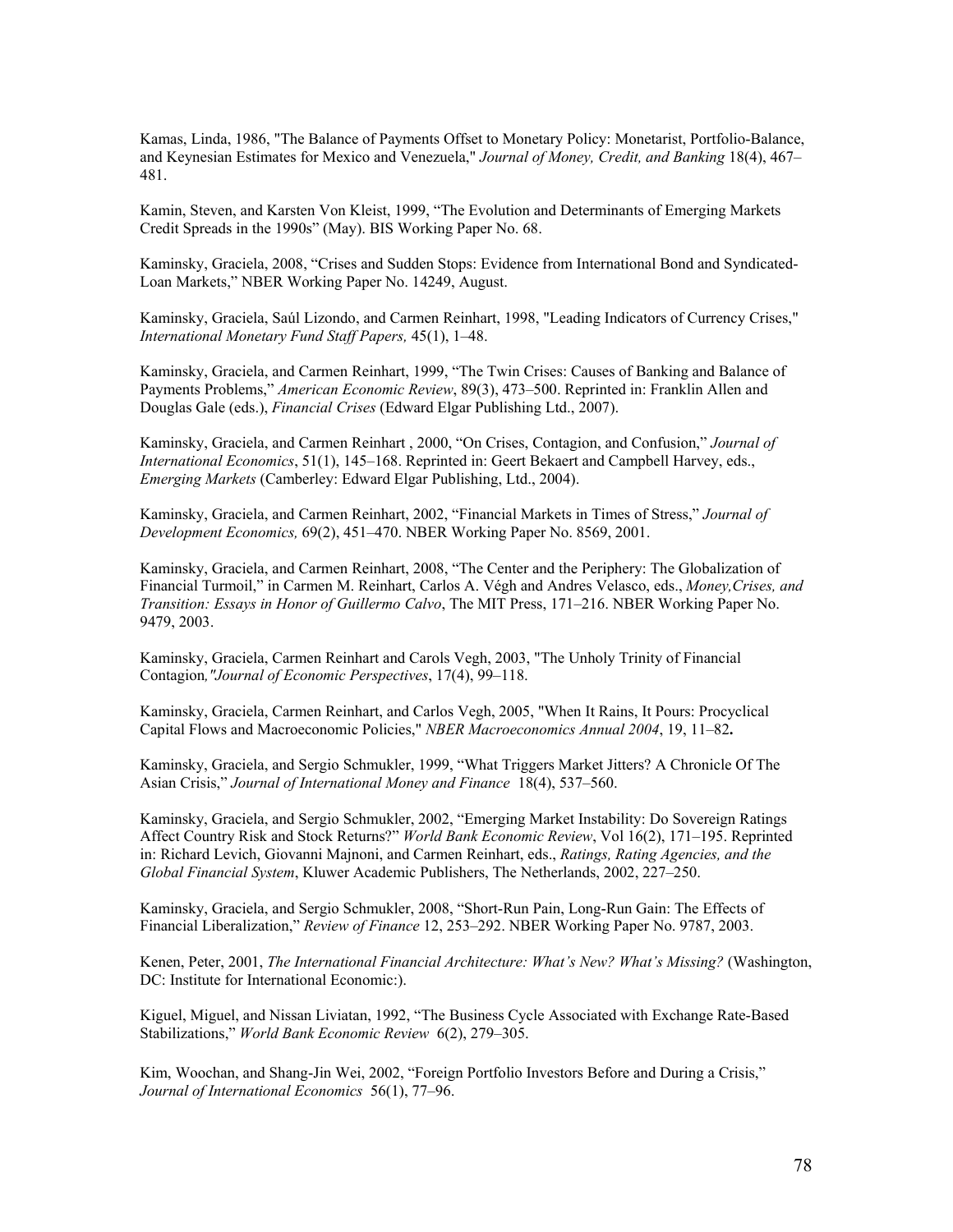King, Robert, and Ross Levine, 1993, "Finance and Growth: Schumpeter Might be Right," *Quarterly Journal of Economics* 108(3), 717–37.

Kiyotaki, Nobuhiro, and John Moore, 1997, "Credit Cycles," *Journal of Political Economy* 105(2) 211–48.

Klein, Michael, 2003, "Capital Account Openness and the Varieties of Growth Experience," NBER Working Paper No. 9500, February.

Klein, Michael, and Nancy Marion, 1997, "Explaining the Duration of Exchange–Rate Pegs," *Journal of Development Economics* 54(2), 387–404.

Klein, Michael, and Giovanni Olivei, 2008, "Capital Account Liberalization, Financial Development, and Economic Growth," *Journal of International Money and Finance* 27(6), 861–875. NBER WP 7384, 1999.

Kose, M. Ayhan, Eswar Prasad, Kenneth Rogoff, and Shang-Jin Wei, 2009. "Financial Globalization: A Reappraisal," *IMF Staff Papers*, 56(1), 8–62, April.

Kose, M. Ayhan, Eswar Prasad, Ashley Taylor, 2009, "Threshold Conditions in the Process of International Financial Integration," NBER Working Paper No. 14916, April.

Kose, M. Ayhan, Eswar Prasad, and Marco Terrones, 2009, "Does Financial Globalization Promote Risk Sharing?" *Journal of Development Economics* 89(July), 258–270.

Kouri, Pentti, and Michael Porter, 1974, "International capital flows and portfolio equilibrium" *Journal of Political Economy* 82(May/June), 443–67.

Kravis, Irving, and Richard Lipsey, 1988, "National Price Levels and the Prices of Tradables and Nontradables," *American Economic Review* 78(2), 474–78.

Krueger, Anne, 2003, "IMF Stabilization Programs," in Martin Feldstein, ed., *Economic and Financial Crises in Emerging Market Economies* (Chicago: University of Chicago Press:).

Krugman, Paul, 1979, "A Model of Balance-of-Payments Crises," *Journal of Money, Credit and Banking*, 11(3). August, 311–325.

Krugman, Paul, 1988, "Financing Versus Forgiving a Debt Overhang," *Journal of Development Economics* 29(December), 253–68.

Krugman, Paul, 1991, "Target Zones and Exchange Rate Dynamics," *Quarterly Journal of Economics* 106(3), 669–82.

Krugman Paul, 1999, "Balance Sheets Effects, the Transfer Problem and Financial Crises," in Peter Isard, Assaf Razin and Andrew Rose, eds., *International Finance and Financial Crises: Essays in Honour of Robert P. Flood, Jr*. Kluwer Academic Publishers.

Krugman, Paul and Taylor, Lance, 1978. "Contractionary effects of devaluation*," Journal of International Economics* 8(3), 445–456.

Kydland, Finn, and Edward Prescott, 1977, "Rules Rather Than Discretion: The Inconsistency of Optimal Plans," *The Journal of Political Economy* 85(3), 473.

Lahiri, Amartya, and Carlos Végh, 2003. "Delaying the Inevitable: Interest Rate Defense and Balance of Payments Crises," J*ournal of Political Economy* 111(2), 404–424**.** 

Lahiri, Amartya, and Carlos Végh, 2007. "Output Costs, Currency Crises and Interest Rate Defence of a Peg," *Economic Journal*, 117(516), 216–239.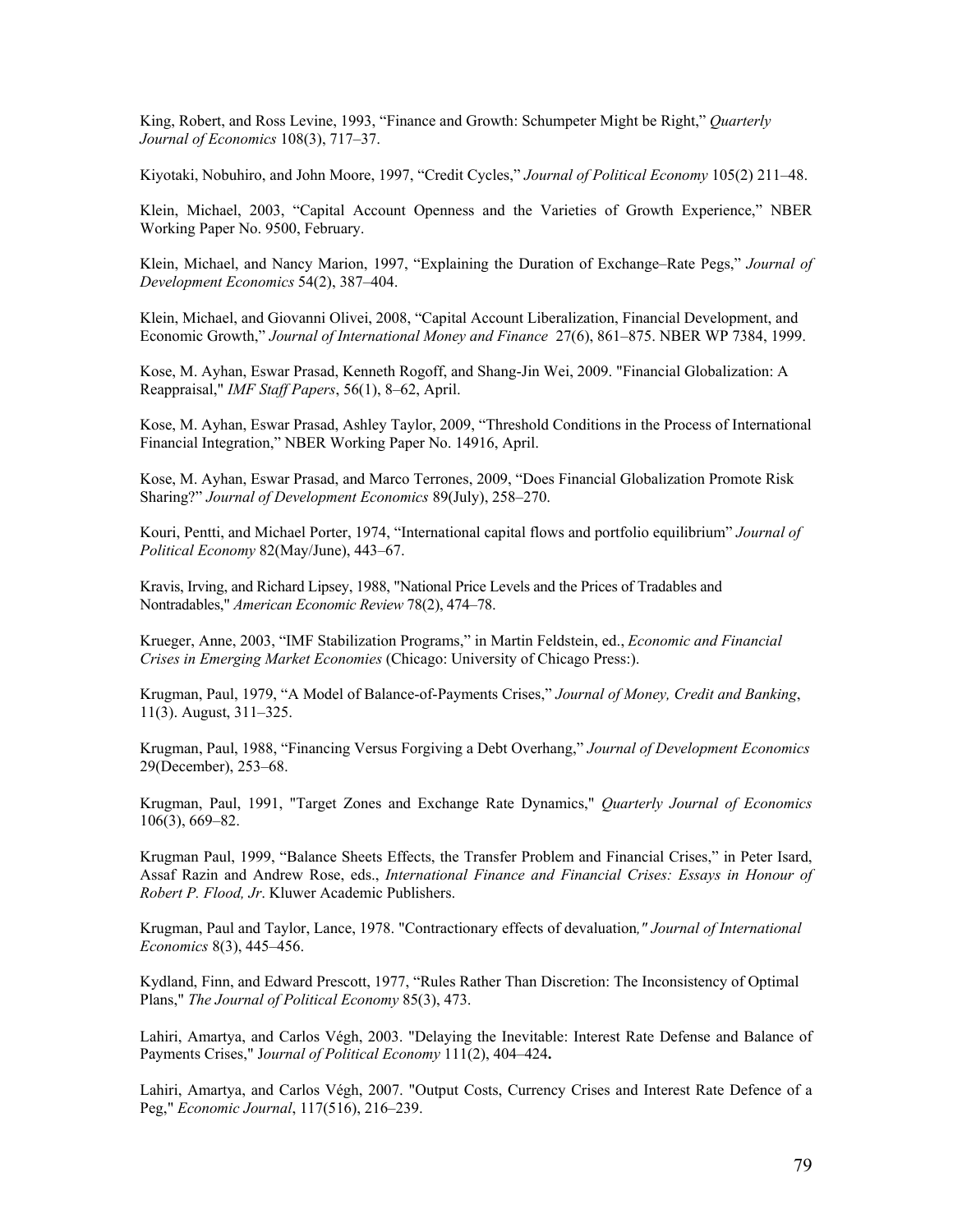Landström, Matx, 2008, "Do Central Bank Independence Reforms Matter for Inflation Performance?" University of Gävle, Sweden, Dec.

Lane, Philip, and Aaron Tornell, 1998, "Voracity and Growth," NBER WP 6498; published as "Voracity and Growth in Discrete Time", *Economics Letters* 62(1), 139–145.

Lane, Timothy, and Steven Phillips, 2001, "IMF Financing and Moral Hazard," *Finance and Development* 38(2). Revised version of "Does IMF Financing Lead to Moral Hazard?" IMF Working Paper WP/00/168 (Washington: IMF, October 2000).

La Porta, Rafael, Florencio Lopez-de-Silanes, Andrei Shleifer and Robert Vishny, 1997, **"**Legal Determinants of External Finance," *Journal of Finance* 52(3), 1131–50, July.

Larrain, Felipe, 2000, editor *Capital Flows, Capital Controls, and Currency Crises: Latin America in the 1990s*, (Ann Arbor, MI: The University of Michigan Press).

Larrain, Felipe, and Andres Velasco. 2001. "Exchange Rate Policy in Emerging Markets: The Case for Floating," *Studies in International Economics, No.* 224, Princeton NJ: Princeton University Press.

Laxton, Douglas, and Paolo Pesenti, 2003, "Monetary Rules for Small, Open, Emerging Economies," *Journal of Monetary Economics* 50(5), 1109–1146. NBER WP No. 9568.

Levchenko, Andrei, 2004, "Financial Liberalization and Consumption Volatility In Developing Countries," *IMF Staff Papers* 52(2), 237–259.

Levy Yeyati, Eduardo, and Federico Sturzennegger, 2000, "The Euro and Latin America : Is EMU a Blueprint for Mercosur?" *American Journal of Economics* 110, 63–99.

Levy Yeyati, Eduardo, and Federico Sturzenegger, 2001, "Exchange Rate Regimes and Economic Performance," *IMF Staff Papers* (February).

Levy-Yeyati, Eduardo, and Federico Sturzenegger, 2003, "To Float or to Trail: Evidence on the Impact of Exchange Rate Regimes on Growth," *American Economic Review,* 93(4), 1173–1193.

Levy Yeyati, Eduardo, and Federico Sturzenegger, 2003b, "A De Facto Classification of Exchange Rate Regimes: A Methodological Note," *American Economic Review* 93(4).

Levy Yeyati, Eduardo, and Federico Sturzenegger, 2005, "Classifying Exchange Rate Regimes: Deeds Vs. Words," *European Economic Review*, 49(6), 1603–1635.

Liang, Priscilla, Alice Ouyang, and Thomas Willett, 2009, "The RMB Debate and International Influences on China's Money and Financial Markets," in James Barth, John Tatom, and Glenn Yago, eds., *China's Emerging Financial Markets: Challenges and Opportunities* (Springer: New York).

Lipsey, Robert E. "Foreign Direct Investors in Three Financial Crises," NBER Working Paper No. 8084, January 2001.

Loayza, Norman, and Romain Ranciere, 2006, **"**Financial Development, Financial Fragility, and Growth," *Journal of Money, Credit, and Banking* 38(4), 1051–1076.

Loayza, Norman, and Raimundo Soto. 2002. *Inflation Targeting: Design, Performance, Challenges.* (Santiago: Central Bank of Chile).

Lucas, Robert, 1990. "Why Doesn't Capital Flow from Rich to Poor Countries?" *American Economic Review*, 80(May), 92–96.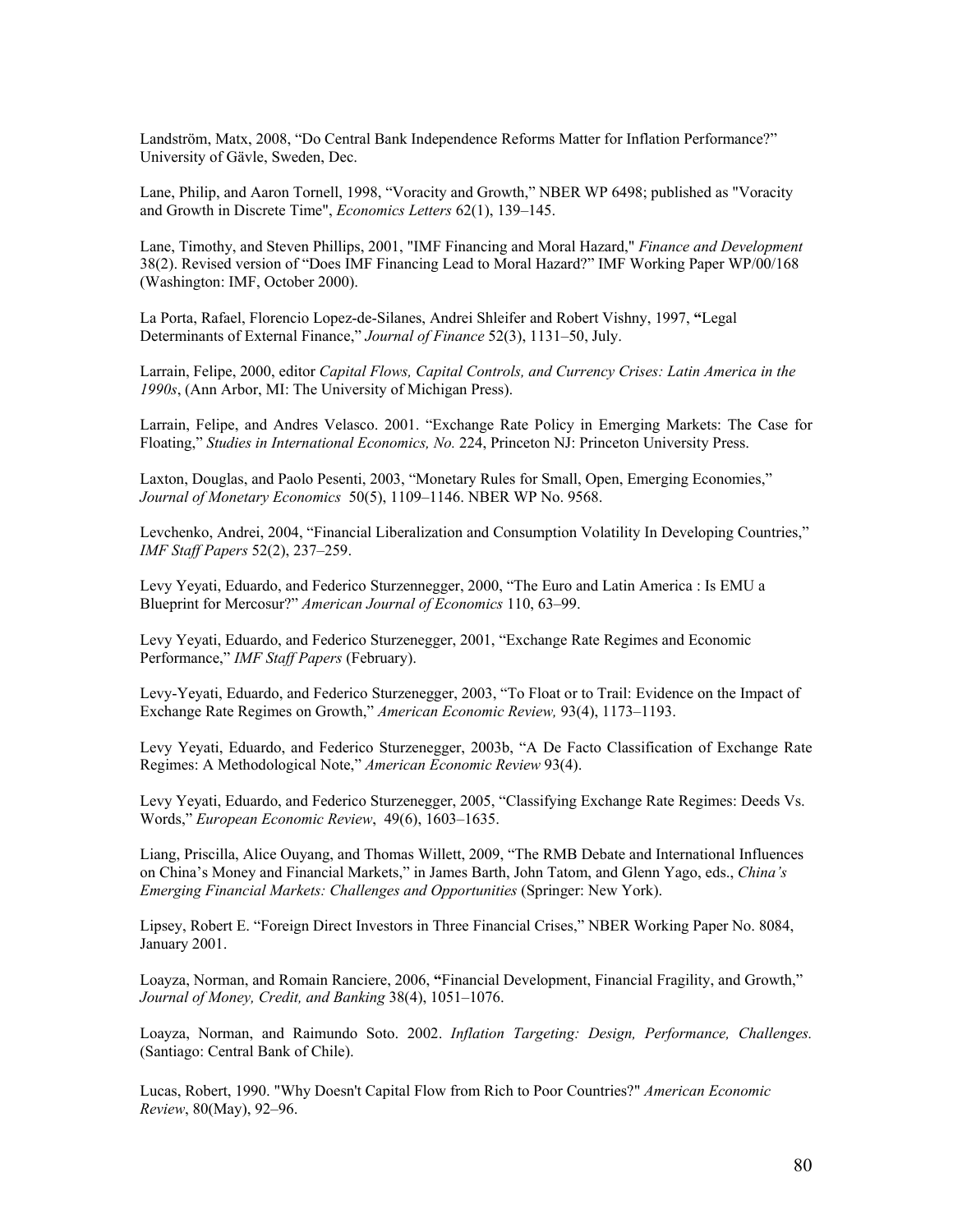Magud, Nicholas, and Carmen Reinhart, 2006, "Capital Controls: An Evaluation," in Sebastian Edwards, ed., *Capital Controls and Capital Flows in Emerging Economies: Policies, Practices, and Consequences*, University of Chicago Press. NBER Working Paper 11973.

Marquez, Jaime, 2002, "Income and Price Effects of Asian Trade," in his Estimating Trade Elasticities (Kluwer Academic Publishers, Boston) p. 91–102.

Martin, Philippe, and Hélène Rey, 2006, "Globalization and Emerging Markets: With or Without Crash?" *American Economic Review* 96(5), 1631–1651.

Martinez Peria, Maria Soledad, and Sergio Schmukler, 2001**, "**Do Depositors Punish Banks for Bad Behavior? Market Discipline, Deposit Insurance, and Banking Crises," *Journal of Finance* LVI(3), 1029–.

Mas, Ignacio, 1995, "Central Bank Independence: A Critical View from a Developing Country Perspective," W*orld Development* 23(10), 1639–1652.

Masson, Paul, 2001, "Exchange Rate Regime Transitions," *Journal of Development Economics*, 64, 571– 86.

Masson, Paul, Miguel Savastavano, and Sunil Sharma, 1997, "The Scope for Inflation Targeting in Developing Countries," IMF Working Paper 97/130, October.

McKibbin, Warwick, and Kanhaiya Singh. "Issues in the Choice of a Monetary Regime for India", Australian National University, May 2000. *Brookings Discussion Papers in International Economics No. 154,* September 2003.

McKinnon, Ronald. 1963. "Optimum Currency Areas," *American Economic Review*, 53(September), 657– 665.

McKinnon, Ronald, 1973**,** *Money And Capital In Economic Development* (Washington, DC:The Brookings Institution).

McKinnon, Ronald, 1993, *The Order of Economic Liberalization: Financial Control in the Transition to a Market Economy* (Baltimore, MD: Johns Hopkins University Press).

McKinnon, Ronald, 2004, "The East Asian Dollar Standard," *China Economic Review*, 15(3), 325–330.

McKinnon, Ronald and Huw Pill, 1997, "Credible Economic Liberalizations and Overborrowing," *American Economic Review* 87, 189–193.

Meltzer, Alan. 2000. *Report of the International Financial Institution Advisory Commission*. Submitted to the US Congress and US Department of the Treasury, March 8.

Mendoza, Enrique, 2002, "Credit, Prices and Crashes: Business Cycles with a Sudden Stop," in Frankel, J. and S. Edwards, eds., *Preventing Currency Crises in Emerging Markets*, (Chicago: University of Chicago Press).

Mendoza, Enrique, "Lessons From the Debt-Deflation Theory of Sudden Stops," NBER WP no. 11966, Jan. 2006.

Mendoza, Enrique, and Pedro Marcelo Oviedo, 2006, "Fiscal Policy and Macroeconomic Uncertainty in Developing Countries: The Tale of the Tormented Insurer," NBER Working Paper No. W12586, October .

Mendoza, Enrique, and Mendoza Katherine A. Smith, 2006, "Quantitative implications of a debt-deflation theory of Sudden Stops and asset prices," *Journal of International Economics* 70, 82– 114.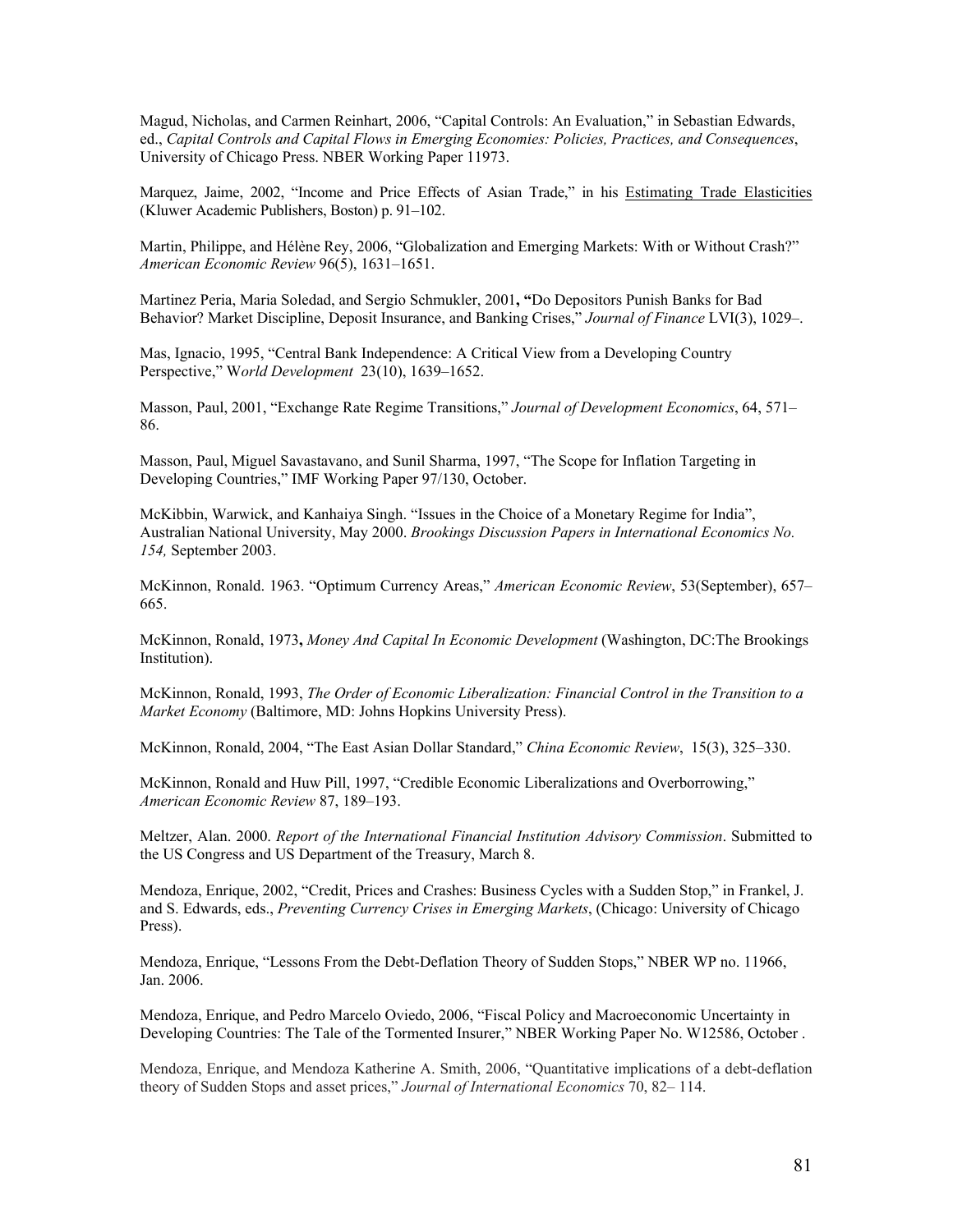Mendoza, Enrique, and Marco Terrones, "An Anatomy of Credit Booms: Evidence from Macro Aggregates and Micro Data," NBER Working Paper No. 14049, May 2008.

Milesi-Ferretti, Gian Maria, and Assaf Razin, 1998, "Sharp Reductions in Current Account Deficits: An Empirical Analysis." *European Economic Review* 42(May), 897–908.

Milesi-Ferretti, Gian Maria, and Assaf Razin, 2000, "Current Account Reversals and Currency Crises: Empirical Regularities," in Paul Krugman, ed., *Currency Crises* (Chicago: University of Chicago Press).

Mishkin, Frederic, 2000, "Inflation Targeting in Emerging Market Countries," *American Economic Review*, 90(2), 105–109. NBER Working Paper 7618.

Mishkin, Frederic, 2003, "Financial Policies and the Prevention of Financial Crises in Emerging Market Countries," in Martin Feldstein, ed., *Economic and Financial Crises in Emerging Market Economies* (Chicago: University of Chicago Press).

Mishkin, Frederic, 2008, "Can Inflation Targeting Work in Emerging Market Countries?" in *Money, Crises, and Transition: Essays in Honor of Guillermo Calvo*, edited by Carmen Reinhart, Carlos Vegh and Andres Velasco . NBER Working Paper No. 10646, July 2004.

Mishkin, Frederic, 2007, "Is Financial Globalization Beneficial?" *Journal of Money, Credit and Banking*, 39(2-3), 259–294. NBER WP no. 11891, 2005.

Mishkin, Frederic, and Miguel Savastano, 2002, "Monetary Policy Strategies for Emerging Market Countries: Lessons from Latin America," *Comparative Economic Studies* XLIV(2), 45–83.

Mishkin, Frederic, and Klaus, Schmidt-Hebbel, 2001, "One Decade of Inflation Targeting in the World: What Do We Know and What Do We Need to Know?" in Norman Loayza and Raimundo Soto, eds., *Inflation Targeting: Design, Performance, Challenges* (Santiago: Central Bank of Chile). Reprinted in Mishkin, *Monetary Policy Strategy* (MIT Press: Cambridge, 2007).

Montiel, Peter, 1996, "Managing Economic Policy in the Face of Large Capital Inflows: What Have We Learned?" in G. Calvo and M. Goldstein, eds., *Private Capital Flows to Emerging Markets After the Mexican Crisis* (Washington, DC: Institute for International Economics).

Montiel, Peter, and Saul Lizondo, 1989, "Contractionary Devaluation in Developing Countries: An Analytical Overview," *IMF Staff Papers* 36(1), 182–227

Montiel, Peter, and Reinhart, Carmen, 2001, "The Dynamics of Capital Movements to Emerging Economies During the 1990s," in Stephany Griffith-Jones, Manuel Montes, and Anwar Nasution, eds. *Short-term Capital Flows and Economic Crises* (Oxford: Oxford University Press)..

Morck , Randall, Bernard Yeung and Wayne Yu, 2000, "The Information Content of Stock Markets: wHy do Emerging Markets Have Synchronous Stock Price Movements?" *Journal of Financial Economics* 58(1- 2), 215–260.

Morley, Samuel, 1992, "On the Effect of Devaluation During Stabilization Programs in LDCs," *Review of Economics and Statistics* 74(1), 21–27.

Morris, Stephen, and Hyun Song Shin, 1998, "Unique Equilibrium in a Model of Self-Fulfilling Currency Attacks," *American Economic Review* 88(3), 587–597

Mulder, Christian, Roberto Perrelli, and Manuel Rocha, 2002, "The Role of Corporate, Legal and Macroeconomic Balance Sheet Indicators in Crisis Detection and Prevention," IMF Working Paper 02/59 (Washington, DC: International Monetary Fund).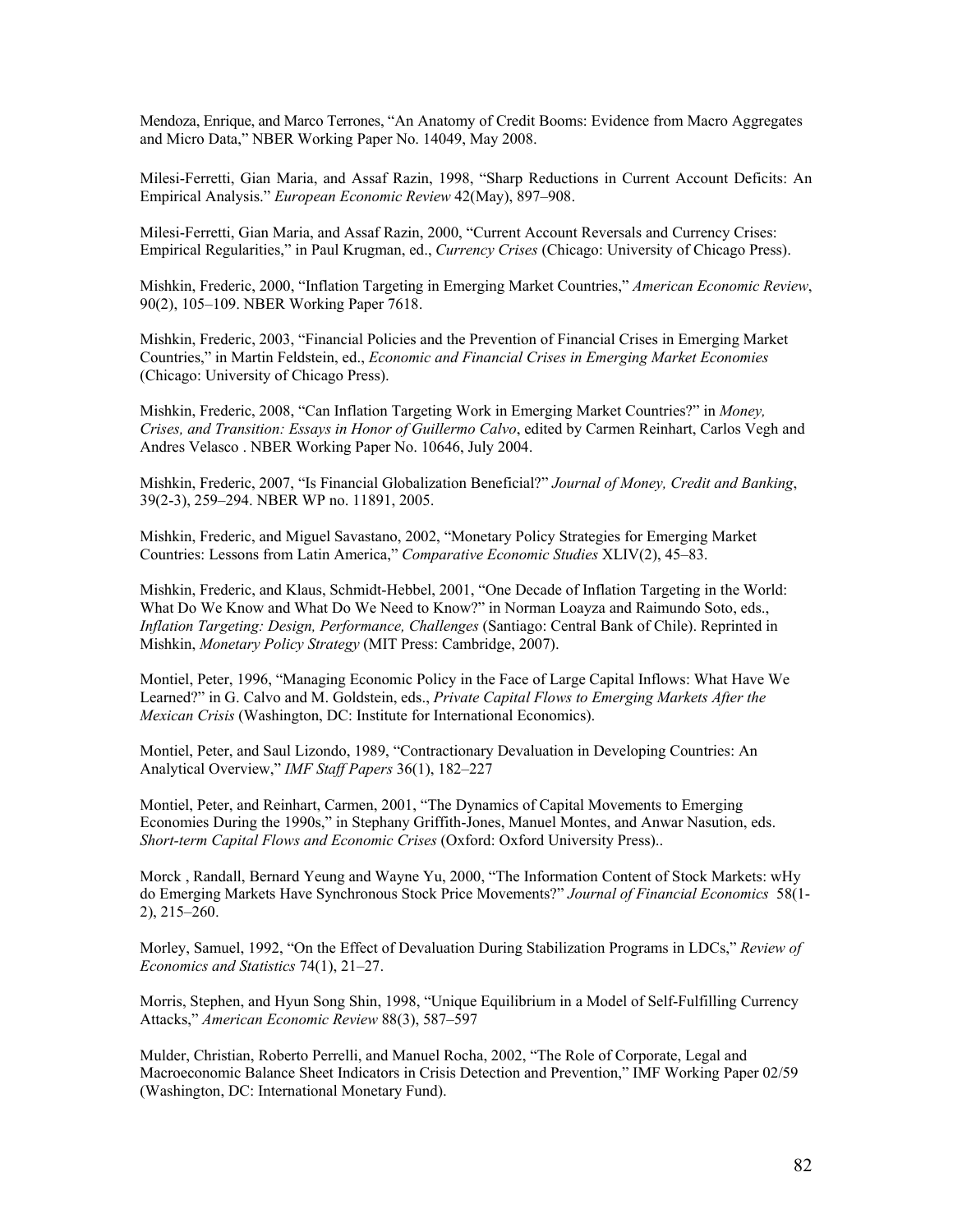Mundell, Robert. 1961, "A Theory of Optimum Currency Areas," *American Economic Review* 51 (November), 509–517.

Nunnenkamp, Peter, and Rainer Schweickert, 1990, "Adjustment Policies and Economic Growth in Developing Countries—Is Devaluation Contractionary?" *Review of World Economics* 126(3), 474-493.

Obstfeld, Maurice, 1986a, "Speculative Attack and the External Constraint in a Maximizing Model of the Balance of Payments," *The Canadian Journal of Economics* 19(1), 1–22.

Obstfeld, Maurice, 1986b, "Rational and Self-Fulfilling Balance-of-Payments Crises," *The American Economic Review* 76(1), 72–81.

Obstfeld, Maurice, 1996. "Models of Currency Crises with Self-Fulfilling Features," *European Economic Review* 90, 1037–47.

Obstfeld, Maurice, 1998, "The Global Capital Market: Benefactor or Menace?" *Journal of Economic Perspectives*, 12(4), 9–30.

Obstfeld, Maurice, 2009, "International Finance and Growth in Developing Countries: What Have We Learned," NBER WP 14691, Feb. *Commission on Growth and Development* Working Paper no.34, Aug. 2008.

Obstfeld, Maurice,and Kenneth Rogoff. 1995. "The Mirage of Fixed Exchange Rates," *Journal of Economic Perspectives* 9(4), 73–96.

Obstfeld, Maurice, Jay Shambaugh and Alan Taylor, 2005, "The Trilemma in History: Tradeoffs among Exchange Rates, Monetary Policies, and Capital Mobility," *Review of Economics and Statistics* 87(3), 423– 438.

Obstfeld, Maurice, Jay Shambaugh and Alan Taylor, 2009, "Financial Instability, Reserves, and Central Bank Swap Lines in the Panic of 2008," *American Economic Review*, 99(2), 480–486.

Obstfeld, Maurice, Jay Shambaugh, and Alan Taylor, 2010, "Financial Stability, the Trilemma, and International Reserves." *American Economic Journal: Macroeconomics*, forthcoming.

Ouyang, Alice, Ramkishen Rajan and Thomas Willett, 2007, "China As A Reserve Sink: The Evidence From Offset And Sterilization Coefficients," Hong Kong Institute for Monetary Research WP 10/2007, May.

Parsley, David, and Shang-Jin Wei, 2001, "Explaining the Border Effect: The Role of Exchange Rate Variability, Shipping Costs, and Geography," *Journal of International Economics*, 55(1), 87–106.

Perry, Guillermo, 2009, "Beyond Lending: How Multilateral Banks Can Help Developing Countries Manage Volatility," (Washington, DC: Center for Global Development).

Persson, Torsten, and Guido Tabellini, 2000. *Political Economics: Explaining Economic Policy* (Cambridge, MA: MIT Press).

Prasad, Eswar, and Raghuram Rajan, 2008. "A Pragmatic Approach to Capital Account Liberalization," *Journal of Economic Perspectives* 22(3), 149–172. NBER Working Paper No.14051.

Prasad, Eswar, Raghuram Rajan, and Arvind Subramanaian, 2007, "Foreign Capital and Economic Growth," *Brookings Papers on Economic Activity*, 1, 153–230.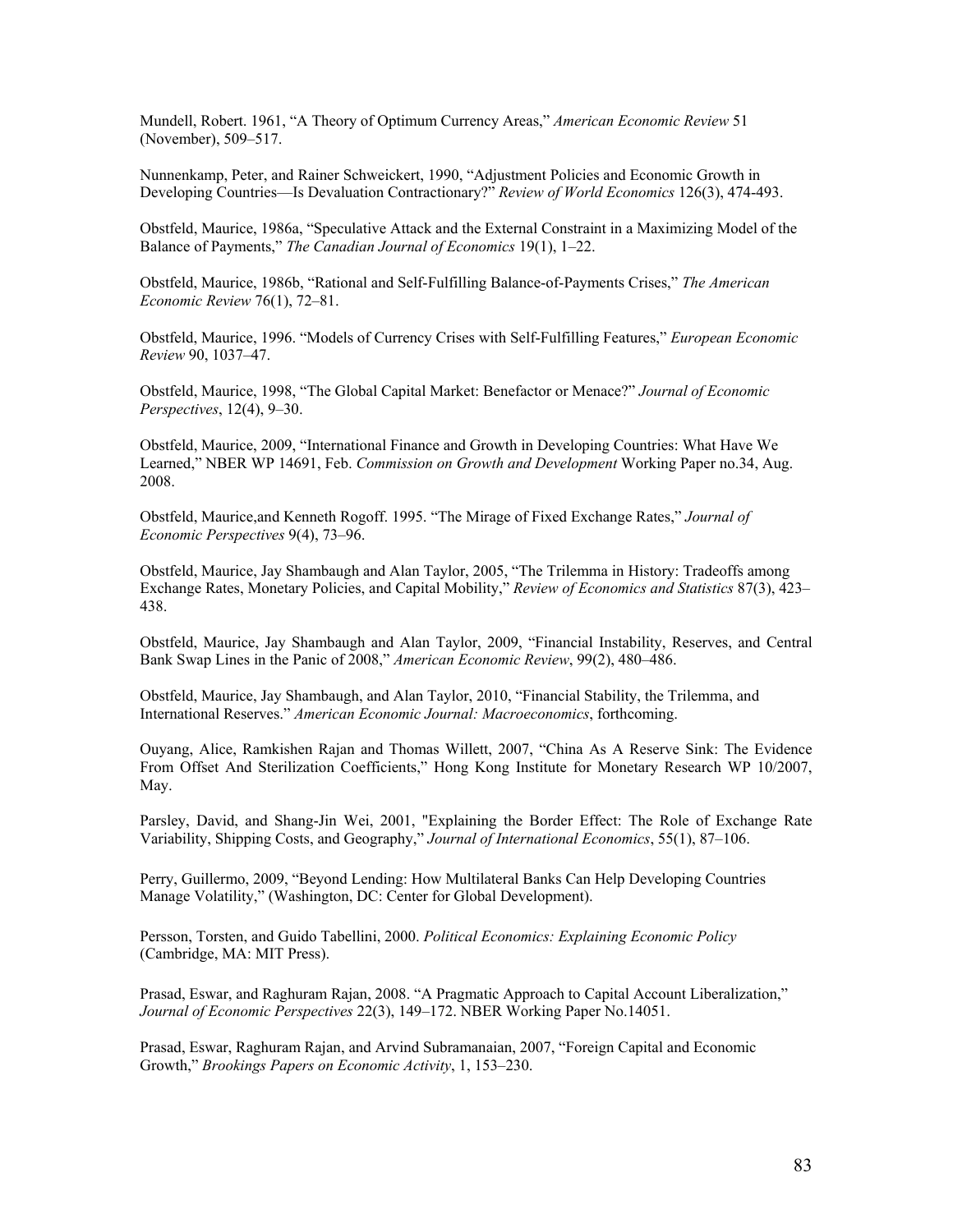Prasad, Eswar, Kenneth Rogoff, Shang-Jin Wei and M. Ayhan Kose, 2003. "Effects of Financial Globalization on Developing Countries: Some Empirical Evidence," Occasional Paper No. 220, Research Department, International Monetary Fund. NBER Working Paper 10942, 2004.

Prasad, Eswar, Kenneth Rogoff, Shang-Jin Wei, and M. Ayhan Kose, 2010 "Financial Globalization and Macroeconomic Policies," in *Handbook of Development Economics*, edited by Dani Rodrik and Mark Rosenzweig (North-Holland Press).

Prasad, Eswar, and Shang-Jin Wei, 2007, "The Chinese Approach to Capital Inflows: Patterns and Possible Explanations," in *Capital Controls and Capital Flows in Emerging Economies: Policies, Practices, and Consequences*, edited by Sebastian Edwards (Chicago: University of Chicago Press:). IMF Working Paper No. 05/79.

Quinn, Dennis, 1997. "Correlates of Changes in International Financial Regulation," *American Political Science Review*, 91, 3:531–551.

Radelet, Steven, and Jeffrey Sachs, 1998, "The East Asian Financial Crisis: Diagnosis, Remedies, Prospects," *Brookings Papers on Economic Activity* 1, 1–74 & 88–90.

Rajan, Raghuram, and Luigi Zingales, 1998a, "Financial Dependence and Growth," *American Economic Review*, 88(3 (Jun.), 559–586.

Rajan, Raghuram, and Luigi Zingales, 1998b, "Which Capitalism? Lessons from the East Asian Crisis," *Journal of Applied Corporate Finance* 11(3).

Rajan, Ramkishen, and Chung-Hua Shen, 2006, "Why Are Crisis-Induced Devaluations Contractionary? Exploring Alternative Hypotheses," *Journal of Economic Integration***,** 21(3), 526–50.

Ramcharan, Rodney, 2007, "Does the Exchange Rate Regime Matter for Real Shocks? Evidence from Windstorms and Earthquakes," *Journal of International Economics* 73(1), 31–47.

Ranciere, Romain, 2002, "Credit Derivatives in Emerging Markets," *Economics Working Papers* no. 856, Universitat Pompeu Fabra, April.

Ranciere, Romain, Aaron Tornell and Frank Westermann, 2008, "Systemic Crises and Growth," *Quarterly Journal of Economics* 123(1), 359–406.

Razin, Assaf, Efraim Sadka, and Chi-Wa Yuen, 1998, "A Pecking Order of Capital Inflows and International Tax Principles," *Journal of International Economics* 44, 45–68.

Reinhart, Carmen, 2000, "The Mirage of Floating Exchange Rates," *American Economic Review* 90(2), 65–70.

Reinhart, Carmen, and Vincent. Reinhart, 2003, "Twin Fallacies about Exchange Rate Policy in Emerging Markets," *Moneda y Crédito,* 216, 11–29; or *Ekonomika*, Bulletin of the Malaysian Economic Association, August. Revised version of NBER Working Paper No. 9670, May 2003.

Reinhart, Carmen, and Vincent Reinhart, 2009, "Capital Flow Bonanzas: An Encompassing View of the Past and Present," in J.Frankel and C.Pissarides, eds., *NBER International Seminar in Macroeconomics 2008* (Chicago: University of Chicago Press).

Reinhart, Carmen, and Kenneth Rogoff, 2004a, "The Modern History of Exchange Rate Arrangements: A Reinterpretation," *Quarterly Journal of Economics* 119(1):1–48.

Reinhart, Carmen, and Kenneth Rogoff , 2004b, "Serial Default and the 'Paradox' of Rich-to-Poor Capital Flows," *The American Economic Review* 94(2), Papers and Proceedings (May), 53–58.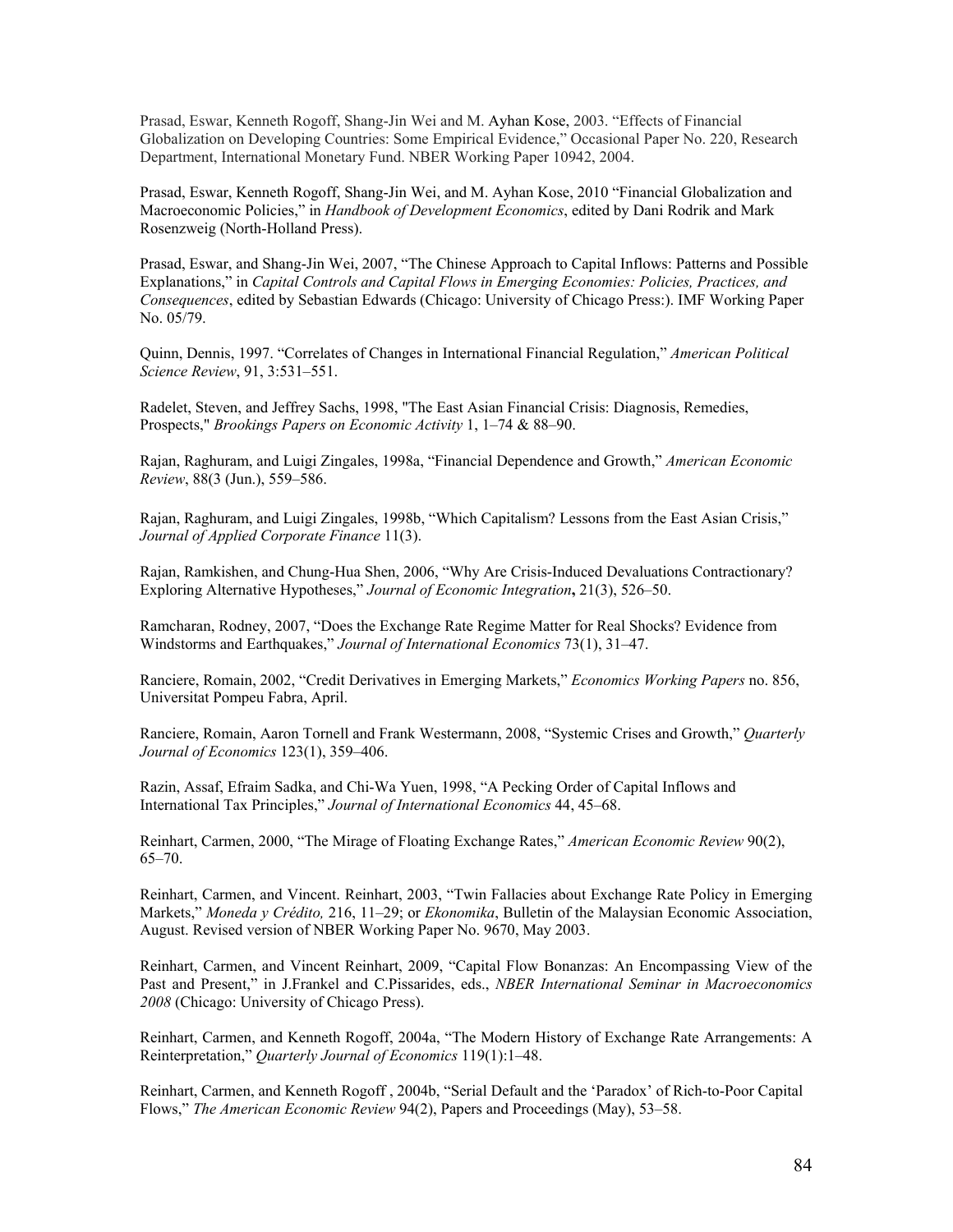Reinhart, Carmen, Kenneth Rogoff, and Miguel Savastano, 2003a, "Debt Intolerance," in William Brainard and George Perry (eds.), *Brookings Papers on Economic Activity* 1, 1–74. NBER Working Paper 9908.

Reinhart, Carmen, Kenneth Rogoff, and Miguel Savastano, 2003b, "Addicted to Dollars," NBER Working Paper No. 10015, October 2003.

Reinhart, Carmen., and R. Todd Smith, 1998, "Too Much of a Good Thing: The Macroeconomics of Taxing Capital Inflows," in R. Glick (ed.), *Management of Capital Flows and Exchange Rates: Lessons from the Pacific Rim*, Cambridge University Press.

Reinhart, Carmen, and R. Todd Smith, 2002, "Temporary Controls on Capital Inflows," *Journal of International Economics* 57(2), 327–351. NBER Working Paper 8422, 2001.

Rigobon, Roberto, 2002, "The Curse of Non-Investment Grade Countries," *Journal of Development Economics* 69(2), 423–449. NBER Working Paper No. 8636, 2001.

Rigobon, Roberto, 2003a, "Identification through Heteroskedasticity," *Review of Economics and Statistics*, November, 85(4), 777–792. Revised version of "Identification through Heteroskedasticity: Measuring Contagion between Argentinean and Mexican Sovereign Bonds," NBER Working Paper 7493, 2000.

Rigobon, Roberto, 2003b, "On the Measurement of the International Propagation of Shocks: Is the Transmission Stable?" *Journal of International Economics* 61(2), 261–283 .

Rodrik, Dani, 1998, "Who Needs Capital Account Convertibility?" in Stanley Fischer et al., *Should the IMF Pursue Capital-Account Convertibility?* Essays in International Finance No. 207, International Finance Section, Department of Economics, Princeton University.

Rodrik, Dani, 2006, "The Social Cost of Foreign Exchange Reserves," *International Economic Journal.* 20(3), 253–266. NBER WP No. 11952.

Rodrik, Dani, 2007, "The Real Exchange Rate and Economic Growth: Theory and Evidence," *Brookings Papers on Economic Activity*, 1 .

Rodrik, Dani, and Arvind Subramanian, 2009, "Why Did Financial Globalization Disappoint?" *IMF Staff Papers* 56(1).

Rodrik, Dani, and Ethan Kaplan, 2002, "Did the Malaysian Capital Controls Work?" in Edwards and Frankel, eds., *Preventing Currency Crises in Emerging Markets* (University of Chicago Press). NBER Working Paper No. 8142, 2001.

Rodrik, Dani, and Andres Velasco, 2000, "Short-Term Capital Flows," in *Annual World Bank Conference on Development Economics 1999* (Washington, DC: The World Bank).

Rogoff, Kenneth, 1985, "The Optimal Degree of Commitment to an Intermediate Monetary Target," *Quarterly Journal of Economics* 100(4), 1169–89.

Rogoff, Kenneth, 1996, "The Purchasing Power Parity Puzzle, *Journal of Economic Literature* 34(2), 647– 68.

Rogoff, Kenneth, 2004, *Evolution and Performance of Exchange Rate Regimes* (Washington, DC: International Monetary Fund).

Rose, Andrew, 2000, "One Money, One Market: Estimating the Effect of Common Currencies on Trade," *Economic Policy* 15(30), 8–45.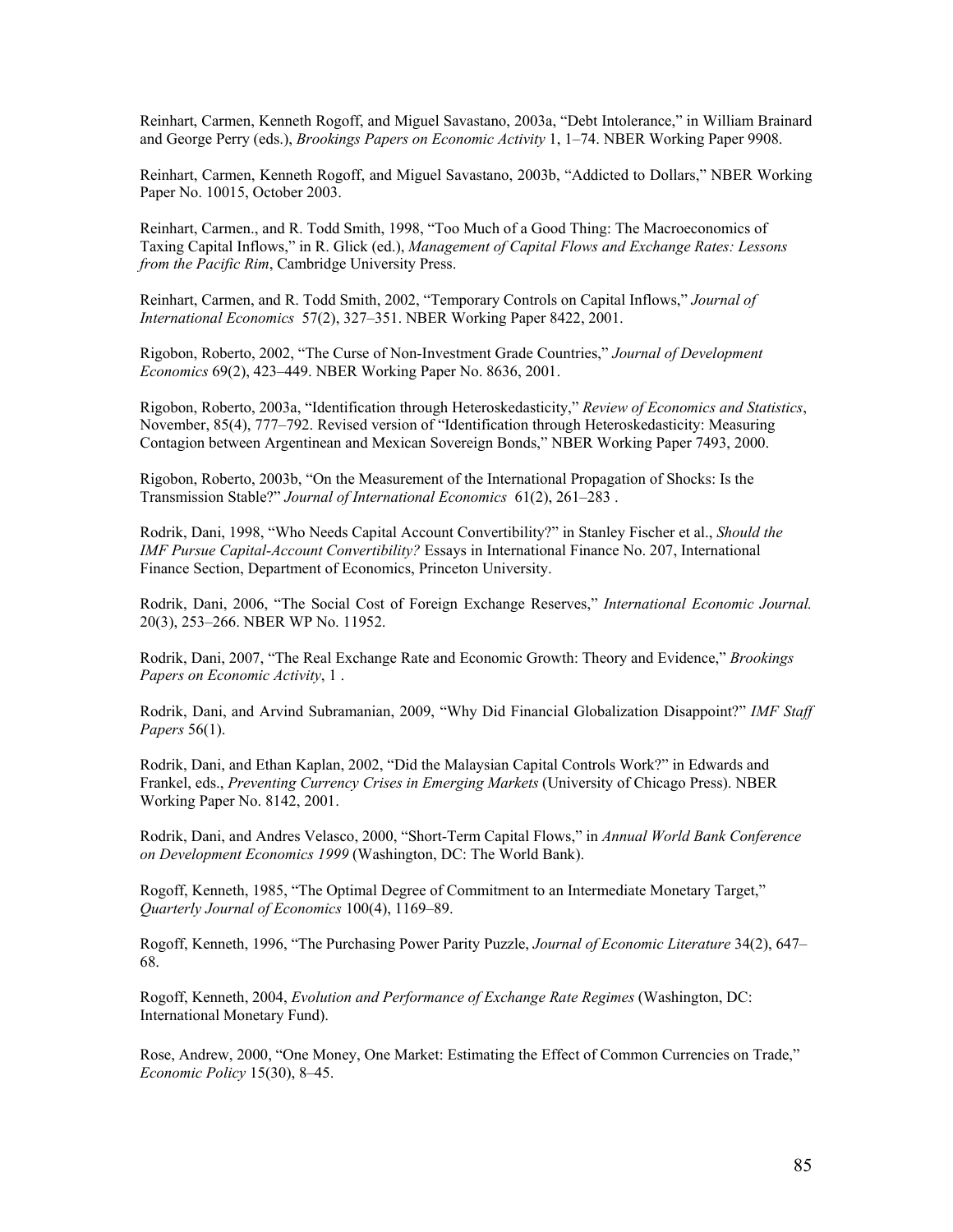Rose, Andrew, 2005, "A Reason Why Countries Pay their Debts: Renegotiation and International Trade," *Journal of Development Economics* 77(1), 189–206.

Rose, Andrew, 2007, "A Stable International Monetary System Emerges: Inflation Targeting is Bretton Woods, Reversed," *Journal of International Money and Finance* 26(5), 663–681.

Rose, Andrew and Mark Spiegel, 2004, "A Gravity Model of Sovereign Lending: Trade, Default, and Credit," *IMF Staff Papers* 51. NBER Working Paper No. 9285, 2002.

Rose, Andrew, and Mark Spiegel, 2008, "International Financial Remoteness and Macroeconomic Volatility," NBER Working Paper No. 14336, September.

Rose, Andrew and Mark Spiegel, 2009, "Cross-Country Causes and Consequences of the 2008 Crisis: Early Warning," NBER Working Paper No. 15357, September.

Sachs, Jeffrey, 1987, "The Bolivian hyperinflation and stabilization," *American Economic Review* 77(2), 279–283.

Sachs, Jeffrey, 1998, "Alternative approaches to financial crises in emerging markets," in *Capital flows and financial crises*, Miles Kahler editor (Council on Foreign Relations: New York).

Sachs, Jeffrey, 2007, "How to Handle the Macroeconomics of Oil Wealth," Ch. 7 in Escaping the Resource Curse, edited by M.Humphreys, J.Sachs and J.Stiglitz (Columbia University Press: NY), 173–193.

Sachs, Jeffrey, Aaron Tornell, and Andres Velasco, 1996a. "The Mexican Peso Crisis: Sudden Death or Death Foretold?," *Journal of International Economics* 41(3-4), 265–283.

Sachs, Jeffrey, Aaron Tornell, and Andres Velasco, 1996b, "Financial crises in emerging markets: the lessons from 1995," *Brookings Papers on Economic Activity* 27 (1), 147–216.

Salter, W.E.G., 1959, "Internal and External Balance: The Role of Price and Expenditure Effects," *Economic Record*. Reprinted in Economic Record 35(71), 226 – 238.

Samuelson, Paul, 1964, "Theoretical Notes on Trade Problems," *Review of Economics and Statistics* 46(2): 145–154.

Saporiti, Alejandro, and Jorge Streb, 2003, "Separation of Powers and Political Budget Cycles," *CEMA Working Papers: Serie Documentos de Trabajo* 251.

Schmitt-Grohe, Stephanie, and Martin Uribe, 2001, "Stabilization Policy and the Costs of Dollarization," *Journal of Money, Credit and Banking* 33(2, Part 2), 482–509.

Shambaugh, Jay, 2004, "The Effect of Fixed Exchange Rates on Monetary Policy," *Quarterly Journal of Economics* 119(1), 301–352.

Shleifer, Andrei, 2003, "Will the Sovereign Debt Market Survive?" *American Economic Review* 93(2), 85– 90.

Schmidt-Hebbel, Klaus, and Alejandro Werner, 2002, "Inflation Targeting in Brazil, Chile, and Mexico: Performance, Credibility, and the Exchange Rate" Working Papers Central Bank of Chile 171, July.

Schneider, Martin, and Aaron. Tornell, 2004, "Balance Sheet Effects, Bailout Guarantees, and Financial Crises," *Review of Economic Studies* 71, 883–913. NBER Working Paper No. 8060, 2000.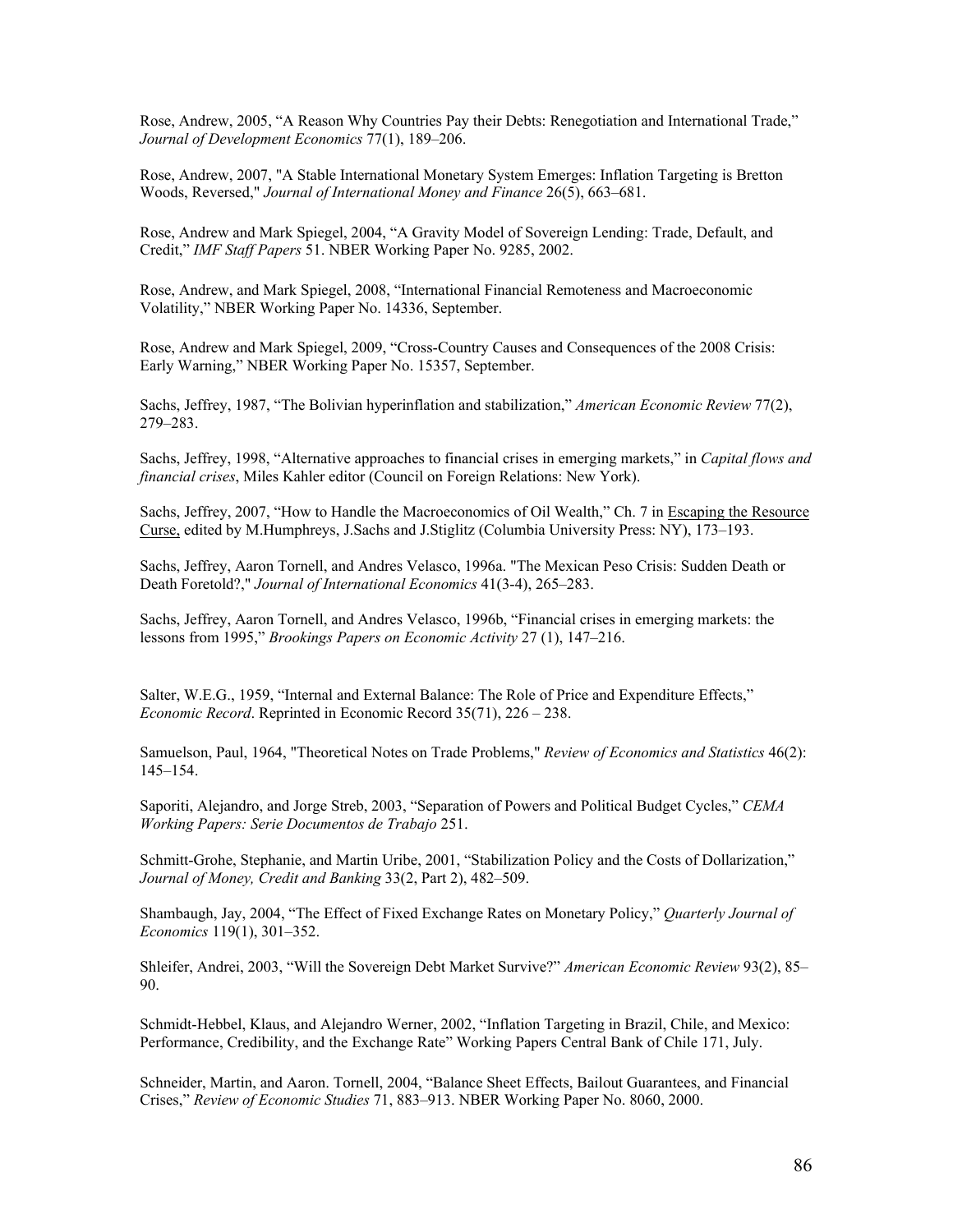Schuknecht, Ludger, 1996, "Political Business Cycles in Developing Countries," *Kyklos* 49, 155–170.

Shaw, Edward, 1973, *Financial Deepening in Economic Development* (New York: Oxford University Press).

Shi, Min, and Jakob Svensson, 2006, "Political Budget Cycles: Do They Differ Across Countries and Why?" *Journal of Public Economics* 90(8-9): 1367–1389.

Solimano, Andres, 1986, "Contractionary Devaluation in the Southern Cone," *Journal of Development Economics* 23, 135–151.

Stein, Ernesto and Jorge Streb, 1998, "Political Stabilization Cycles in High Inflation Economies," *Journal of Development Economics* 56(June), 159–180.

Stein, Ernesto and Jorge Streb, 2004, "Elections and the Timing of Devaluations," *Journal of International Economics* 63(1), 119–145. Inter-American Development Bank WP No. 396, 1999.

Stiglitz, Joseph, and Andrew Weiss, 1981, "Credit Rationing in Markets with Imperfect Information," *American Economic Review* 71(3), 393–410.

Summers, Lawrence, 2006, "Reflections on Global Account Imbalances and Emerging Markets Reserve Accumulation," L.K. Jha Memorial Lecture, Reserve Bank of India, Mumbai, India, March 24, 2006.

Svensson, Lars, 2000, "Open-Economy Inflation Targeting," *Journal of International Economics* 50(1), 155–183

Swan, Trevor, 1963, "Longer Run Problems of the Balance of Payments," in H.W. Arndt and W.M. Corden, eds, *The Australian Economy* (Melbourne: Cheshire).

Sy, Amadou, 2002, "Emerging Market Bond Spreads and Sovereign Credit Ratings: Reconciling Market Views with Economic Fundamentals," *Emerging Markets Review* 3(4), 380–408.

Talvi, Ernesto, and Carlos Végh, 2005, "Tax Base Variability and Procyclical Fiscal Policy in Developing Countries," *Journal of Development Economics* 78(1), 156–190.

Taylor, Alan, 2002, "A Century Of Purchasing-Power Parity," *Review of Economics and Statistics* 84 (Feb), 139–150.

Tornell, Aaron, and Philip Lane, 1999, "The Voracity Effect," *American Economic Review* 89(1), 22–46.

Upadhyaya, Kamal, 1999, "Currency Devaluation, Aggregate Output, and the Long Run: An Empirical Study " *Economics Letters* 64(2), 197–202

Uribe, Martin, 1997, "Exchange-Rate-Based Inflation Stabilization: The Initial Real Effects of Credible Plans," *Journal of Monetary Economics* 39(2), 197–221.

Uribe, Martin, and Vivian Yue, 2006, "Country Spreads and Emerging Countries: Who Drives Whom?" *Journal of International Economics* 69(1): 6–36. NBER WP No. 10018, 2003.

van Wijnbergen, Sweder, 1986. "Exchange Rate Management and Stabilization Policies in Developing Countries," in Sebastian Edwards and Liaquat Ahamed, eds., *Economic Adjustment and Exchange Rates in Developing Countries* (Chicago: University of Chicago Press).

Velasco, Andres, 2001, "Impossible Duo? Globalization and Monetary Independence in Emerging Markets," *Brookings Trade Forum*.